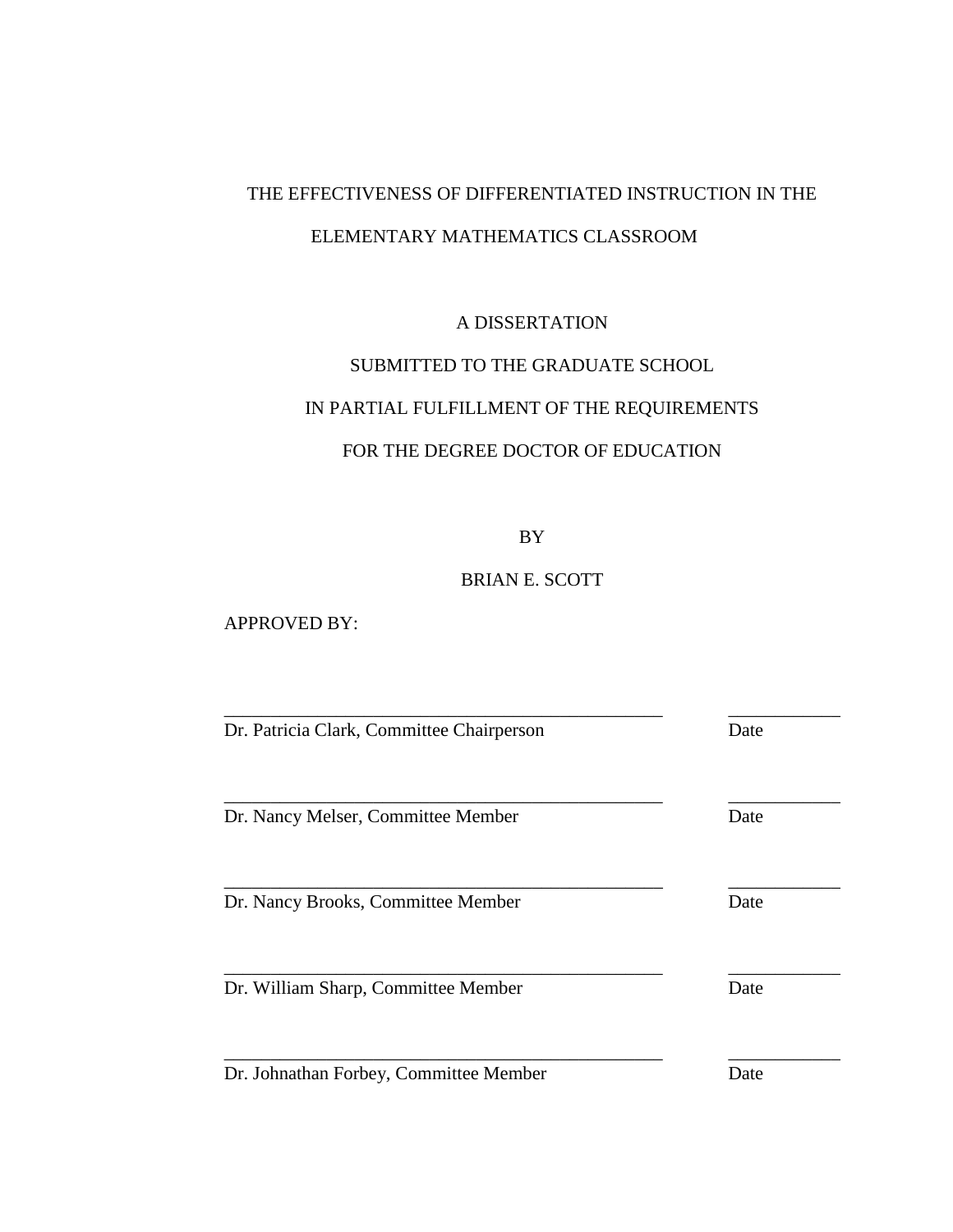# THE EFFECTIVENESS OF DIFFERENTIATED INSTRUCTION IN THE ELEMENTARY MATHEMATICS CLASSROOM

A DISSERTATION

# SUBMITTED TO THE GRADUATE SCHOOL

# IN PARTIAL FULFILLMENT OF THE REQUIREMENTS

## FOR THE DEGREE

## DOCTOR OF ELEMENTARY EDUCTION

BY

## BRIAN SCOTT

# DISSERTATION ADVISOR: DR. PATRICIA CLARK

BALL STATE UNIVERSITY

MUNCIE, INDIANA

MARCH 2012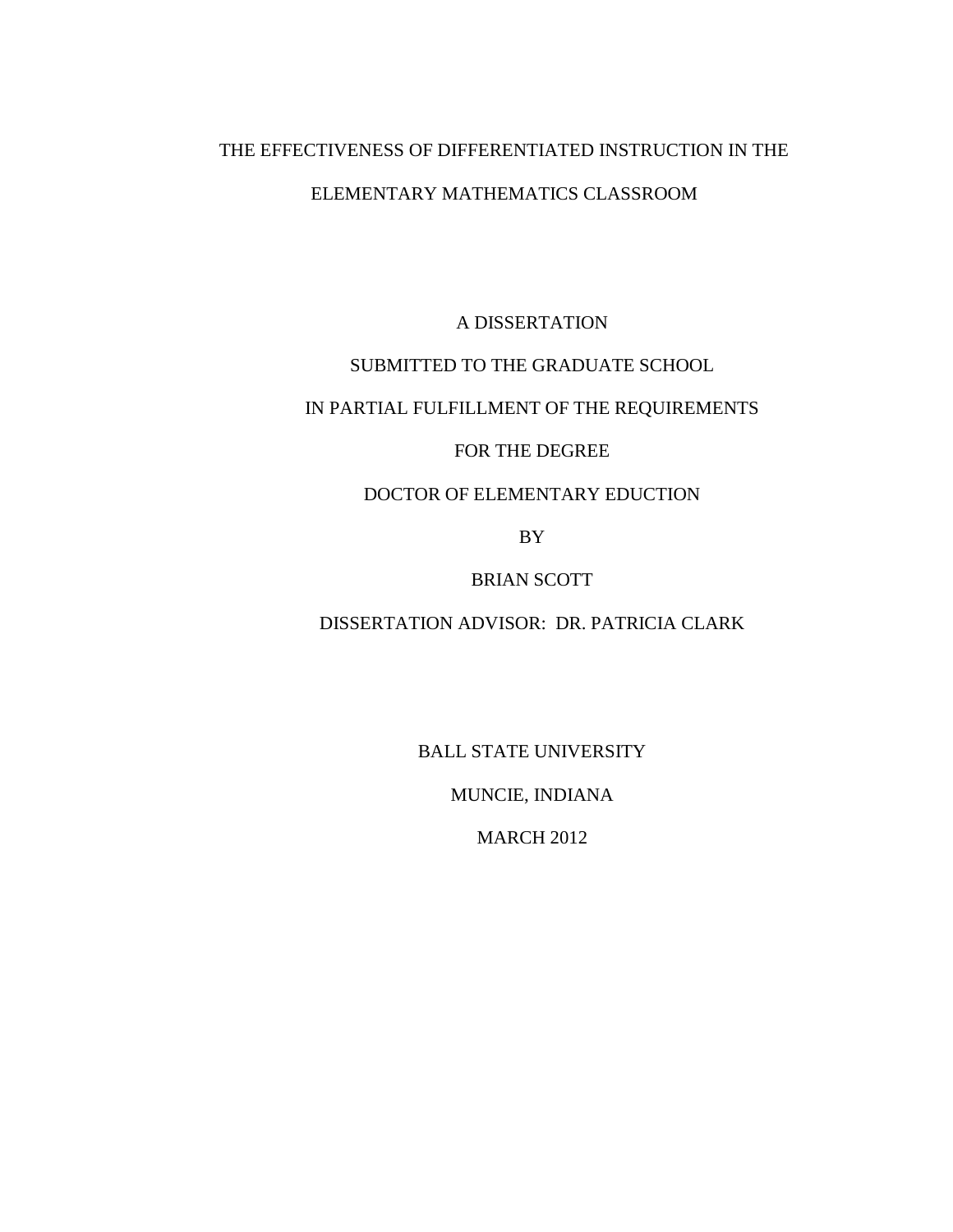Copyright © Brian E. Scott 2012 All Rights Reserved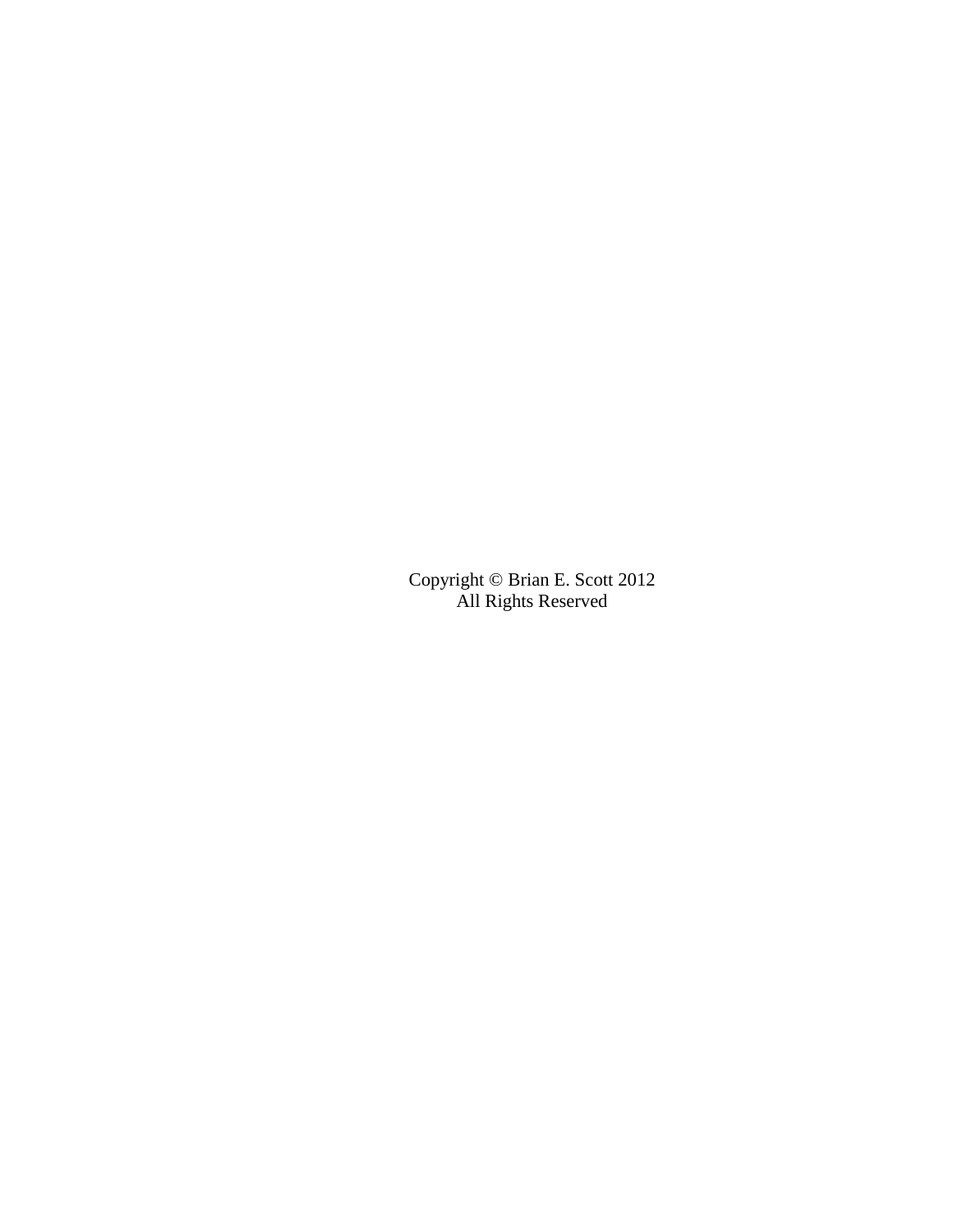| Table of Contents |  |
|-------------------|--|
|-------------------|--|

| Description of Instrumentation/Measurement Procedures39 |  |
|---------------------------------------------------------|--|
|                                                         |  |
|                                                         |  |
|                                                         |  |
|                                                         |  |
|                                                         |  |
|                                                         |  |
|                                                         |  |
|                                                         |  |
|                                                         |  |
|                                                         |  |
|                                                         |  |
|                                                         |  |
|                                                         |  |
|                                                         |  |
|                                                         |  |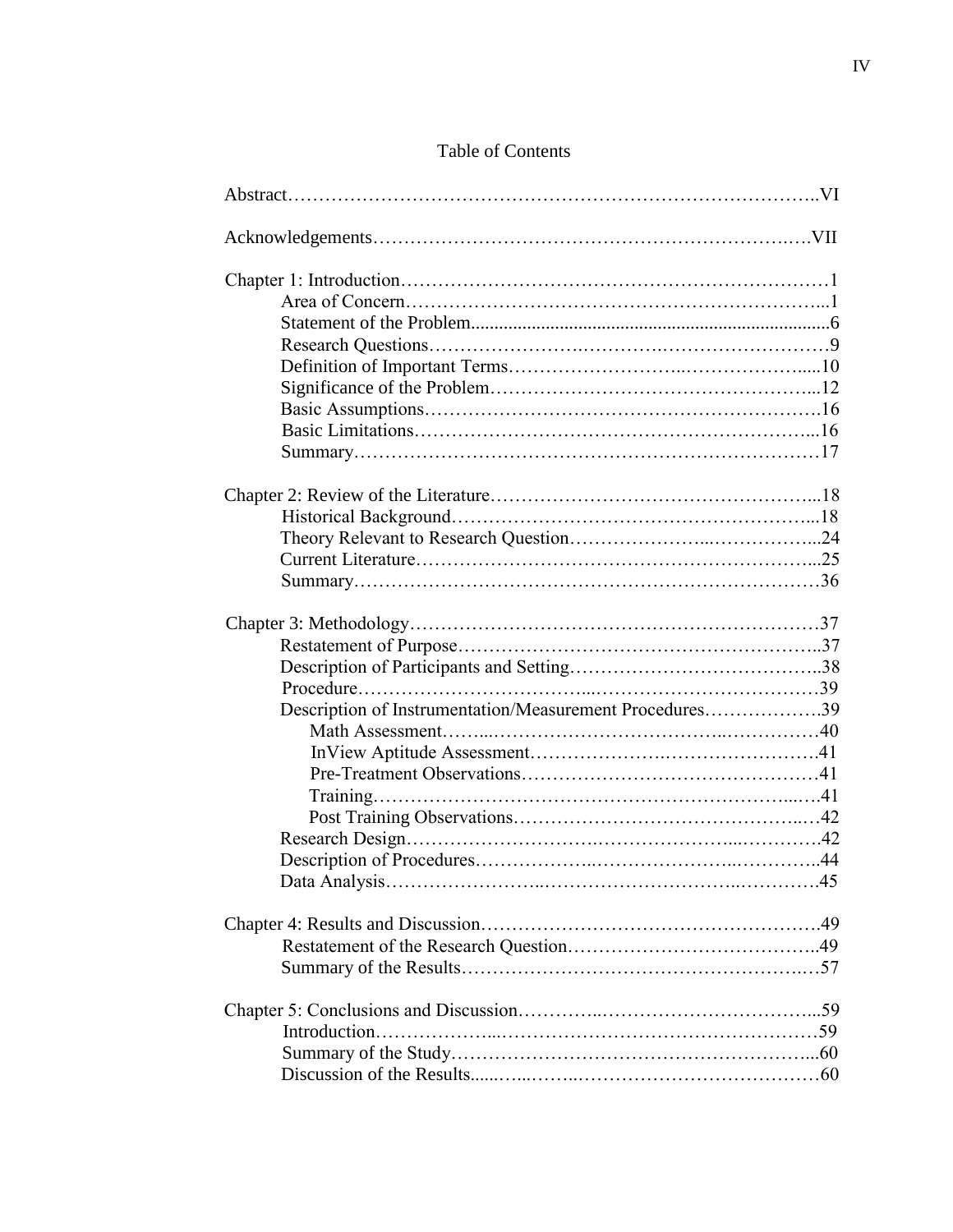| Observations Before Implementation of Differentiate               |  |
|-------------------------------------------------------------------|--|
|                                                                   |  |
| Observations During Implementation of Differentiate               |  |
|                                                                   |  |
|                                                                   |  |
|                                                                   |  |
|                                                                   |  |
| <b>List of Tables</b>                                             |  |
| Table 1 Comparison of Pretest and Posttest Change                 |  |
|                                                                   |  |
| Table 2 Mean Change of Pretreatment and Treatment and             |  |
|                                                                   |  |
| Table 3 Statistical Comparisons Before and After Treatment of     |  |
|                                                                   |  |
| Table 4 Mean Change of Pretreatment and Treatment and             |  |
|                                                                   |  |
| Table 5 Mean Change of Pretreatment and Treatment and             |  |
|                                                                   |  |
| Appendices                                                        |  |
|                                                                   |  |
|                                                                   |  |
| Appendix C Introduction to the Study and Consent Form (Parent)90  |  |
| Appendix D Introduction to the Study and Consent Form (Teacher)93 |  |
|                                                                   |  |
| Appendix F Differentiated Instruction Observation Sheet96         |  |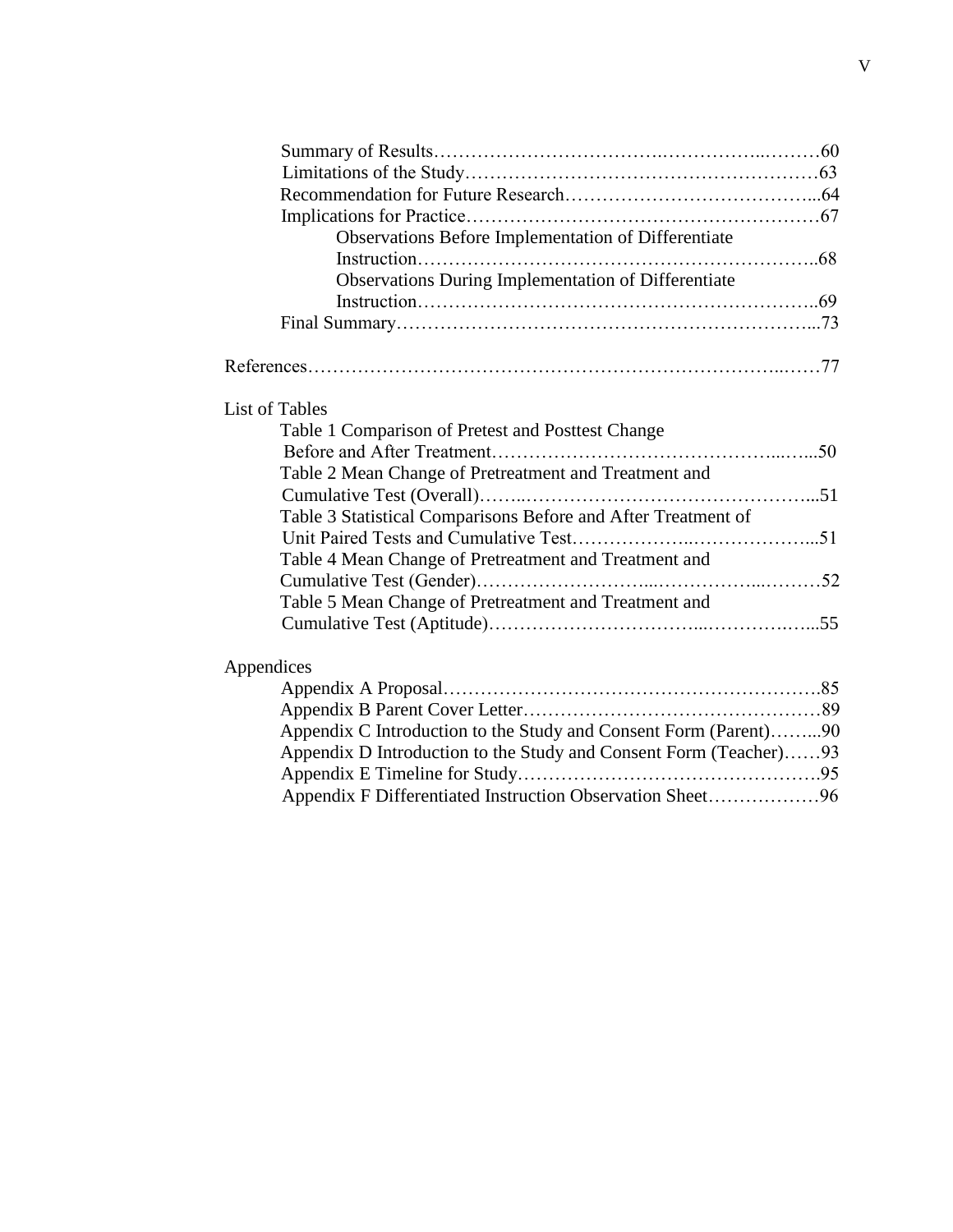#### **ABSTRACT**

## **DISSERATION/THESIS/RESEARCH PAPER/CREATIVE PROJECT:** The Effectiveness of Differentiated Instruction in the Elementary Mathematics Classroom

**STUDENT:** Brian E. Scott

**DEGREE:** Doctor of Education

**COLLEGE:** Teachers College

**DATE:** March 2012

#### **PAGES:** 96

This study was conducted to determine if differentiated instruction improved student growth. The overall effectiveness was studied as well as that of gender and the aptitude of average and above average students. The study was that of a quasiexperimental design using student subjects in the classrooms of three second-grade teachers. The school in the study was located in an affluent suburb outside of a major city in the Midwest. This quantitative study concluded that differentiated instruction did not have an overall effectiveness at a significant level. Students with a higher academic ability benefited significantly with opportunity to be challenged at a higher level while students of average ability did not. There was no significant difference between the achievement of males and females.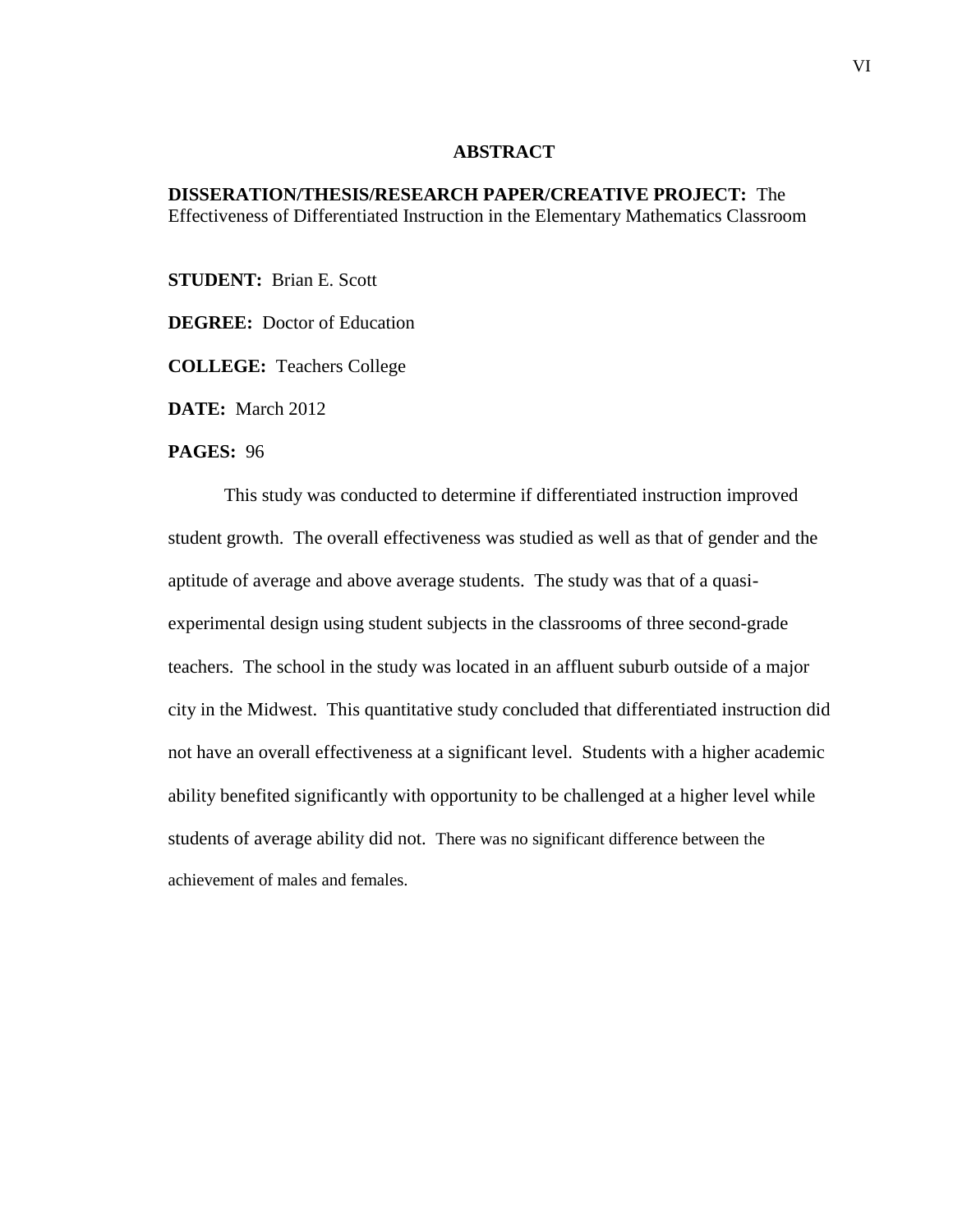#### ACKNOWLDEGEMENTS

I want to first thank Dr. Patricia Clark for her guidance, encouragement, and resourcefulness in directing me towards faculty that would be the most helpful in achieving my goal. I appreciate the time given by Dr. Michael Putman as this quantitative research design was implemented. I appreciate the input and support of Dr. Nancy Brooks for helping me see the many cultural perspectives of curriculum development. Dr. William Sharp should be recognized for constructive and practical approach when preparing aspiring administrators for leadership. I would like to thank Dr. Nancy Melser for her feedback and willingness to share ideas when considering my topic. I would like to finally thank Dr. Johnathan Forbey for his ability to step back from the entire doctoral process and provide the advice needed.

Dr. Timothy Ogle, superintendent of the Avon Community School Corporation, maintained the inspiration for allowing me the opportunity to work in collaboration with him for my administrative internship and allowing me the time needed.

I am grateful to Kelly Jackson, principal of Geist Elementary School, and the three teachers and their classes. Their willingness to be a part of the research and the dedication of their time should be applauded.

Finally, I want to thank my family. My wife, Jeanine, and my daughters, Lauren, Kelsey, and Carly, put up with my multi-tasking when attending their sporting events and practices, activities, and appointments. They have grown up knowing that Dad always has research materials or laptop computer in tow. As I tell my daughters, and I want to be living proof: "You can do anything if you put your mind to it."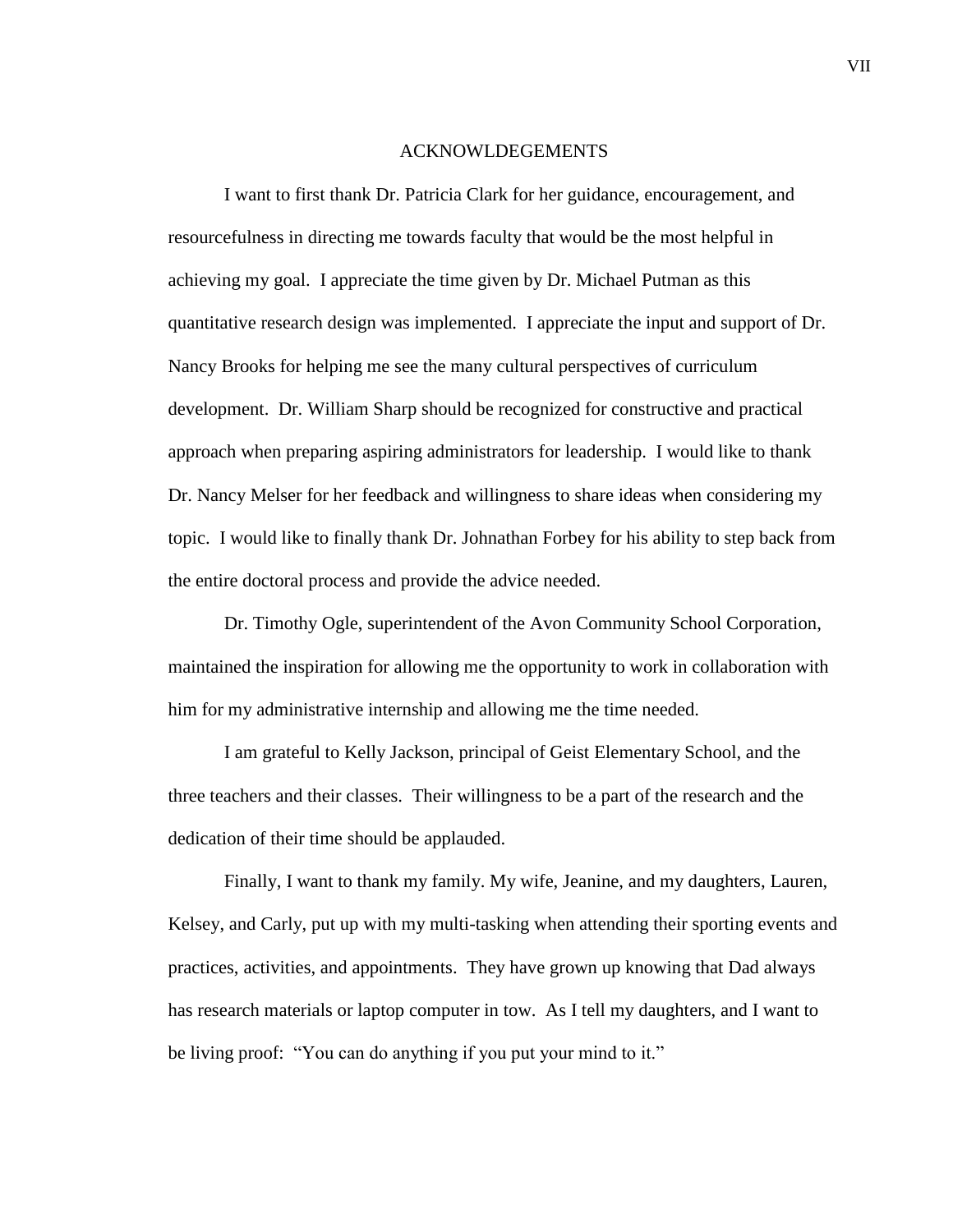## CHAPTER I: INTRODUCTION

## **Area of Concern**

Differentiated instruction has been a "buzz phrase" in American education for many years. Much of what has been written in support of the practice was created in the 1990's. Bearne (1996) defines differentiation as an approach to teaching in which teachers proactively modify curricula, teaching methods, resources, learning activities, and student products to address the diverse needs of individual students and small groups of students to maximize the learning opportunity for each student in a classroom. Differentiated instruction is responsive teaching. Differentiation is a modification of teaching and learning routines and can address a broad range of learners' readiness levels, interests, and modes of learning (Tomlinson, 2001). It stems from a teacher's solid and growing understanding of how teaching and learning occur, and it responds to varied learners' needs for more structure or independence, more practice or greater challenge, and more active or less active approaches to learning.

Supporting the practice are four guiding principles that relate to differentiating classroom practices: (a) a focus on essential ideas and skills in each content area, (b) responsiveness to individual student differences, (c) integration of assessment and instruction, and (d) an ongoing adjustment of content, process, and products to meet individual students' levels of prior knowledge, critical thinking, and expression styles (Tieso, 2003; Tomlinson, 1999). Lending further credence to the approach are seven basic beliefs (Tomlinson, 2000b): (a) same-age students can differ greatly in their life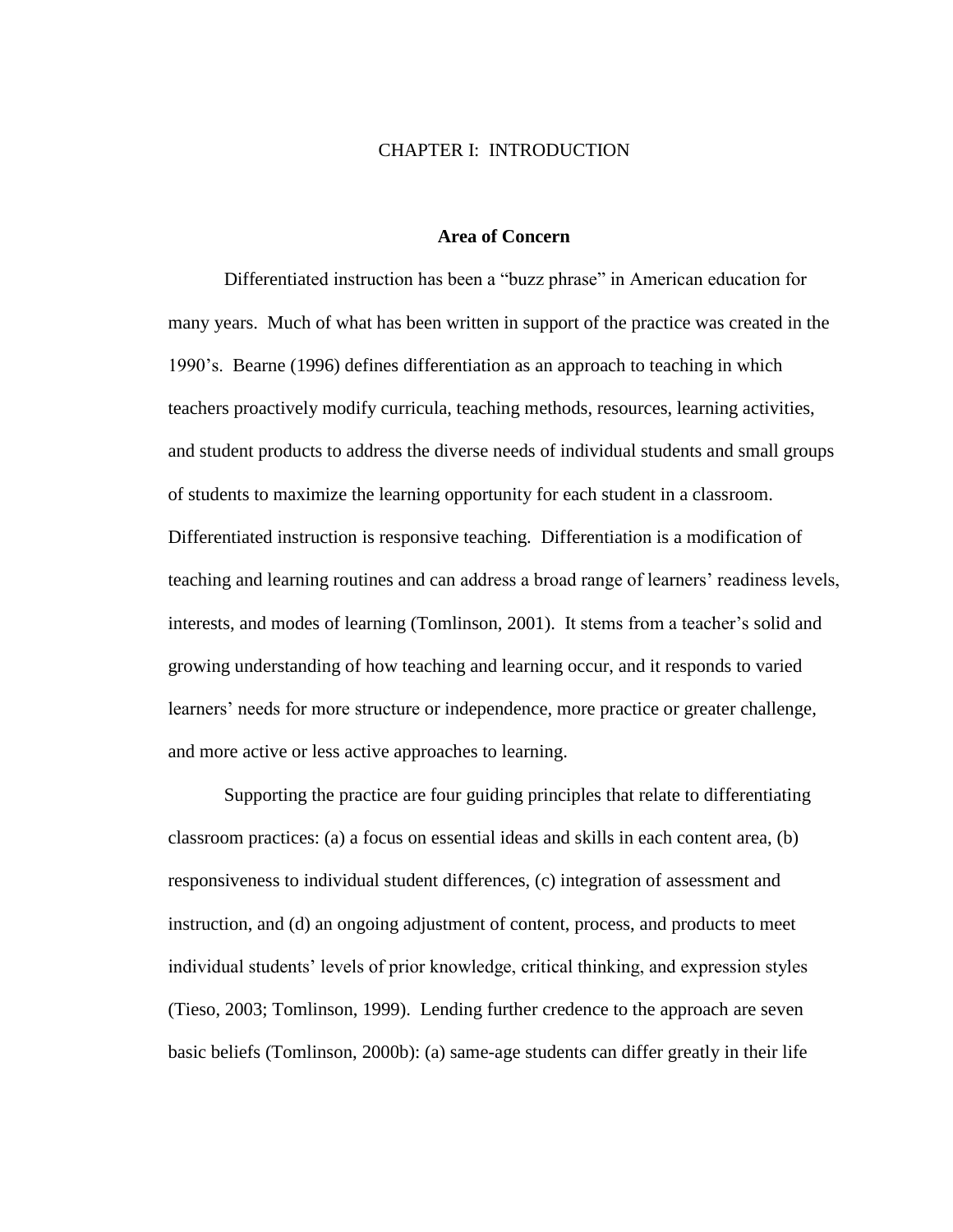circumstances, past experiences, and readiness to learn; (b) these differences have a significant impact on the content and pace of instruction; (c) student learning is improved when they receive support from the teacher that challenges them to work slightly above their comfort level; (d) student learning is enhanced when what they are learning in school is connected to real-life experiences; (e) student learning is also strengthened by authentic learning opportunities; (f) student learning is boosted when they feel they are respected and valued within the context of the school and community; and (g) the overarching goal of schooling is to recognize and promote the abilities of each student.

Lawrence-Brown (2004) reported that differentiated instruction has a great importance for students who struggle in the mastery the grade level curriculum. Two goals are achieved as a result of differentiated instruction. First, and foremost, a high level of achieving the grade level standards for all students is paramount. It is important for teachers to scaffold the instruction as necessary for struggling learners. The second goal is to make curricular adaptations for those students who need it.

Teachers who differentiate are quite aware of the scope and sequence of curriculum prescribed by their state, district, and school. They are also aware of the students in their classrooms who begin each school year spread out along a continuum of understanding and skill. The teacher's goal is to maximize the capacity of each learner by teaching in ways that help all learners bridge gaps in understanding and skill and help each learner grow as much as quickly as he or she can (Tomlinson and Eidson, 2003). Tomlinson (2001) writes that a differentiated classroom provides different paths for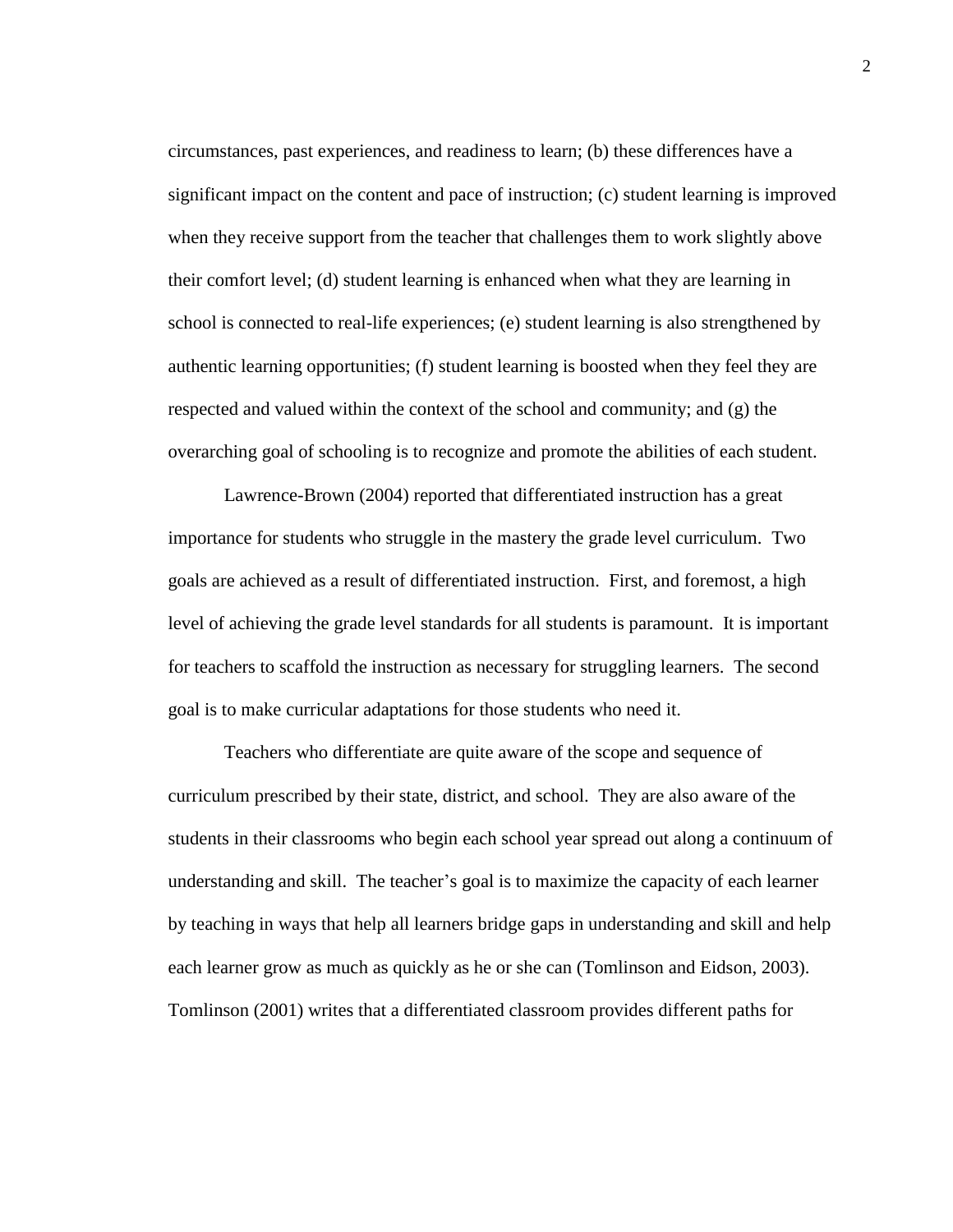acquiring the content, causes the teacher to support students in processing or the making sense of ideas, and helps students create products so they can learn effectively.

A teacher can differentiate instruction in many ways in various subjects. Instruction can be differentiated based on a student's readiness, learning profile, or interest by varying the content, process, or product (Tomlinson, 2001). The main strategies utilized are compacting, independent projects, interest centers or interest groups, tiered assignments, flexible grouping, learning centers, varying questions, mentorships, anchoring activities, and learning contracts.

Because of this active interest in differentiated instruction for all learners, many quick-fix ideas have been proposed. There are many resources, mainly in the form of books, offering teachers a large number of strategies, but these often lack the philosophy of differentiated instruction. Professional development companies create one-day workshops as a means of giving the participant an instant "everything-you-need-toknow" training on differentiated instruction. District and building leaders hire consultants to train faculties in a one-time session on differentiated instruction. Because differentiated instruction is a complex concept, teachers need to remember that professional development cannot provide a "one-size-fits-all" approach to teaching just one lesson plan and will not meet the needs of all of the students in a class. Few teachers automatically know how to lead a classroom that responds to the overwhelming reality of students' varying needs. It takes time. As a teacher becomes more comfortable and competent with differentiation, his/her role changes to more of a director of the classroom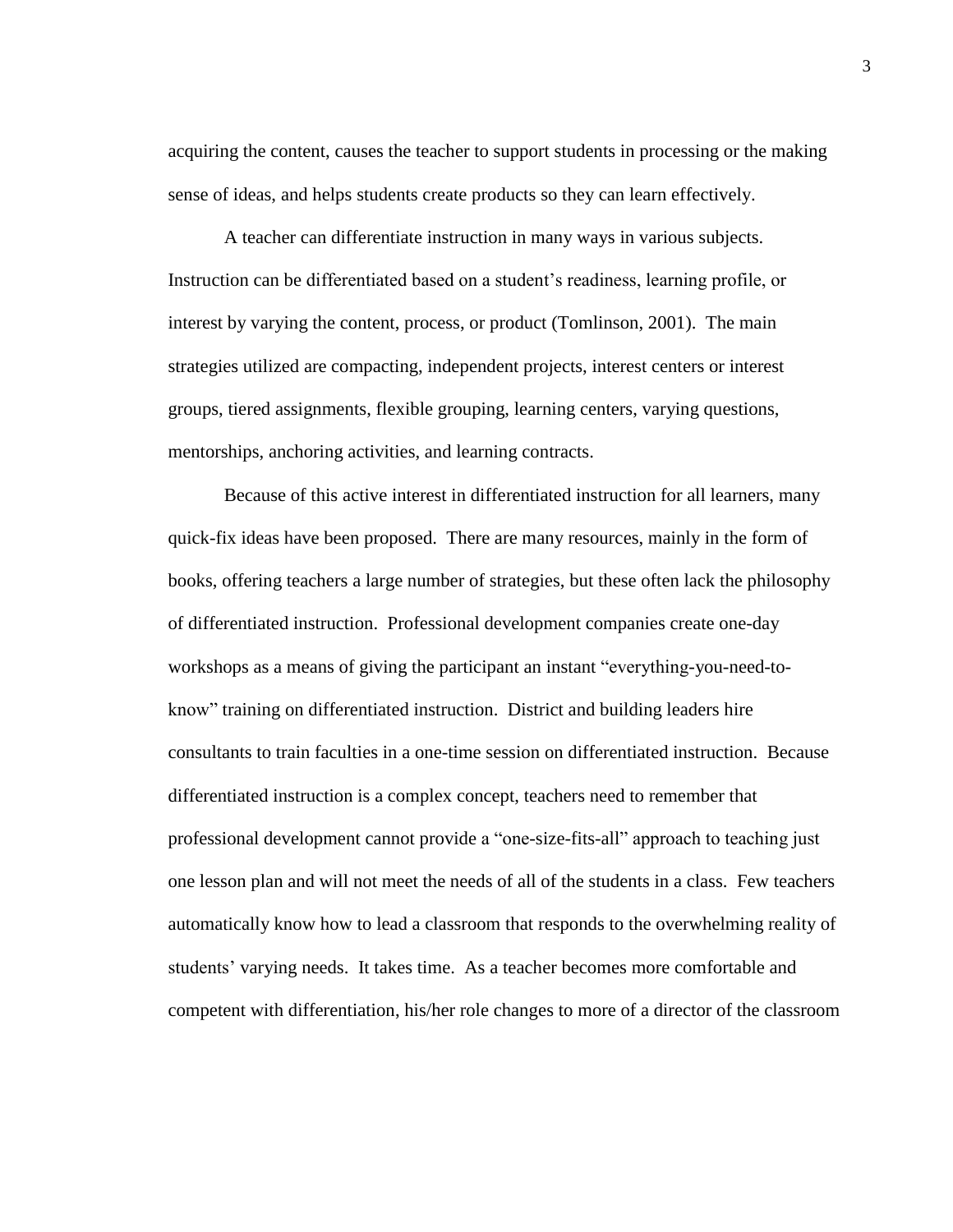environment, a coach on the side guiding students, and an improviser adjusting the required instruction at the moment based upon ongoing assessment.

One of the strategies of differentiated instruction is flexible grouping, which may take on different forms in the education literature. Flexible grouping is one type of ability grouping, described in a research study conducted by Slavin (1986) as grouppaced mastery learning. Referencing Bloom (1976), he cites group-paced learning as a form of flexible within-class ability grouping, in that students are grouped after each lesson into "masters" and "nonmasters" groups on the basis of a formative test. Nonmasters received corrective instruction while masters did enrichment activities.

While grouping may be thought to be a negative practice in education, Kulik and Kulik (1982) reported the results of fifteen studies on student self-concept. In seven studies, self-concept was higher for students in grouped classrooms; in six studies, selfconcept was higher for students from ungrouped classrooms; and in two studies, selfesteem was equal for the two groups. The average effect size (ES) was .01, a trivial value (Kulik and Kulik, 1982). While these studies were based more on ability grouping, the results are worthy of consideration as a research finding. This is due to flexible grouping having some similarity to ability grouping. The major difference is that ability grouping is often perceived as being static, whereas flexible grouping changes based on the mastery of skills by the student. In a later meta-analysis in 1992, Kulik concluded that evidence on the noncognitive outcomes of grouping is not as clear. Noncognitive instructional outcomes are not often studied by educational researchers, and only tentative conclusions can be drawn despite their importance. Grouping has been thought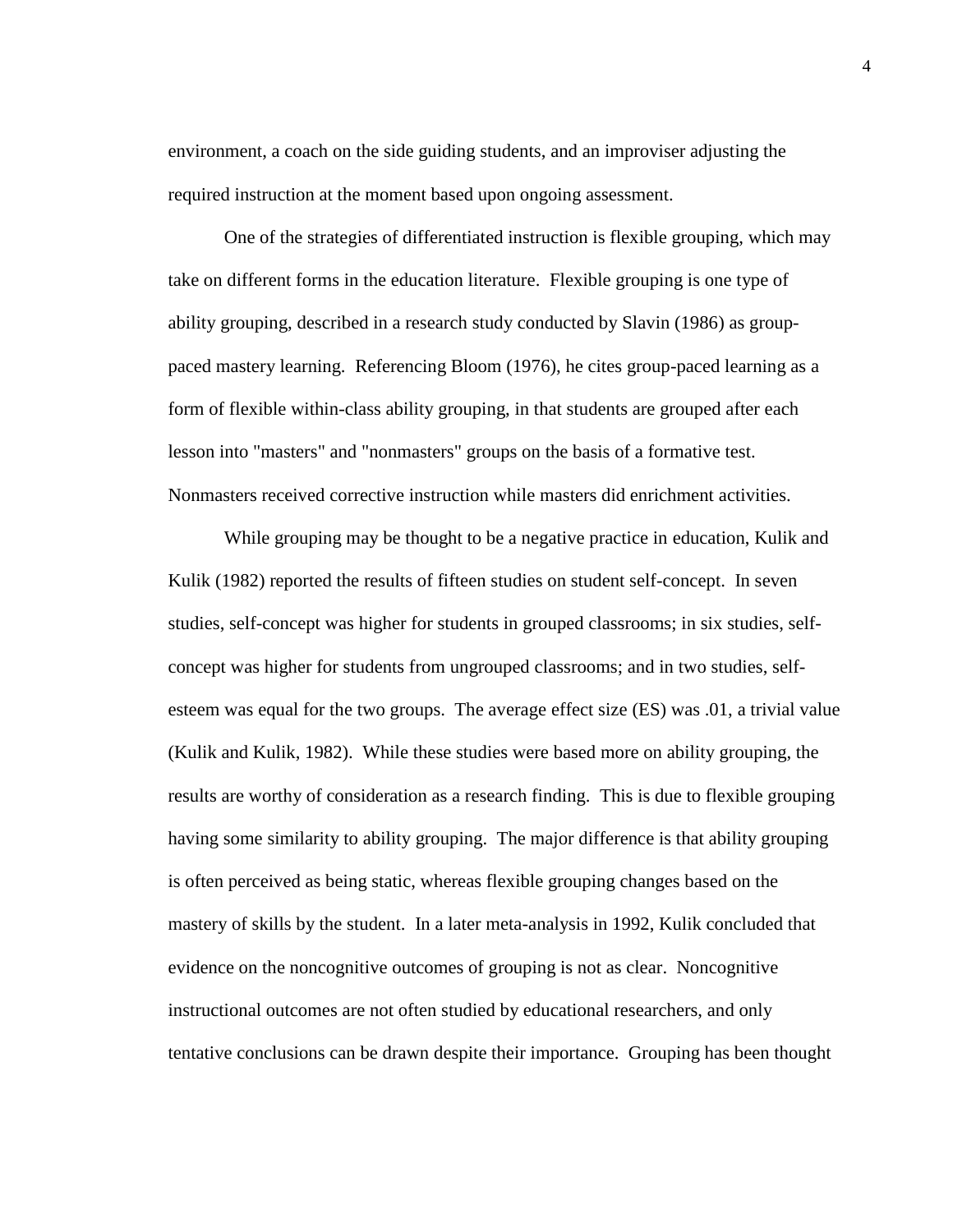to have only small effects on student self-esteem. It is not believed to lead talented students to become self-satisfied or smug, nor does it cause a precipitous drop in selfesteem of lower students (Kulik, 1992).

A qualitative study by Carol Tieso (2001) indicated that students in a differentiated classroom setting can become more engaged, motivated, and excited about learning if the curriculum is authentic and meaningful and if appropriate learning goals are provided. Because students received the necessary modifications to meet their specific learning needs, either more challenging or layered in order to achieve mastery, Tieso also found that students did not lose their sense of self-concept or self-efficacy.

Assessment is a key component of flexible grouping. It can take varied forms, but it should occur before, during, and at the conclusion of a unit of study. Witham and Linehan (1995) reported through survey findings of 109 teachers that slightly more than half of the teachers at that time felt that pretests were worth the effort and should be used more often. Teachers with master's degree endorsements had a more positive attitude about pretests than those who did not. This leads to the conclusion that slightly less than half of the those who responded felt they were too time consuming, unnecessary, not applicable to certain subjects, and not practical. The authors further reported that 30 percent of the respondents had never pretested in subjects such as spelling or reading, seventeen percent did not pretest in math, and 36 percent did not pretest in grammar or writing. Approximately fifty percent did not pretest in social studies or science.

To avoid making erroneous decisions regarding individual instructional needs, the teacher needs to be aware that not all students are the same. As a result of a synthesis of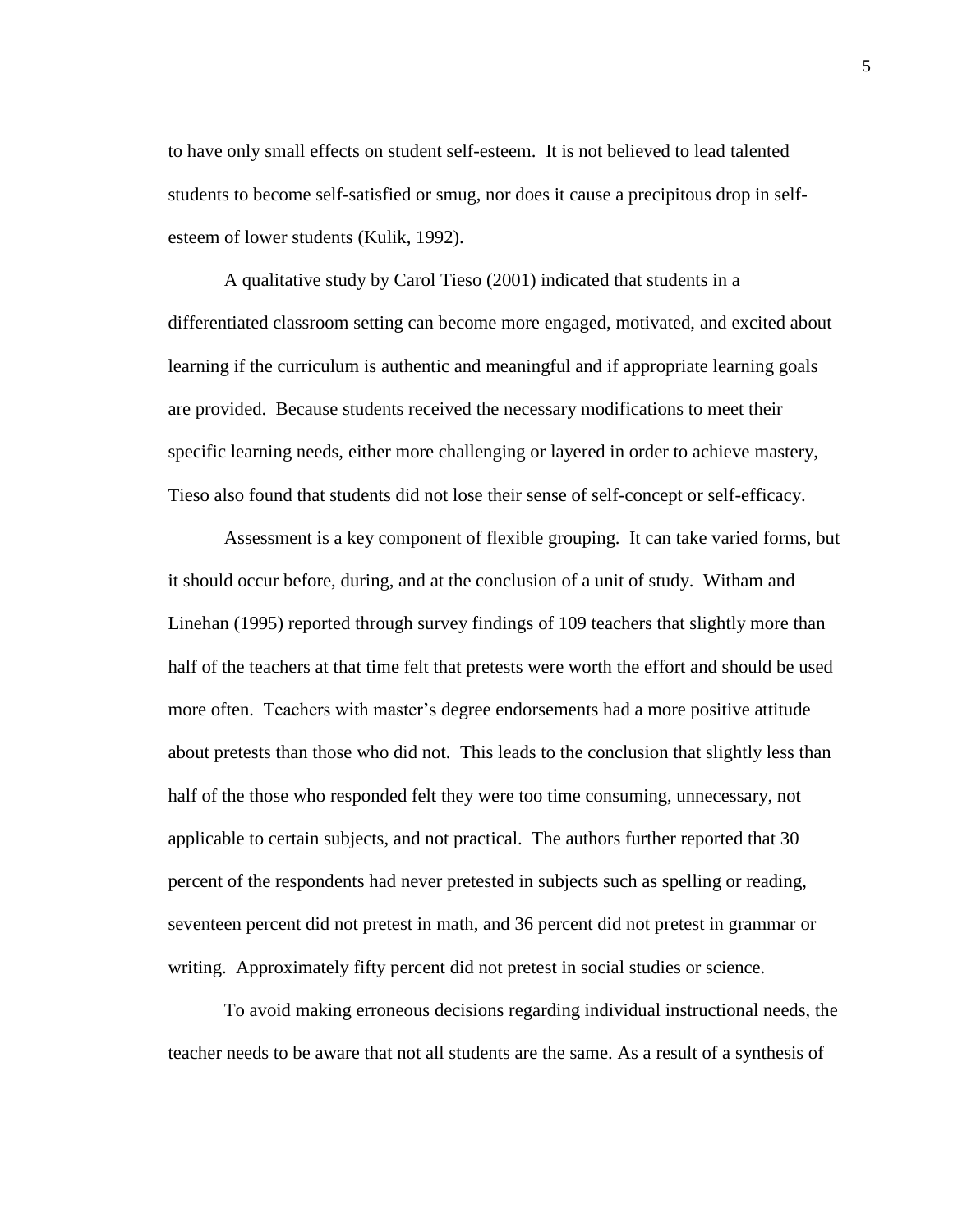the literature, Tonya Moon (2005) states, "This assumption leads to erroneous decisions that may (a) prevent students from mastering the intended learning objectives, (b) disengage students from the process of learning because the materials are not accessible to them, (c) result in negative student behaviors or attitudes, or (d) propagate the achievement gap" (p. 229).

As teachers are faced with high levels of accountability, often having to prove that learning has taken place, pretesting becomes a critical baseline. The intent of assessment of instruction is to help the teacher make decisions about the best approach to instruction for students. When a teacher assesses students' strengths and weaknesses, the teacher uses that information to make decisions about where instruction should begin, or on which particular learning goals to focus (Moon, 2005).

Differentiation occurs concurrently with assessment and grouping. The way assessment is used to create groupings is unlike using it to create stagnant ability groups. While assessment helps to determine which students need more challenge, which ones are performing at grade level, and which ones need scaffolding to meet the expectations, the teacher must make a decision as to how to make the lesson engaging and focused. This would consider such approaches such as brain compatibility, learning styles, and cooperative learning strategies.

## **Statement of the Problem**

Differentiated instruction is viewed in schools as a positive approach to meeting the needs of the wide-range of abilities in the classroom, but most of the research supporting it is of a qualitative nature, especially in a heterogeneously mixed classroom.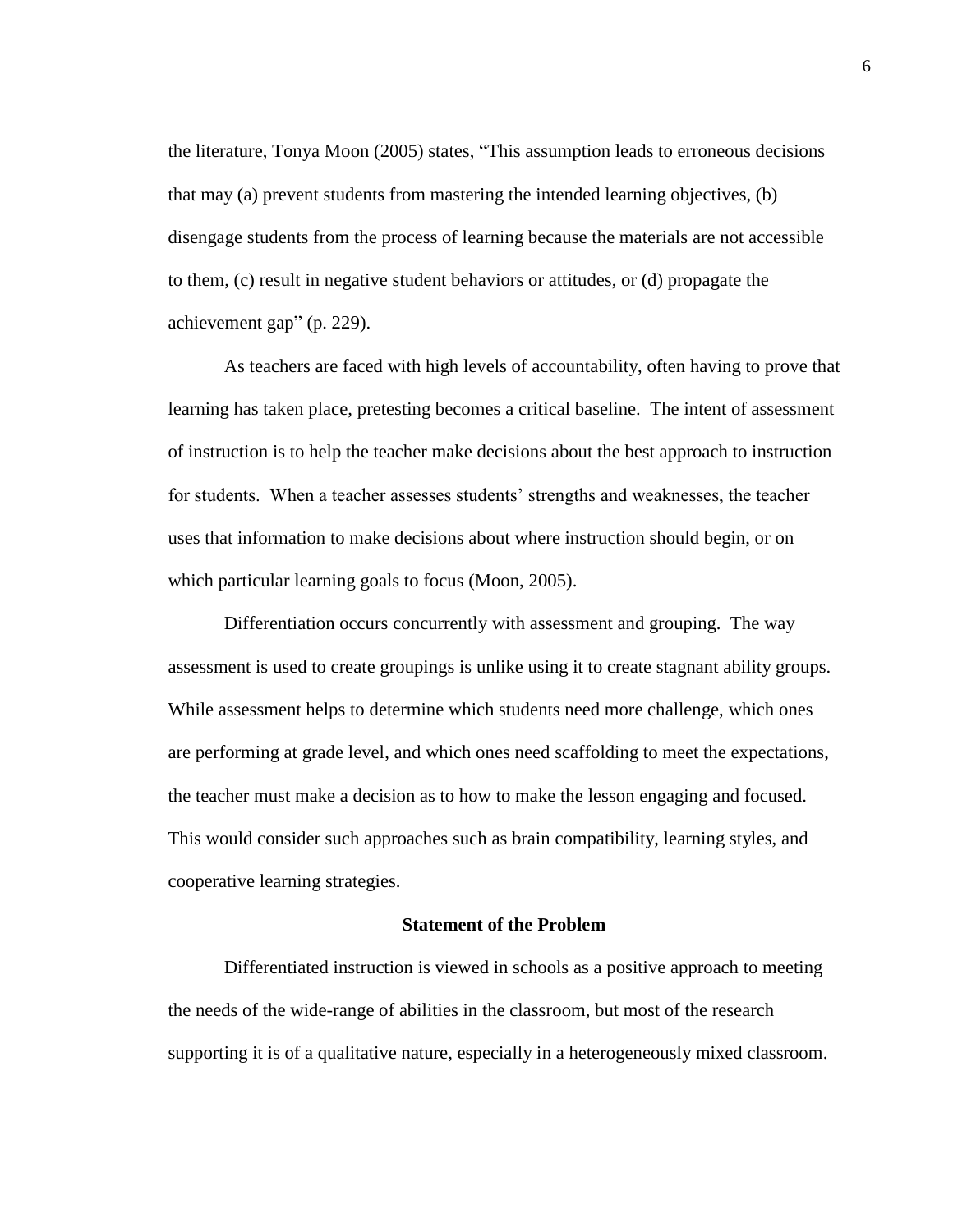Much has been written about its importance in gifted and talented education as well as special education.

While the strategies of differentiated instruction have been used in classrooms for many years, results of the practice have been limited in quantitative studies. Much has also been written about how complex of a concept differentiation is. Educators should be cautious to not make too much of a drastic change in implementing the practice to the classroom. In view of differentiation being grounded in assessment, often of a numerical nature, it appears to be unusual that more quantitative studies have not been done. More schools, administrators, and teachers desire to embrace the practice often not having a full understanding of the time commitment it takes to fully implement it. Teachers and administrators need more research to support the effectiveness of differentiated instruction. For this study, mathematics is being chosen as the subject. Math is more of a skills-based subject and has the flexibility to use many of the differentiated strategies such as flexible grouping, anchoring activities, and compacting.

The Third International Mathematics and Science Study (TIMSS) in 1995 reported that American fourth graders score better than the average of their counterparts in 26 countries. Seven countries were significantly higher than the U.S. and twelve were significantly lower. Six countries were performing about the same as the United States. In the 2007 study, fourth graders were better than 23 of the 35 countries and lower than the top 8. These top performing countries were located in Asia and Europe. The 2007 average score was better than in 1995 by 11 points. While the average score improved, the United States is still not at the top over the twelve-year period. This demonstrates the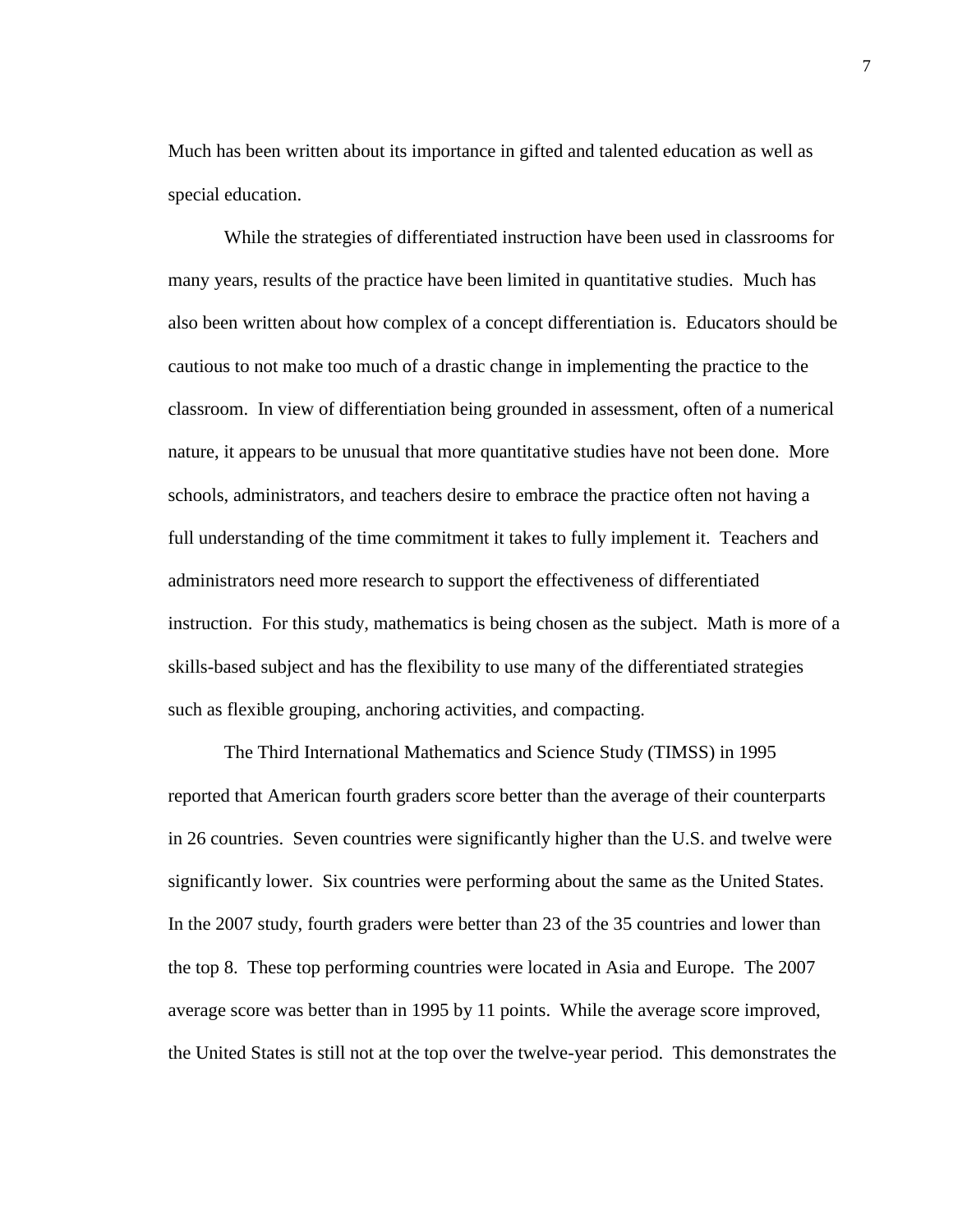importance of investigating whether differentiating instruction can impact the performance of American children when compared to their same-aged peers on a global level. The report also indicated that the achievement gap in mathematics between males and females is still wide with males achieving at higher levels.

Several qualitative studies have been conducted and indicate positive results (Tomlinson 1995; George, 2005), but there have been few of a quantitative nature. *The Differentiated School: Making Revolutionary Changes and Learning* by Tomlinson, C., Brimijoin, K., & Narvaez, L (2008) tells of multi-year studies in an elementary school and a high school indicating positive and sustained achievement gains for students in all segments of the achievement spectrum and in a range of subject areas as a result of differentiated instruction. In the high school, the student dropout rate has also fallen sharply, and student participation in Advanced Placement courses has risen by almost half, with AP exam scores holding steady or rising despite the increased enrollment. In both sites, a school-wide emphasis on differentiation has continued for at least seven years, and achievement gains have continued over that time span. This study seeks to answer the question of the effectiveness of differentiated instruction in a quantitative research design. Very few studies of this approach have been done quantitatively, and the field of education could potentially benefit from the findings. In addition, the study attempts to see if an increase in math achievement is accomplished by implementing differentiated instructional strategies.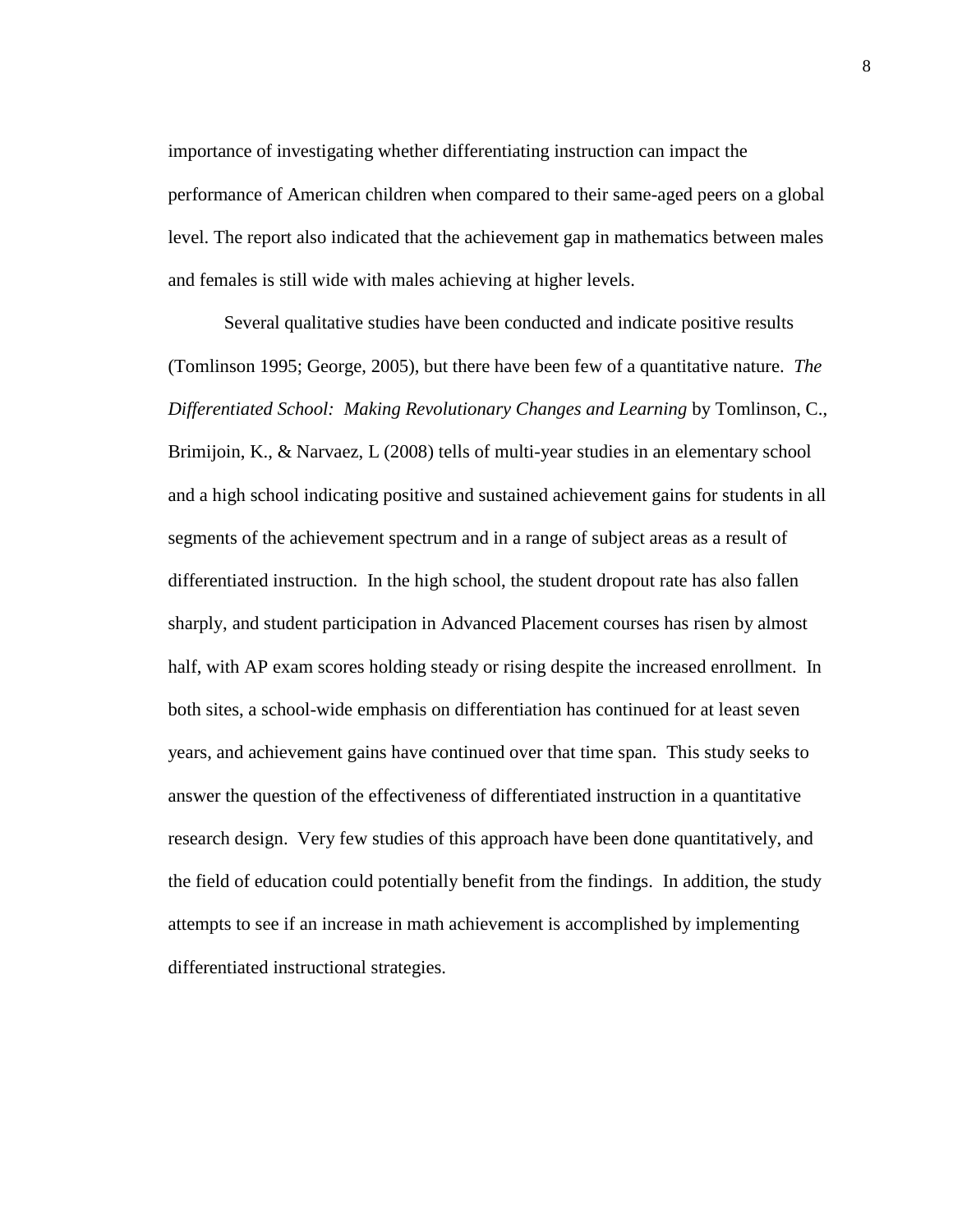#### **Research Questions**

This study poses one main question followed by two other questions disaggregated from this main inquiry. The additional questions are being included for different reasons. The first of the related questions will explore an area sparsely found in the literature review of this particular study regarding gender and differentiated instruction. The second will look for some consistency from the study by Tieso finding that students with a greater aptitude benefited greatly from differentiated instruction. The three questions are:

Does differentiated instruction impact the growth of student learning in the subject of math?

Does differentiated instruction impact the growth of student learning of a particular gender in the subject of math?

Does differentiated instruction impact the growth of student learning of a particular aptitude in the subject of math?

The hypothesis in this study is that differentiated instruction does improve academic achievement. This study will look at the results, not only in terms of the second grade students as a whole, but also in terms of gender and aptitude. Quantitatively this can be measured by comparing results of instruction that does not differentiate with instruction that does based on growth data using pre- and posttests. There are three null hypotheses as follows.

1. There will be no significant change in student mathematics achievement growth using differentiated instructional techniques.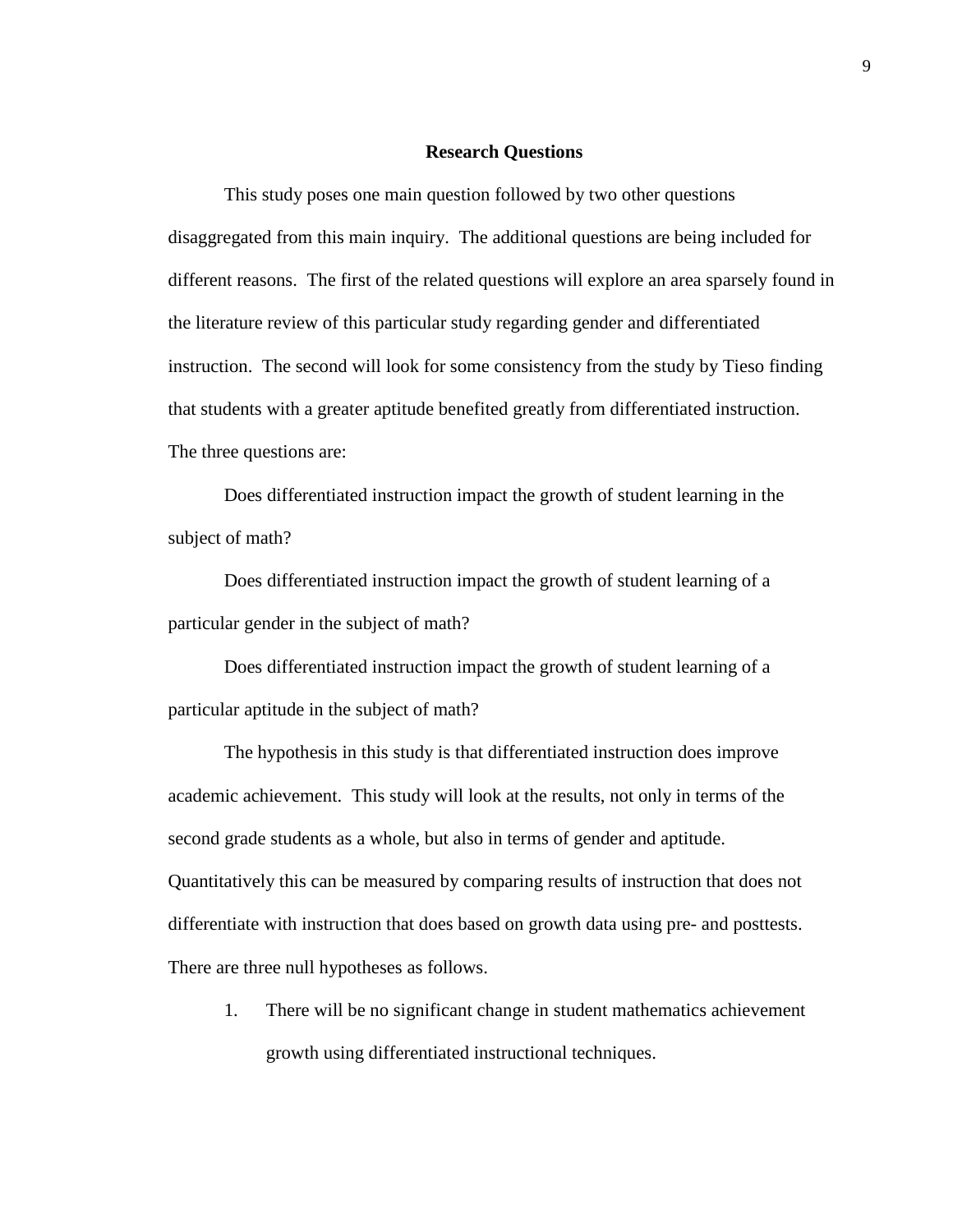- 2. There will be no significant change in student mathematics achievement growth using differentiated instructional techniques between males and females.
- 3. There will be no significant change in student mathematics achievement growth using differentiated instructional techniques among ability levels.

## **Definition of Important Terms**

Anchoring activity Students automatically move when they complete an assigned task during a daily lesson or unit of study. It is important in maintaining a productive work environment and ensures wise use of a student's time (Tomlinson, 2001). Examples of anchoring activities are reading, journal writing, portfolio management, and practicing skills through manipulatives or sorting activities. Anchoring activities may take the form of learning centers. It is possible that some students will participate in these activities more than others.

Aptitude This is the capacity for learning a student demonstrates. It can be considered synonymous with ability. Some in the field of education would erroneously consider this to be equivalent to a student's intelligence quotient (IQ). Aptitude is measured using an assessment tool designed to measure a student's ability often in a classroom setting to a group of students at the same time. The Otis-Lennon School Abilities Test (OLSAT) by Pearson Assessment and the Cognitive Abilities Test (CogAT) published by Riverside Publishing are examples. An IQ is best measured using a tool given by a trained psychologist in a one-on-one situation.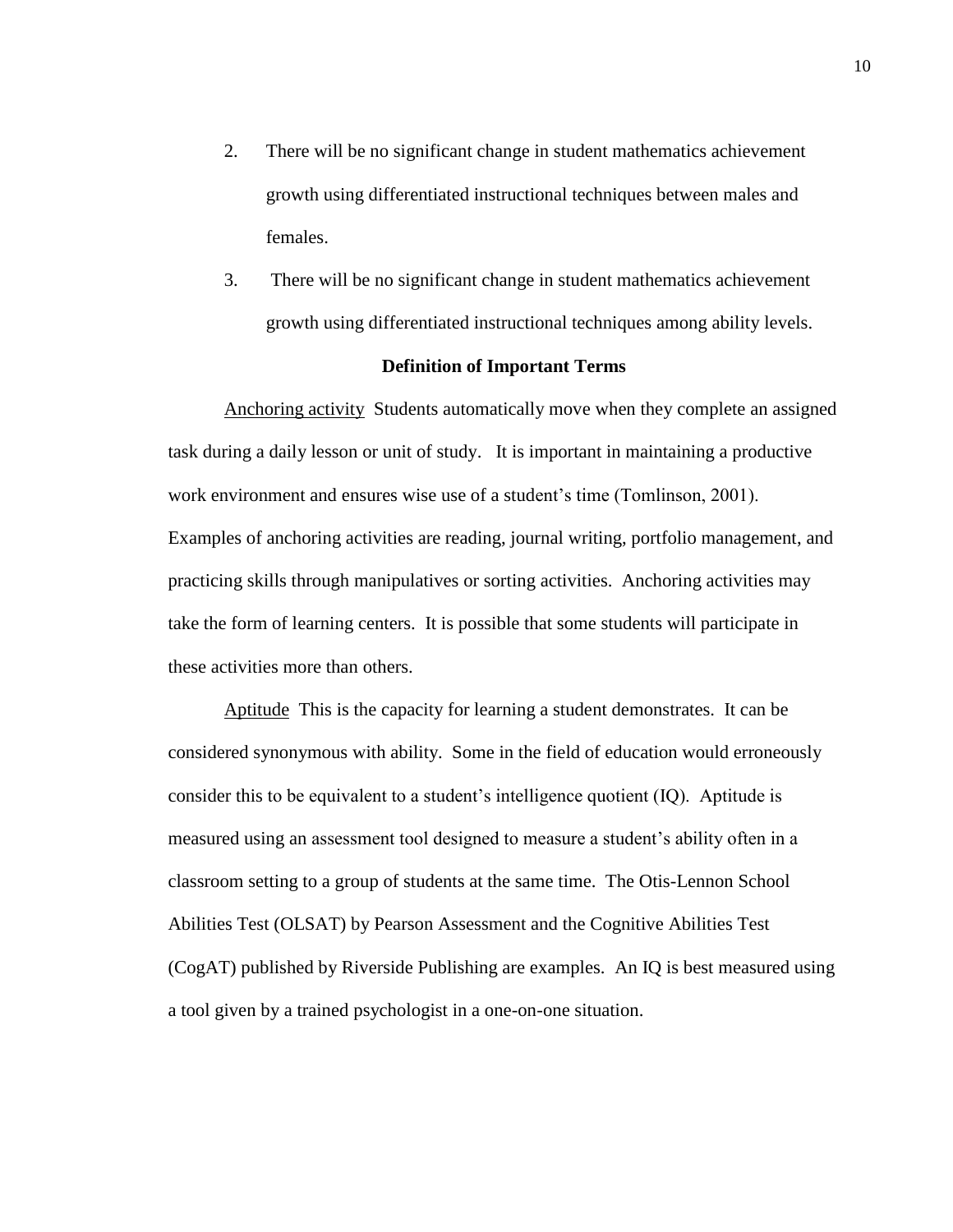Learning Centers Learning centers can be "stations" or collections of materials learners use to explore topics or practice skills. Teachers can adjust learning center tasks to readiness levels or learning styles (Tomlinson, 2001).

Compacting This is a 3-step process that (1) assesses what a student knows about material to be studied and what the student still needs to master, (2) plans for learning what is not known and excuses the student from what is known, and (3) plans for freedup time to be spent in enriched or accelerated study (Tomlinson, 2001).

Tiered assignments In a heterogeneous classroom, a teacher uses varied levels of activities to ensure that students explore ideas at a level that builds on their prior knowledge and prompts continued growth. Student groups use varied approaches to explore essential ideas (Tomlinson, 2001). At times these may look similar to varying questions.

Varying questions In class discussions and on tests, teachers vary the sorts of questions posed to learners based on their readiness, interests, and learning styles (Tomlinson, 2001). These types of questions may also vary on tiered assignments.

Flexible grouping Students are part of many different groups—and also work alone—based on the match of the task to student readiness for instruction, interest, or learning style. Teachers may create skills-based groups that are heterogeneous or homogeneous in readiness level. Sometimes students select work groups, and sometimes teachers select them. Sometimes student group assignments are purposeful and sometimes random (Tomlinson, 2001).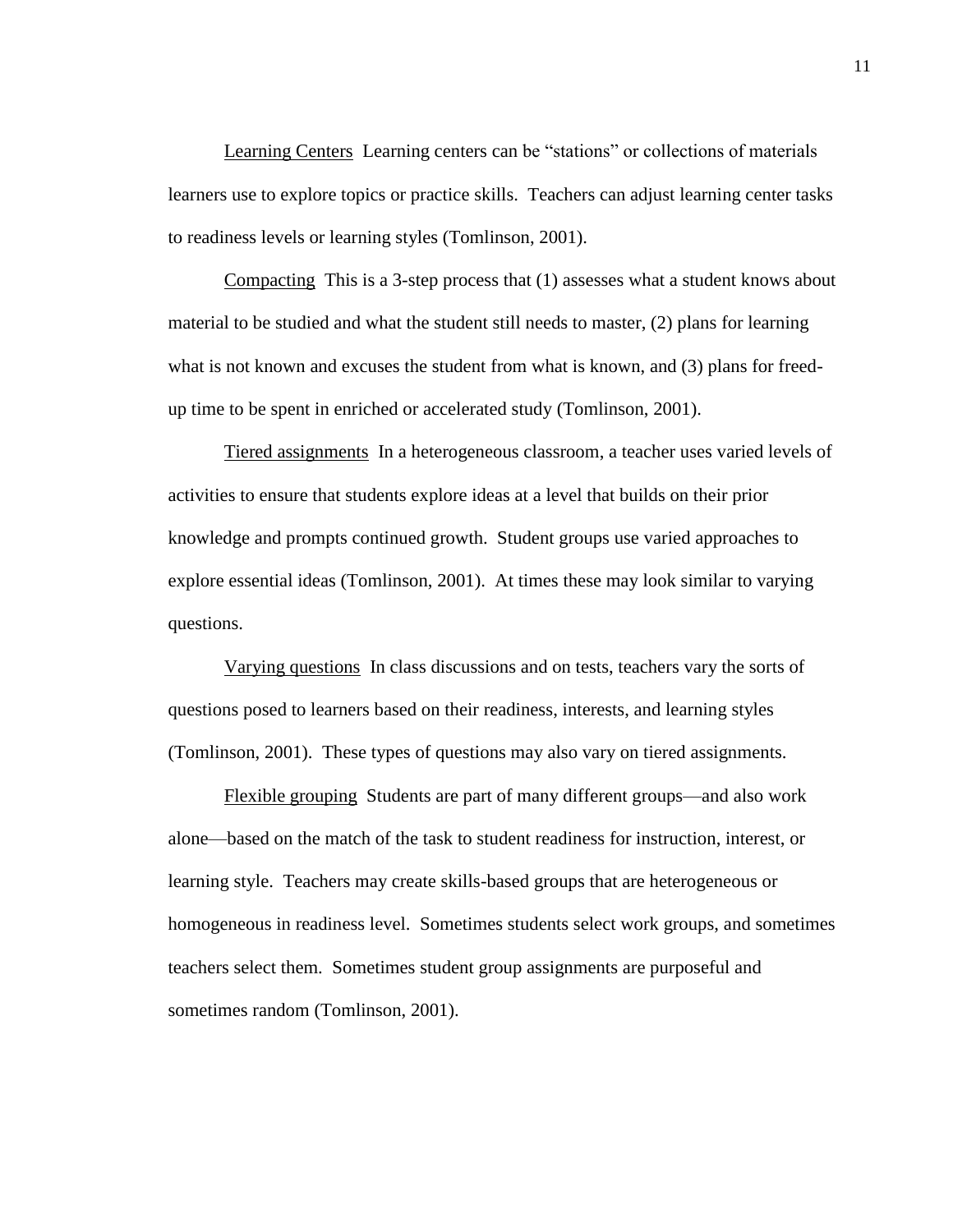Contracts Contracts take a number of forms that begin with an agreement between student and teacher. The teacher grants certain freedoms and choices about how a student will complete tasks, and the student agrees to use the freedoms appropriately in designing and completing work according to specifications (Tomlinson, 2001).

Pretesting Pretesting is a technique used to find out what a student knows and does not know prior to formal instruction. This form of assessment is often the driving force in determining how, why, and what type of differentiated instruction will take place.

## **Significance of the Problem**

While there is a great amount of support for the strategies related to differentiated instruction, there have not been a large number of research studies indicating that differentiated instruction helps students grow in their academic endeavors. Kronberg, York-Barr, Arnold, Gombos, Truex, Vallejo, and Stevenson (1997) report that classrooms are becoming increasingly heterogeneous, and teachers frequently work amidst complex and sometimes unpredictable situations. Jenkins, Jewell, Leicester, O'Connor, Jenkins, & Troutner (1990), indicated that heterogeneity is represented by students with diverse cultural, racial, religious, and linguistic backgrounds; family structures; socioeconomic status; and ability levels. Our public schools have a vast majority of teachers who are currently or soon will be expected to teach students with markedly diverse backgrounds and abilities. It has been estimated that the range of instructional levels among students (those not receiving any special services) in many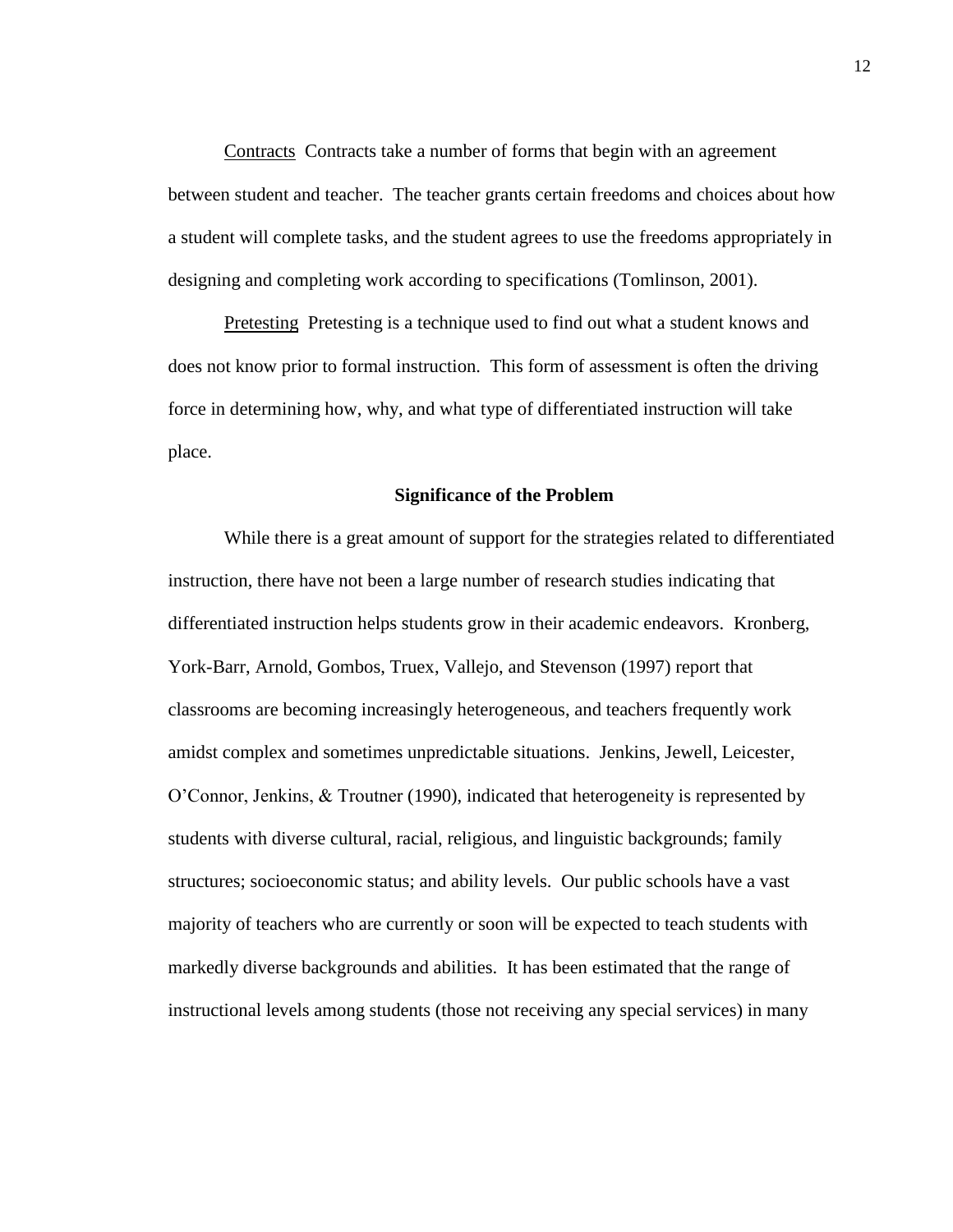general education classrooms is an average of 5.4 grade equivalents (Jenkins, Jewell, Leicester, O'Connor, Jenkins, and Trouter, 1990).

Students with diverse backgrounds and abilities pose new and different challenges as teachers seek to meaningfully include and effectively educate all students (Kronberg, York-Barr, Arnold, Gombos, Truex, Vallejo, & Stevenson, 1997). Most certainly, as diversity among students increases so must the differentiation of teaching and learning (Kronberg, York-Barr, Arnold, Gombos, Truex, Vallejo, & Stevenson, 1997). The problem in classrooms for academically diverse student populations is likely systemic. Literature has proven in many forms that the patterns of inattention to student variance are evident and related specifically to numerous learner exceptionalities, such as giftedness, special education, second language acquisition, multicultural learners, and students from low economic backgrounds. The problems lie in beliefs and practices related to teaching, learning, and the nature of people as learners, the best ways to teach, and how students should learn. It is critical that educators understand and address the systemic issues. Contemporary schools with their diverse populations must consider the learning needs to be shaped by readiness, interest, or learning profile. Teachers have to address these varied academic needs and investigate and address the persistent and longheld teacher beliefs. While this study does not address diversity beyond gender and aptitude, the impact of this awareness and the curriculum and instruction teachers plan and deliver to diverse learners is critical. Such an approach and consideration of the big issues may well be a precursor to addressing effectively the particular learning needs of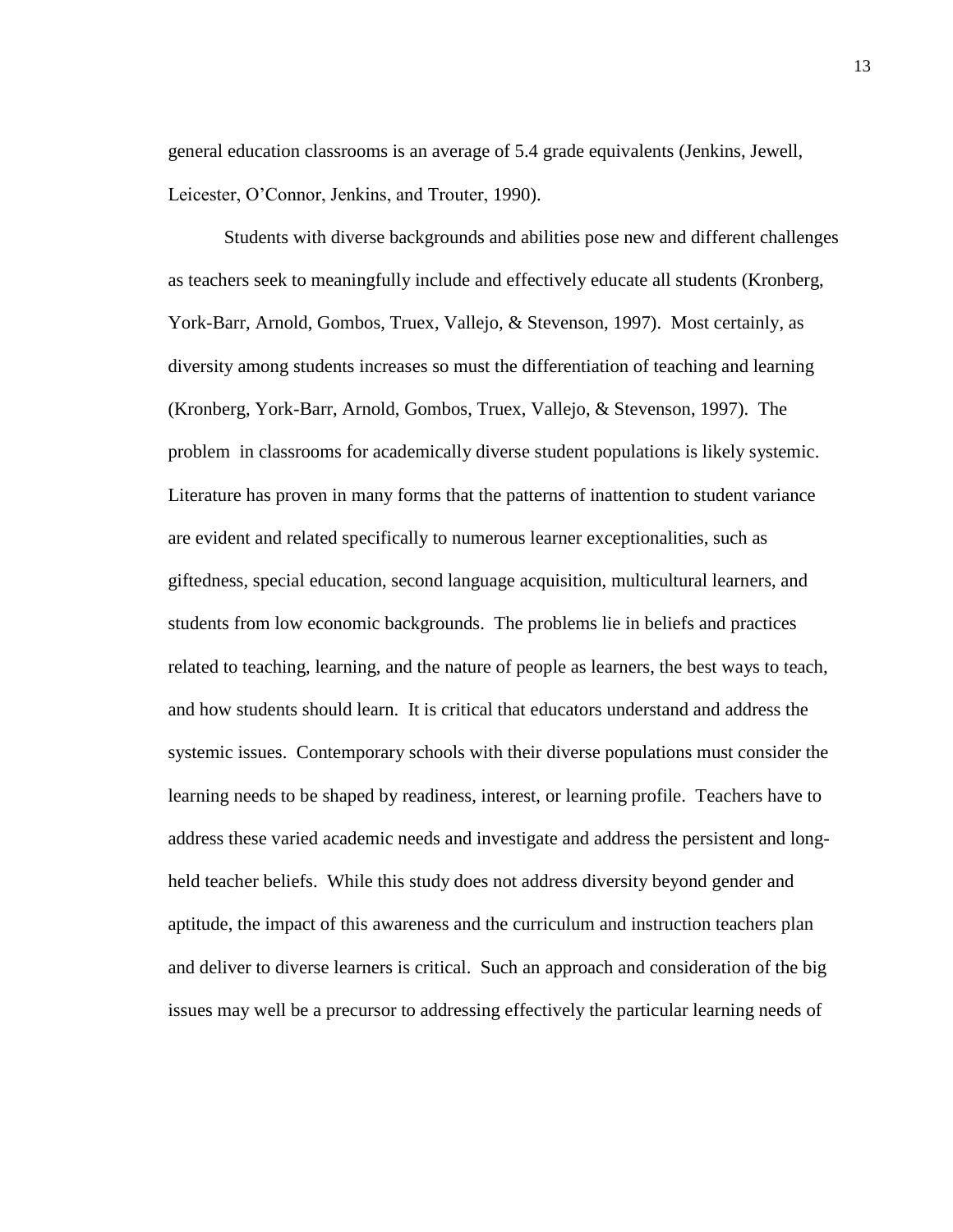specific learners and populations of learners (Tomlinson, Brighton, Hertberg, Callahan, Moon, Brimijoin, Conover, and Reynolds, 2003, p. 125).

A substantial amount of the research regarding differentiated instruction is at a superficial level. As Tomlinson et al explain, the responsive classroom to meet academically diverse needs is a new concept. Knowing how to create an atmosphere of this responsiveness is the basis that might ultimately support such classrooms. For example, we do not know the particular range of students for whom differentiated, heterogeneous classrooms might be effective (Tomlinson, Brighton, Hertberg, Callahan, Moon, Brimijoin, Conover, and Reynolds, 2003). We do not know which of a variety of potential models of teaching and learning might best serve the learning needs of students who differ as learners. Quantitatively we know little regarding the relative impact of differentiated instruction based on learner readiness needs versus interests, versus learning profiles—nor whether it is important to address all of those elements simultaneously. Likewise, we need to investigate the impact of such classroom elements as learning environment and the effect on achievement of diverse populations (Tomlinson, Brighton, Hertberg, Callahan, Moon, Brimijoin, Conover, and Reynolds, 2003).

In a paper presented before the Association for Supervision and Curriculum Development, Ronis (1999) shared that The National Council of Teachers of Mathematics (NCTM) recommends through its Principles and Standards that instruction needs to be more than mastery of facts and routine skills but should result in all students gaining understanding and the ability to apply mathematical concepts in new situations.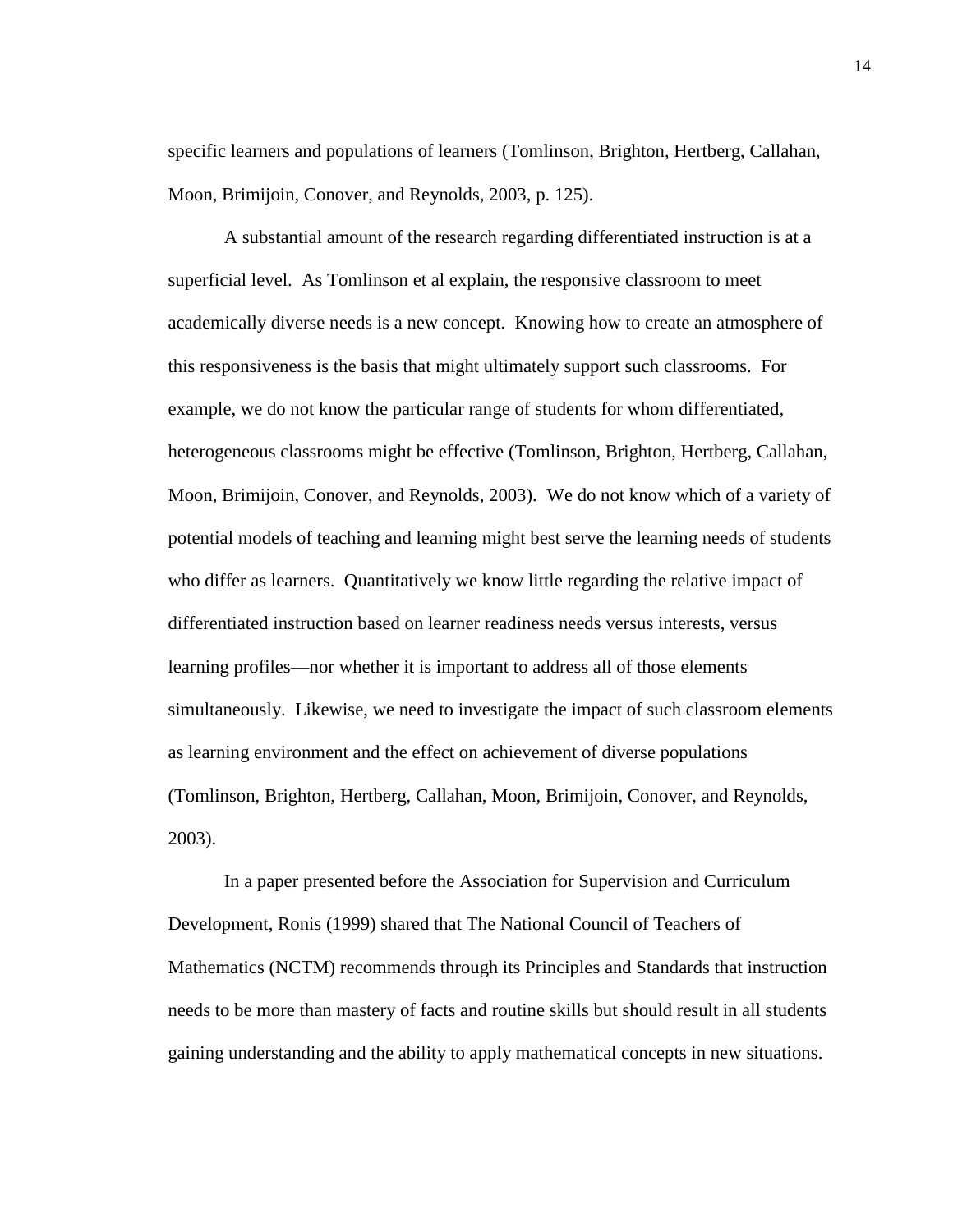Ronis goes on to describe six pillars of performance tasks that she states are braincompatible, another way to differentiate instruction. These elements are to establish clear goals using the content standards, employ authentic tasks, emphasize critical levels and performance standards, provide models of excellence, teach strategies explicitly, and provide ongoing assessments with timely feedback. The sixth pillar aligns well with differentiated instruction. Assessment is a critical component as indicated by it driving the planning, guiding, and evaluating of instruction. She contends that teachers must move away from teach, test/grade, and move on, to adopt the practice of teach, assess, adjust, and assess.

Small group instruction, the opportunity to have students focusing on skills of the greatest need, extension for students who have mastery of the core curriculum of skills, and the provision of individualized instruction make good sense. A teacher can differentiate instruction in many ways in various subjects. Instruction can be differentiated based on a student's readiness, learning profile, or interest by varying the content, process, or product (Tomlinson, 2001a). The main strategies utilized are compacting, independent products, interest centers or interest groups, tiered assignments, flexible grouping, learning centers, varying questions, mentorships, anchoring activities, and contracts. The strategies of flexible grouping, anchoring activities, and tiered assignments will be utilized. In this study, it should be noted that a teacher may start out focusing on one or two strategies and will end up incorporating others.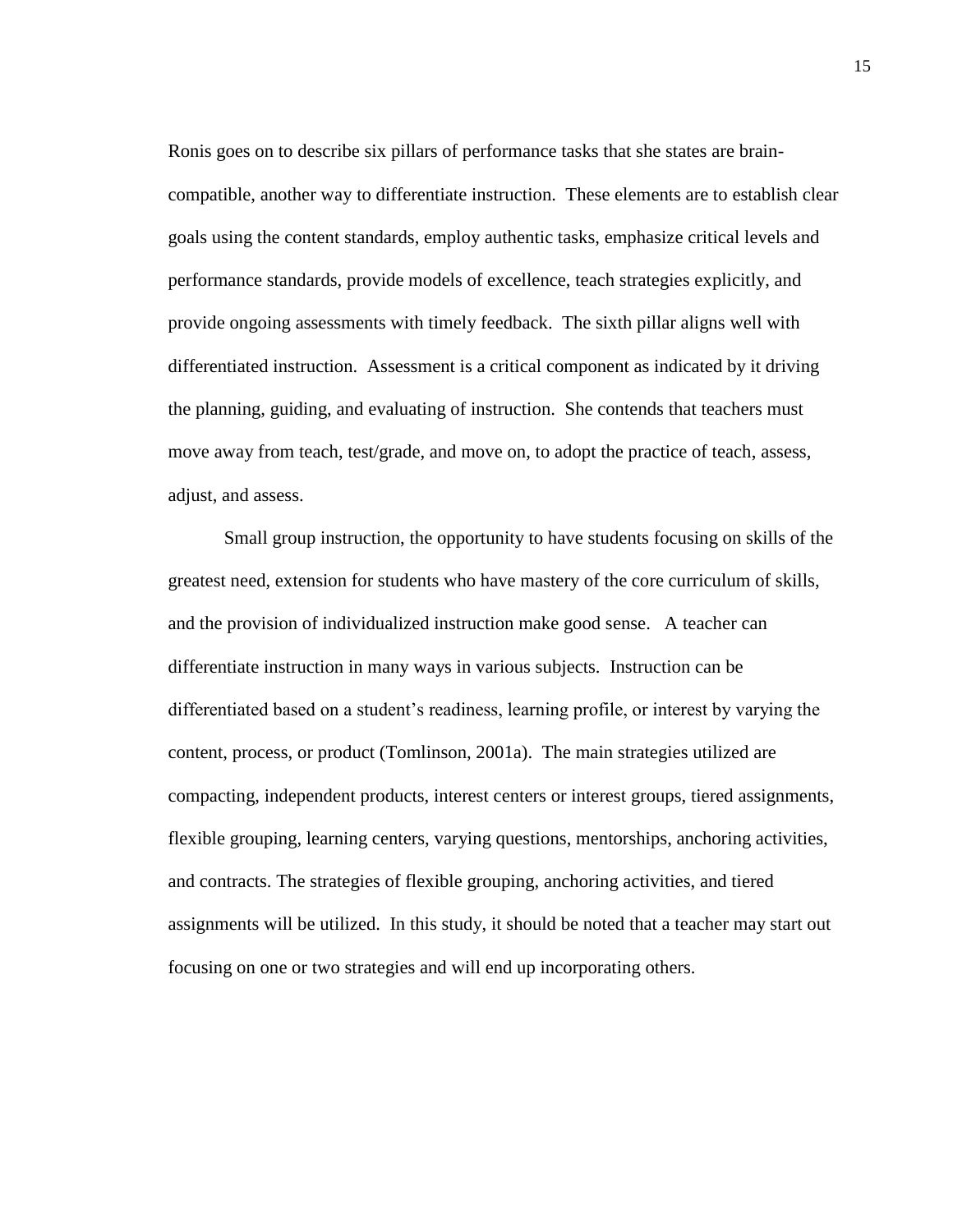#### **Basic Assumptions**

One of the basic assumptions in this study would be that teachers administer any and all assessments with fidelity. Teachers will receive two full days of training prior to implementation of the experiment. The training will include an overview of differentiated teaching strategies including video demonstrations of teachers using these techniques. Teachers in the study will receive training to better use differentiated instruction through improved understanding of assessment data, classroom management, and creating multiple pathways for learning. Because the teachers involved are not new to the profession, one would believe that long-standing instructional strategies these teachers have developed in the past could potentially be used again. Each teacher will be observed for two 30-minute periods prior to the training and for two 30-minute periods after the training during the implementation phase. These observations serve as a baseline of typical instructional practices before the training and to ensure fidelity of the application of training sessions during the implementation of deliberate differentiated instruction.

## **Basic Limitations**

Three second grade teachers with classroom sizes of approximately 26 students each will participate in the study. Two of these are special education inclusion classrooms with four students each identified with some sort of minor learning disability such as attention deficit hyperactivity disorder or difficulty with reading and language development. All three classes will be in the same school, which could potentially help with the collaboration and fidelity of the instructional strategies employed.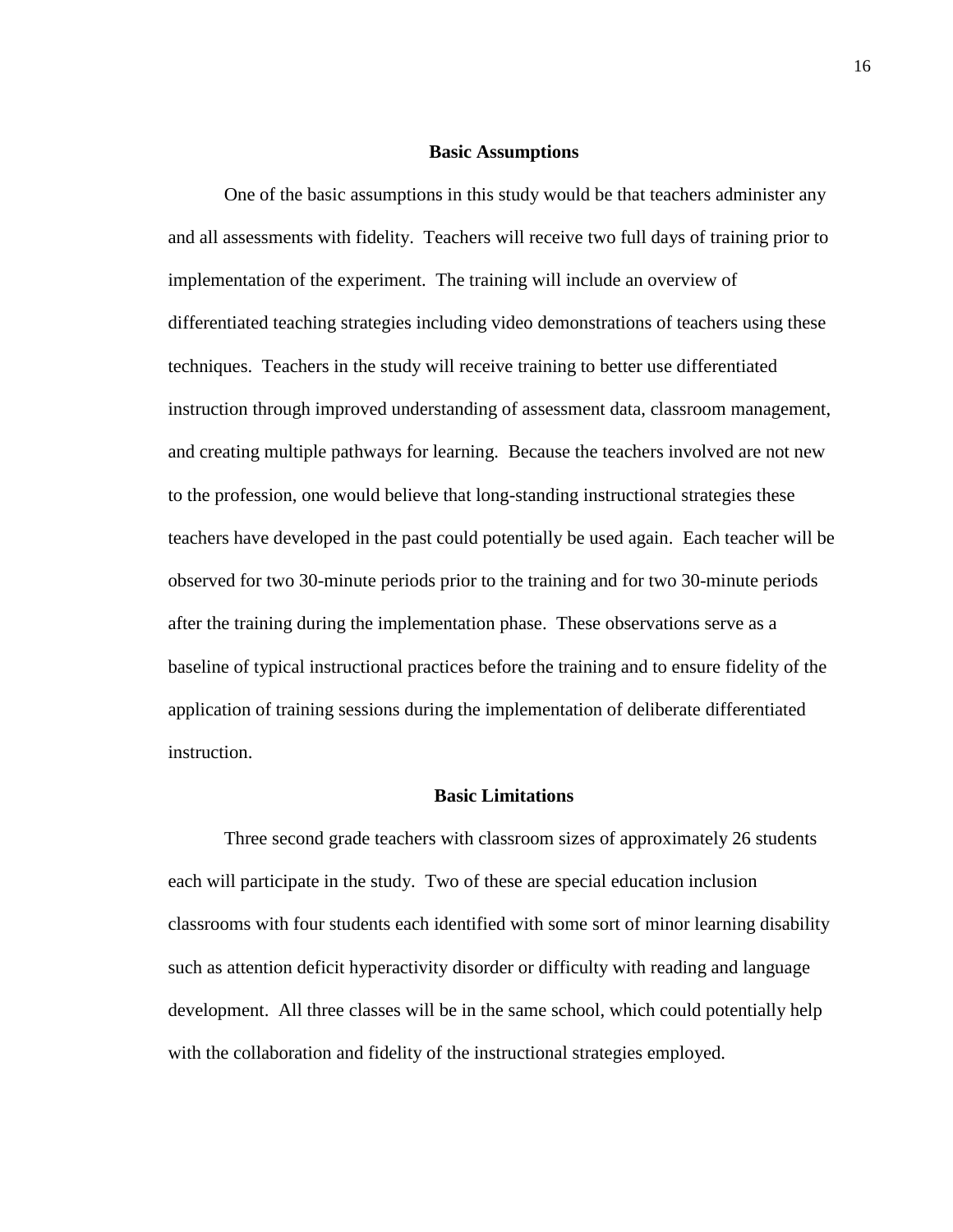While a control and experimental design would have been preferred, the quasiexperimental design was chosen due to the teachers' willingness to participate. The smaller number of participants was also a factor to validate the results more accurately. The study might have a different result with a larger sample of teacher participants and classrooms of students.

The subject school is a public school in an affluent suburb northeast of Indianapolis, Indiana. It could be challenging to generalize the results, especially if they are positive, to other schools of more diverse demographics due to the perceived notion that differentiated instruction will only work in this certain group. For this study, the convenient population will limit this study to gender and aptitude. The small sample of special education students, the lack of racial diversity, and few students of lower socioeconomic status in this particular school would not permit a valid or deep analysis of these subgroups.

#### **Summary**

Because there is little quantitative research on differentiated instruction, this study could add some very important information to the approach and its effectiveness. There is little doubt as to the necessity to address so many avenues for learning due to the wide range of students. As the review of the literature will imply, differentiated instruction has been provided for some students for quite some time. Due to its wide acceptance in the fields of gifted education and special education, two seemingly polar opposites, it is critical that more research be done in heterogeneous classrooms.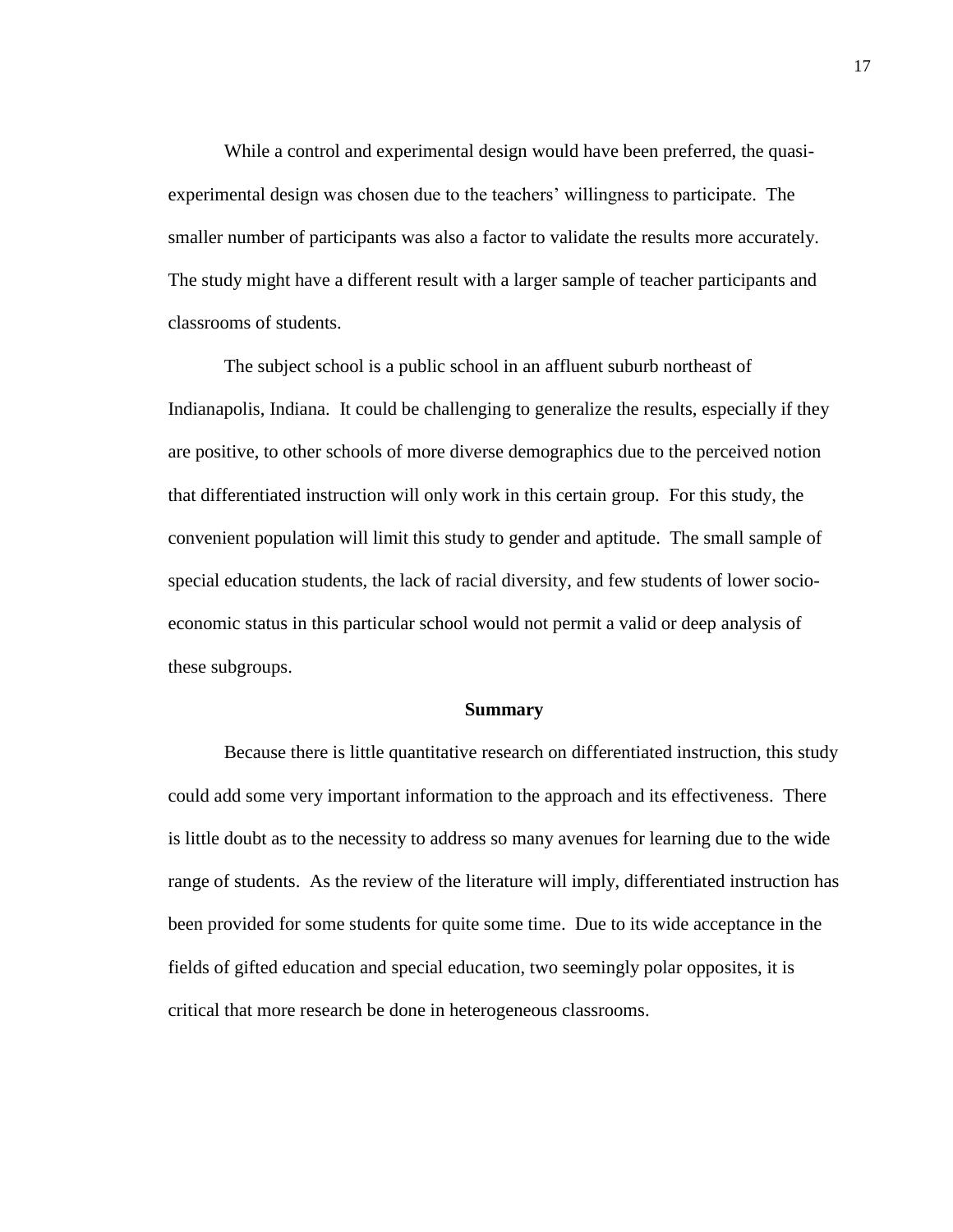## CHAPTER II: REVIEW OF THE LITERATURE

#### **Historical Background**

Basing her ideas on the work of Vygotsky (1986); Csikszentmihalyi (1997); and Sternberg, Torff, and Grigorenko (1998), Tomlinson writes:

There is ample evidence that students are more successful in school and find it more satisfying if they are taught in ways that are responsive to their readiness levels (e.g. Vygotsky, 1986), interests (e.g., Csikszentmihalyi, 1997), and learning profiles (e.g., Sternberg, Torrf, & Grigorenko). Another reason for differentiating instruction relates to teacher professionalism. Expert teachers are attentive to students' varied learning needs (Danielson, 1996); to differentiate instruction, then, is to become a more competent, creative, and professional educator. (2000a, p. 3)

It is common to find references in articles related to differentiated instruction tying the approach to the work of cognitive psychologist, Jerome Bruner. Bruner in the 1960's and 70's believed that a student could learn just about anything if the structure of the lesson was designed appropriately. According to Bell (2004):

In *The Process of Education*, Bruner offers the foundational conjecture that "it is the underlying premise of laboratory exercises that doing something helps one understand it." Derived from the individualistic Piagetian view of the active construction of knowledge through inquiry that was emerging at the time which fueled the central arguments of *Process*—it helped launch the subsequent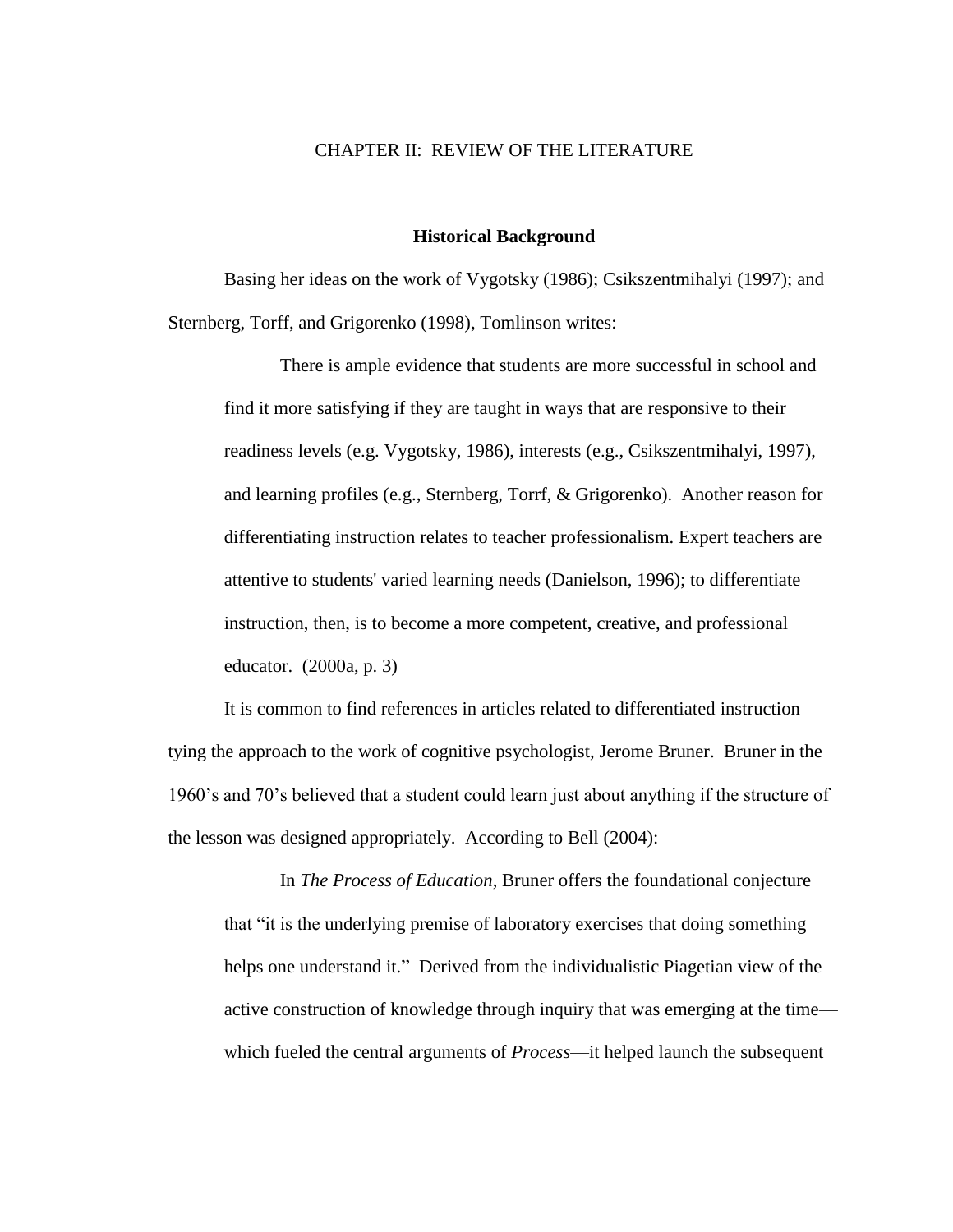‗learning through discovery' movement and ultimately the recognition that discovery was being taken as an end rather than a means for knowledge construction. (p. 8)

As Bruner (1985) indicates, there is no one way or one kind of learning. Conflicting thoughts on the best approaches to teaching and how students learn best are at odds with the instructional practices of a preceding generation. It is not appropriate to think that one learning theory would eventuate into one winning over the others. Any learner has a host of learning strategies to command. Perhaps the best choice is not a choice of one, but an appreciation of the variety possible. The appreciation of that variety is what makes the practice of education something more than a scripted exercise in cultural rigidity and sameness.

Bruner, in collaboration with Kenney, made a connection to the "doing" students need to experience in their learning with mathematics. The study was based on Piaget's stages of learning development and the concern for children who need concrete examples and are not ready for formal operations. The study included four eight-year-olds, two boys and two girls. Each had an IQ between 120 and 130. They were from professional, middle-class families, and attended third grade in a private school. A well-respected mathematics researcher and a psychology assistant provided instruction with a focus on the human thought processes. The instruction emphasized concrete construction. Bruner and Kenney found that mathematics should be viewed as a microcosm of intellectual development. Engagement is a critical component for building the foundation of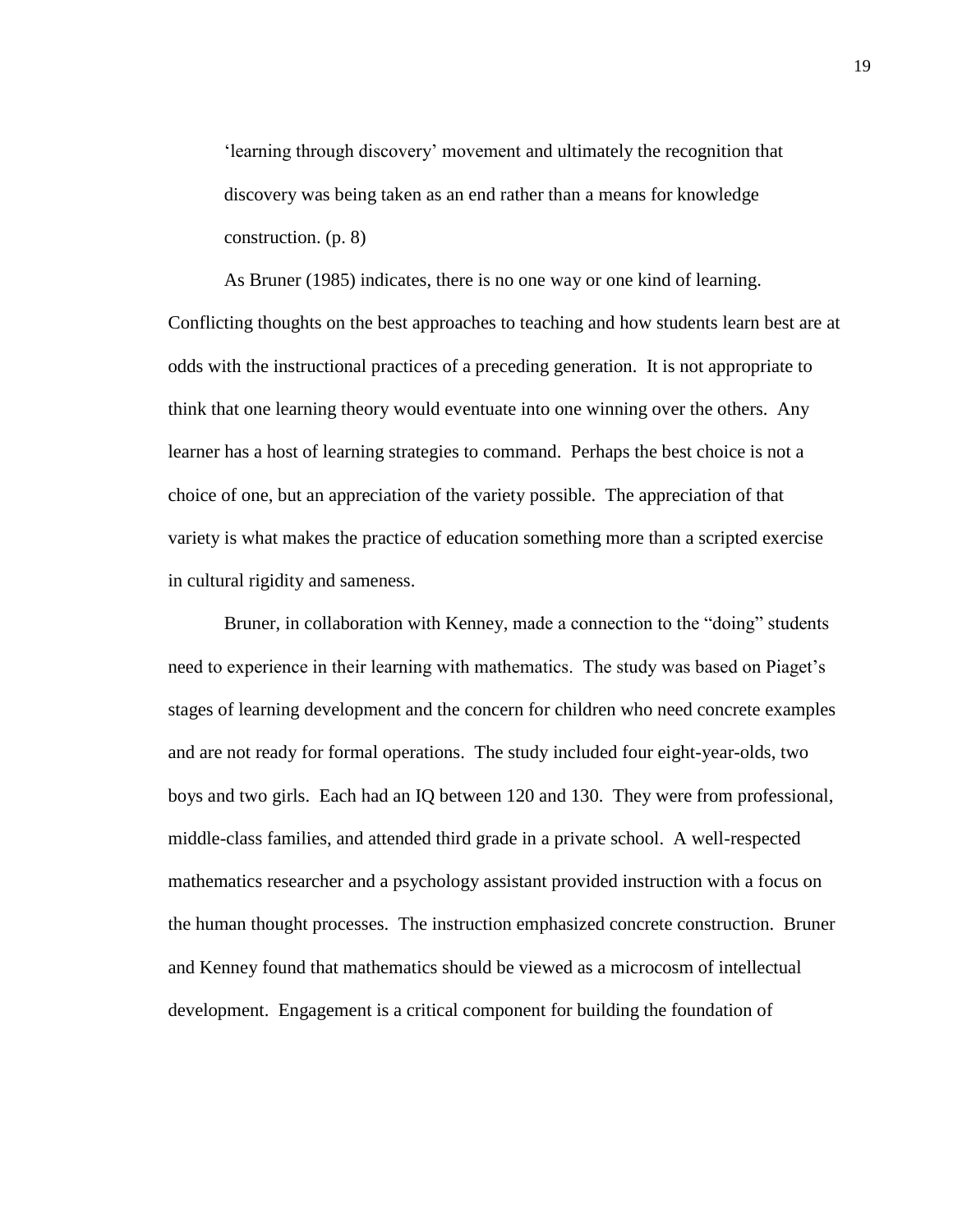understanding. Once the learner has a firm grasp on the concrete, the abstract and symbolic can be achieved.

Slavin has conducted and written about grouping and cooperative learning. In the 1980's he wrote about the effects of ability grouping on students, both negative and positive. Slavin (1987) found that above average students benefitted from being a part of a static group of similar achievers. In a synthesis of research of ability grouping he defined one type of ability grouping, and he found the following regarding the regrouping of students for reading and mathematics instruction:

Often, students are assigned to heterogeneous homeroom classes for part or most of the day, but are "regrouped" according to achievement level for one or more subjects. In the elementary grades, regrouping is often done for reading (and occasionally mathematics), where all students at a particular grade level have reading scheduled at the same time and are re-sorted from their heterogeneous homerooms into classes that are relatively homogeneous in reading level (p.295).

Slavin recounts the research findings of Provus (1960) regarding regrouping in mathematics. The results were positive countered by a smaller study where the results were not quite as positive. Students in 11 classes in a suburb of Chicago were regrouped from their heterogeneous homerooms into relatively homogeneous mathematics classes at the same grade level. The original study conducted by Provus during the 1957-58 school year garnered the following results: 1) children were familiar with more arithmetic concepts grouped as to ability than children not so grouped; 2) children who were grouped were just as proficient as those children who were not grouped, and some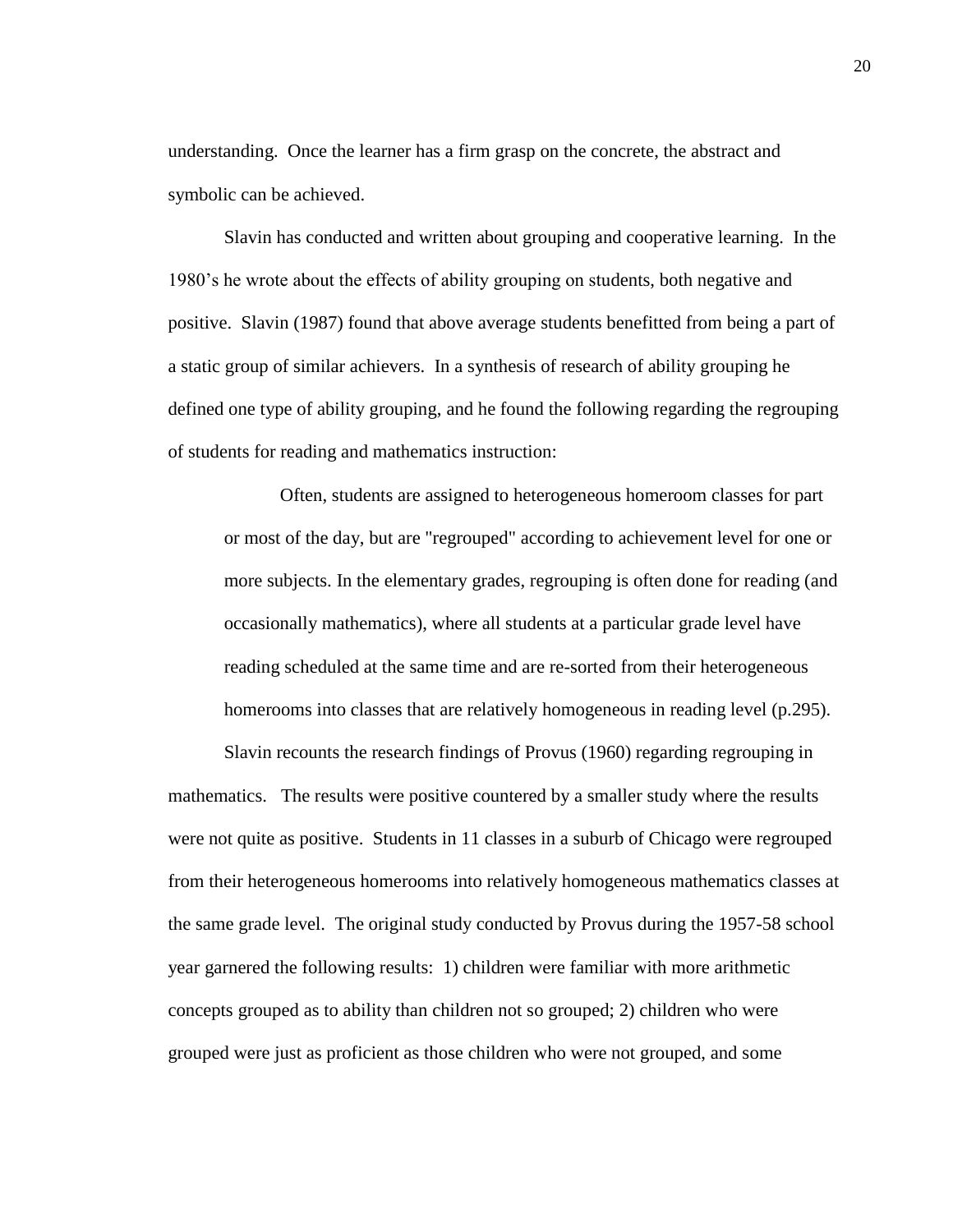children grouped as to ability were more familiar with the fundamentals normally taught at their grade level than children who were not grouped as to ability; 3) a comparison of three different levels of students, indicated that bright children, benefitted most, average children may have profited slightly, and the slow learners may have profited no more from ability grouping than they would have from a heterogeneous class; 4) children in the upper elementary grades achieved at a substantially higher level than the children in these grades during the year before the experiment; 5) student interest in the subject matter was noticed in the control or experimental groups and assumed to be associated to ability grouping; 6) teachers largely supported the program, and most expressed a desire to teach homogeneous classes the following year. Based on these findings, ability grouping for arithmetic instruction was extended to the third through eighth grades in the Homewood schools for the 1958-59 academic year (Provus, 1960).

Slavin (1987) counterbalances the Provus findings with research conducted in 1963 by Davis and Tracy in the now discontinued National Teacher of Mathematics Council's journal, *Arithmetic Teacher*, regarding the harm of ability grouping. Slavin writes, "In contrast, Davis and Tracy (1963) found that regrouping for mathematics was detrimental to the achievement of students in a rural North Carolina town. However, this study compared only two schools, and there were substantial achievement differences at pretest" (p. 310). Slavin goes on to point out that there was no attempt made to include differentiated materials for students. All classes used the same grade level textbook.

Tomlinson, in a 1995 edition of *Gifted Child Quarterly*, found several challenges regarding a change to a differentiated instructional approach. The school in the study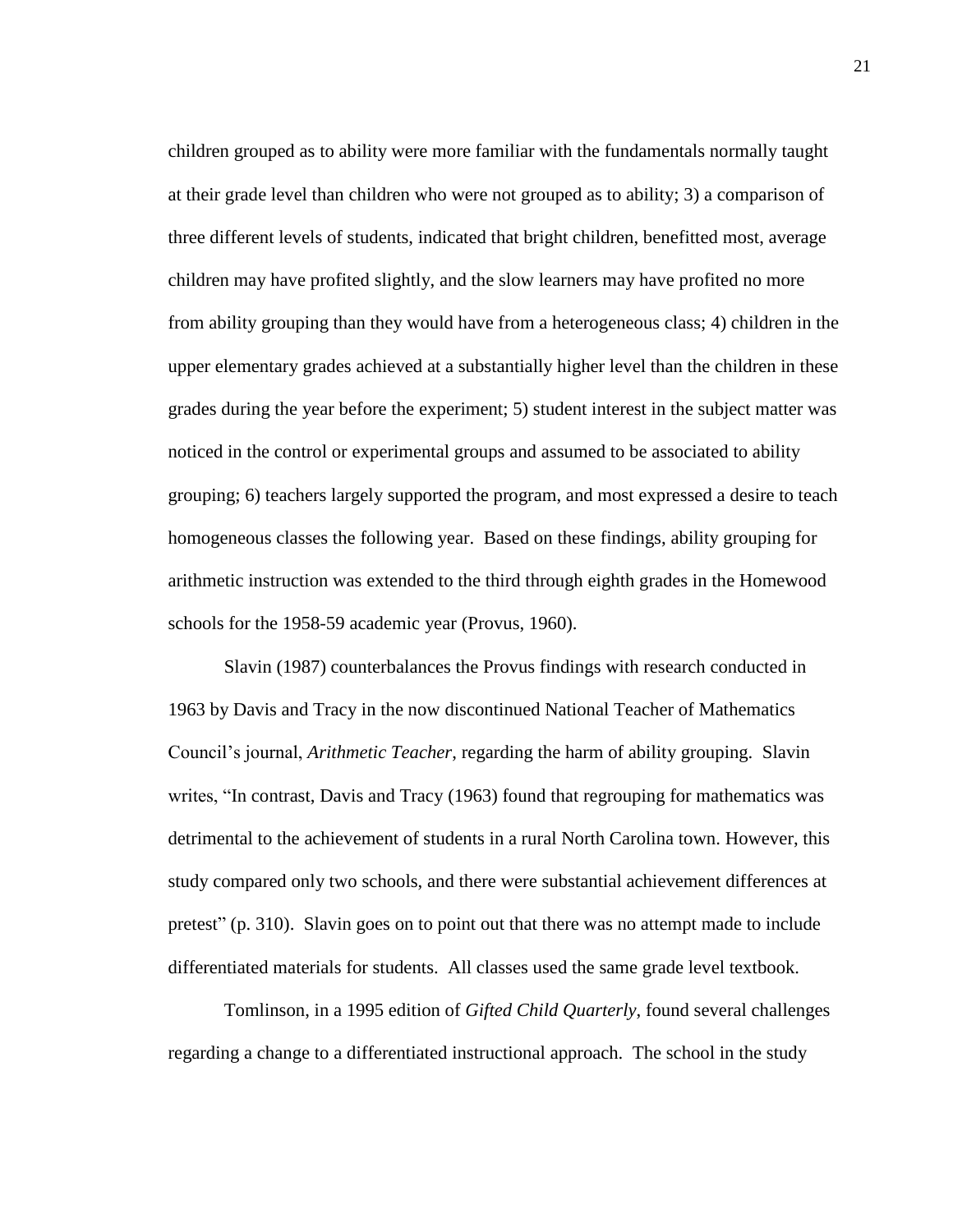was located in an affluent community in the Midwest. The school experienced high levels of achievement as indicated by the statewide testing instrument. Tomlinson found initial teacher opposition toward modifying instruction to suit varied needs of the learners. In addition, the initiative to implement a more proactive approach to instruction came from the administrative level, thus making an impact on the teacher's sense of selfefficacy. Other obstacles included teachers' perceptions that differentiated instruction would be a passing fad, something experienced by other professional development initiatives. There were also concerns over time allocated to prepare for differentiated lesson, unease over student assessments and preparation for testing, disquiet regarding classroom management and perceived teacher insecurity over a change in their role (Tomlinson, 1995). Teachers who adopted the use of differentiated techniques demonstrated that attitude for the need for the changes was more prevalent than age or years of experience. Teachers who experienced early successes with differentiation were more likely to persist (Tomlinson, 1995). Tomlinson concluded that schools need to do more than explore at a superficial level when it comes to addressing academic diversity. Teachers at the elementary school level often have great flexibility but might lack some in-depth subject area knowledge often due to having elementary classroom background, and secondary teachers have deep subject area capability but lack a variety of instructional approaches. Teachers were quite concerned that classrooms would become out of control. By allowing and encouraging collaboration, Tomlinson found that the classroom management issues expressed by those who more resistant had the potential to subside.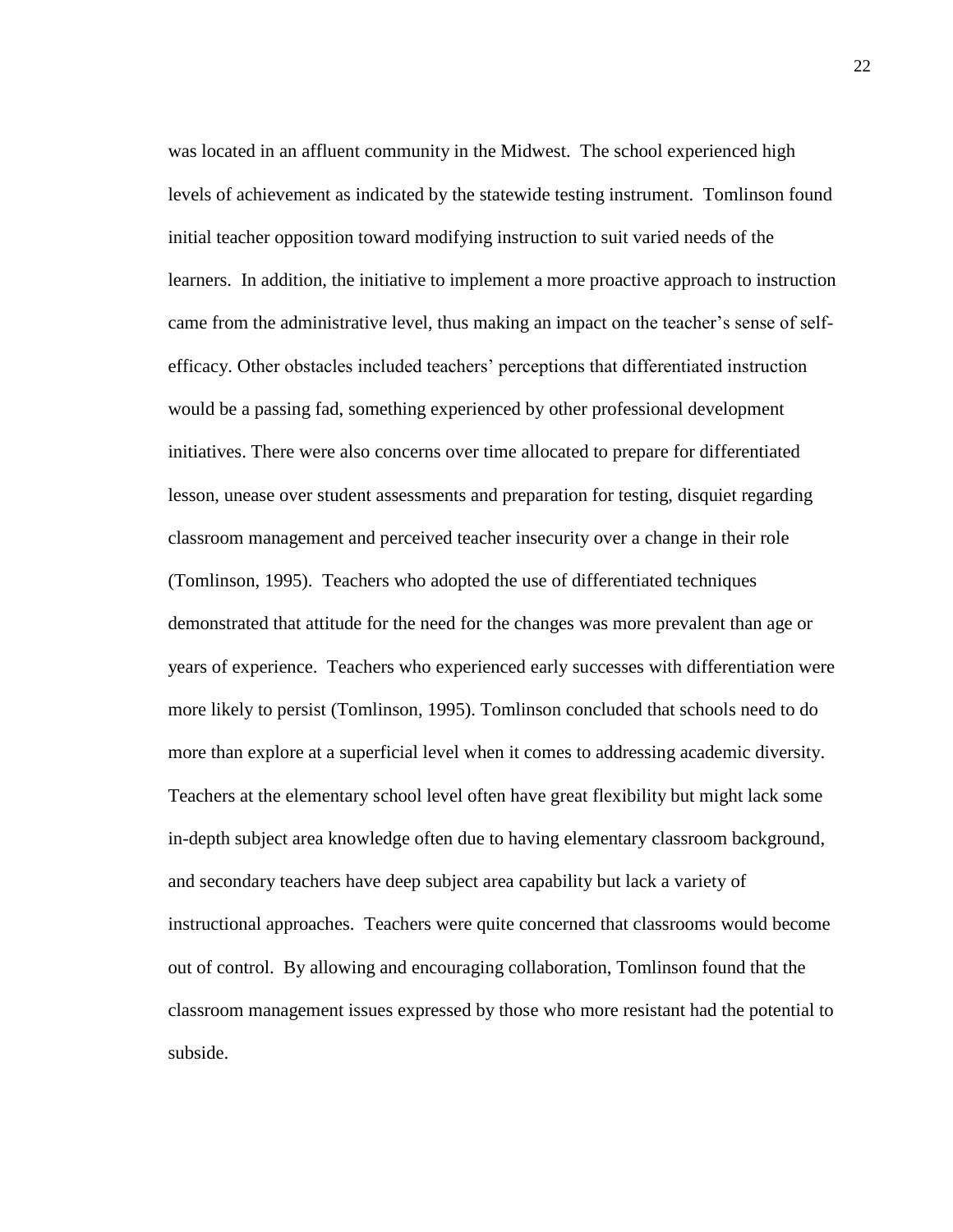Tomlinson, Moon, and Callahan (1995) conducted an investigation by surveying administrators and teachers about instructional practice in middle school populations. The findings were that few teachers take into account student cultural differences, learning profile, or interests when creating lesson plans. To address diversity, instructional design was prevalently teaching teams. Building principals and teachers also indicated that middle school students were more socially focused than academic, required basic skill instruction, were concrete thinkers, were extrinsically motivated, and indicated that varying the curriculum and offering students choice of tasks the least important approach with this age group of students. Teachers also indicated that cooperative learning strategies best addressed the varying academic needs of the students in the classroom including those with lower academic as well as those students who would be considered gifted. The authors suggest that different models of professional development be reviewed to support teachers better for the implementation of differentiated strategies.

People with strong ties to gifted and talented education paved the way for highly able students to experience a differentiated approach to learning. Experts in the field supported a separate curriculum and approach for teaching high ability students. As time progressed, teachers saw other teaching strategies such as learning styles, Multiple Intelligences, and brain-compatible techniques, as paths to differentiating instruction. With the implementation of No Child Left Behind (NCLB) in 2001, schools and districts are held accountable through benchmark assessment results. Educators began to look at differentiated instruction as an instructional practice in which all students could achieve.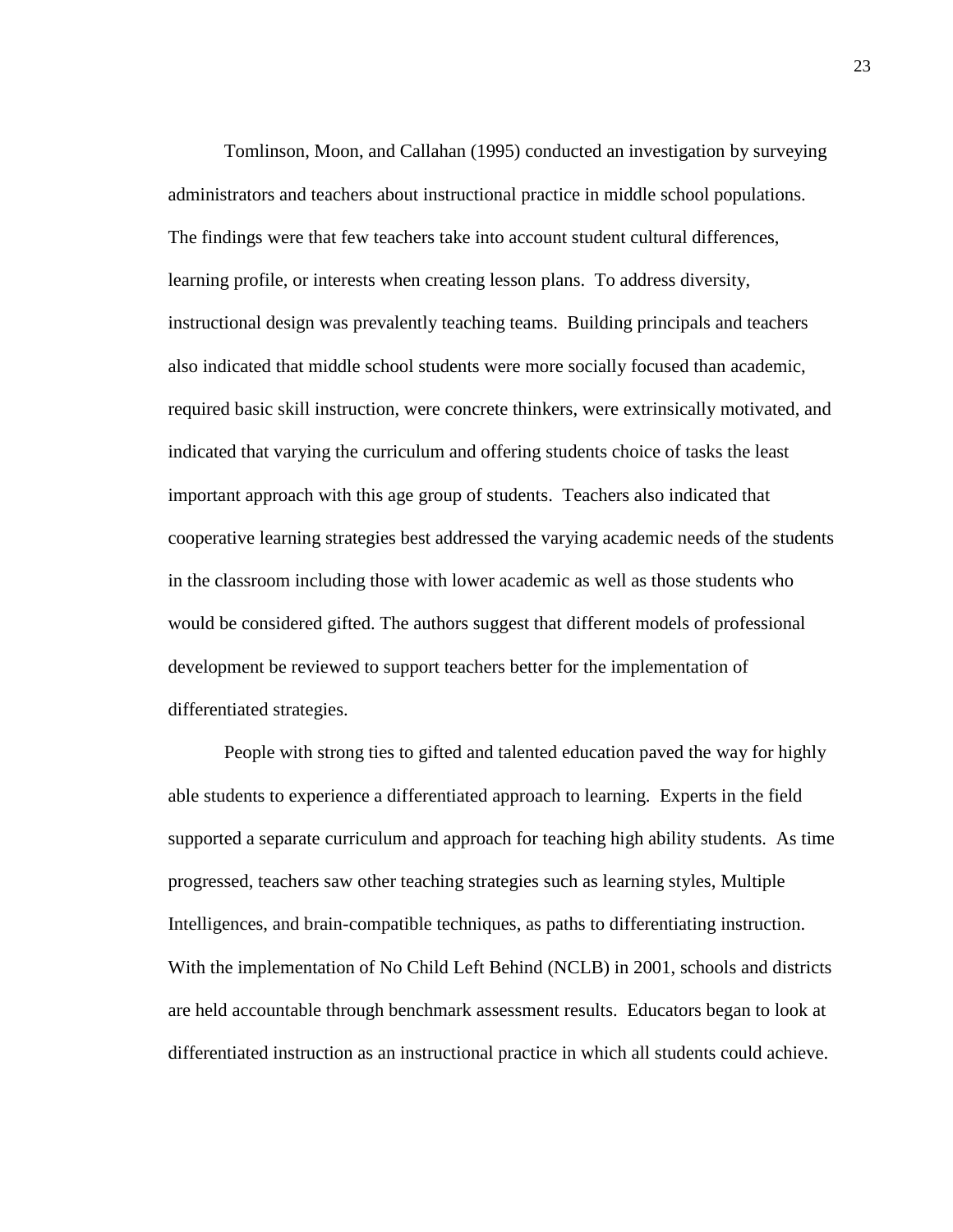Rather than emphasizing the same teaching strategy that may have been appropriate for some, schools began to discover that the same strategy may not be effective for the most at-risk students. Even in the presence of high-quality curriculum and instruction, we will fall woefully short of the goal of helping each learner build a good life through the power of education unless we build bridges between the learner and learning (Tomlinson, 2001).

## **Theory Relevant to Research Question**

Multiple theories can be related to differentiated instruction. These are not limited to but include Howard Gardner's Multiple Intelligence, brain-compatible learning, learning styles, and cooperative learning. Two dominant theories are Lev Vygotsky's theory of zone of proximal development (ZPD) and Robert Sternberg's three cognitive styles of learning.

Vygotsky was very concerned with the role of socialization in development. (Parker, 1979) In an explanation of the ZPD, Vygostsky wrote in 1978:

Learning and development are interrelated from the child's very first day of life. A well known and empirically established fact is that learning should be matched in some manner with the child's developmental level (Vygotsky, p. 82).

A child's ZPD is that point in a learning experience that is slightly more challenging than what he or she can do alone. By students working within their zone, they are not interacting with work that is too easy or too difficult for them. The learning is meaningful because it appropriately meets the child's readiness level (Hall, 2002). Vygotsky claims the ZPD furnishes psychologists and educators with a tool through which the internal course of development can be understood (Vygotsky, 1978). He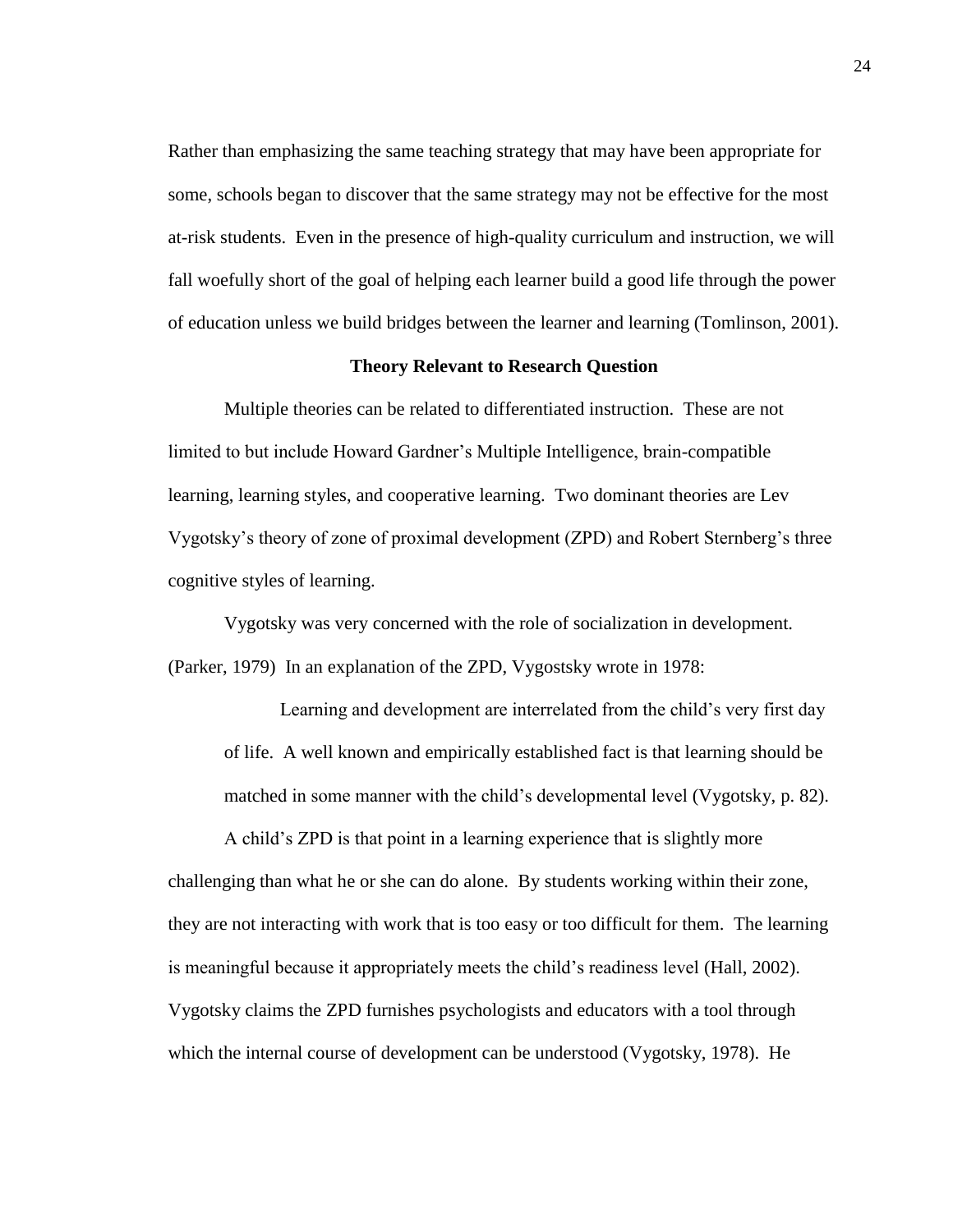continues to say that an essential feature of learning is that it creates the zone of proximal development. Learning stimulates various internal developmental processes that are able to operate only when the child is interacting with people in his environment and in cooperation with his peers. Once these processes become automatic, they become part of the child's independent developmental achievement. It is important to remember the notion that developmental processes do not coincide with learning processes. Instead, the developmental process falls behind the learning process; this sequence then results in zones of proximal development (Vygotsky, 1978).

Sternberg, along with research associate, Elena Grigorenko, looked at three major thinking styles. These are analytical, creative, and practical. In two studies, one conducted in 1995 and one in 1997, thinking styles were shown to impact how much a student learned. The 1995 study found that students were more positively evaluated by and received better grades from teachers who matched their styles than those who did not (Sternberg and Grigorenko, 1997). In another study conducted in 1997 of 199 high school students at a Yale University Summer Psychology Program, Sternberg and Grigorenko found consistent positive relations between preferred style and performance. When these abilities were used to predict school achievement, and then styles were added in through a hierarchical regression, styles made a significant incremental contribution to the prediction equation (Sternberg and Grigorenko, 1997).

## **Current Literature**

The current research includes information published after 2001. Several themes were clear in the review of the literature. These were references to the previous theories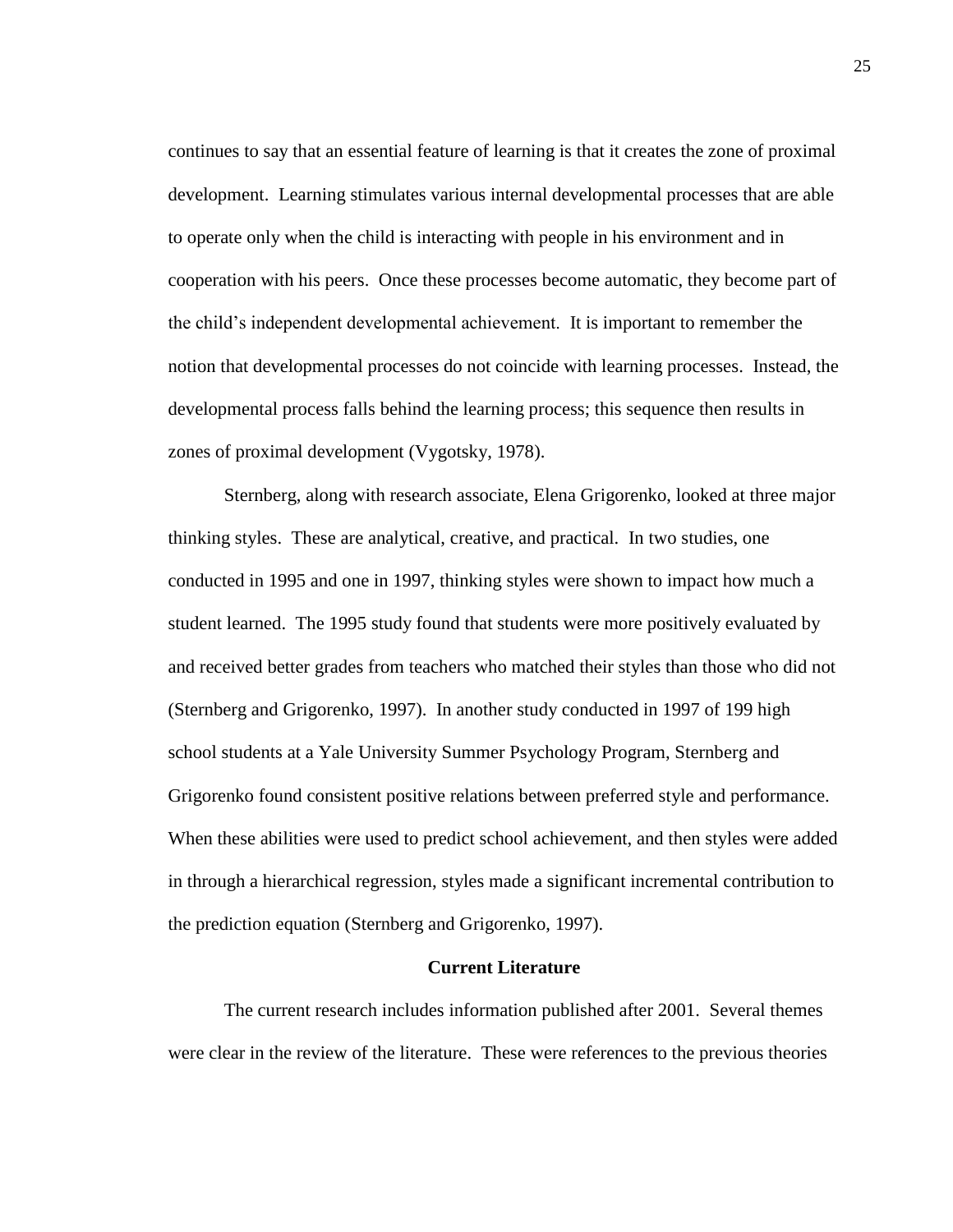and research of a central group of experts, effect on a diverse population of students, and chief instructional strategies and arrangements. Other themes worth noting are the need for teacher training to bring change in classroom instruction and managing the classroom environment.

Many references in the literature include easily found research studies conducted by Joe Renzulli, Sally Reis, and Robert Slavin. Many of these go back as far as the early 1970's. Other reviews of the research cite Carol Tomlinson and Lev Vygotsky's theory of zone of proximal development as well as the aforementioned researchers.

Renzulli created the Schoolwide Enrichment Model (SEM) as a means of meeting the varied academic needs of students. The SEM is an organizational format that gives both enrichment and accelerated options through a continuum of high ability and integration. It allows for the highest potential growth for students and enables them to escalate their experience through options that might be available through other service delivery components. This can be in the form of general enrichment, highly individualized curriculum modifications for advanced learners, and first-hand investigative opportunities. The model also includes a broad array of specific grouping arrangements based on commonalities in abilities, interests, learning styles, and preferences for various modes of expression (Renzulli and Reis, 2002). Acceleration options include grade skipping, enrollment in college classes, and numerous supplementary program options that provide opportunities for talent development in specialized areas, such as Math League, Invention Convention, and National History Day Competition. Other components of the model include performance-based assessment of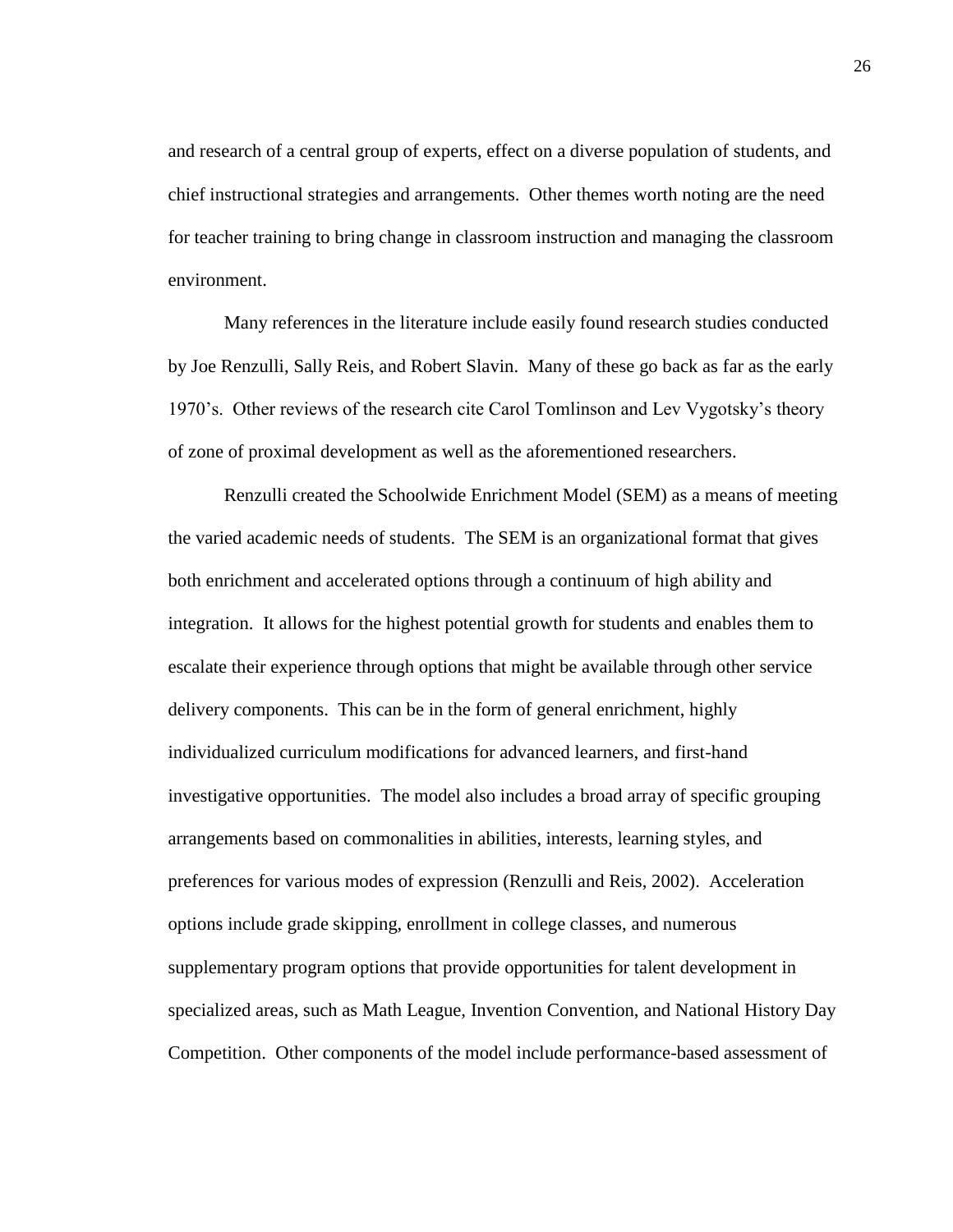student strengths, individual and group counseling, and various special placement options (within and outside the school) based on high degrees of proficiency and potential (Renzulli and Reis, 2002).

Tomlinson would be considered to be the most contemporary authority on differentiated instruction. She has written several books, has authored or co-authored many articles in educational journals, and is a featured speaker at education conferences. Others have published books using her ideas and applying the concepts into practical classrooms practices and strategies.

In her master's research project, Melinda Good found that most of the literature regarding differentiated instruction has been produced by Carol Ann Tomlinson.

Although her experience and expertise are undeniable, the fact remains that this single viewpoint is the basis of much of the available differentiation literature. Clearly, the field would be expanded by the input of additional researchers (Good, 2006, p. 31).

As noted in Rock, Gregg, Ellis, and Gable (2008), Stamps (2004), Hall (2002), and Tieso (2005), experimental research studies on differentiated instruction are scarce. Although it seems logical to assume that greater scholastic gains would be made by students by teachers creating learning experiences tailored to their needs, controlled studies have not been performed to verify this idea. Particularly in this era of emphasis on quantifiable, verifiable data, having results that demonstrate the effectiveness of differentiation would likely increase its widespread acceptance as an educational strategy (Good, 2006).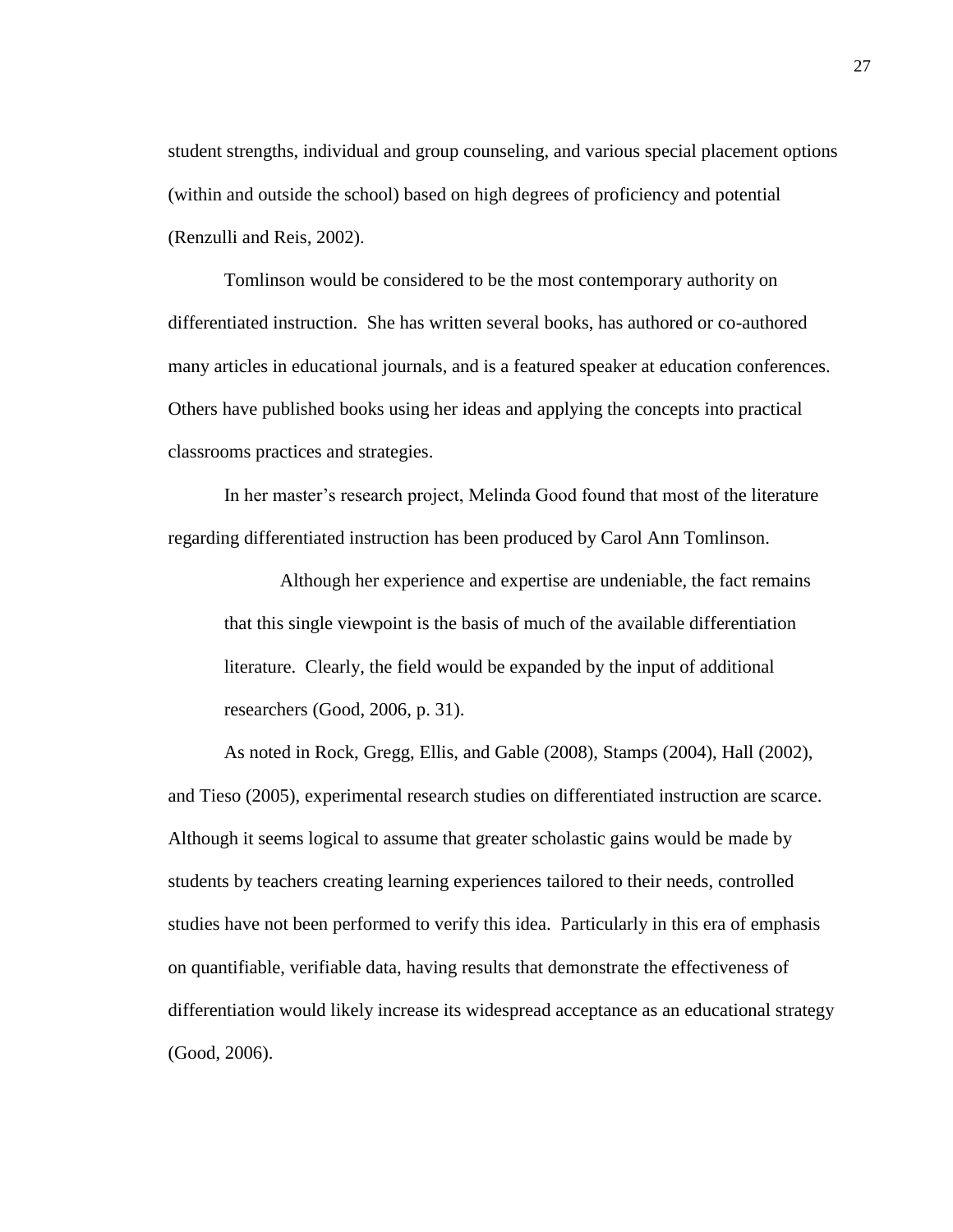Baumgartner, Lipowski, and Rush (2003) in their dissertation researched differentiated approaches that included flexible grouping in reading, student choice of various tasks, increased self-selected reading time, and access to various reading materials. The researchers found improvements in students' instructional reading levels. They also found the number of comprehension strategies used, mastery of phonemic and decoding skills, and attitudes toward reading also improved.

For her doctoral dissertation, Schlag (2009) examined the effects of flexible grouping on reading instruction at the fifth grade level. The study was of a quasiexperimental design measured by a pretest and posttest. Students moved from different reading groups as the readiness level of the student changed. The dependent variable was reading achievement scores measured by the *Standardized Test of Achievement in Reading* (STAR) test. Students took the computerized test every two weeks for the eight weeks of the study and were grouped based on the results. The teacher then instructed the students at their reading level. Schlag found that implementing flexible grouping made a significant gain in reading achievement.

Interestingly the studies that have been done indicate promise for all students. Students with learning disabilities who have low achievement, or are considered gifted benefit the most. Differentiated instruction has its roots in gifted education, but the strategies have also been embraced as a means to support students with learning problems. As Tieso (2005) cited in Rock, Gregg, Ellis, and Gable (2008) reported, many of these studies are qualitative in nature indicating positive emotional outcomes in terms of motivation, task commitment, and excitement about learning.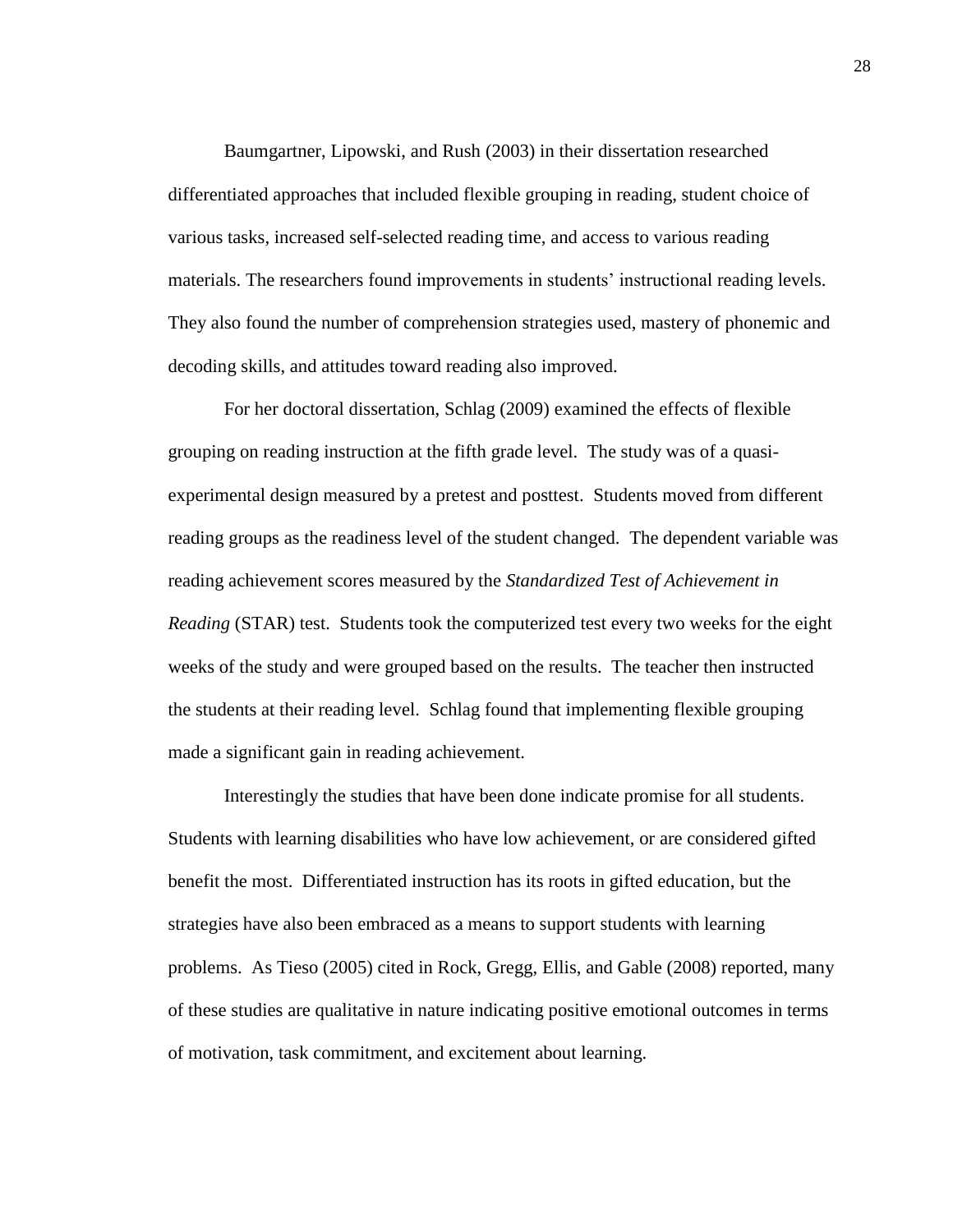Riener and Willingham, a psychologist and neuroscientist, respectively, at the University of Virginia, believe that adapting classroom instruction to attend to learning styles is not beneficial. They base this position on at least two arguments. Their research indicates that the brain does not work the way learning style theory suggests. Riener and Willingam (2010) say that if people used auditory strengths to store what they learned in the brain, the result would be the awareness of sound differences, not meaning about math or a novel. They emphasize that students remember meaning, not auditory qualities. They also make an argument against using kinesthetic or visual instructional techniques. Reiner and Willingham have noted that findings that occur in a lab setting with individual learners do not necessarily transfer into classroom practice where there are many variables at work in the learning process; however, Riener and Willingham recognize that people clearly learn in different ways.

Although more stagnant than flexible grouping, Preckel and Brull (2008) found that the self-esteem of gifted females who were ability grouped was lower. The opposite was found to be true with the males who were ability grouped. In the literature review of their study, similar findings were shared by Catsambis, S., Mulkey, L. M., & Crain, R. L. (1999, 2011).

In a review of the literature, Subban included the findings of Hodge (1997) stating an improvement in mathematics achievement but not in reading for students using differentiated techniques for preparing for tests leading Hodge to question whether more traditional approaches are more appropriate during reading instruction. Blozowich (2005) in Subban (2006) found teachers created lessons for differentiating instruction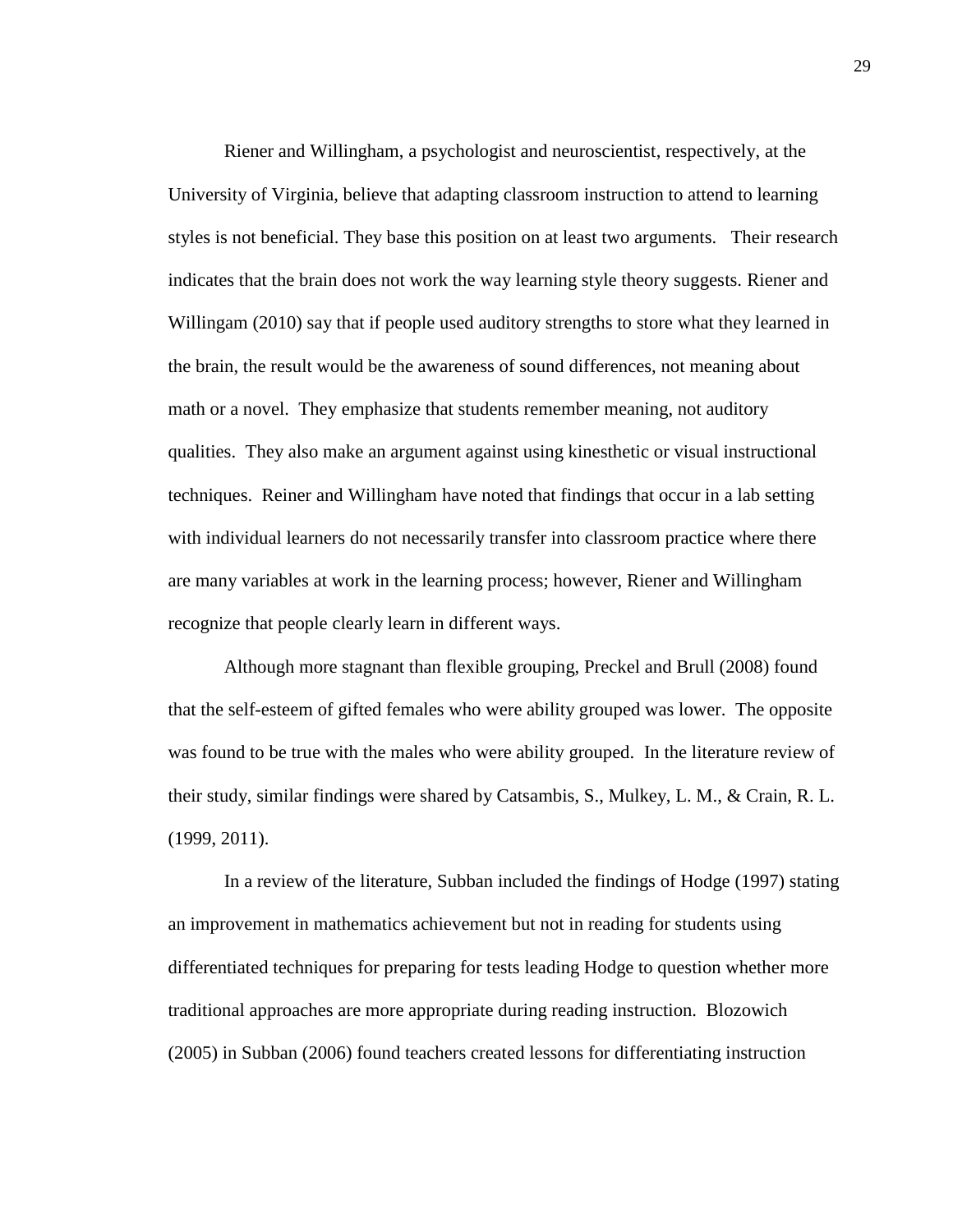looked similar to tracking lessons even though teachers used a variety of techniques concluding that continuous professional development along with strong consultation and conversation was necessary. Again, Subban cites research conducted by McAdamis published in the *Journal of Staff Development* in 2001 indicating a significant improvement in test scores in a previously low-scoring district in Missouri. It was reported that teachers noticed that students were more enthusiastic and motivated. It also found that sustaining differentiation would require professional development, mentoring, and time for planning over a five-year period with all levels of administration and teachers involved and dedicated to the change. Subban shares one more finding by Affholder in an unpublished doctoral thesis in 2003. Affholder's investigation concluded that students gained more responsibility, and teachers gained more and more selfconfidence as they experienced more success with implementing the techniques. As a result, teachers were willing to try an increased number of strategies. This was especially true of teachers with more experience, knew the curriculum well, and received more extensive training with the methods.

Much of the literature emphasizes the amount of diversity in the elementary classroom. In an example of a mixed-ability classroom, one can find students with learning disabilities, gifted students, students who are socio-economically disadvantaged, children with language needs, and others from a wide range of cultures. Castle, Deniz, and Tortora (2005) contend that differentiated instruction is necessary to meet the varied needs of all students in the classroom. Their study indicated student achievement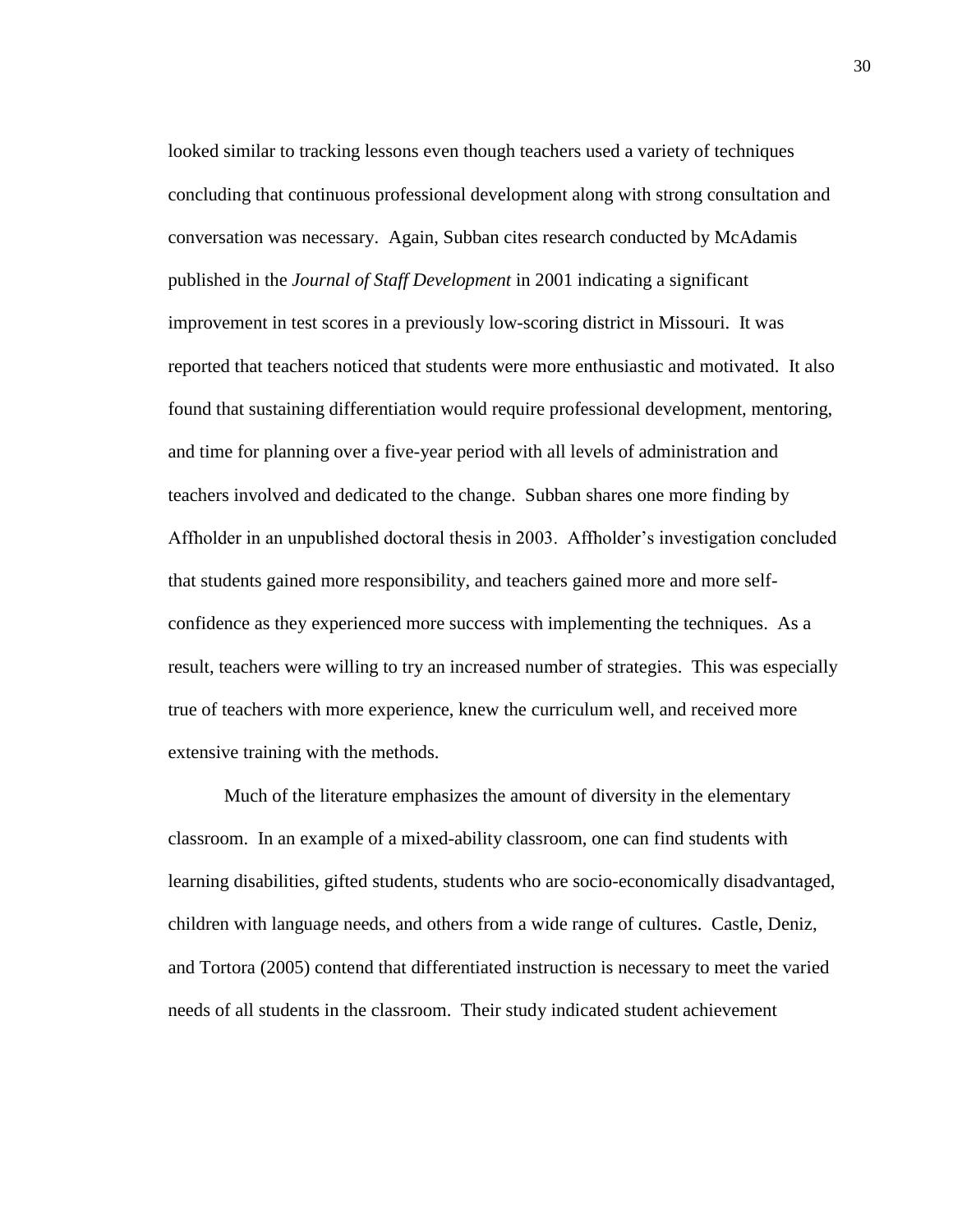improved after experiencing differentiated instruction over several years, but no conclusion could be made regarding the impact of the idea in the classroom.

George (2005) supports differentiated instruction linked with public education and the mixed-ability classrooms in today's schools. The mixed-ability classroom is a reflection of the variety in American society. He goes on to argue that gifted and talented students will not be challenged and will not reach their potential or will become behavior problems due to boredom in the classroom. As students prepare for standardized tests, Tieso (2004) believes interests, abilities, and strengths are in conflict with a one way approach of teaching. As legislation requires programs for the gifted to be implemented, budget restraints place classroom teachers in a position of meeting the needs of these students in a mixed-ability classroom of students.

Beecher and Sweeny (2008) summarize one school's approach to reducing the achievement gap among culturally diverse groups of students through differentiated curriculum and school-wide enrichment teaching and learning. They tell of a school that transformed itself from a plan of remediation to one that enriched students. The approach resulted in improved student achievement and a reduction of the achievement gap between rich and poor and across the various ethnic groups. The school accomplished this by analyzing the strengths and weaknesses in all areas. This resulted in a change in the mission statement, a broad-based instructional strategic plan, specific learning objectives, and detailed action plans. Considering the students' interests and choices, it made sense to the teaching faculty to provide learning experiences that were responsive to the learning characteristics of a diverse student population. The school determined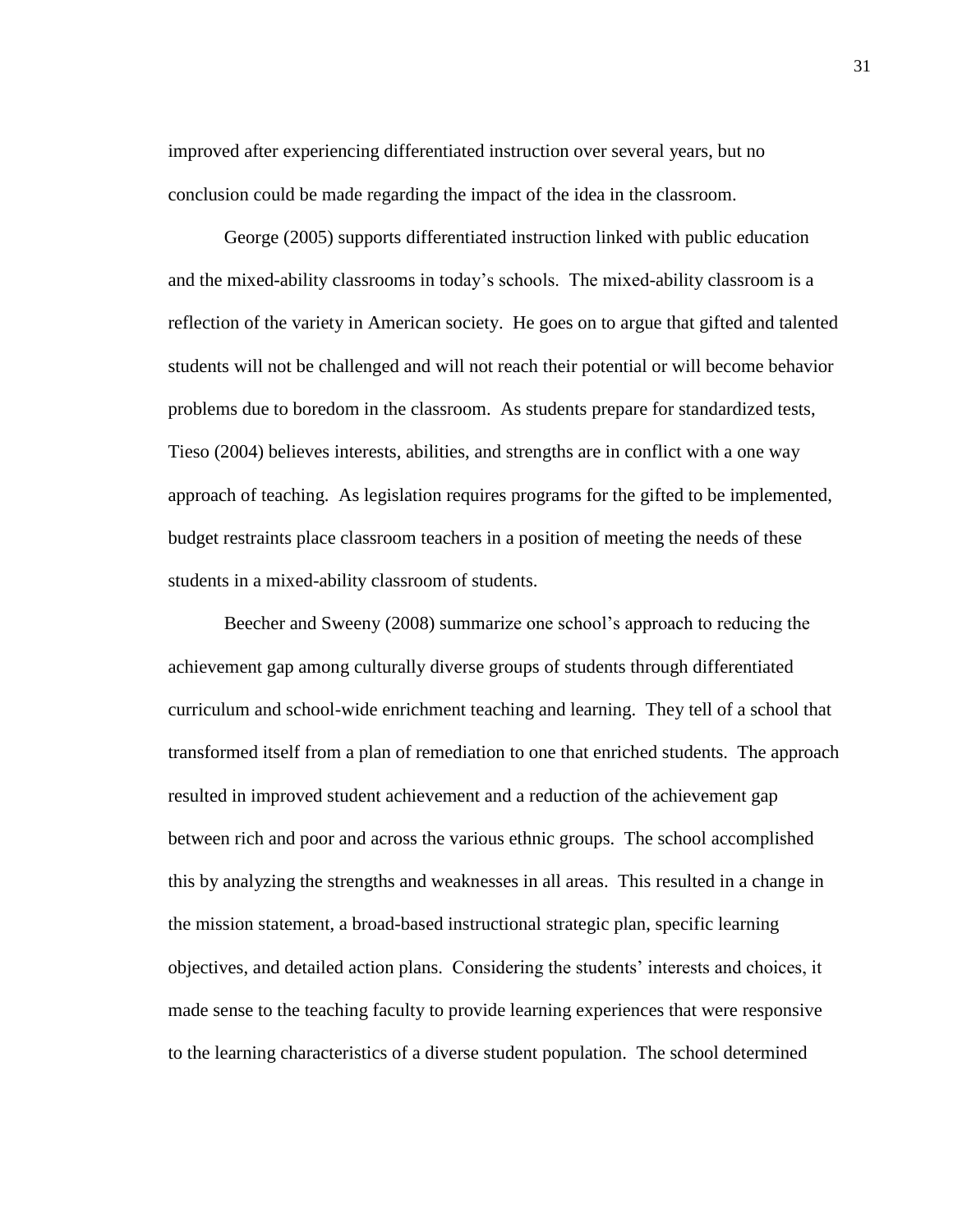what would be implemented simultaneously, as well as what would be implemented over a series of years as determined by the strategic plan. Teachers rewrote the curriculum for reading, writing, mathematics, and social studies to include enrichment experiences and differentiated instruction. Although there were enrichment opportunities built into the day, the learning environment extended to an afterschool program inspired by Enrichment Clusters. Staff development was essential to the success of each new initiative, and a significant amount of time was devoted to teacher training. Teachers were provided with training, modeling, coaching, and planning time to integrate the new ideas and skills into their lessons (Beecher and Sweeny, 2008).

While it is not an empirical research study, data were gathered over a period of eight years in which information was drawn from the school's meeting agendas, strategic plan, professional development, and from specific areas of curriculum. The school documented its success through students' positive attitudes about school, increased engagement of learning, and improved achievement on district and state assessments (Beecher and Sweeny, 2008). Graphic data indicated that over a seven year period Asian students improved by over 60%, African-American by over 20%, and White and Hispanic students by over 5%. Students qualifying for free or reduced lunch improved by nearly 30% on state achievement tests.

Tomlinson, Brimijoin, and Narvaez (2008) report on the experiences of two schools on the differentiated instruction journey. Their book indicates the structure of differentiation in each of the schools and survey results in support of differentiation.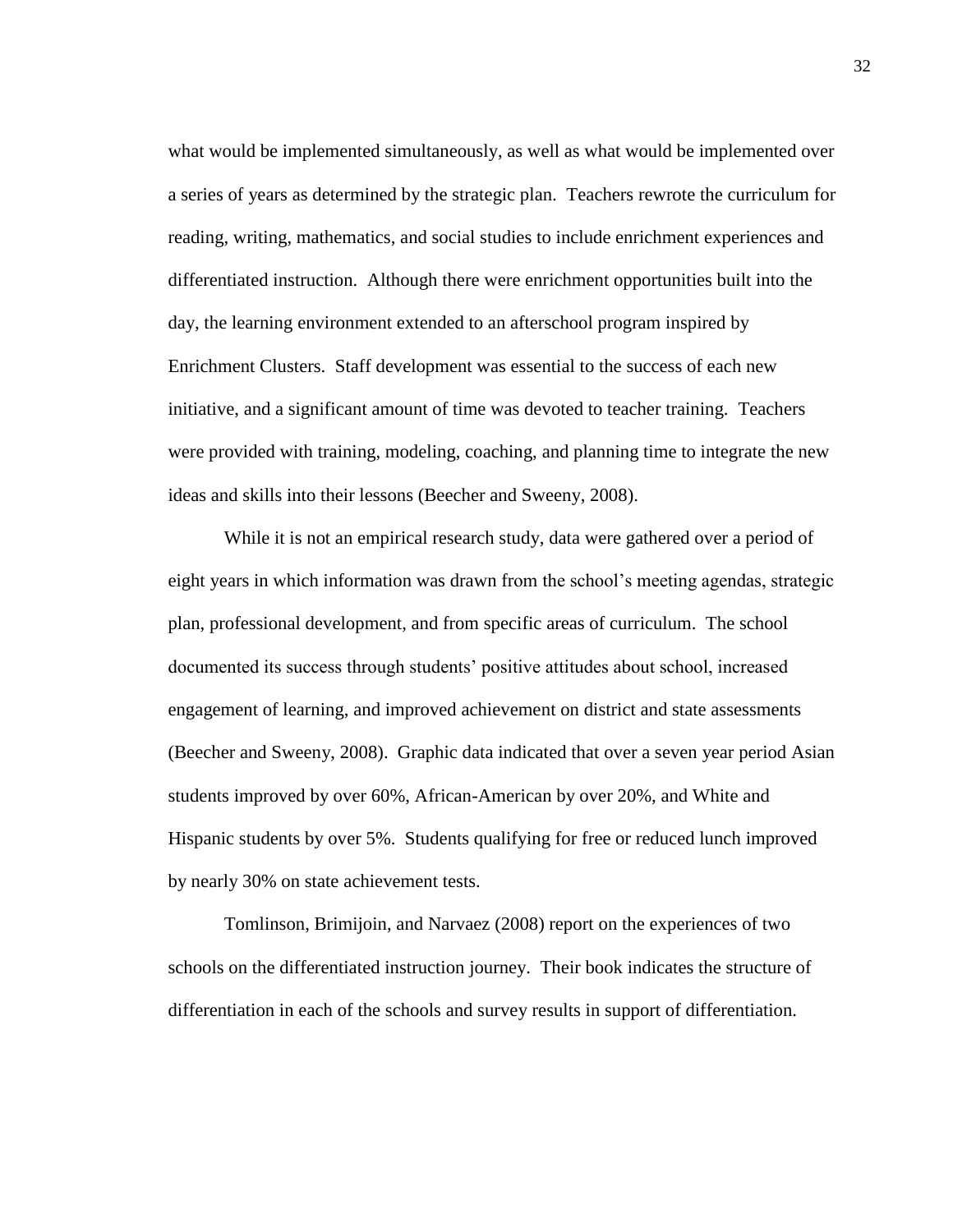Tomlinson (2009) presented results that one of the schools improved steadily in all subjects tested over the three-year period studied.

Through her research on differentiated instruction for her dissertation, Bosier (2007) investigated what research studies have been done on the topic of differentiated instruction in math. The purpose of her research was to 1) review the perceptions of differentiated instruction of upper elementary math teachers as an effective and instructional tool, 2) develop a link between mathematic student achievement and teacher commitment of implementing differentiated instruction in the classroom, and 3) determine teacher perceptions of the advantages and disadvantages of differentiated mathematics instruction. This was a mixed methods study. Bosier compared beginning and ending achievement data in the fall and spring and drew conclusions from the teachers' perceptions.

In a review of studies regarding direct instruction, Gujjar (2007) found students receiving direct instruction in a small group setting performed better in reading, math, and social studies than those in whole group arrangements. Because the groupings are flexible and change as needed, ongoing assessment becomes necessary. Pre-assessment can also be in the form of teacher or textbook created assessments, interest inventories, learning style inventories, and other non-academic instruments.

In her quantitative study published in 2005, Tieso found student mathematics achievement improved based on the effects of three grouping plans on fourth and fifth grade students. In this experimental study she used a design of flexible grouping within the classroom, ability grouping, and the Joplin Plan (grouping based on readiness across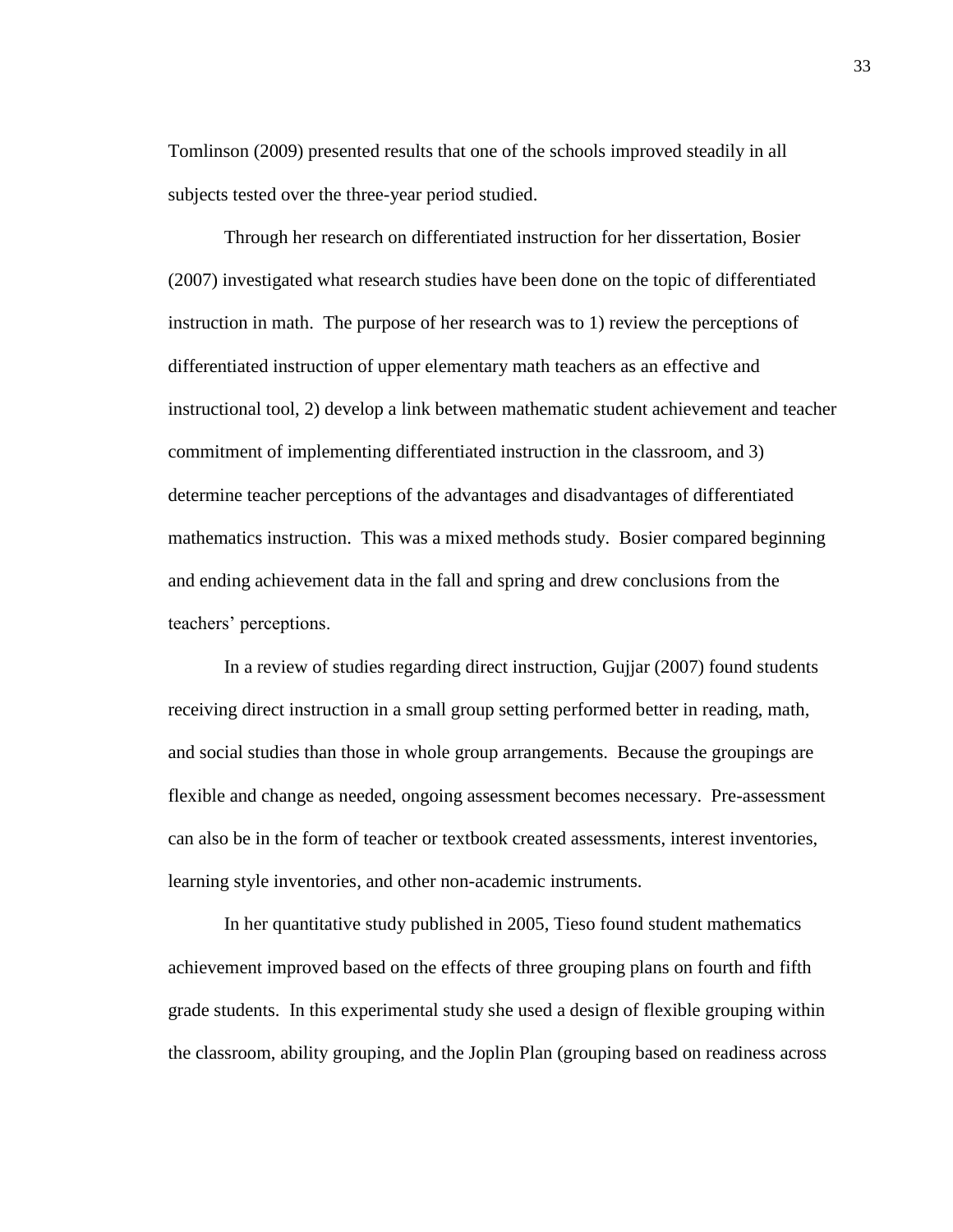three adjacent grade levels) to investigate the effectiveness. The study was a result of grouping research for gifted students conducted by Pascow (1962), Kulik and Kulik (1982), Slavin (1987), Rogers (1991), and Mills, Ablard, and Gustin (1994). Tieso's study added a new level of complexity with a differentiated curriculum for students who demonstrated mastery of the grade level skills. The comparison group used lessons from the textbook without additional resources. The revision group experienced higher level abstract questions and lessons that crossed into other subject areas. This was a result of the removal of unchallenging and repetitive curriculum. The differentiated group experienced lessons using the principles of a differentiated curriculum. Tieso hypothesized students receiving the adjusted lessons and differentiated curriculum would demonstrate positive gains. Tieso used random assignment of classroom treatment groups and then subdivided into three equal member groups of high, middle, and low using a curriculum based pretest. Teachers who participated in the study were provided with lessons created by the researcher. Posttests followed as the measure of success. The posttests were re-administered three weeks later and indicated that the new learning had positive long-term effects. Other validity concerns were students taking the same forms of the pretest and posttest, sharing ideas among teachers in spite of receiving direction to avoid the temptation, managing groups of students, losing time in students transitioning from one room to another, and teaching materials not being equally distributed. Tieso's results indicated that flexible grouping combined with a differentiated or revised curriculum positively impacted achievement for gifted students. The findings suggest that teachers need to maintain an active involvement of curriculum, especially for general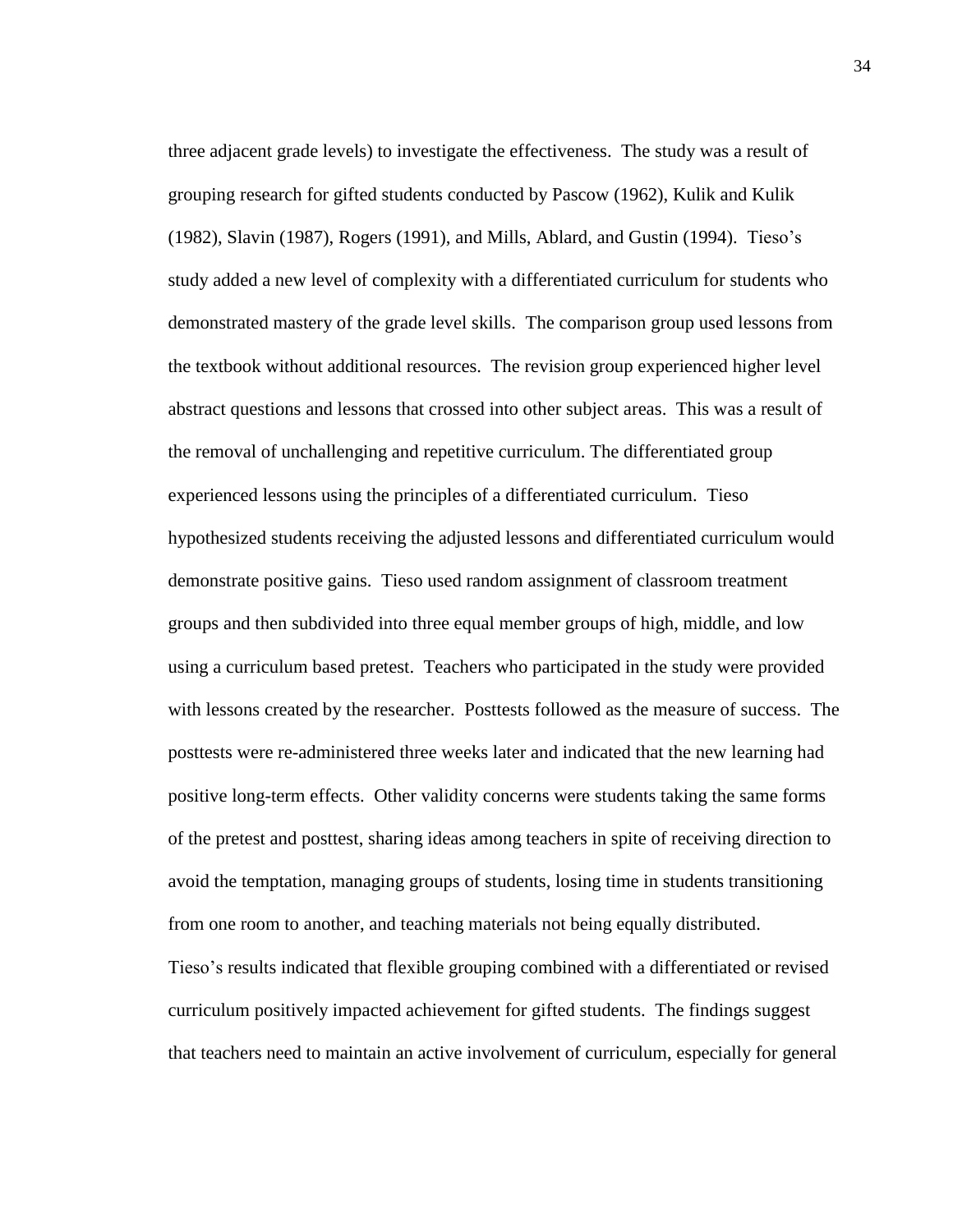education and gifted students. The current curriculum and enrichment opportunities should be meaningful, stretch students' thinking, and build on concepts that are longlasting.

Walker (2007) includes a positive experience with Dynamic Pedagogy, a curriculum, instruction, and assessment mathematics intervention, seeking to improve students' skills from a conceptual understanding, computational fluency, problem solving, and procedures. In describing the program's five-pronged approach, she references Vygotsky's sociocultural perspective of cognitive development and Sternberg's Triarchic Theory of Intelligence resulting in mixed results as reported by the University of Connecticut's National Research Center on the Gifted and Talented due to clear limitations to the study, including non-random sample and significant interaction between the covariate and grouping variables.

Ongoing assessment and flexibly grouping students based on readiness, interest, learning profile, and prior knowledge are also repeated themes in the literature. Pretesting students prior to starting a unit was a common practice. This type of assessment could be formal or informal. The pre-assessment information provided a path for teachers to follow (Tomlinson, 2001). Students who scored at a mastery level would have their unit compacted. Often the teacher is better able to adjust the pacing, common content, and removal of unnecessary review of skills when pretesting is done (Renzulli  $\&$ Reis, 2002). This would allow some students to do alternate activities based on interest. Students indicating weak mastery of skills would receive intensive instruction in a small group setting.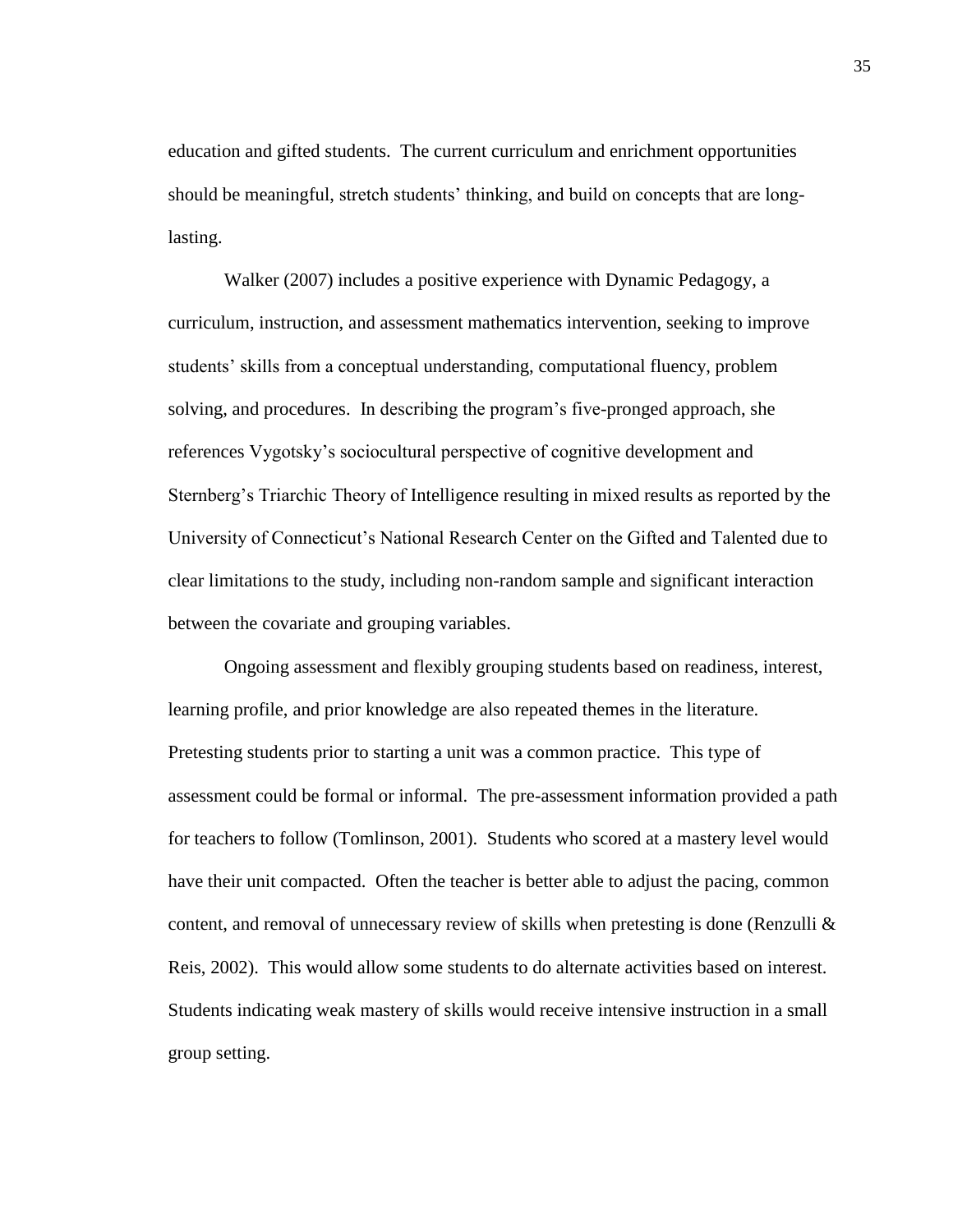#### **Summary**

Current understandings on differentiated instruction have primarily been through the work of one expert, Carol Tomlinson; however, the review of the literature includes the work, thoughts, and research studies of this educational approach in combination with others in the field. Considering the review of the literature, a quantitative research study on effectiveness of differentiated instruction is needed. In this continuing age of teacher accountability and quantitative evidence of student achievement, it is necessary to harvest evidence in a similar mode to support a practice to which many teachers in the classroom aspire.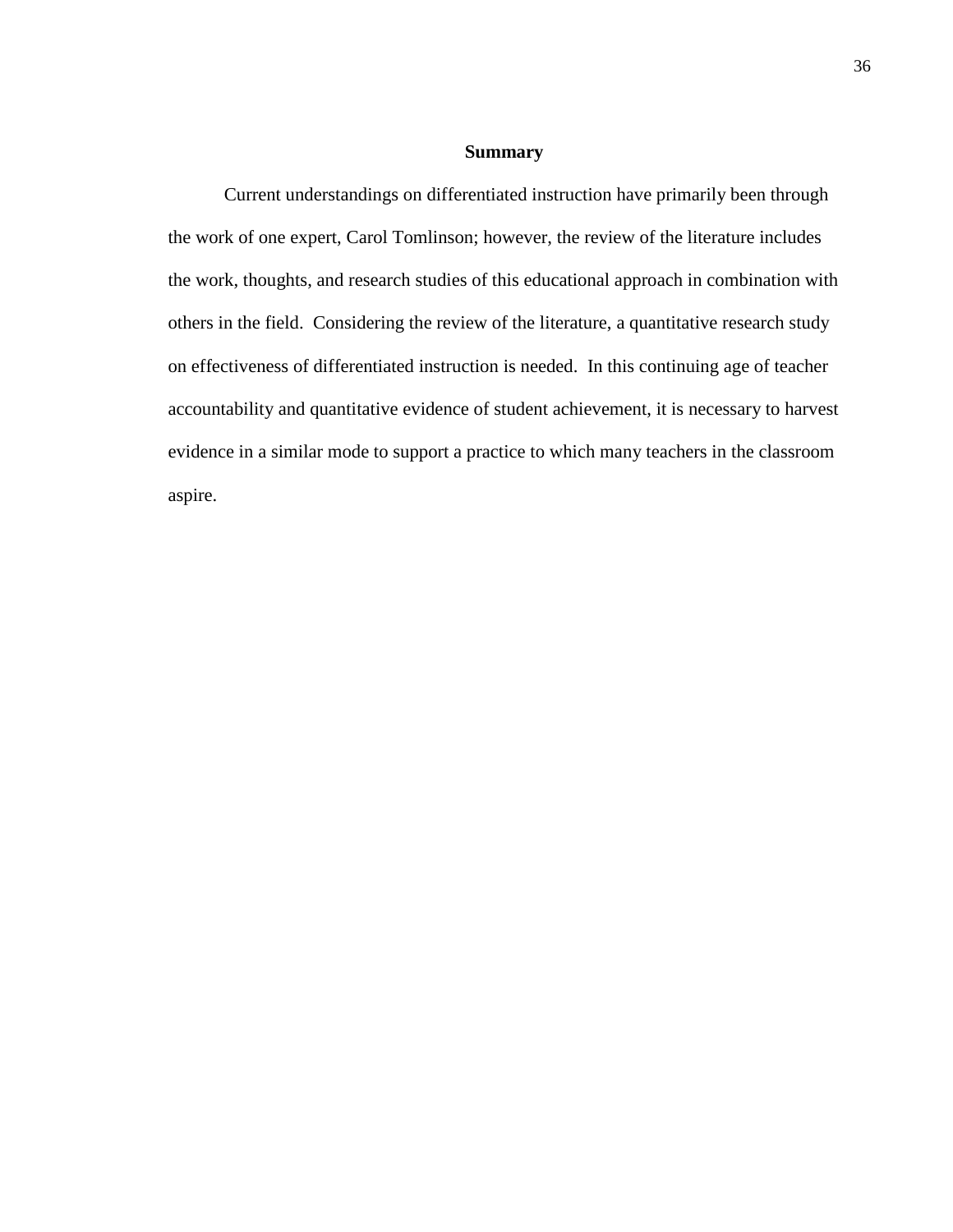#### CHAPTER III: METHODOLOGY

#### **Restatement of Purpose**

The purpose of this study was to determine the effects of differentiated instruction on student achievement in mathematics. Of the main differentiated instructional strategies, compacting, flexible grouping, and anchoring activities were examined. Most of the studies on this topic have been of a qualitative nature with positive results. This study was quantitative and addressed the following question: Does differentiated instruction impact the growth of student learning in the subject of math?

 $H_0$  = There will be no significant change in student mathematics achievement using differentiated instructional techniques.

The study will also examine if using differentiated instructional techniques impact the growth of student learning in mathematics achievement based on gender differences and ability.

 $H<sub>1</sub>$  = There will be no significant change in student mathematics achievement using differentiated instructional techniques between males and females.

 $H_2$  = There will be no significant change in student mathematics achievement using differentiated instructional techniques among ability levels.

This was a study sample of convenience due to the school being accessible to the researcher. It was conducted over four units of study spanning approximately 13 weeks. The four units at the time the study were counting money, money applications, area and perimeter, and fraction concepts. The repeated measures quasi-experimental research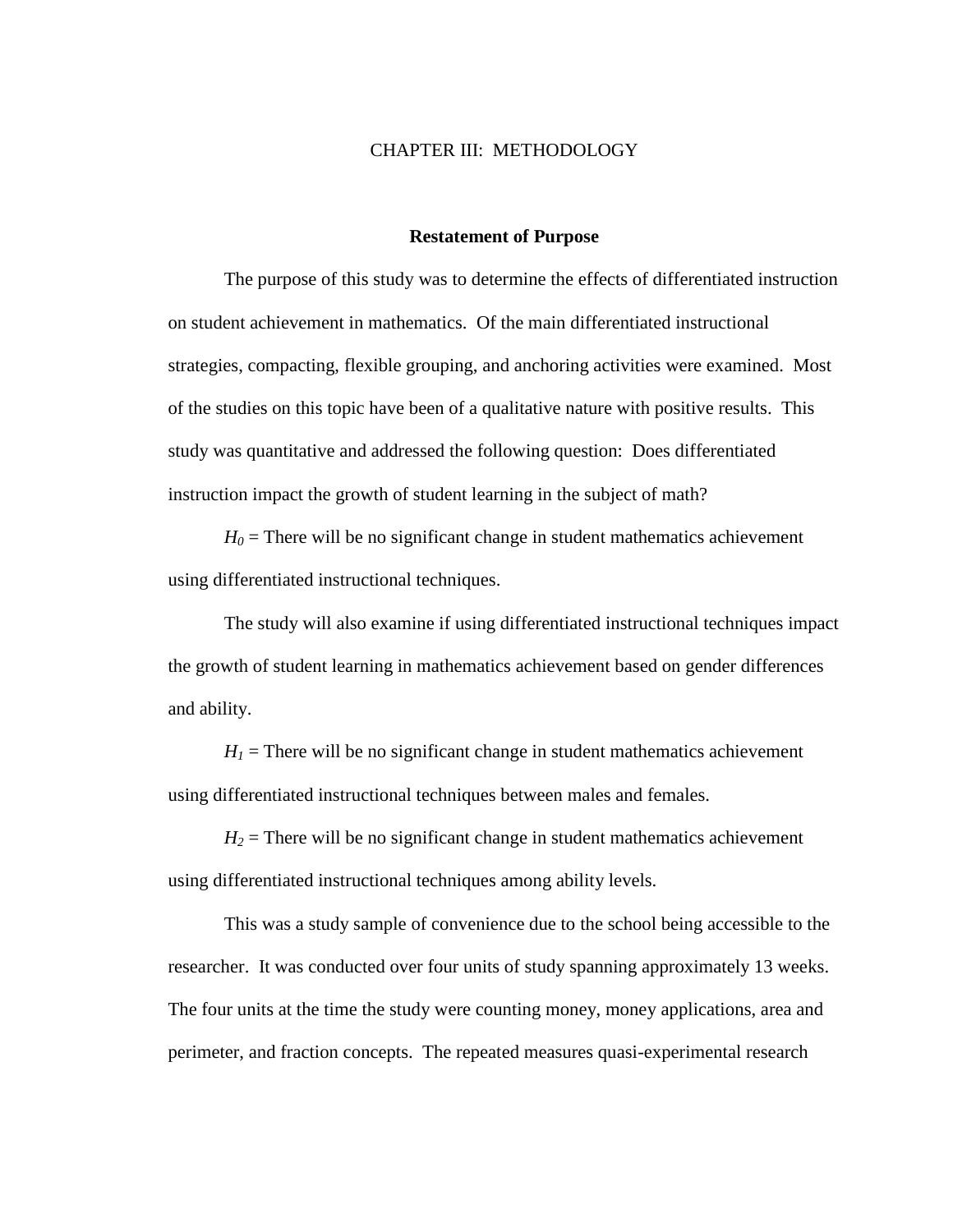design allowed the researcher to quantitatively investigate the relationship of differentiated instruction on mathematical achievement as a means of increasing growth in mathematics achievement. Additional attention to demographic variables, often thought to influence in mathematics performance, strengthened the design by allowing a deeper analysis of the differentiated instructional activities.

#### **Description of Participants and Setting**

Participants were three female teachers. Teacher A has been a second or third grade teacher for fifteen years and holds a Master's degree. She was a former school level Teacher of the Year. Her class of 24 students had 12 boys and 12 girls with four requiring a special education plan in an inclusion setting. Teacher B has 25 years of experience, has been nominated as the school's Teacher of the Year twice and represented the district at the state level. She has always taught primary grades. Her class consisted of 26 students consisting of 12 boys and 14 girls. One of her students is considered an English Language Learner. Teacher C has been teaching for eight years in second grade. Her classroom has 13 boys and 12girls. Four of the students had an individualized education plan in the classroom setting. There were two other teachers in the grade level who did not participate in the study.

The school was in an affluent area of a suburb northeast of Indianapolis, Indiana, with 95.7% of the students' families able to pay for school lunch. During the 2009-10 school year the racial demographics of the school were 84.7% White, 2.3% Hispanic, 3.2% Black, 5.2% Multi-racial, and 4.3% Asian. There were 695 students in grades kindergarten through fourth grade. Third and fourth graders took the Indiana Statewide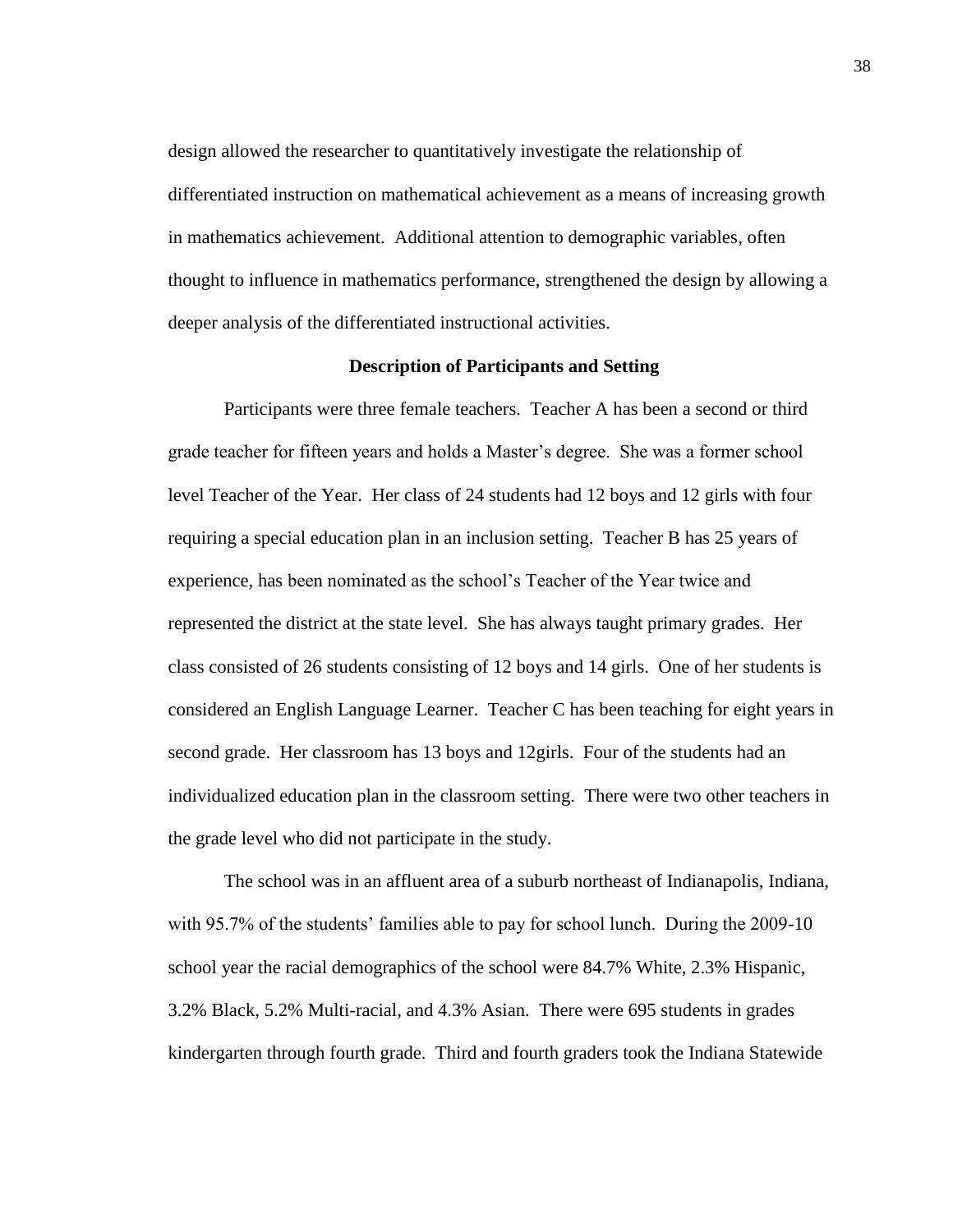Testing for Educational Progress-Plus (ISTEP+) assessment in the spring of 2010. Ninety-seven and four-tenths percents of the third graders and 94.9% of the fourth graders received a passing score in mathematics.

Student participants in the study aligned closely with the demographic composition described above. They had to be second graders between the ages of seven and nine. Students were heterogeneously mixed, including eight who received special education services in an inclusionary model. Children of advanced ability were included. The students' pretest and posttest results for each unit, as well as the aptitude test data and gender were collected and included in the descriptive analyses of the sample. Only data from student subjects who were present at the beginning and end of the research study, and who had parental agreement to participate, were included in order to make valid comparisons.

#### **Procedure**

#### **Description of Instrumentation/Measurement Procedures**

The effects of differentiated instruction were measured through a repeated quasiexperimental research design. Teachers needed to access not only the pretest and posttest results, but they also needed each of the student's aptitude test results. These were used as a means to explore whether there was a difference among low ability, average ability, and high ability students. The researcher met with the teachers in the study three weeks prior to beginning to review what grade level mathematics topics would be taught. A proposed time line was also presented (Appendix E). Teachers also provided insight as to what units of study would be of similar difficulty for students based on their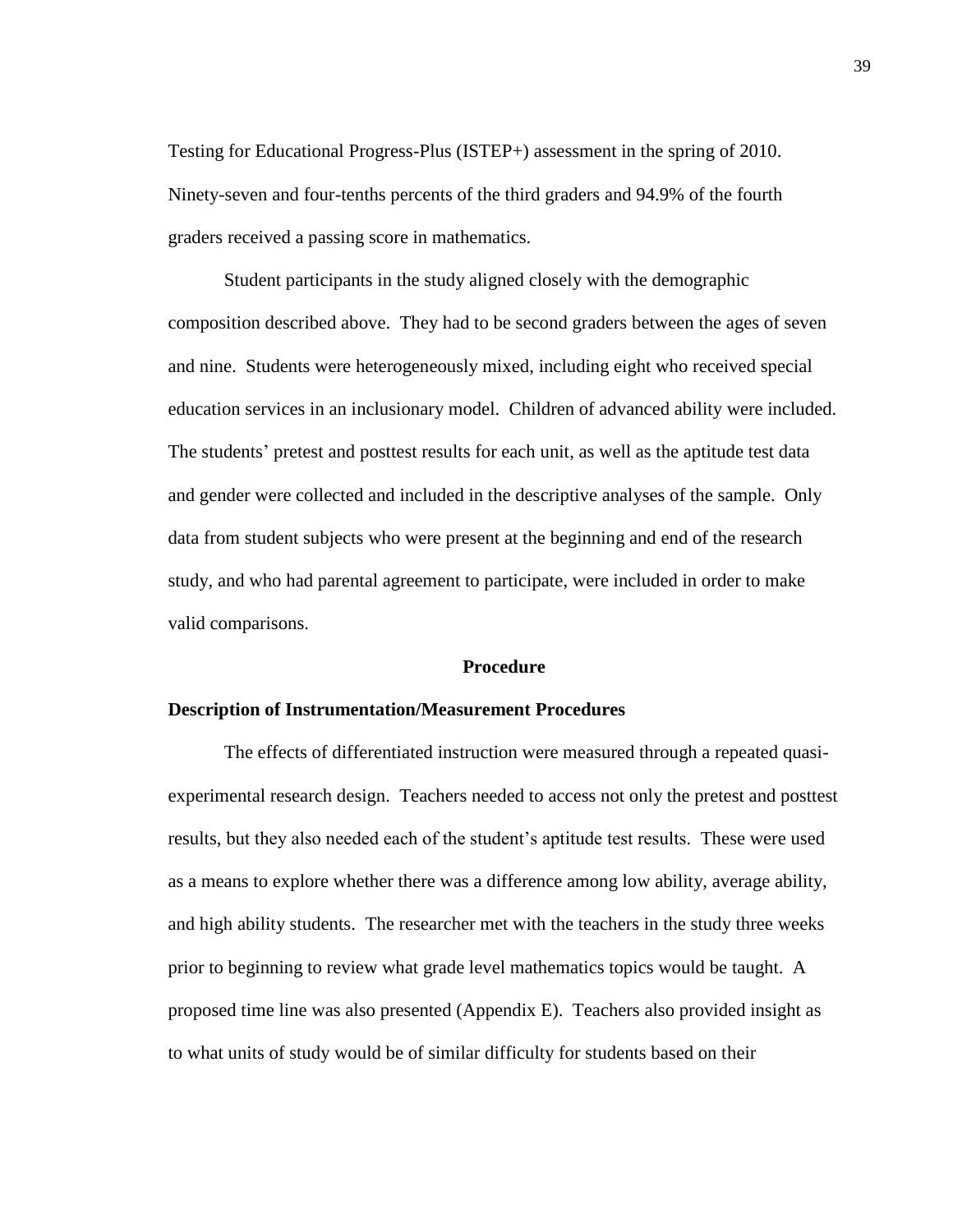experience. The pre- and posttest procedures were modeled for teachers in the form of a pre-assessment of differentiated instructional techniques during the twelve hours of training teachers received. Two separate observations were made before the training as well as during the implementation. The purpose of the first two observations was to determine to what extent teachers understood differentiation. Two thirty-minute observations by the researcher were conducted during math instruction as a means of determining which strategies were implemented. The tally of strategies implemented and observations allowed the researcher to compare these to the change in the pre- and posttest results (Appendix F). A fifth test was given three weeks after the conclusion of two non-treatment units, and a sixth test was given three weeks after the last posttest to the treatment units to determine retention of the skills learned.

#### **Math Assessment**

Students were administered four pre- and posttests as well as two cumulative review assessments three weeks after the second non-treatment unit and three weeks after the second unit in which differentiated instruction was implemented. For each lesson or objective of the unit, four or five questions were developed for students to answer. Each unit contained five to six objectives, thus creating a unit assessment of between 21 and 25 questions. Mastery of the skill after instruction was defined to be at 75% accuracy or better. Four or five questions were used to allow for the student to miss one question and still maintain this threshold. Students' mathematics achievement was measured in the form of a researcher created pretest before instruction and repeated again after the full unit instruction had concluded. The cumulative tests had two questions per skill. Unlike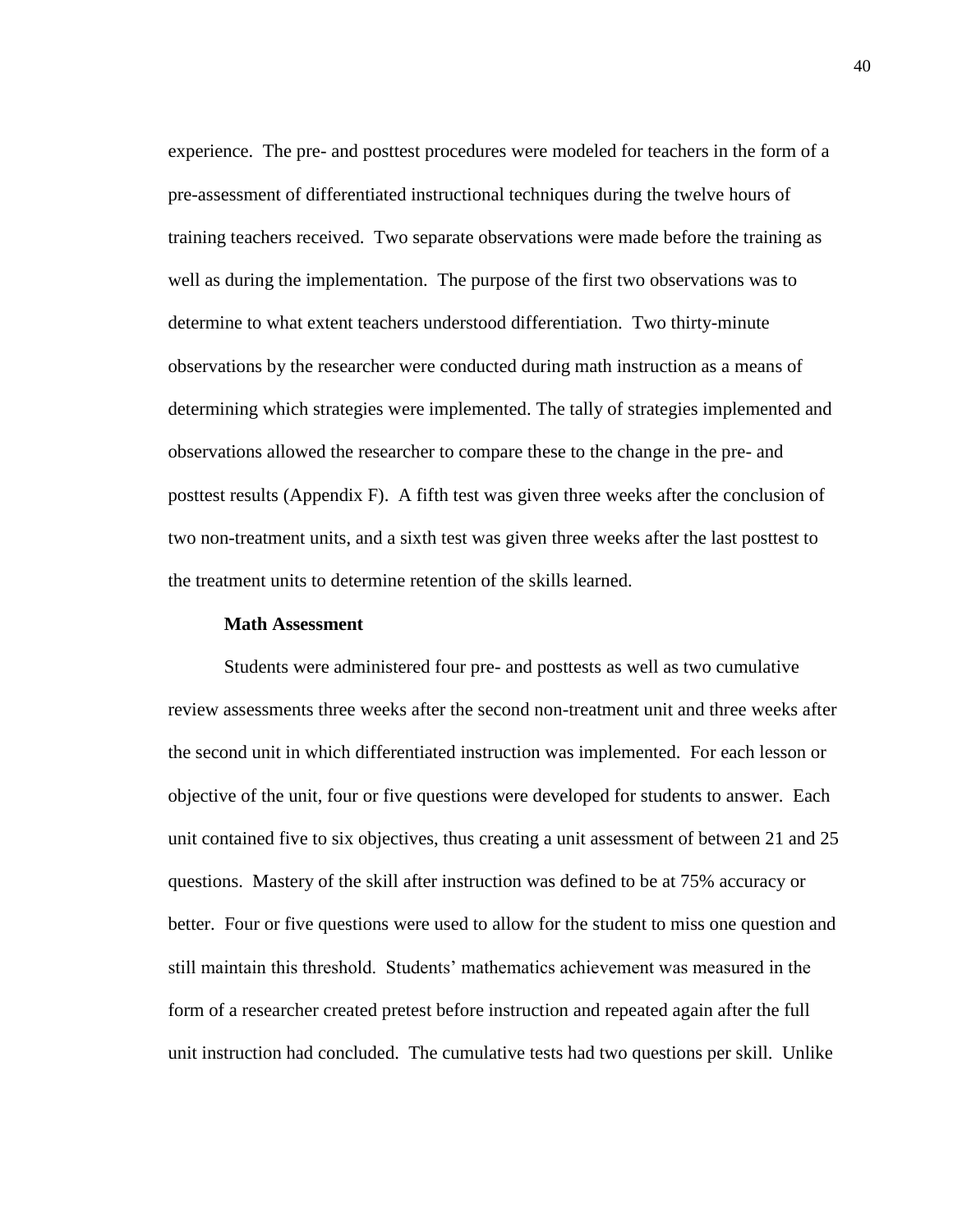the previous assessments, these tests were summative in nature and served as a tool for determining if the learning experienced was retained. The textbook provided assessments were the primary resource for the questions.

## **InView Aptitude Assessment**

Students were given the InView Cognitive Abilities Test published by CTB/McGraw-Hill. The standard deviation for this assessment is 16. For example a score of 100, which considered average, would have a range of 84 to 116. This is a test given annually to second graders in this school and was used as a means of determining the students' aptitude.

# **Pre-Treatment Observations**

Each teacher was observed for two 30-minute periods before and after training on implementing differentiated instruction. The purpose of the first two observations was to determine to what extent teachers understood differentiation. A tally of differentiated instructional strategies observed was recorded.

#### **Training**

The training sessions on differentiated instruction were facilitated by the researcher and took place over a two-day period. The first day focused on the theory behind differentiated instruction and a demonstration of the of the various strategies of differentiated instruction and the foundation including Vygotsky's zone of proximal development and an overview of Sternberg cognitive styles, a second underpinning of differentiation. The strategies were viewed through an Association for Supervision and Curriculum Development training module.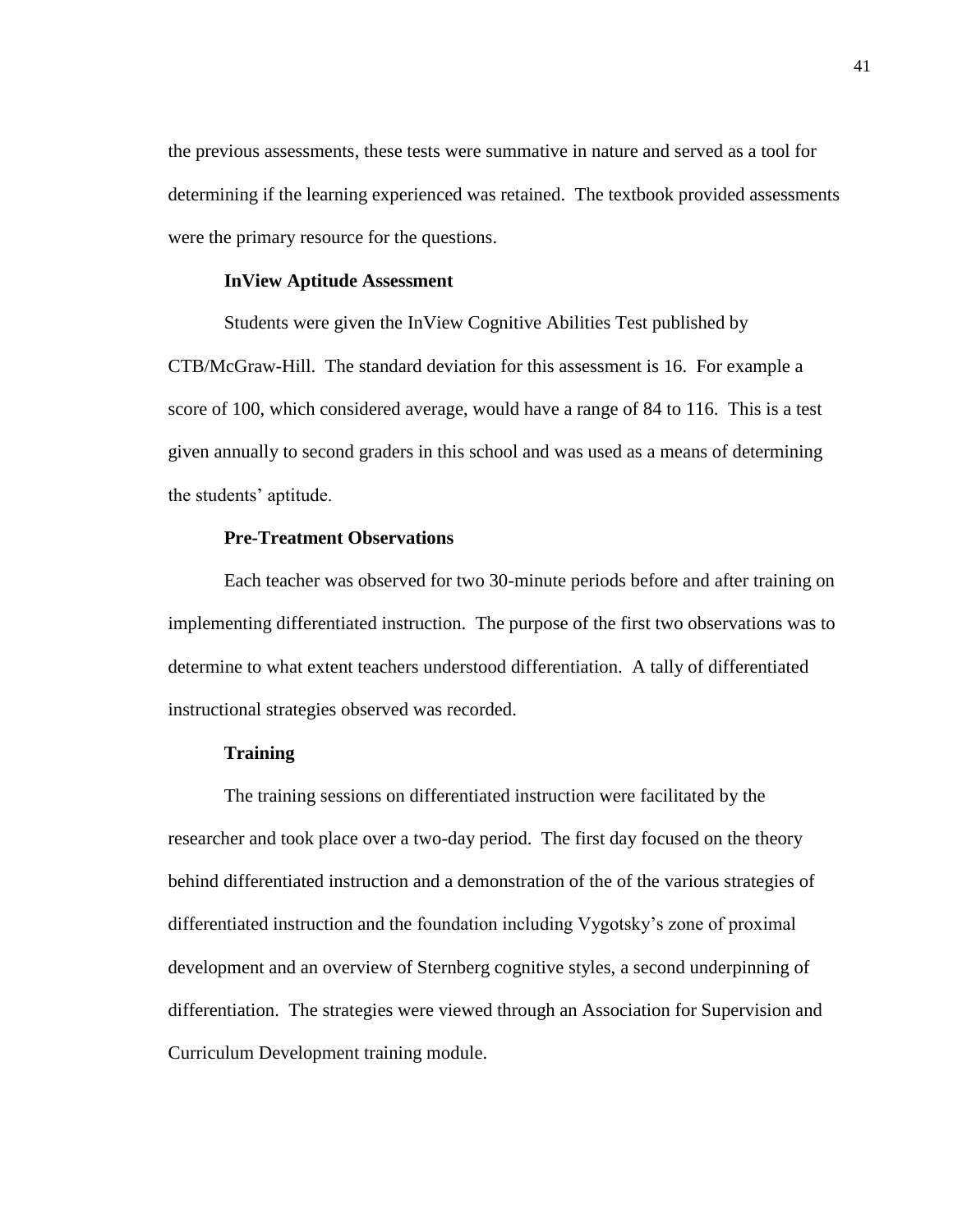The second day emphasized the strategies of disaggregating assessment data, compacting, flexible grouping, and anchoring activities. Managing a differentiated classroom and the lessons to be used for instruction were included. The lessons were designed and agreed upon by the three teacher participants to reduce the variability of the instruction. A menu of anchoring activities for enrichment was also created. Teachers then planned how to use any help students received from the instructional assistants, including the high school cadet teacher, resources available for anchoring activities to provide additional practice as well as extend the learning, and reviewed for consistency in interpretation of the skills to be taught for the differentiated units*.* 

#### **Post-Training Observations**

The units of study for differentiation were area and perimeter and fraction concepts. Two observations of approximately 30 minutes each occurred. The two observations during the implementation were done to ensure that strategies presented during the two-day training were being used. One was during the unit on area and perimeter, and the other was during the unit on fractions. A tally of strategies observed was kept.

#### **Research Design**

The research design was inspired by a quantitative study published by Tieso (2005). The week before beginning the unit, teachers administered the pretest. After it was scored, teachers had the opportunity to see the results including the responses of the students. This was done twice before the teachers received the twelve hours of training on differentiated instruction over a two-day period. An emphasis of the training included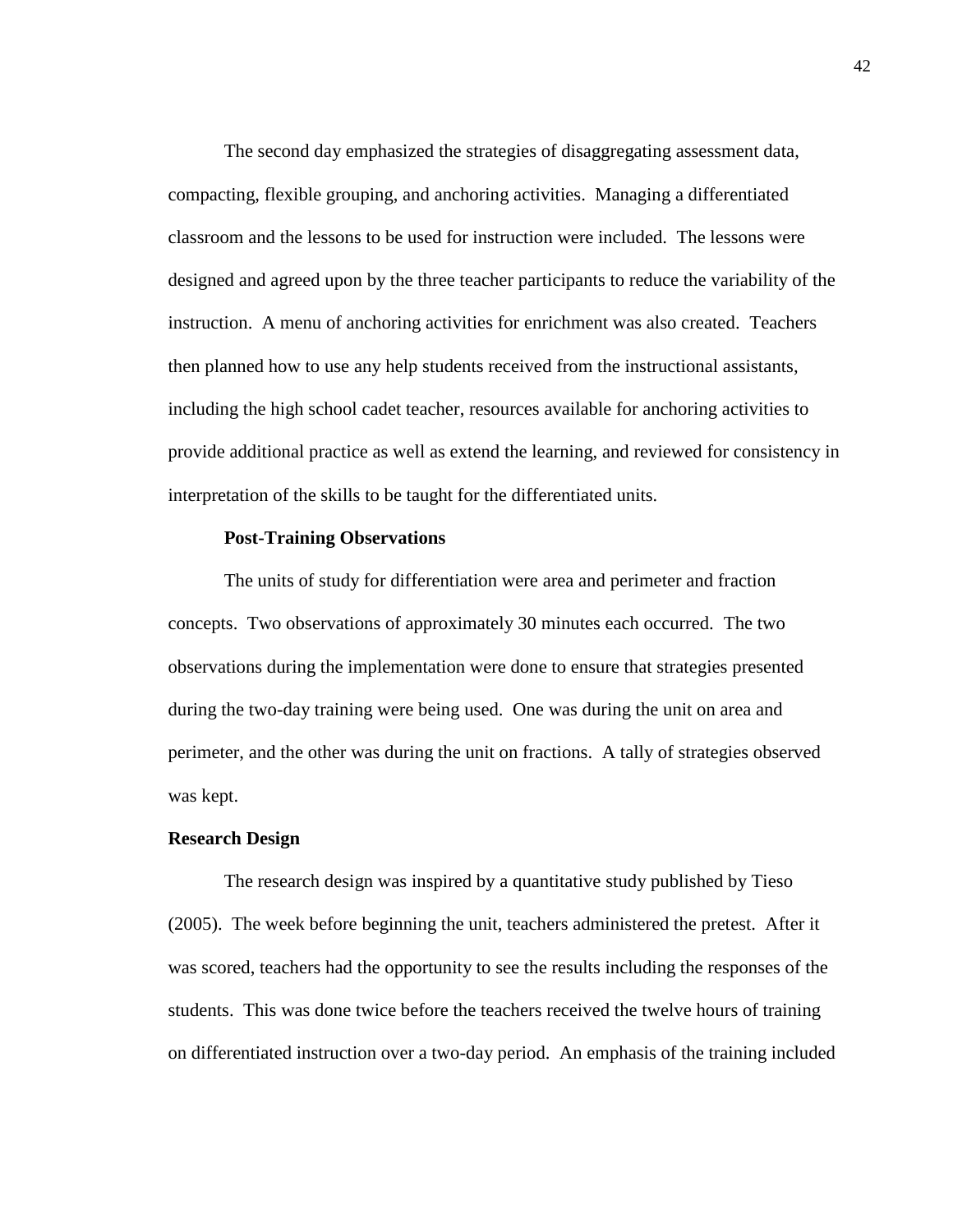compacting, flexible grouping, and anchoring activities. Teachers then developed instruction implementing the strategies learned for the next two units of study. Students were grouped based on the InView intervals as a means of determining the level of student who achieved the best in a differentiated classroom. Due to only having participants of average and above average ability in this study, a comparison was made with and without differentiated instruction between these two aptitude ranges. Names were not used and were coded instead. Only students, who were present at the beginning and end of the study and who had completed all four of the pre- and posttests, as well as a minimum of 75% of the instructional experiences, were tracked. The dependent variable was the measure of the pre-and posttest. The independent variable was the differentiated instruction. Internal validity was determined by the comparison of the non-treatment and treatment of the instruction. External validity was determined by the consistency of the results between the two treatments within the same classroom and between the three classrooms. A threat to the construct validity was the level of use of the strategies implemented, the commitment to use the strategies, the researcher's attitude when conducting the training and potentially influencing the teacher attitude, and prior knowledge and experience of the teachers in using differentiated instructional strategies. The process of this experimental design was as follows.



After the twelve hours of differentiated instruction training occurred, the second step was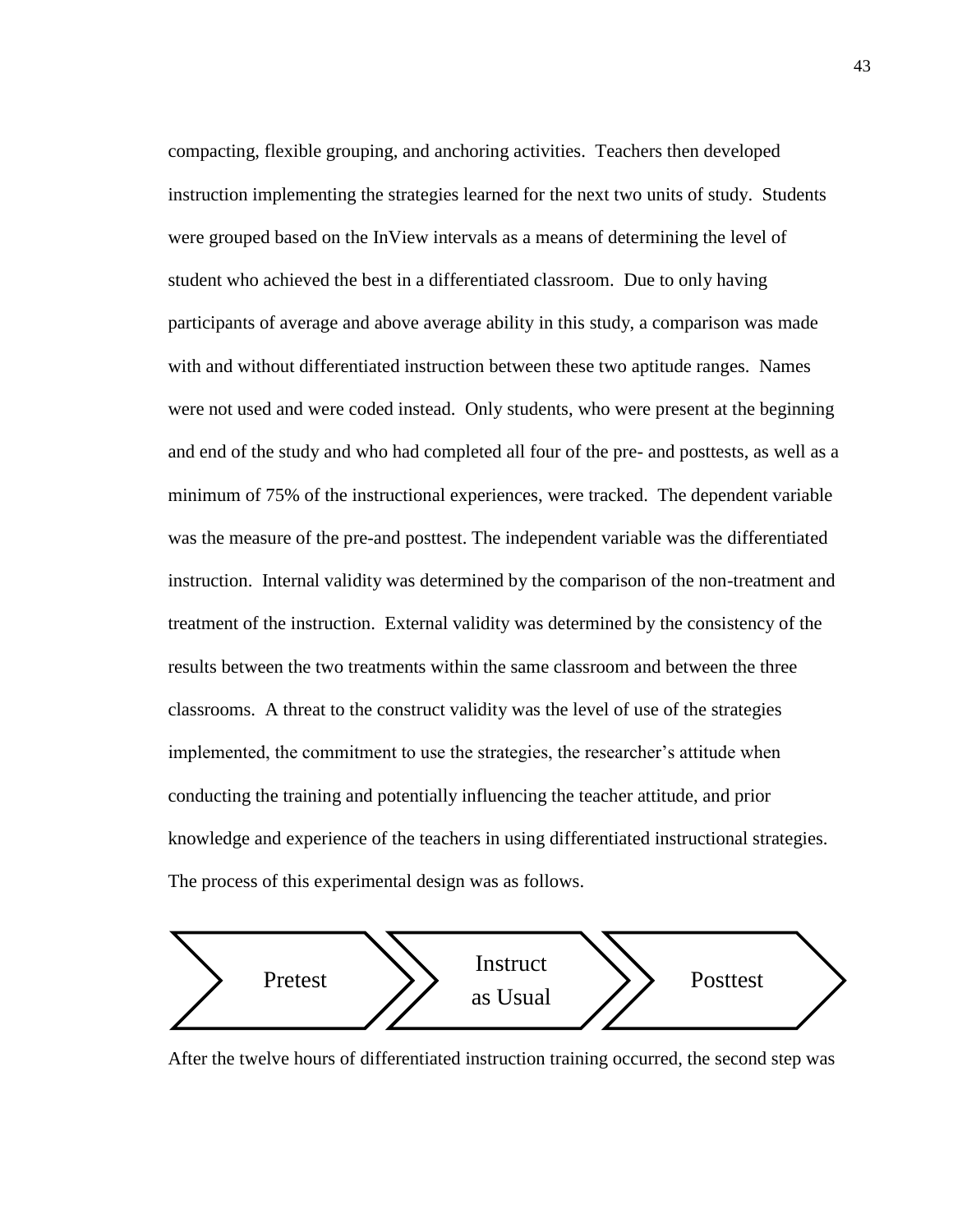altered and the process changed as follows.



#### **Description of Procedures**

This research study took place over a time period of thirteen weeks through four units of study in mathematics. Approximately one week before the beginning of each of the first two units, a pretest was administered. Teachers were provided with the results in a summative manner and were given the actual responses for each of the questions for each student. Two units were used in order to increase the reliability and validity of the study.

Teachers then engaged in twelve hours of training in differentiated instructional design. The first six hours included an overview of differentiated instruction and the different techniques, including Vygotsky's zone of proximal development and an overview of Sternberg cognitive styles, a second foundational underpinning of differentiation. The second six hours emphasized the strategies of disaggregating assessment data, compacting, flexible grouping, and anchoring activities. Managing a differentiated classroom and the lessons to be used for instruction were included. The lessons were designed and agreed upon by the three teacher participants to reduce the variability of the instruction. A menu of anchoring activities for enrichment was also created.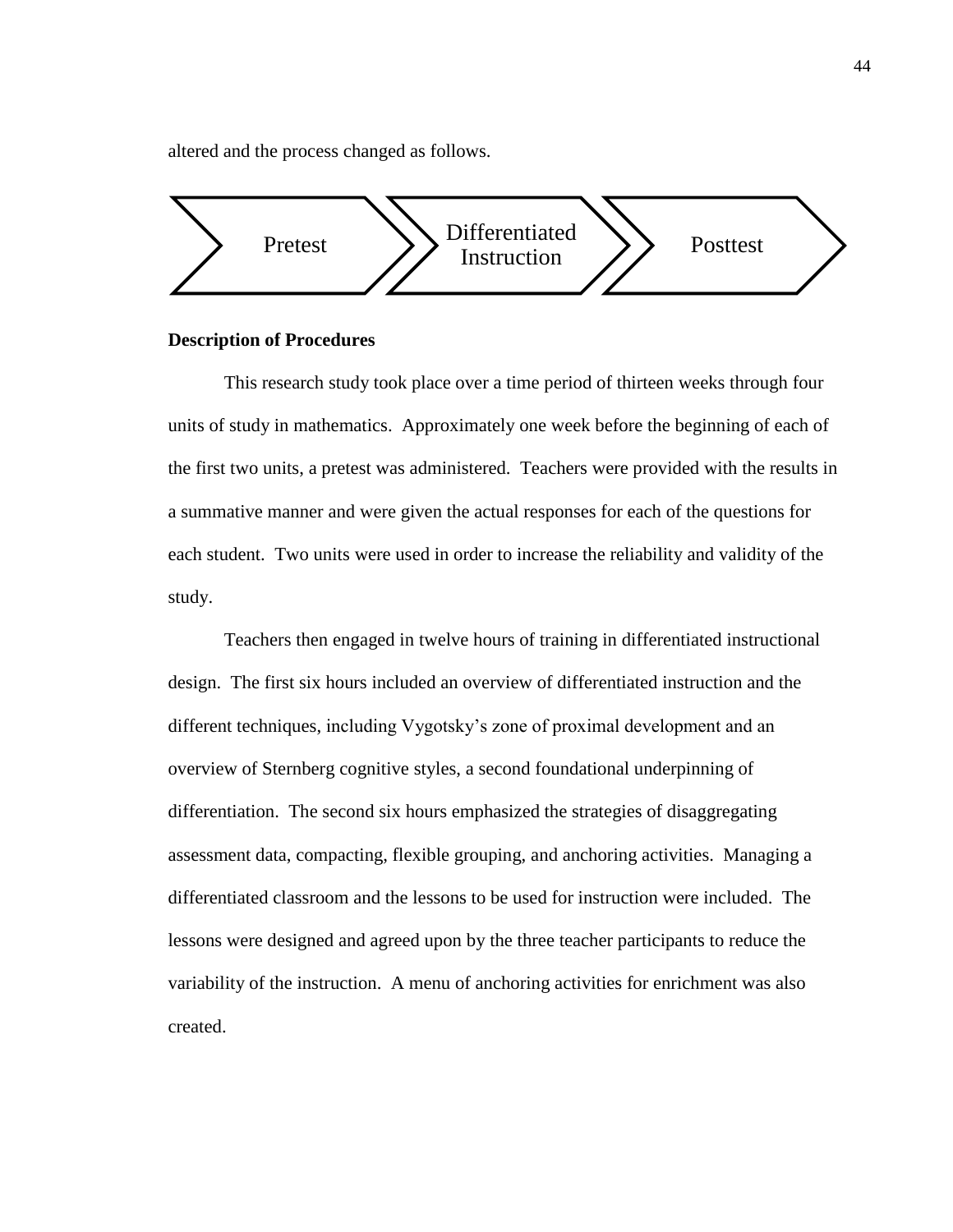Teachers administered pretests of four to five questions per skill. Teachers then reviewed the results as a means of flexibly grouping the students for instruction. Students needing direct instruction as indicated by achieving less than 100% on each objective on the pretest met with the teacher. As teachers learned during the 12-hour training, students at this level may be dismissed early from the lesson if the student demonstrated understanding. Teachers implemented the researcher-facilitated designed lessons. Students not in the lesson experienced the enriching anchoring activities. A posttest was given to all students to measure growth. This assessed the impact of the challenging anchoring activities and alternative assignments. The researcher also made two observations of each teacher during the period of differentiated instruction. The tally of strategies implemented and observations allowed the researcher to compare these to the change in the pre- and posttest results.

## **Data Analysis**

The study was implemented with a repeated measures design. The change between pretests and posttests of four mathematics units in three second grade classrooms was compared. The first two units did not have a deliberate attempt to implement strategies associated with differentiated instruction; the second two did. A comparison was made of the following.

Comparison One: The growth (or lack thereof) in mathematics learning in students after two units of non-treatment compared to two units of treatment with differentiated instruction, based on the change from the pretests and posttests using a dependent t-test.

45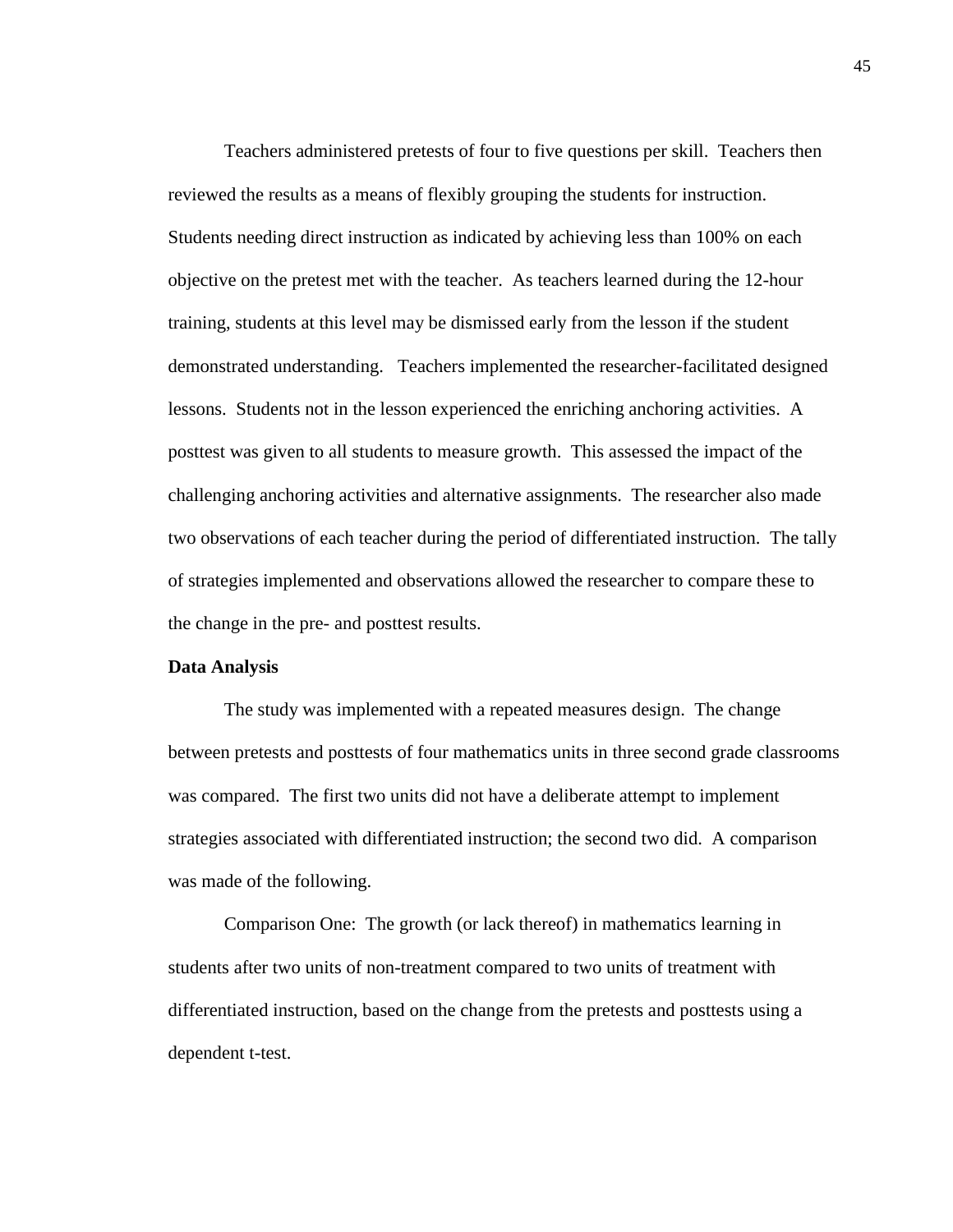Comparison Two: The growth (or lack thereof) in mathematics learning in students by gender after two units of non-treatment compared to two units of treatment with differentiated instruction, based on the change from the pretests and posttests using a dependent t-test during differentiated instruction.

Comparison Three: The growth (or lack thereof) in mathematics learning in students with differing ability after two units of non-treatment compared to two units of treatment with differentiated instruction. This will be based on the change from the pretests and posttests using a dependent t-test of two ranges of scores from the InView Cognitive Abilities Test during differentiated instruction. The average range is between 86-114, and the above average range will be any score greater than 114.

A comparison by special education, English Language Learners, poverty level, or ethnic or racial diversity was not done due to the school not having a large enough number of students in any of these subgroups.

A finding was considered significant at a 0.05 level for all three comparisons. These analyses needed to be conducted at the classroom level due to the lack of random assignment of the students to classrooms since students with special needs were clustered together for ease in providing services.

To determine the significance of growth from non-treatment to treatment, the following formula was applied:

*m* equals the average growth of each pre- and posttest combination. M equals the mean of each variable before and after treatment.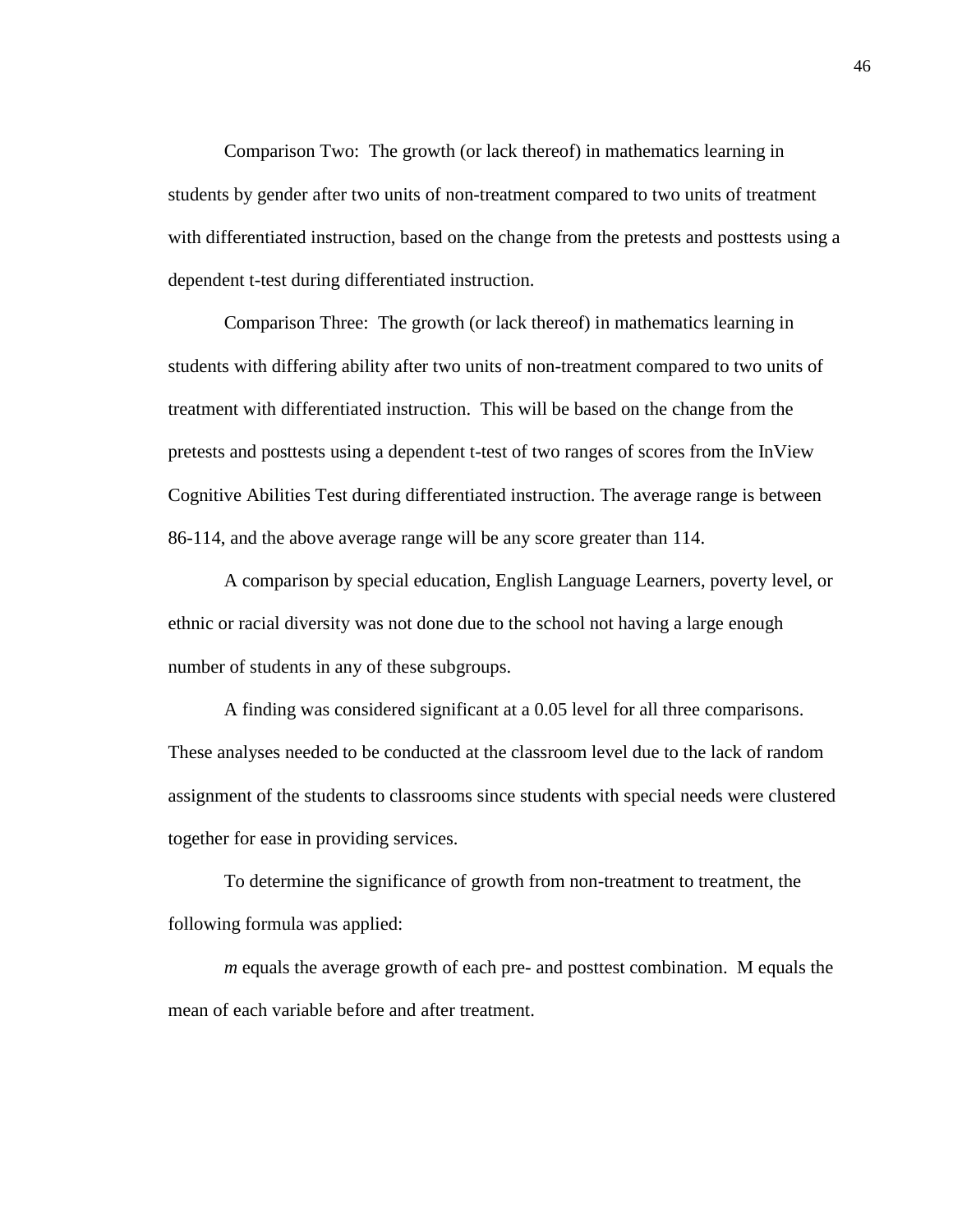M Before = 
$$
(m_{\text{Unit 1}} + m_{\text{Unit 2}})/2
$$
  
\nM Treatment =  $(m_{\text{Unit 3}} + m_{\text{Unit 4}})/2$   
\nM After =  $(m_{\text{Retention 1,2}} + m_{\text{Retention 3,4}})/2$ 

To accommodate for the small sample of three classroom teachers, an effect size analysis was done. The effect size was calculated as follows.

> Mean  $_{\text{Difference}} = (Mean_{\text{ Treatment}} - Mean_{\text{Before}})$  $SD$  pooled =  $(SD$  before  $n$  before) +  $(SD$  treatment  $n$  treatment) /  $(n$  before +  $n$  treatment) Cohen's  $d = M_{difference} / SD_{pooled}$

A second effect size was determined for retention of skills learned and was

calculated as follows.

Mean 
$$
\text{Difference} = (\text{Mean} \cdot \text{Retention 3,4} - \text{Mean } \cdot \text{1,2})
$$

 $SD$  pooled  $=(SD$  Retention 1,2 n Retention 1,2) +  $(SD$  Retention 3,4 n Retention 3,4) / (n Retention 1,2 +

n Retention 3,4)

Cohen's  $d = M$  difference / SD pooled

The value of Cohen's d effect size fell into one of the following levels of

effectiveness.

 $< 0.2$  = not effective  $0.2 - 0.8$  = moderately effective  $> 0.8$  = highly effective

The test of retention was a comparison of the average of the two tests, one cumulative after the first two units without differentiation and the second after the treatment of differentiated instruction included. The pretest and posttest change as a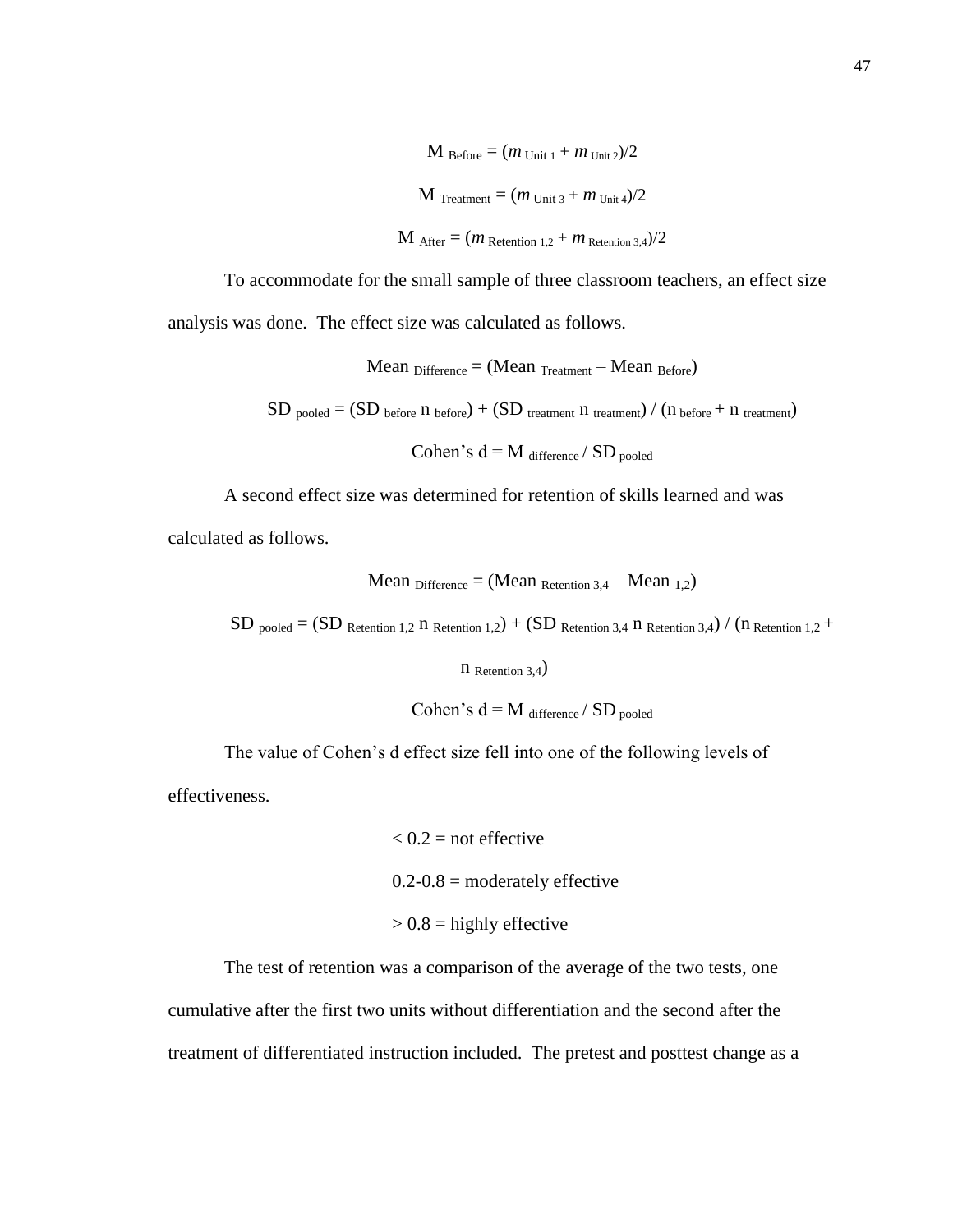result of the training and the implementation of differentiated instuction was simply reported as the mean percentage increase or decrease.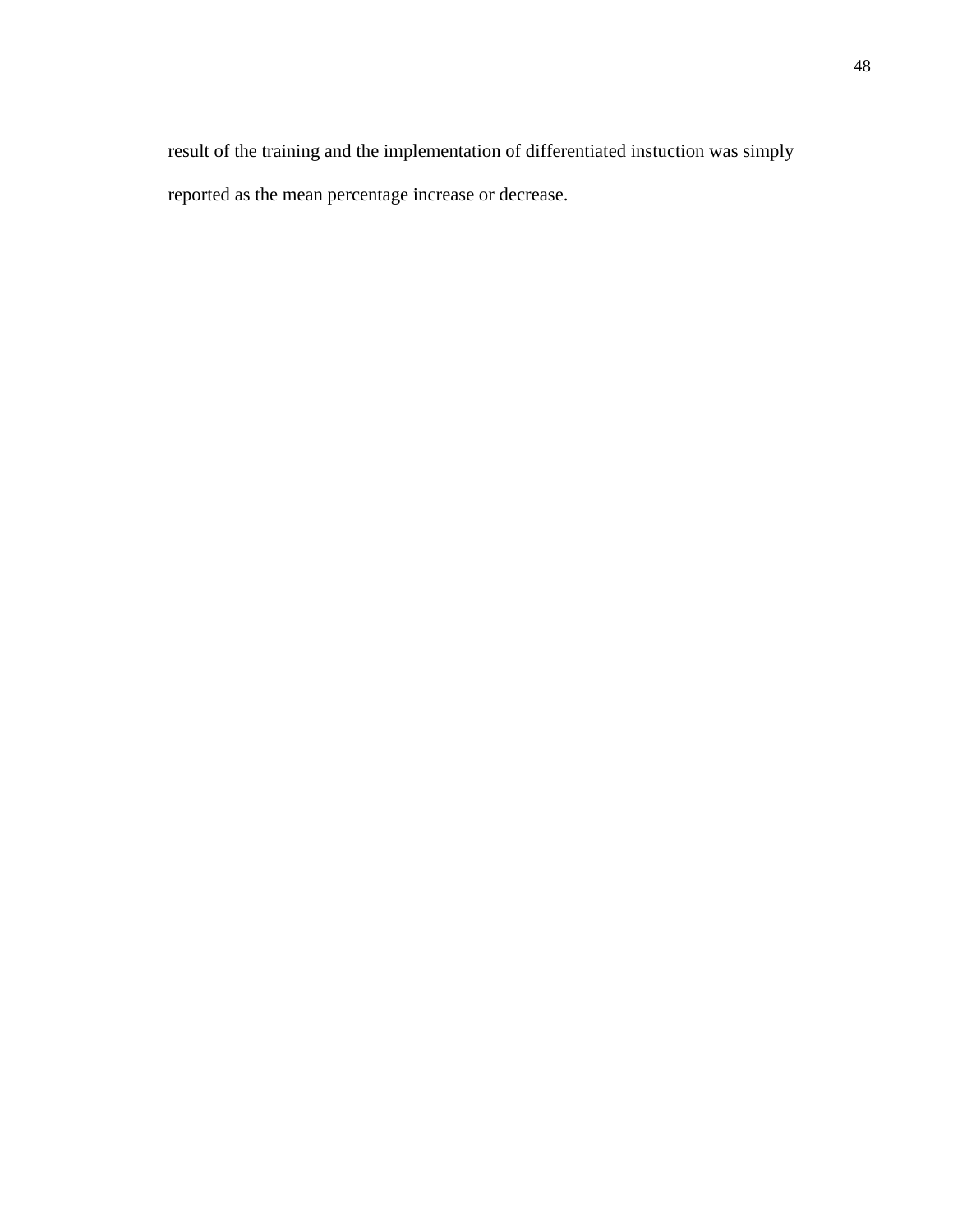## CHAPTER IV: RESULTS

#### **Restatement of the Research Questions**

The hypothesis in this study was that differentiated instruction does improve the growth of academic achievement. This study looks at the results, not only in terms of the second grade students as a whole, but also gender and ability. Quantitatively this was measured by comparing instruction that does not differentiate based on growth data with instruction that does, using pre- and posttests. The following three null hypotheses were stated as:

- 1. There will be no significant change in student mathematics achievement using differentiated instructional techniques.
- 2. There will be no significant change in student mathematics achievement using differentiated instructional techniques between males and females.
- 3. There will be no significant change in student mathematics achievement using differentiated instructional techniques among ability levels.

# **Does differentiated instruction impact the growth of student learning in the subject of math?**

In order to determine whether or not differentiated instruction impacted student learning in mathematics, the mean difference in pretest and posttest scores was calculated for the two units implemented without and with differentiated instruction (Table 1).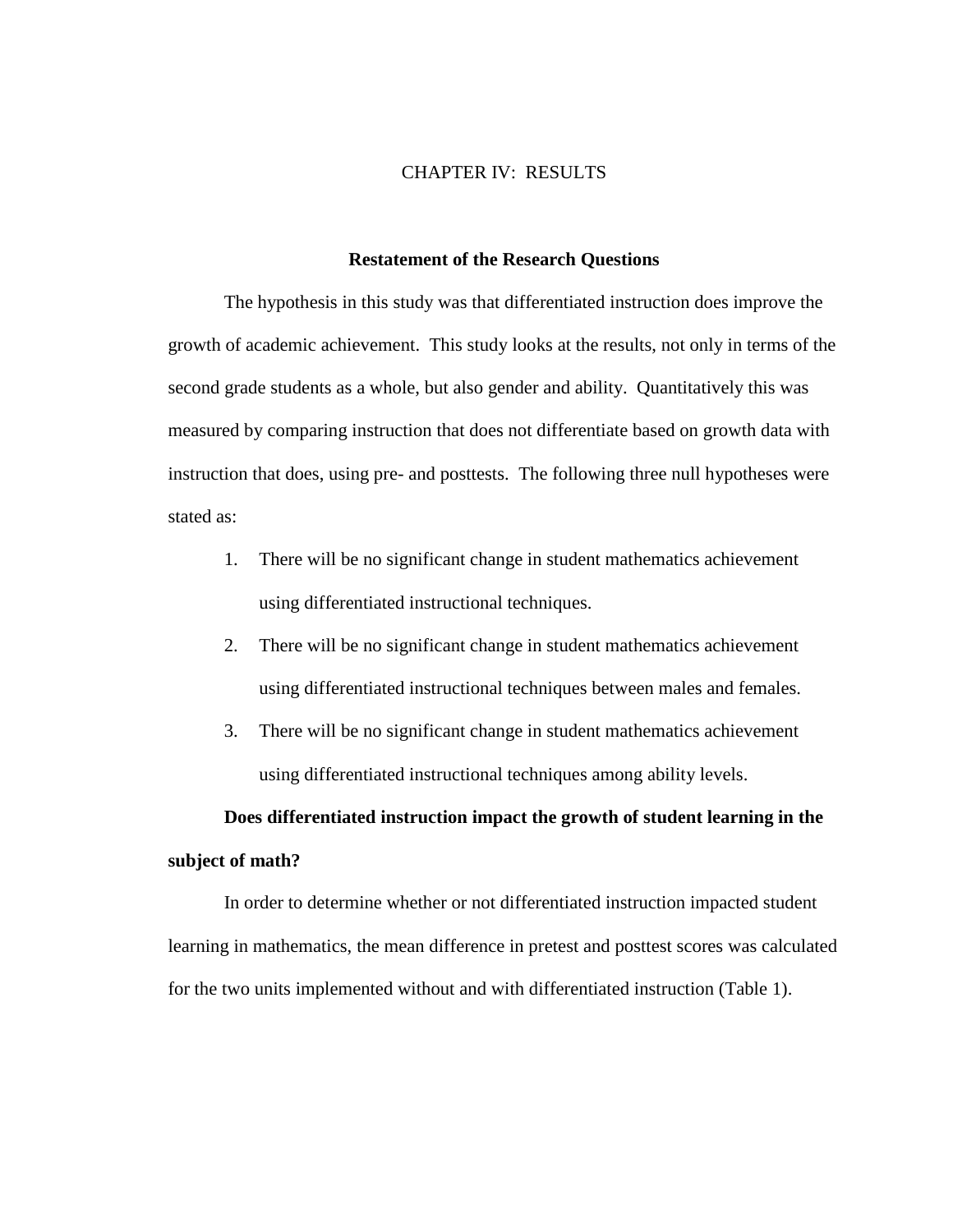|                |    |          |          |           |          |          |           | Avg. Pct. |
|----------------|----|----------|----------|-----------|----------|----------|-----------|-----------|
|                |    |          |          |           |          |          |           | Chg of    |
|                |    | Percent  | Percent  |           | Percent  | Percent  |           | Units 25  |
|                |    | Diff. of | Diff. of | Avg. Pct. | Diff. of | Diff. of | Avg. Pct. | and $26$  |
|                |    | Unit 12  | Unit 13  | Chg. of   | Unit 25  | Unit 26  | Chg of    | and Units |
|                |    | Pre- and | Pre- and | Units 12  | Pre- and | Pre- and | Units 25  | 12 and    |
| Condition      | n  | Post     | Post     | and $13$  | Post     | Post     | and $26$  | 13        |
| <b>OVERALL</b> | 61 | 41.77    | 34.63    | 38.20     | 41.80    | 36.54    | 39.17     | $+0.93$   |
| Female         | 31 | 47.86    | 35.06    | 41.46     | 41.65    | 37.15    | 39.40     | $-2.06$   |
| Male           | 30 | 41.87    | 27.27    | 34.83     | 39.76    | 38.08    | 38.92     | $+4.09$   |
| Avg. Aptitude  | 36 | 41.19    | 42.67    | 41.93     | 37.30    | 34.78    | 36.04     | $-5.89$   |
| Above Avg.     | 25 | 32.92    | 32.10    | 32.51     | 46.55    | 42.59    | 44.57     | $+12.06$  |
| Aptitude       |    |          |          |           |          |          |           |           |

Table 1 *Comparison of Pretest and Posttest Change Before and After Treatment*

A relationship of the mean of the two units of study prior to implementation compared with the two after implementation showed a 0.93% increase from the average pre-treatment change to the treatment change when viewing the last column of Table 1.

Students also took an assessment approximately three weeks after the conclusion of the second unit (Unit 13). The same process occurred after Unit 26, the second unit of the treatment. The results are shown in Table 2. The purpose was to determine the retention of the material learned. There was a positive change of 3.17% from Cumulative 1 to Cumulative 2.

A dependent sample t-test was conducted to determine if there was a significant difference in the average changes in scores between the pretreatment units (12 and 13) and the two units after training in differentiated instruction was conducted. The results of the change between pretreatment and treatment instruction were not significant at the 0.05 level as demonstrated in Table 2; (mean =  $39.17$ , SD =  $1.68$ ; t =  $.33$ , p >  $.05$ ).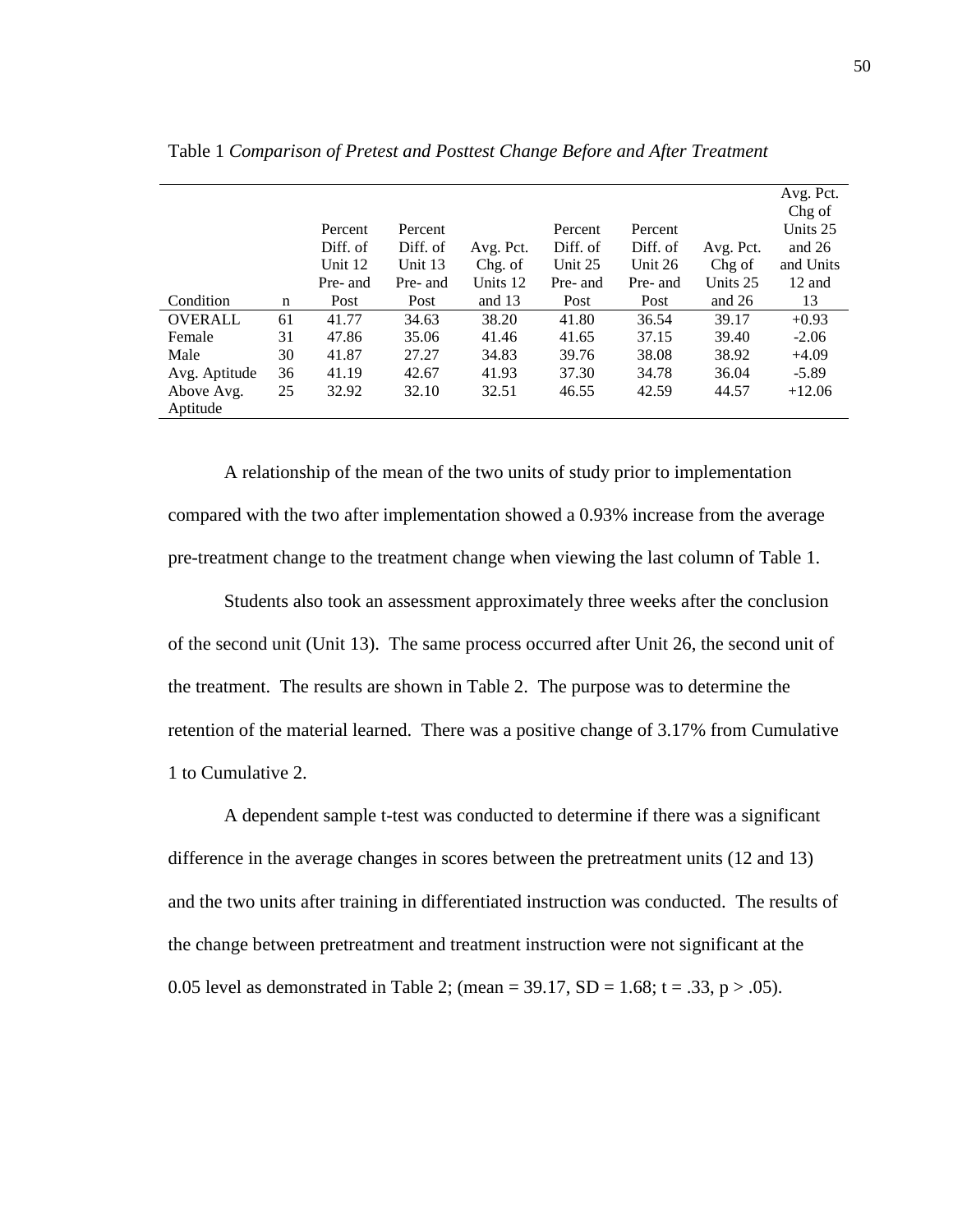|                                               |    | Change After<br>Differentiated |                            | Change Before<br>Differentiated |                           |      |    |           |
|-----------------------------------------------|----|--------------------------------|----------------------------|---------------------------------|---------------------------|------|----|-----------|
|                                               |    |                                | Instruction<br>Instruction |                                 | <b>Results of t Tests</b> |      |    |           |
| Condition                                     | n  | M <sub>2</sub>                 | SD <sub>2</sub>            | M <sub>I</sub>                  | SD <sub>1</sub>           |      | df | $p_{.05}$ |
| Overall Chg of<br>25 and 26 from<br>12 and 13 | 61 | 39.17                          | 1.68                       | 38.20                           | 1.36                      | 0.33 | 60 | $-.74$    |
| Overall Cum.<br>Test 2 from<br>Cum Test 1     | 61 | 87.05                          | 1.34                       | 83.88                           | 1.37                      | 1.81 | 60 | < 0.08    |

Table 2 *Mean Changes of Pretreatment and Treatment and Cumulative Tests (Overall)*

*Notes: 1 reflects pretreatment units 12 and 13 or CUM 1; 2 reflects treatment units 25 and 26 or CUM 2*

A dependent t-test was conducted to determine if there was a significant difference in the scores on the two cumulative tests which was administered approximately three weeks after instruction. Two questions per skill taught in the units were on the assessment. The results of the change between pretreatment and treatment were not significant at the 0.05 level as demonstrated in Table 2; (mean =  $87.05$ , SD = 1.34;  $t = 1.81$ ,  $p > 0.05$ ).

When comparing the pretreatment units to the treatment units, the implementation of differentiated instruction was found to be relatively ineffective, ES=0.04. The cumulative assessments indicated a low effectiveness, ES=0.23. Table 3 reflects this. Table 3 *Statistical Comparisons Before and After Treatment of Unit Paired Tests and* 

| <b>Cumulative Tests</b> |  |
|-------------------------|--|
|                         |  |

| Condition                                                                            | N  | Percent<br>Change | SD <sub>1</sub> | SD <sub>2</sub> | Cohen's d |
|--------------------------------------------------------------------------------------|----|-------------------|-----------------|-----------------|-----------|
| Difference between mean of two<br>non-treatment units and the two<br>treatment units | 61 | $+0.93$           | 1.36            | 1.69            | .04       |
| Difference between mean of<br>cumulative tests of non-treatment<br>and treatment     | 61 | $+3.17$           | 1.37            | 1.35            | .23       |

*Notes: 1 reflects pretreatment units 12 and 13 or CUM 1; 2 reflects treatment units 25 and 26 or CUM 2*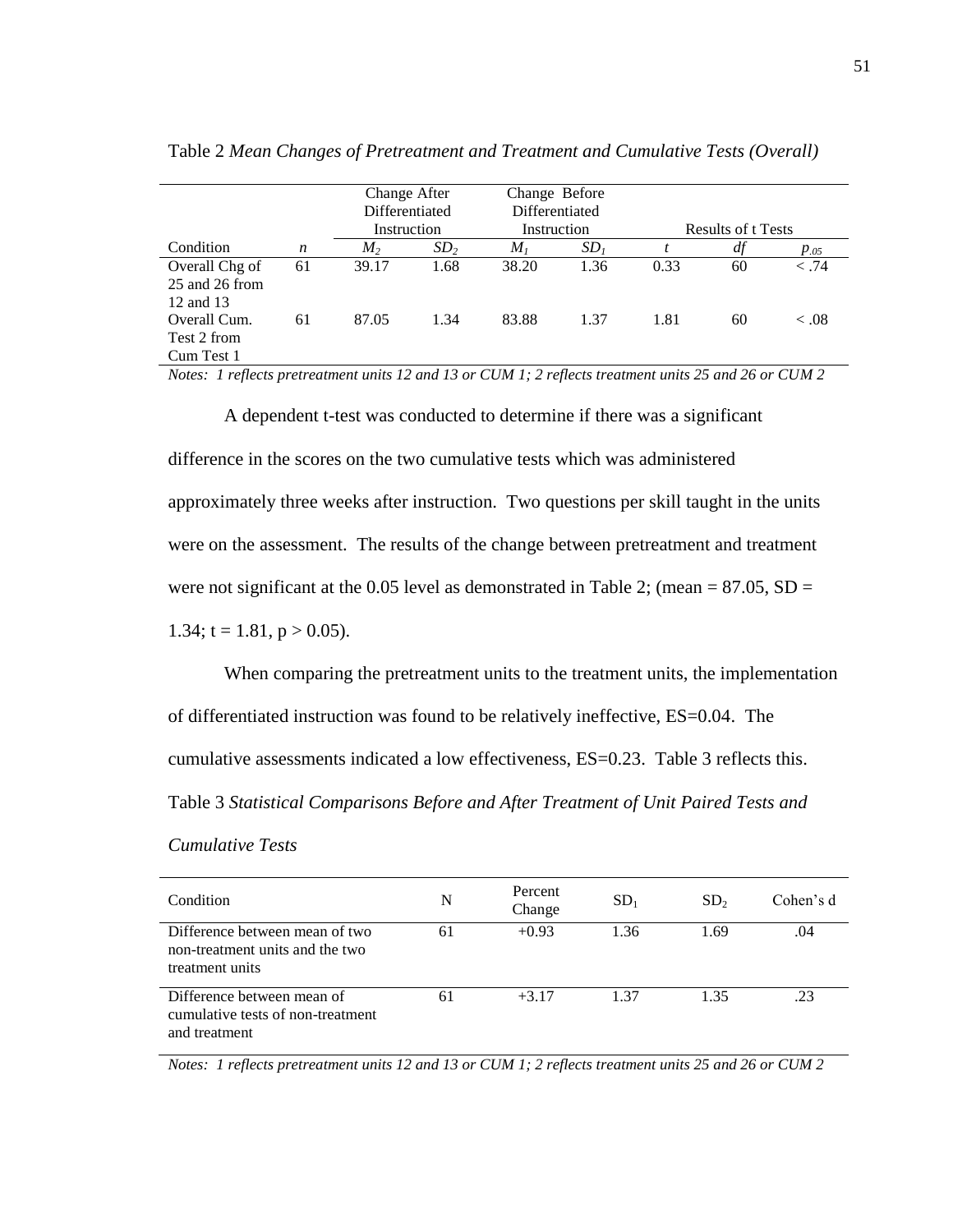Based on the low effect size and the result of the comparison of the unit test pairs, and the cumulative tests, differentiated instruction did not have an impact on the learning of students in general, and the null hypothesis is accepted;  $(t = 0.33, p > .05)$ .

## **Does differentiated instruction impact the growth of student learning of a**

### **particular gender in the subject of math?**

Thirty-one females and thirty males participated in the study. In order to determine whether or not differentiated instruction impacted student learning based on gender in mathematics, the mean difference in pretest and posttest scores was again calculated for the two units implemented without differentiated instruction and for the two units implemented after differentiated instruction (Table 4).

|                  |                  | Change After   |                 | Change Before  |                 |                           |    |                       |
|------------------|------------------|----------------|-----------------|----------------|-----------------|---------------------------|----|-----------------------|
|                  |                  | Differentiated |                 | Differentiated |                 |                           |    |                       |
|                  |                  | Instruction    |                 | Instruction    |                 | <b>Results of t Tests</b> |    |                       |
| Condition        | $\boldsymbol{n}$ | M <sub>2</sub> | SD <sub>2</sub> | M <sub>I</sub> | SD <sub>1</sub> | t                         | df | $p_{.05}$             |
| Female Chg       | 31               | 39.40          | 1.69            | 41.46          | 1.30            | $-0.48$                   | 30 | < .63                 |
| of $25$ and $26$ |                  |                |                 |                |                 |                           |    |                       |
| from 12 and      |                  |                |                 |                |                 |                           |    |                       |
| 13               |                  |                |                 |                |                 |                           |    |                       |
| Male Chg of      | 30               | 38.92          | 1.71            | 34.83          | 1.36            | 1.02                      | 29 | $\langle .32 \rangle$ |
| 25 and 26        |                  |                |                 |                |                 |                           |    |                       |
| from 12 and      |                  |                |                 |                |                 |                           |    |                       |
| 13               |                  |                |                 |                |                 |                           |    |                       |
| Female Cum       | 31               | 84.84          | 1.70            | 81.86          | 1.52            | 1.59                      | 30 | $\langle .12$         |
| 2 Test and       |                  |                |                 |                |                 |                           |    |                       |
| Cum 1 Test       |                  |                |                 |                |                 |                           |    |                       |
| Average          |                  |                |                 |                |                 |                           |    |                       |
| Male Cum 2       | 30               | 89.33          | 0.81            | 85.97          | 1.18            | 1.59                      | 29 | $\langle .12$         |
| Test from        |                  |                |                 |                |                 |                           |    |                       |
| Cum 1 Test       |                  |                |                 |                |                 |                           |    |                       |

Table 4 *Mean Changes of Pretreatment and Treatment and Cumulative Tests (Gender)*

*Notes: 1 reflects pretreatment units 12 and 13 or CUM 1; 2 reflects treatment units 25 and 26 or CUM 2*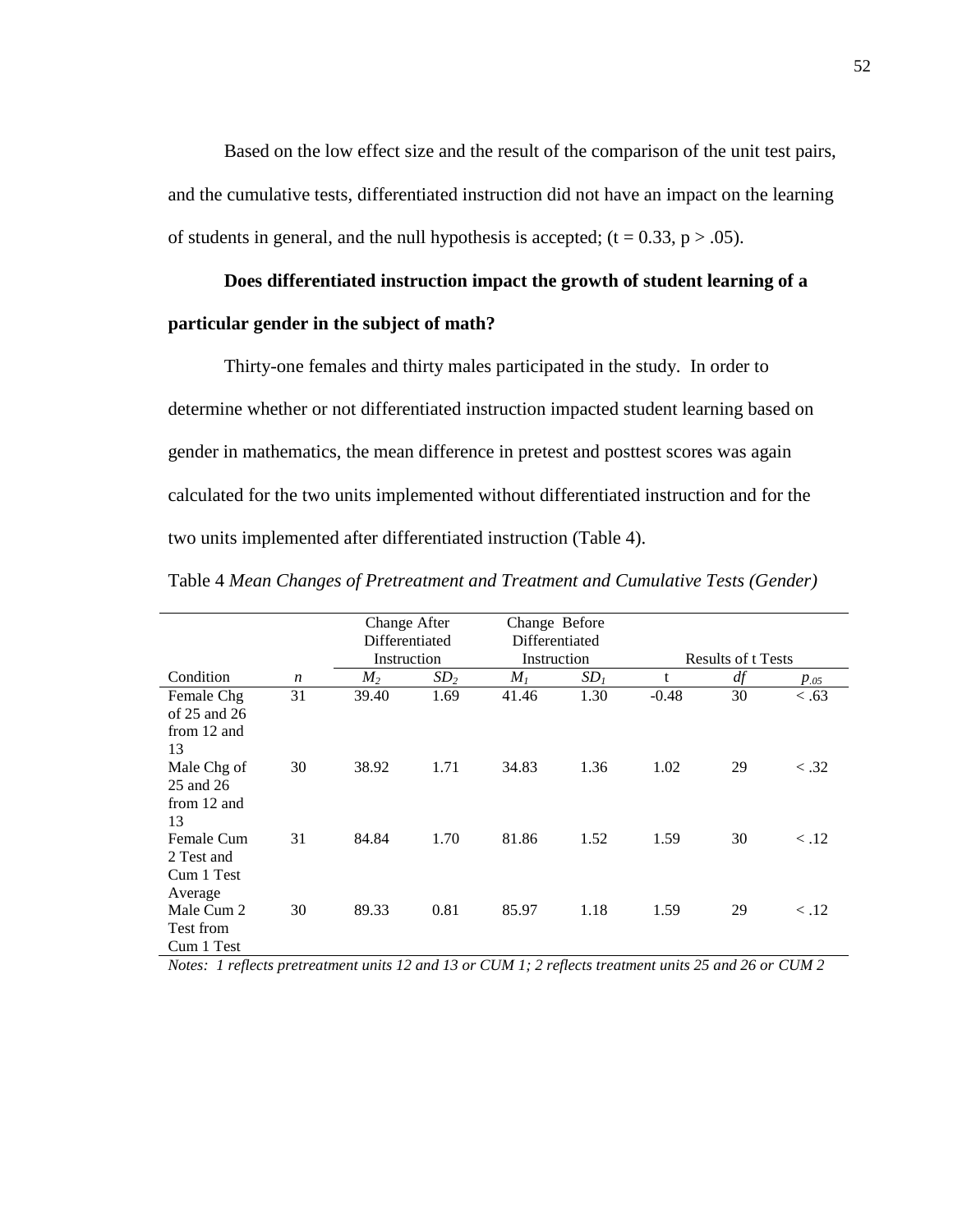In viewing Table 4, there was a slight decrease in female test scores from before to after treatment. Male change performance increased 4.09% after differentiated instructional strategies were implemented in the mathematics instruction.

A dependent t-test to determine if there was a significant difference in the average changes in scores between the pretreatment units (12 and 13) and the two units (25 and 26) after training in differentiated instruction was conducted based on gender. The result of the change between pretreatment and treatment for females was not significant at the 0.05 level as demonstrated in Table 4; (mean =  $39.40$ , SD =  $1.69$ ; t =  $-0.48$ , p  $> 0.05$ ). In fact, differentiated instruction appeared to be detrimental; however, for males, it was not harmful, but the results of the positive change for males between pretreatment and treatment were not significant at the 0.05 level as demonstrated in Table 2; (mean = 38.92,  $SD = 1.71$ ;  $t = 1.02$  p > .05).

A dependent t-test to determine if there was a significant difference in the scores on the two cumulative tests that were administered approximately three weeks after instruction for the purpose of analyzing the effect of differentiated instruction in mathematics on gender. Two questions per skill taught in the units were on the assessment. The results of the change between pretreatment and treatment were not significant at the 0.05 level for either males or females.

The comparison of female results as indicated in Table 4 was consistent when reviewing the cumulative tests and comparing them to the end-of-unit tests; (mean = 84.84,  $SD = 1.70$ ;  $t = 1.59$ ,  $p > .05$ ).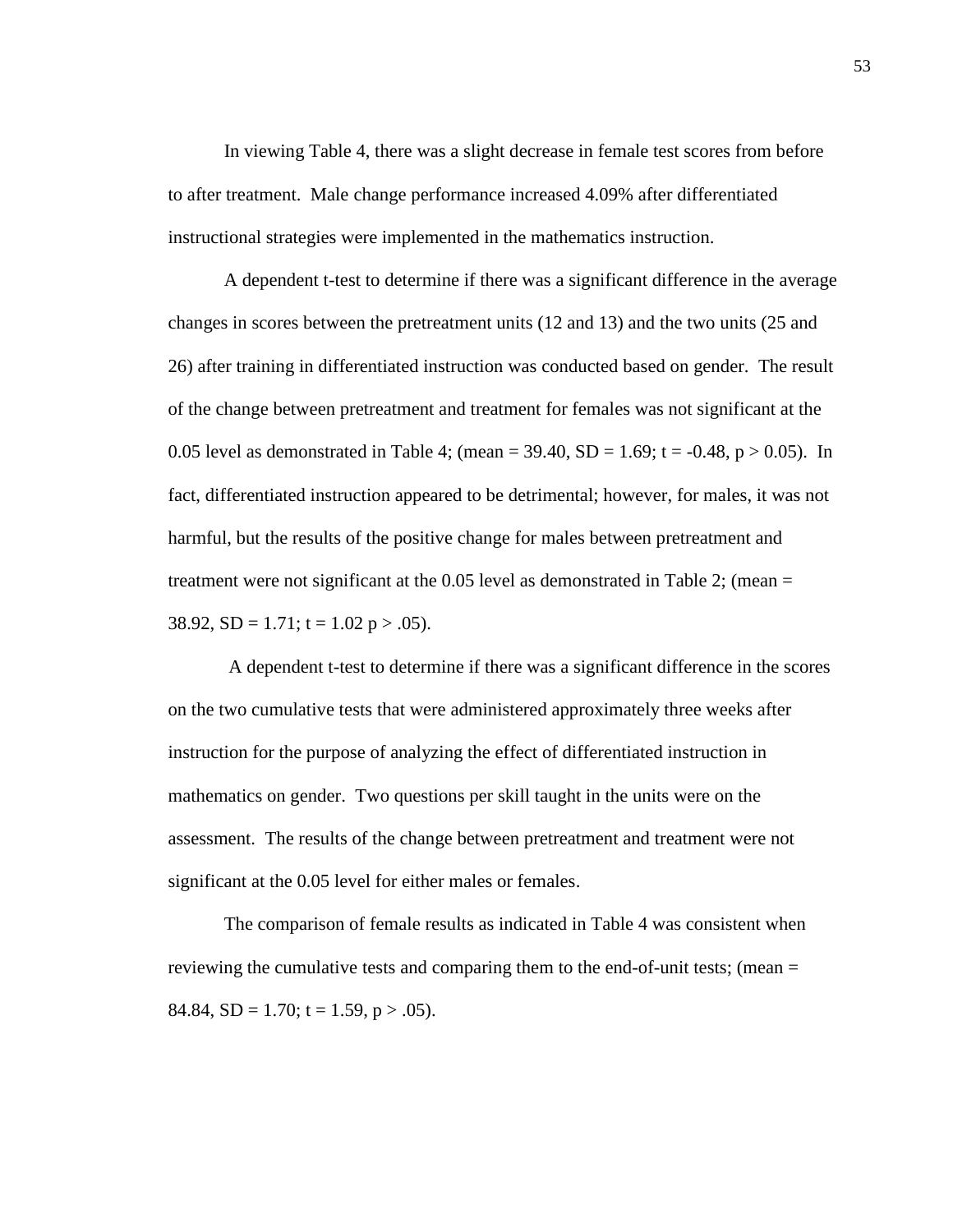The comparison for males proved to be more positive when reviewing the change of unit averages and the cumulative averages and comparing them to the end-of-unit tests averages; (mean = 89.33, SD = 0.81; t = 1.59, p > 0.05).

 Neither males nor females had significant growth when comparing the cumulative test change to the paired unit tests when differentiated instruction was implemented. When looking at the results of both cumulative assessment results, the null hypothesis is accepted indicating that differentiated instruction does not benefit one gender over the other. Similar results were found with either analyzing the paired unit assessments or the cumulative assessments.

# **Does differentiated instruction impact the growth in mathematics learning of students with differing aptitudes?**

In order to determine whether or not differentiated instruction impacted student learning in mathematics based on ability, the mean difference in pretest and posttest scores was calculated for the two units implemented without differentiated instruction and for the two units implemented after differentiated instruction (Table 5).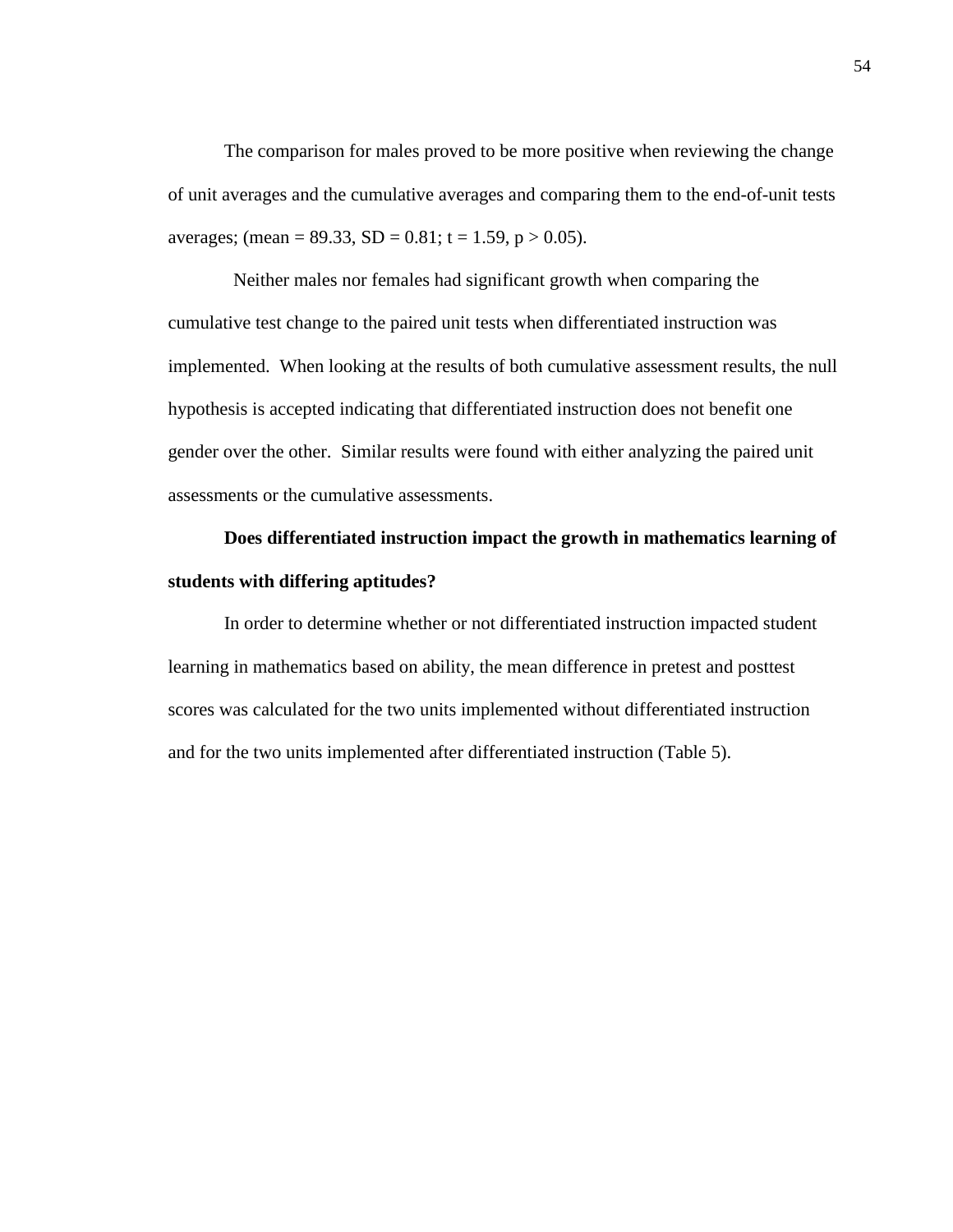|                                                                    |                  | Change After<br>Differentiated<br>Instruction |                 | Change Before<br>Differentiated<br>Instruction |                 |         | <b>Results of t Tests</b> |                   |
|--------------------------------------------------------------------|------------------|-----------------------------------------------|-----------------|------------------------------------------------|-----------------|---------|---------------------------|-------------------|
| Condition                                                          | $\boldsymbol{n}$ | M <sub>2</sub>                                | SD <sub>2</sub> | $M_I$                                          | SD <sub>1</sub> | t       | df                        |                   |
| Avg.<br>Aptitude<br>Chg. of 25<br>and 26 from<br>12 and 13         | 36               | 36.04                                         | 1.68            | 41.93                                          | 1.31            | $-1.76$ | 35                        | $p_{.05}$<br>0.09 |
| Above Avg.<br>Aptitude<br>Chg. of $25$<br>and 26 from<br>12 and 13 | 25               | 44.57                                         | 1.65            | 32.51                                          | 1.32            | 2.40    | 24                        | ${<}.04$          |
| Avg.<br>Aptitude<br>Cum 2 Test<br>and Cum 1<br><b>Test Average</b> | 36               | 84.86                                         | 1.59            | 86.34                                          | 1.16            | $-.744$ | 35                        | < .46             |
| Above Avg.<br>Aptitude<br>Cum 2 Test<br>from Cum 1<br>Test         | 25               | 90.22                                         | 0.86            | 79.16                                          | 1.58            | 4.00    | 24                        | < 01              |

Table 5 *Mean Changes of Pretreatment and Treatment and Cumulative Tests (Aptitude)*

*Notes: 1 reflects pretreatment units 12 and 13 or CUM 1; 2 reflects treatment units 25 and 26 or CUM 2*

The population of the subjects did not garner any students with an aptitude score below 85. Consequently, only two ranges of aptitude, average (85-114) and above average (115+), were compared. Table 5 indicates that students of average ability did not do better on the post assessment after teachers received training in differentiated instruction; however, students with above average ability increased by over 12% after teachers implemented the differentiated instructional strategies.

A dependent t-test to determine if there was a significant difference in the average changes between the pretreatment units (12 and 13) and the two units (25 and 26) after training in differentiated instruction was conducted based on aptitude. The result of the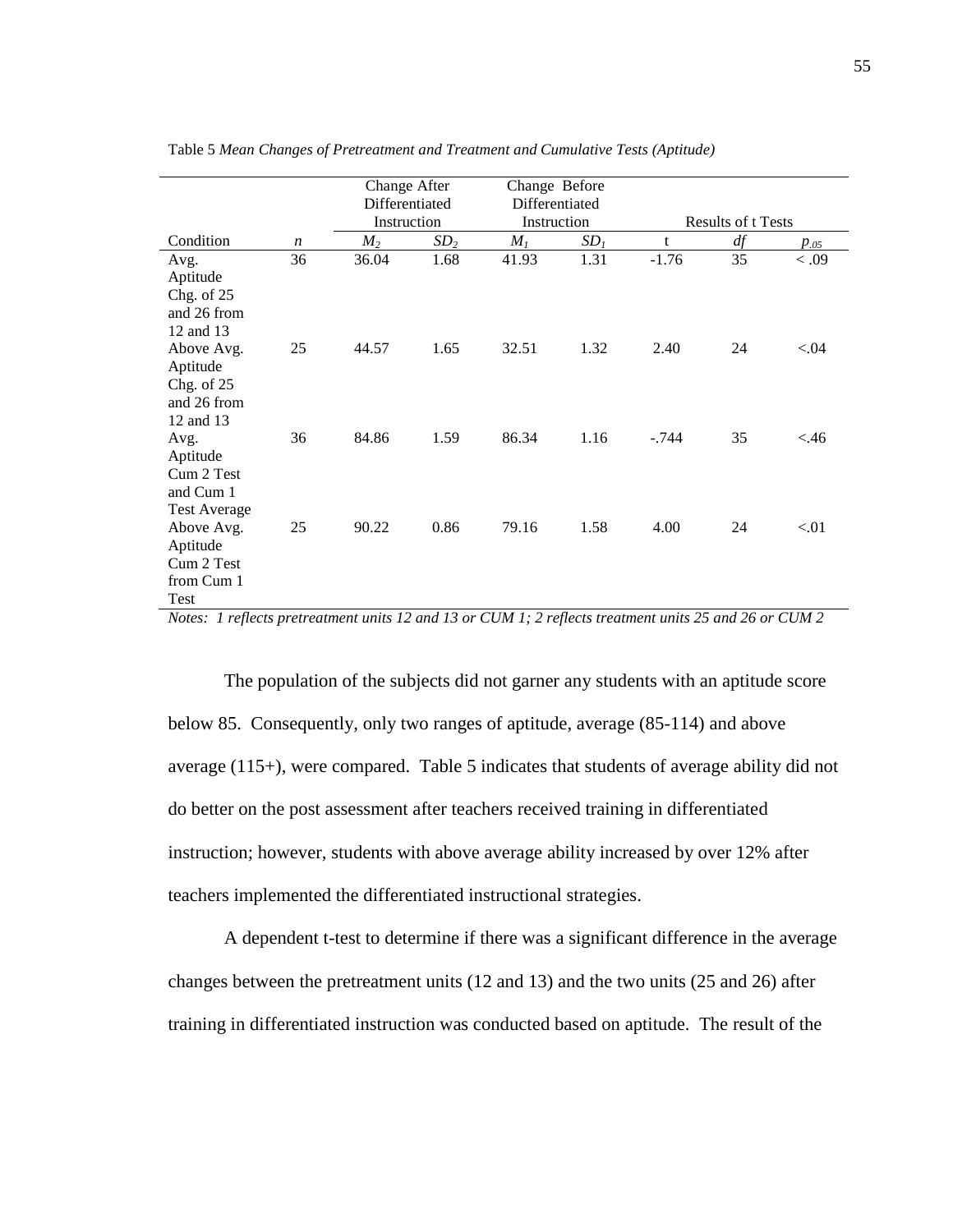change between pretreatment and treatment for students with an average aptitude was not significant at the 0.05 level as demonstrated in Table 5; (mean =  $36.04$ , SD =  $1.68$ ; t =  $-1.76$ ,  $p > 0.05$ ). However, there was a significant difference between the pretreatment and treatment for students with above average ability as found in Table 5; (mean  $= 44.57$ ,  $SD = 1.65$ ; t = 2.40, p < 0.05).

A dependent t-test to determine if there was a significant difference in the change of the two cumulative tests was also administered approximately three weeks after instruction for the purpose of analyzing the effect of differentiated instruction in mathematics based on aptitude. Two questions per skill taught in the units were on the assessment. There was not a significant difference in the growth of average students for math instruction with differentiated instruction; (mean =  $84.86$ , SD =  $1.59$ ; t =  $-0.74$ , p > 0.05). However, the results of the change between pretreatment and treatment were significant at the 0.05 level for above average ability students, indicating that there was a significant difference in the growth of above average students for math instruction with differentiated instruction; (mean =  $90.22$ , SD = 0.86; t = 4.00, p < 0.05).

Table 5 displays the results of the unit and cumulative tests. The comparison of students with average aptitude results was consistent when reviewing the cumulative tests with the end-of-unit results. The comparison for students with an above average aptitude proved to be significant when reviewing the change of unit averages and the cumulative averages.

Above average students had significant growth when compared to average students in a differentiated classroom when both short-term and long-term learning were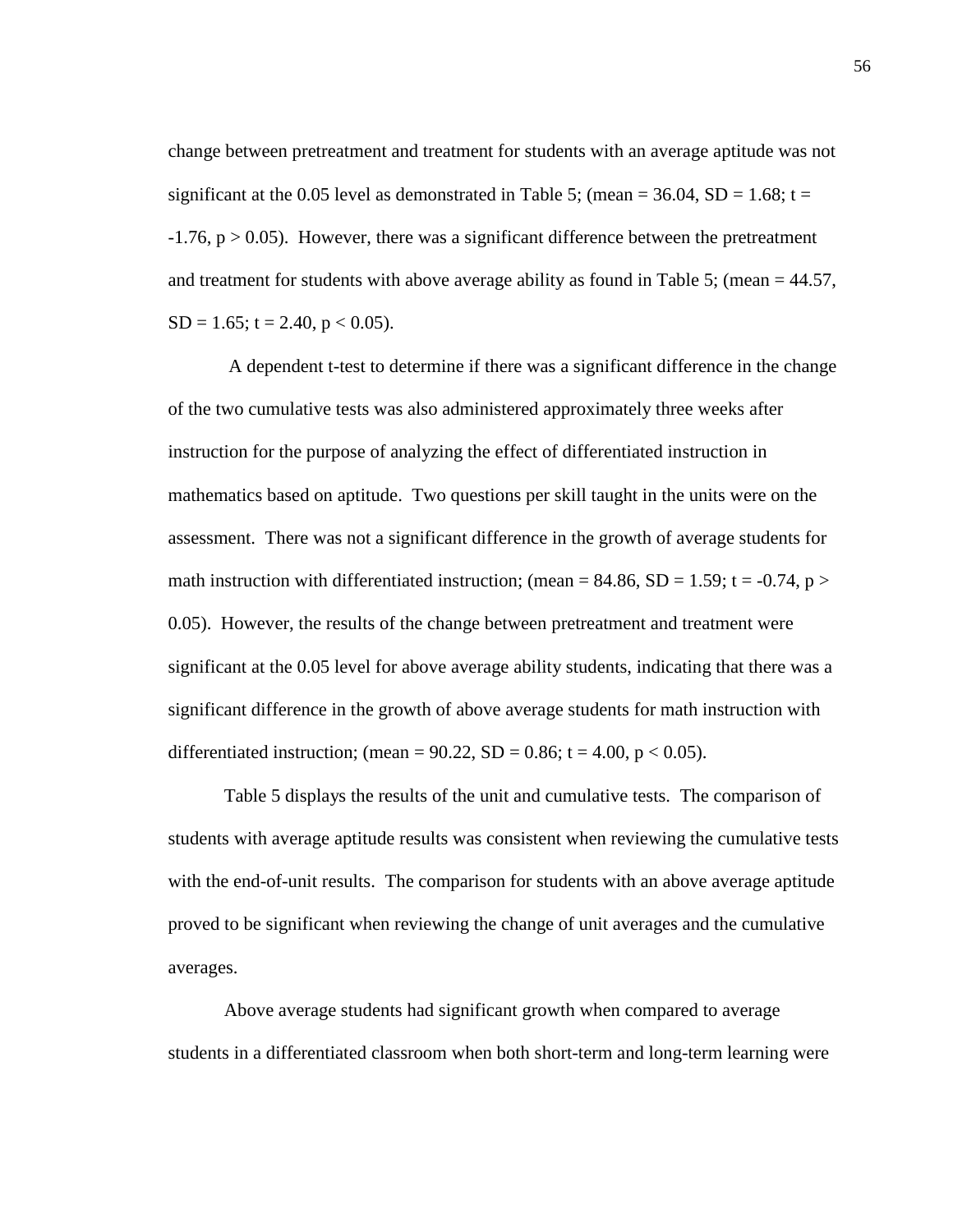analyzed. When looking at the end of-unit results and cumulative assessment results, the null hypothesis is rejected indicating that differentiated instruction benefits one ability level over the other. In this study, it was above average students who made greater improvement.

## **Summary of the Results**

Overall, students did not make significant improved change after differentiated instruction was implemented. This was evident in the assessment of students at the conclusion of the two units serving as the curricula for measuring the change, as well as when the skills were assessed for long-term understanding. The low to moderate effect sizes measures also indicate this.

When considering gender, there was not a significant difference in growth of males and females when using the end-of-unit assessment or the cumulative assessments, which indicates that neither females nor males significantly benefited when examining the long-term effects when compared to each other.

Based on the two aptitude ranges studied, the end-of-unit assessments indicated that students with above average aptitude benefited from having differentiated instructional strategies implemented as indicated by the improved change in results on both the paired units compared and the cumulative assessments. The same was not true of average ability students. These students did not demonstrate a significant increase in growth when examining the paired units as well as those given three weeks later.

While average ability students did not make significant improvement after the implementation of differentiated instruction, students with above average ability made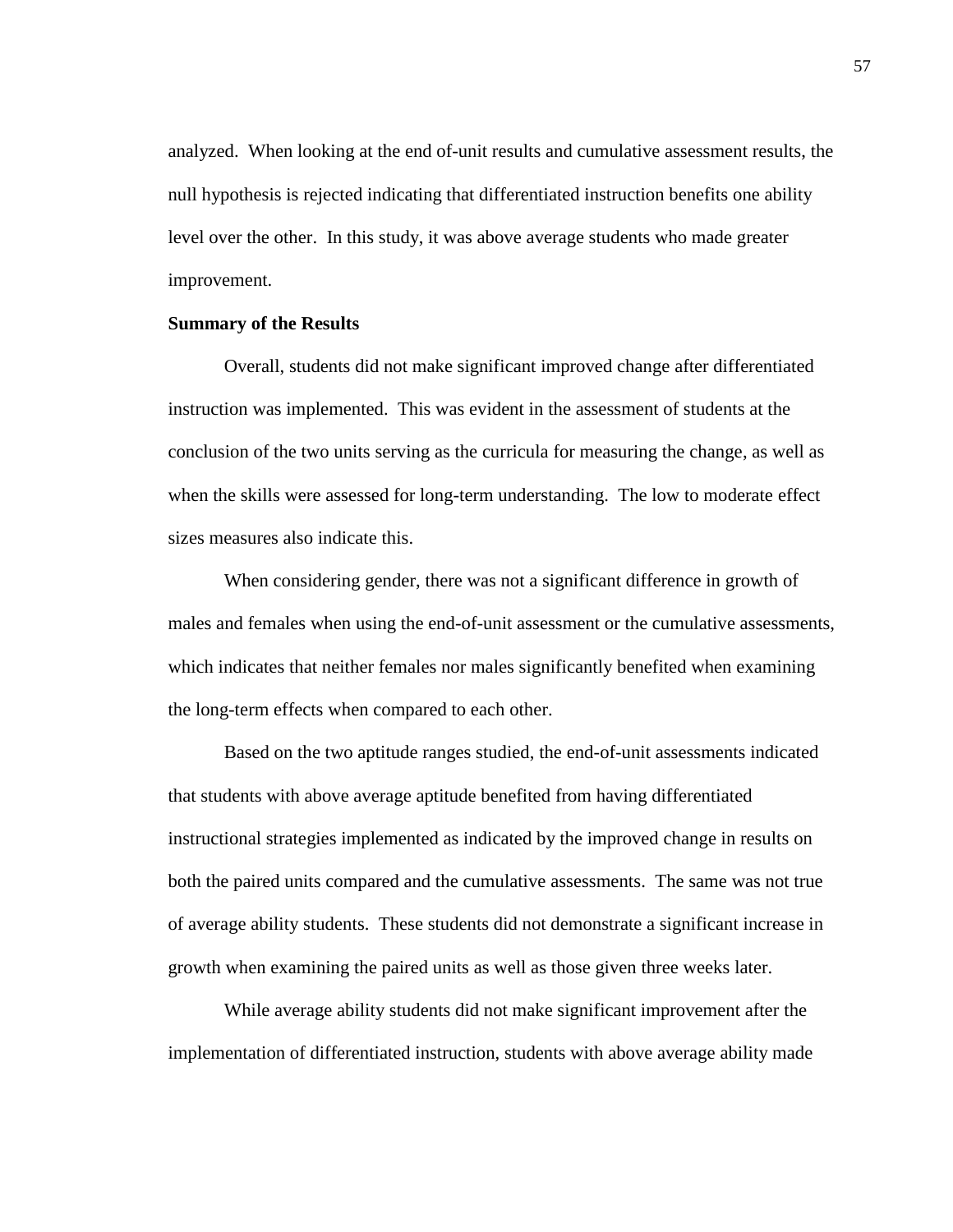significant growth on the paired units and cumulative assessments. While the findings are mixed in this particular study indicating a significant improvement for students with above average ability but not for those with average ability, it is important to continue the examination of differentiation in the classroom as a means of improving student achievement.

More study of differentiated instruction and gender would be a good area for further analysis to determine the consistency of this conclusion. Further study on this idea would advance the field of education and student response to instruction. More study of differentiated instruction and aptitude would be a good area for further analysis to determine the consistency of the conclusion that students with above average ability benefit greatly from this instructional technique.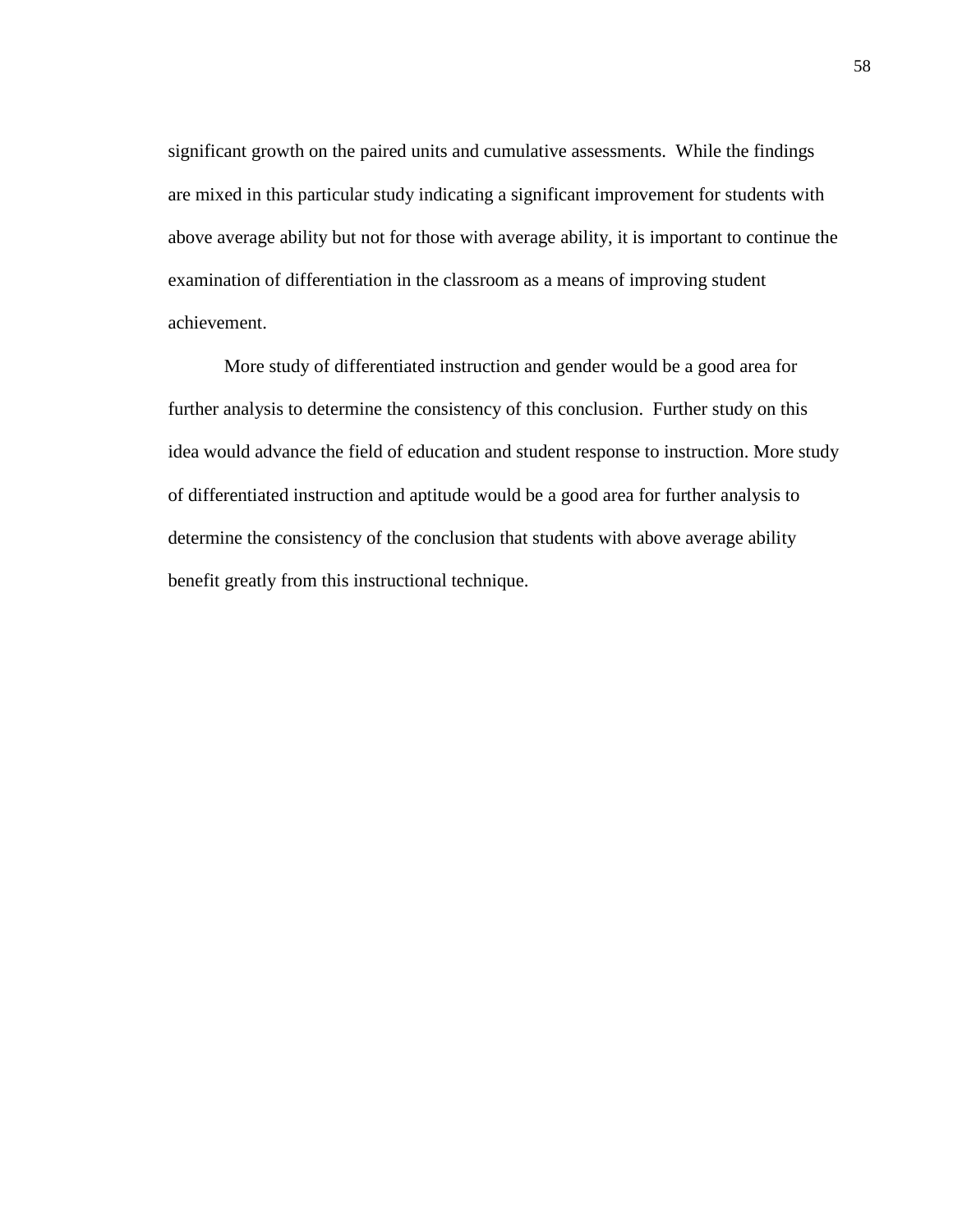## CHAPTER V: CONCLUSIONS AND DISCUSSION

#### **Introduction**

American schools are faced with an ever increasing number of students from a wider range of backgrounds. Teachers are under tremendous pressure to ensure that all students learn at a minimum level as assessed by high stakes testing procedures. Differentiated instruction has been thought over the years to be the instructional design that will overcome these challenges. Most studies conducted have been of a qualitative nature, indicating that students feel better about school and teachers believe that students are learning more and at required levels. With the emphasis on quantifiable data to demonstrate improving student achievement, it is necessary to analyze differentiated instruction as an approach that can be proven effective with specific data.

This chapter includes the purpose of the investigation with a restatement of the guiding research question. It will also review the results of the subgroups analyzed as well as the conclusions, discussion of results, limitations of the study, recommendations for future research, and a final summary. The focus remains on the following questions:

Does differentiated instruction impact the growth of student learning in the subject of math?

Does differentiated instruction impact the growth of student learning of a particular gender in the subject of math?

Does differentiated instruction impact the growth of student learning of a particular aptitude in the subject of math?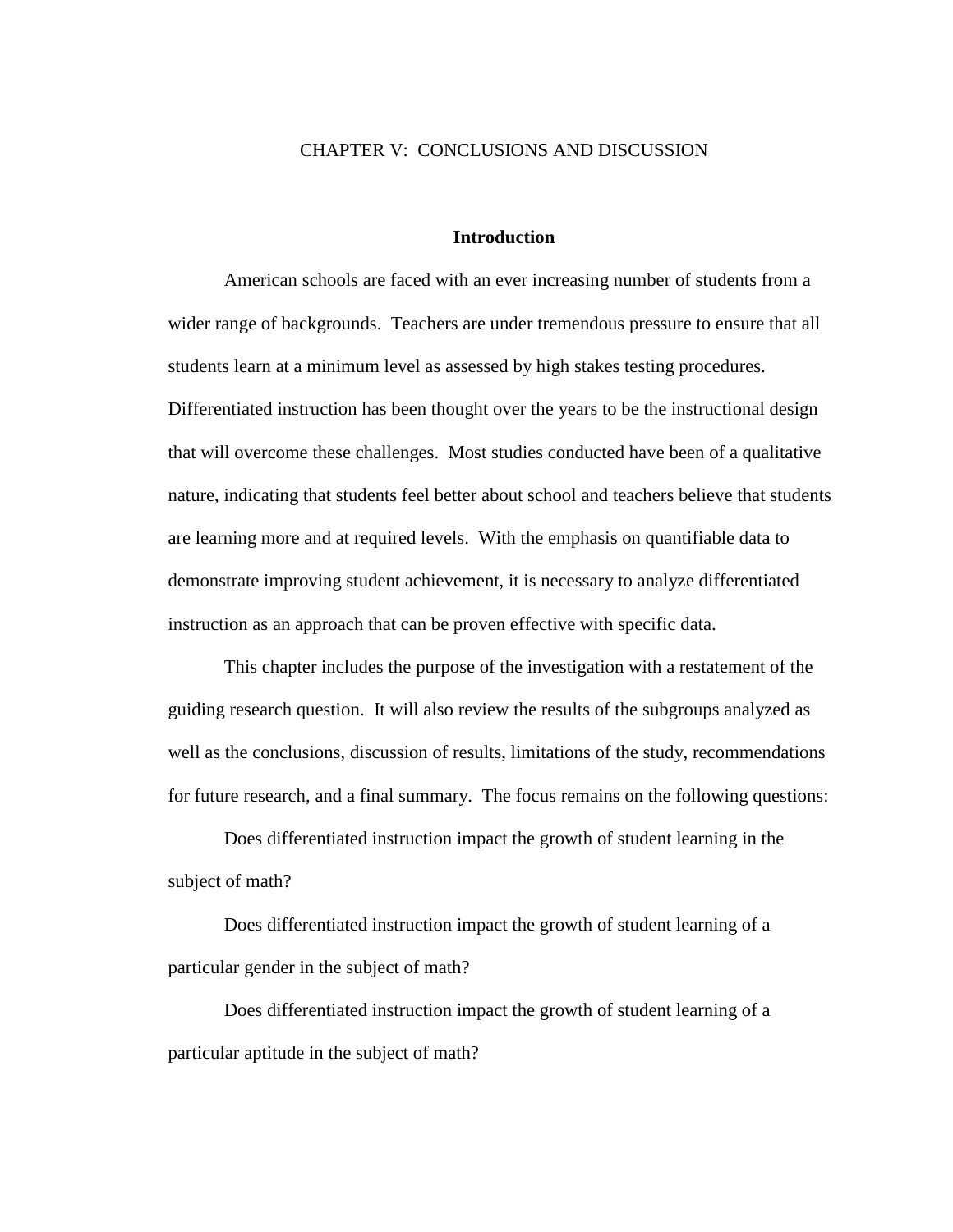#### **Summary of the Study**

The purpose of this study was to determine the effectiveness of differentiated instruction. The subject area was mathematics at the second grade level. The study was inspired by a study on differentiated instruction conducted by Carol Tieso (2005), which looked at the performance of students at the upper elementary grade levels.

A quasi-experimental method was chosen to investigate the questions. This was in part due to having the convenience of the school and the willingness of teachers to participate. The teachers participating in the study were eager to learn about differentiated instruction and potentially experience new strategies to meet the range of abilities in their classrooms.

In general, the overall findings indicate that differentiated instruction does not significantly improve the growth of student achievement. Students with above average ability demonstrated improved change at a significant level. Females, males, and average ability students did not demonstrate significant growth when differentiated instructional strategies were implemented based on the paired unit change comparisons.

## **Discussion of the Results**

#### **Summary of Results**

 The results of the study do not support the literature indicating that differentiated instruction impacts student achievement positively. The exception is that differentiated instruction improves student achievement in mathematics for the subpopulation of students with above average ability.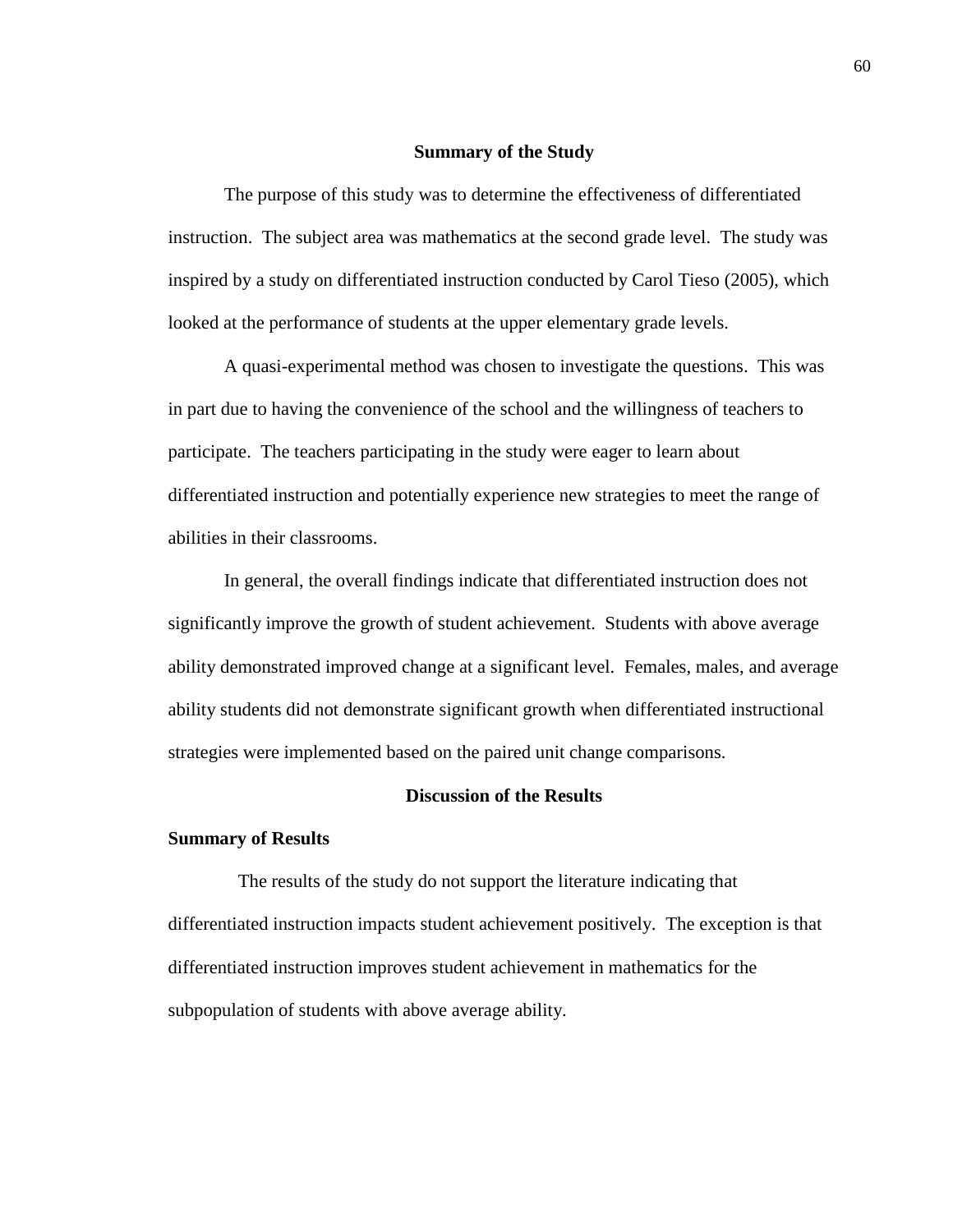Even with the varied ranges of students within average ability, the implemented strategies of differentiated instruction sustain these students and did not make a significant difference. Based on conversations between the researcher and teachers during the training for implementing differentiated instruction, it became evident that interpretation of mathematical skills, the interpretation of the rigor, and expected outcomes among the teachers varied. Two of the three teachers admitted that they concentrate much of their teaching efforts on the neediest students in the class and were often dissatisfied with how to enrich the performance of their most capable students. The third teacher felt she had an awareness of the varied needs in her classroom and provided challenging activities, but she did not think she was doing enough for students with above average ability.

Teachers' attitudes for providing differentiated instruction were positive, but strong leadership and longitudinal commitment for implementing it are needed. Such dedication would support teachers with time for collaboration and discussion of learning expectations. Changing from long-time practices to focusing on differentiating to meet the various needs in the classroom takes time and continuous professional development. Based on what the teachers in the study shared, students with above average ability become at risk in a classroom where opportunities to extend or expand skills are not present due to the time and energy given to students with average ability. As a result of being a part of this study, the teachers were starting to think about planning units that included ways to challenge students with a higher academic level first and then think about how to adjust the instruction so that it was attainable to the average students.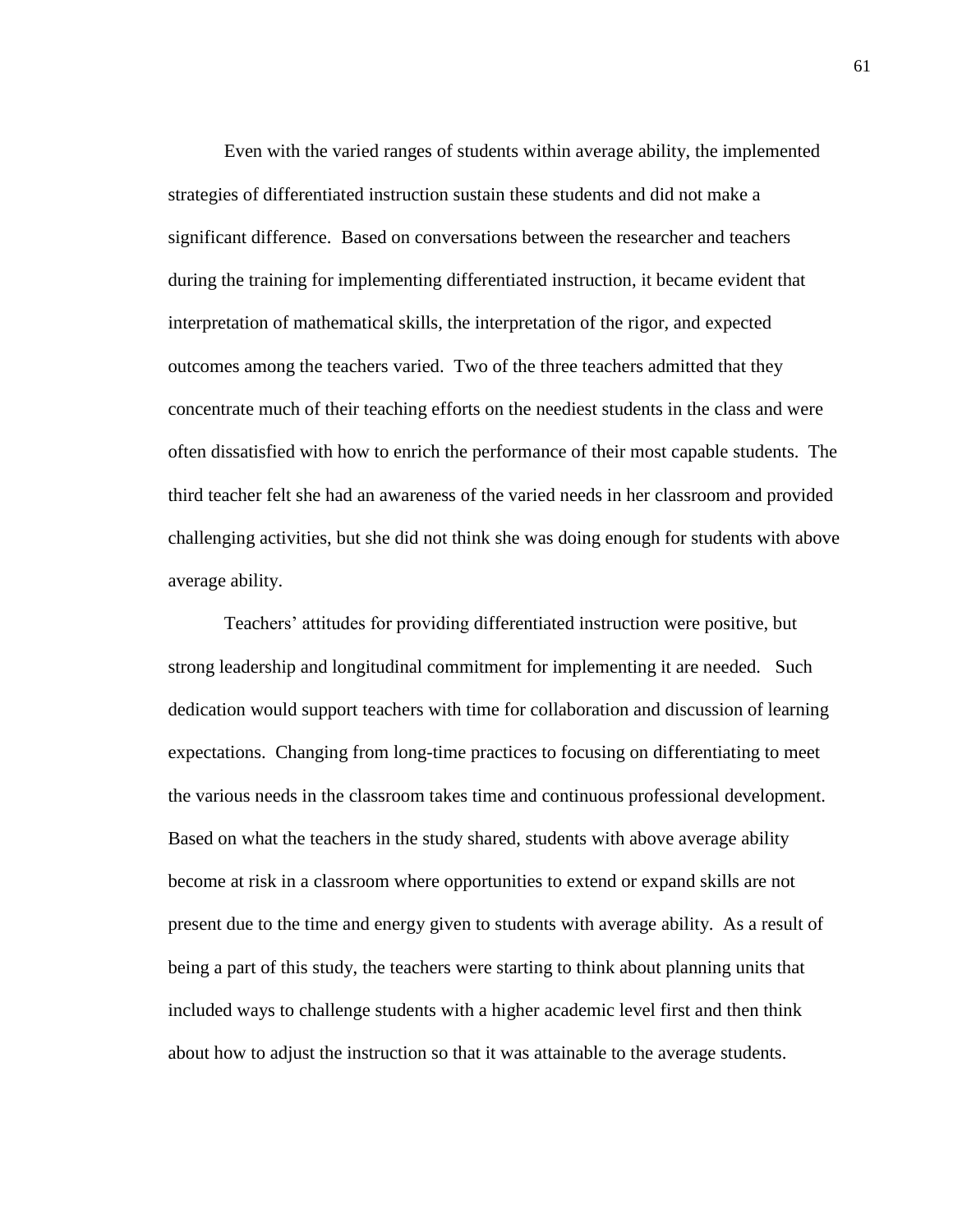While not necessarily experienced in this study, the same might be true for students with below average ability. What the teachers shared was consistent with much of what has been written by Carol Tomlinson (1995, 2001, 2003, 2009*)*.

This study examined the effectiveness of differentiating the instruction in the elementary mathematics classroom. Allowing students to grow in their academic endeavors as seen in academic gains should be the goal for all students regardless of where they start at the beginning of a unit of study. An analysis of academic growth for subgroups based on race and socio-economic status was not done in this study, however; there is some research indicating the benefits of differentiated instruction on these subgroups. Beecher and Sweeny (2008) published a research study indicating that over a seven year period Asian students improved by over 60%, African-Americans by over 20%, and White and Hispanic students by over 5% on state achievement tests. Students qualifying for free or reduced lunch improved by nearly 30% on state achievement tests. Repeating this research design with a more diverse population of students is suggested for the purpose of determining whether outcomes replicate the findings of Beecher and Sweeney.

This study examined whether one gender benefited over the other when differentiated instruction was implemented. Neither male nor female students demonstrated greater achievement at a significant level at the end of a unit of study or over the long-term. Considering the review of the literature, there were few prior findings in this subcategory of gender (Preckel and Brull, 2008). What has been written leans toward examination of self-esteem as opposed to achievement. More study is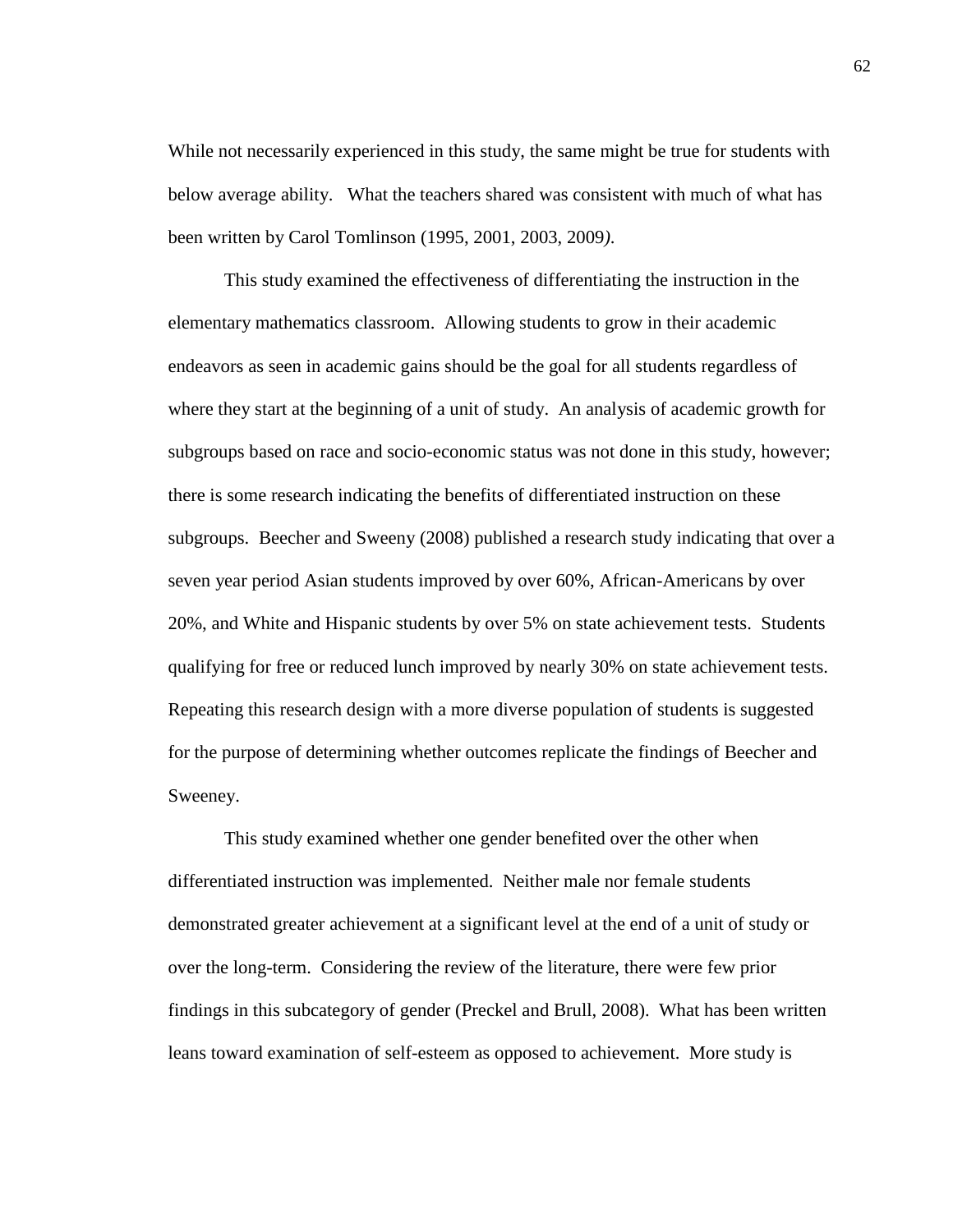warranted regarding this research question. A future study might incorporate Sternberg's Triarchic Theory of Intelligence (1997) emphasizing analytical, creative, and practical thinking styles but with an emphasis on gender differences as it relates to the theory. This would be important in finding whether one gender indicates a preference for one of Sternberg's thinking styles over another, thus allowing teachers to differentiate the instruction to better match thinking styles and gender.

Students in this study with above average ability were found to benefit significantly when mathematics instruction was differentiated. Tieso's 2005 study also found that students with a higher ability benefitted from differentiated instruction at a significant level. One will want to consider if differentiation supports average students during immediate learning experiences and long-term retention in spite of not performing as well at the end of a unit of study. More research needs to be done in this area. In this manner of thinking, differentiation may indeed indicate a higher level of growth for this level of student.

## **Limitations of the Study**

This was a study sample of convenience. It was conducted over four units of study spanning approximately 13 weeks. The study might have been more comprehensive if it could have been fully experimental with an increased number of classrooms serving as a control group and the same number serving as an experimental group. An increased number of participants might also have garnered more accurate findings. A larger sample with a more diverse population would allow for a broader examination of special populations such as special education, ethnicity, and

63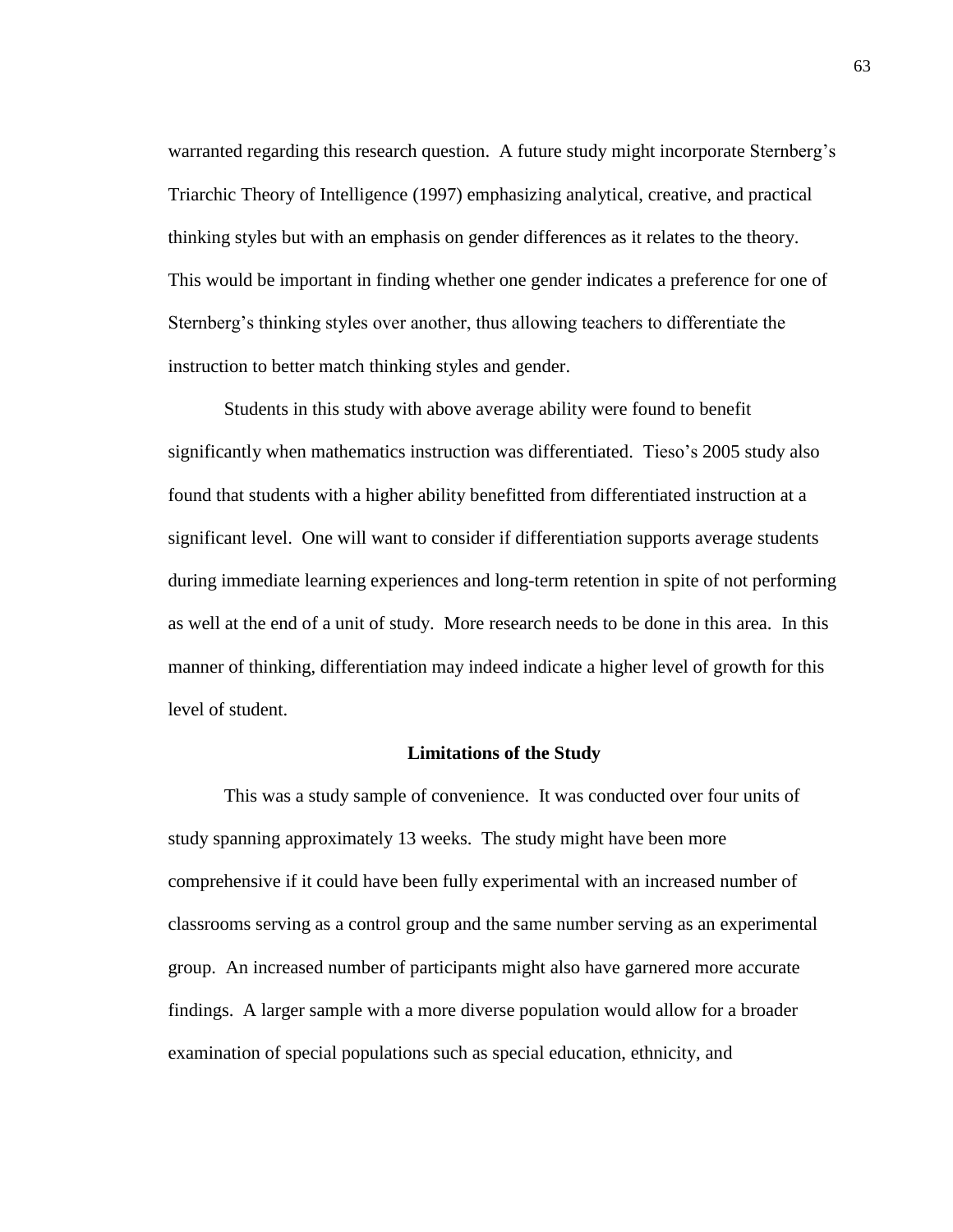socioeconomic status. The selected units were recommended by the teachers, but these units were also followed the progression of the school's scope and sequence at the time the study was conducted. Rather than four units of study, an increased number of units spanning over more skill areas of mathematics over an extended period of time might have also indicated different results.

Specific to this study, general threats to the validity of this design are the ability to take these results and apply them to any population; however, it is possible to replicate the quasi-experimental design in a different setting. A potential internal validity concern is the limit in which students may change positively or negatively. If the baseline was extremely low, then the positive change could be greater. Likewise, if the baseline was extremely high, the potential to change positively is limited since the best score possible has a ceiling of 100. These students could also have a substantial negative change. No students achieved a perfect baseline score, but there were incidences of students having a baseline score of zero. A score of zero indicates that the subject was not able to answer any of the questions or did not take the assessment seriously.

## **Recommendation for Future Research**

The purpose of this study was to find out if differentiated instruction was effective in the elementary mathematics classroom. Not only did the study look at the overall effectiveness of differentiated instruction, but it also examined the two subgroups of gender and ability. The classrooms in the study did not have enough subjects who were of below average ability, received free or reduced lunch, received special education services, or who represented diverse racial groups to produce enough confidence in the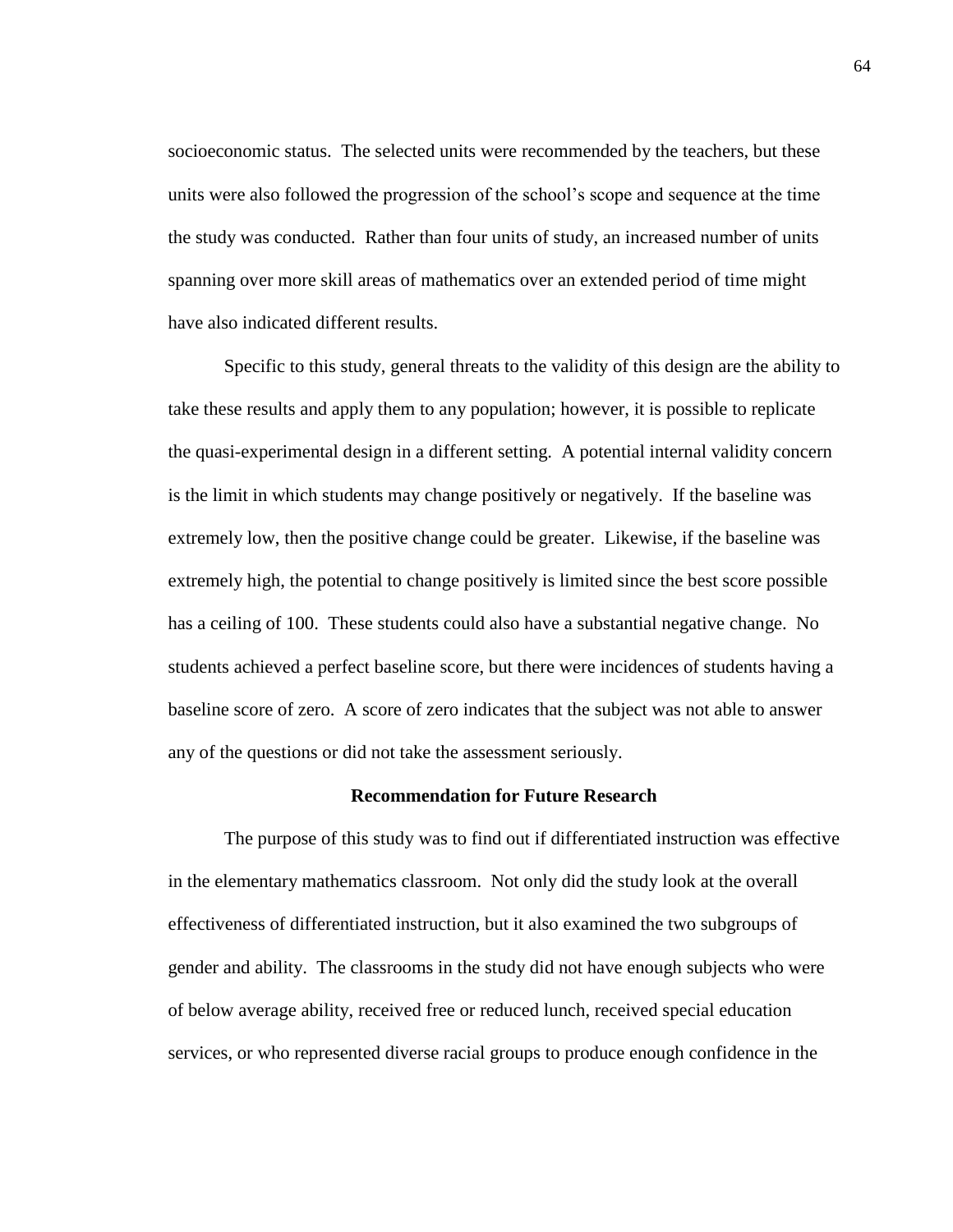findings. The results indicated that differentiated instruction did not significantly impact the achievement of students. There was not a significant difference between females and males, but students with above average ability did significantly better than students whose ability was considered to be average.

Castle, Deniz, and Tortora (2005) contend that differentiated instruction is necessary to meet the varied needs of all students in the classroom. Their study indicated student achievement improved after experiencing differentiated instruction over several years, but no conclusion could be made regarding the impact of the idea in the classroom. While it is not an empirical research study, Beecher and Sweeny (2008) were able to conclude over a seven year study that Asian students improved by over 60%, African-American by over 20%, and White and Hispanic students by over 5%, and students qualifying for free or reduced lunch improved by nearly 30% on state achievement tests. This is an area suggested for more quantitative research.

It might be beneficial to have a study take place over a longer period of time with ongoing training and support, including interpretation of assessment data to drive instruction. While these teachers demonstrated skill in managing a differentiated classroom with ease, it might not be the case in every circumstance. The factors of class size and ages of students should be researched more deeply. Differentiated instruction is very complex and challenging to implement in a brief period of time. Although the teachers in this study received twelve hours of training, it really is just the gateway to expanding to other strategies often associated with differentiating instruction. To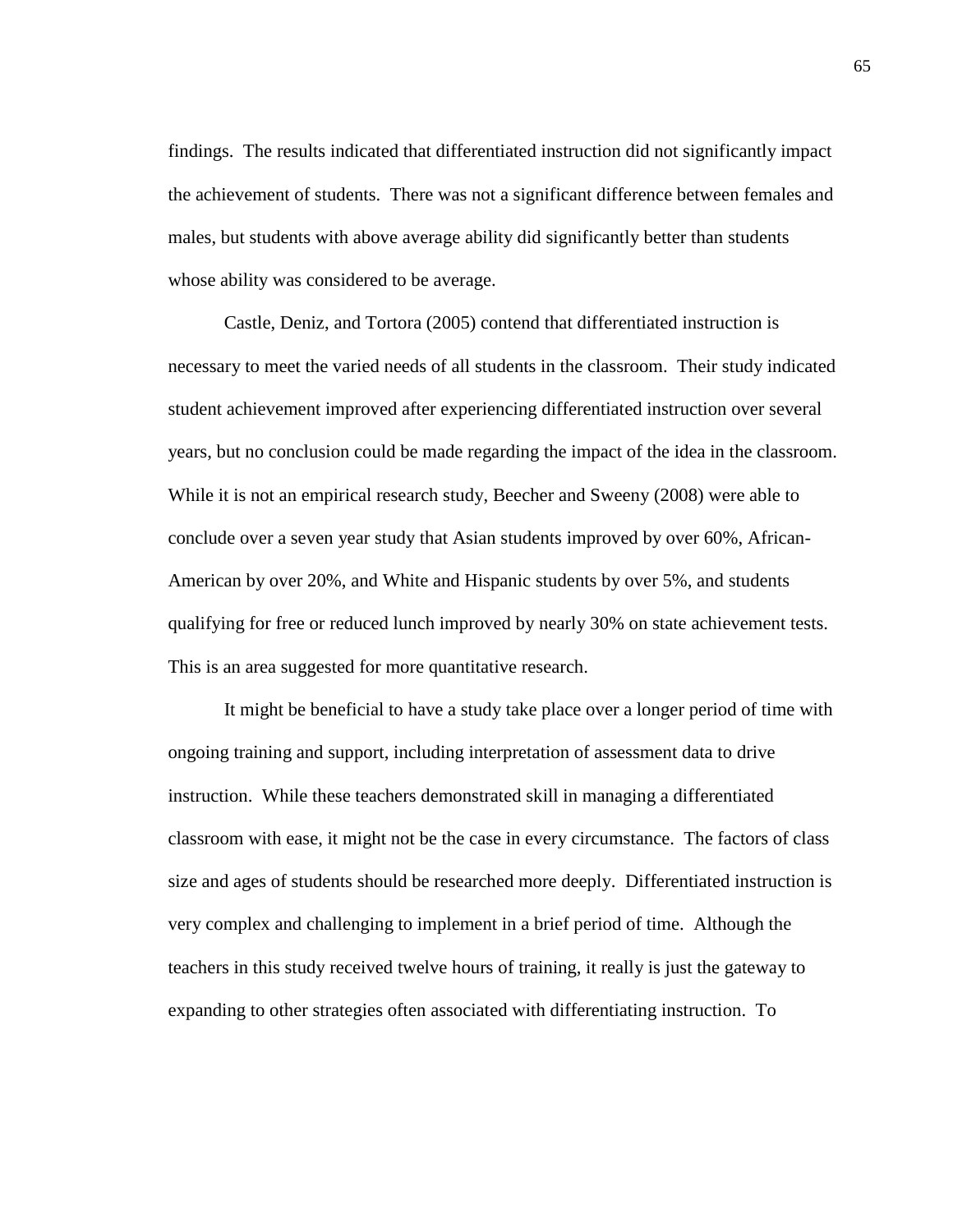implement it deeply and across multiple subjects takes many years and challenges a teacher to seek more ways to respond to student learning needs.

In order to further investigate the impact of differentiated instruction on students, additional study will want to be done with students of a similar aptitude as well as students of below average ability and of varied ethnicity and socioeconomic levels. Much of the research supporting differentiated instruction can often be found in professional journals focusing on gifted and talented education. Differentiated instruction has a solid body of research supporting the practice for students with above average ability. This is evident in the findings of Tieso (2005) and Beecher and Sweeney (2008).

The literature review produced little research regarding gender differences and differentiation. The results of this study indicated two similar and related outcomes indicating that differentiated instruction does not significantly improve the achievement of either gender. The 2007 TIMSS indicated that females continued to fall behind males in mathematics achievement. This study did not find that differentiated instruction would change this trend. Further study is recommended with this subgroup for consistency of the results.

This study and the one conducted by Tieso (2005) dealt with elementary students. Tomlinson has researched the middle school environment and co-authored a book chronicling the differentiated instruction experience at an elementary school and high school. This study did not include or present data regarding the use of differentiated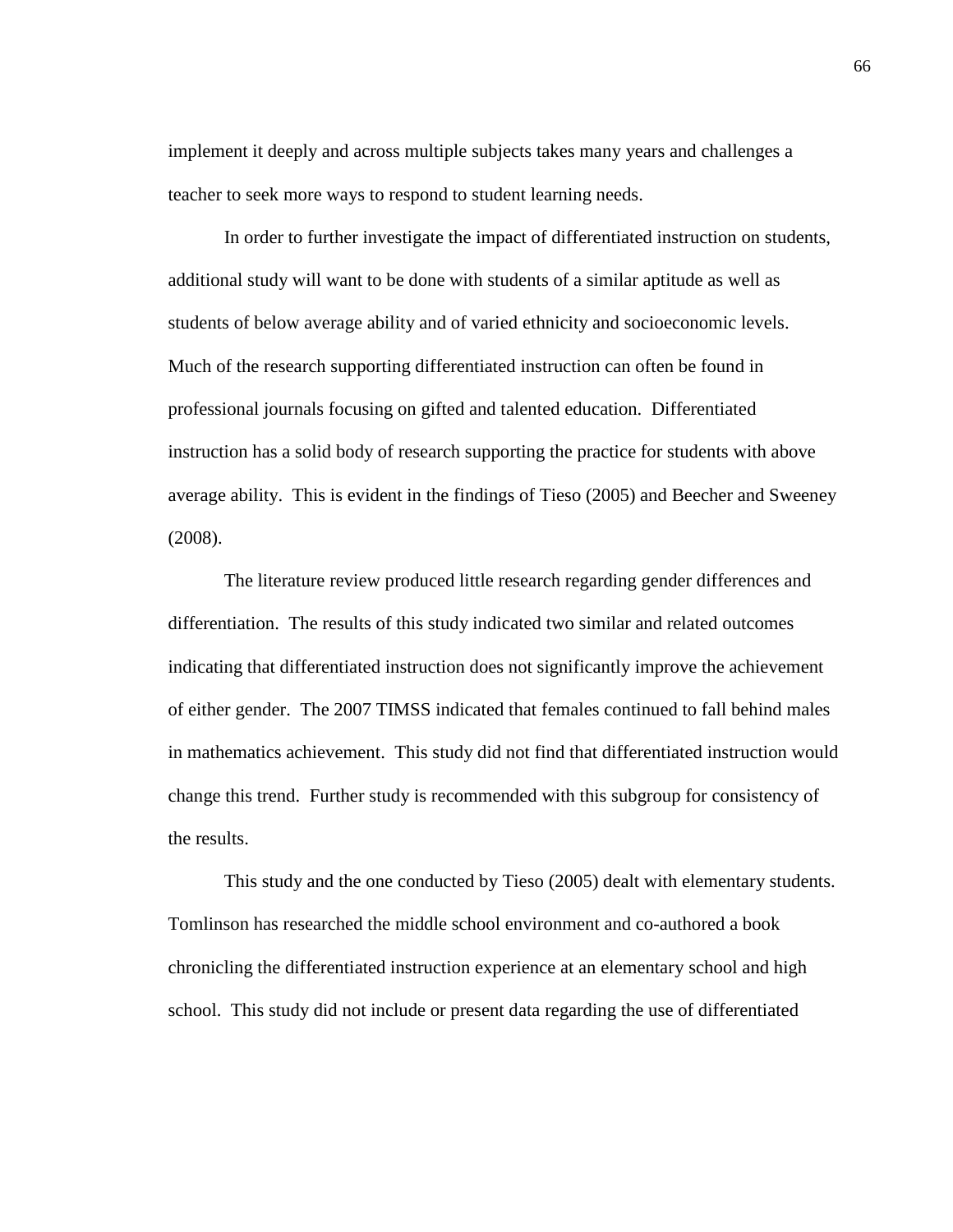instruction at the secondary level. This is an area of the education system deeply needing more consideration.

#### **Implications for Practice**

Differentiated instruction has been thought to increase achievement and close the achievement gap. While much has been written about the theory behind differentiated instruction, there has been a lack of deep understanding in how to fully implement it. There have been books written on differentiated strategies for quick and easy implementation as well as professional development workshops created. Many of these lack a cohesive connection of theory with implementation.

The teachers in this study were engaged in twelve hours of training in differentiated instructional design. The first six hours included an overview of differentiated instruction and the different techniques including Vygotsky's zone of proximal development and an overview of Sternberg's cognitive styles, a second foundational underpinning of differentiation. The second six hours emphasized the strategies of disaggregating assessment data, compacting, flexible grouping, and anchoring activities. Managing a differentiated classroom and the lessons to be used for instruction were also included. The lessons were designed and agreed upon by the three teacher participants to reduce the variability of the instruction.

Observations of the three teachers were completed before the training and after. The purpose of the two observations before the training were to secure a baseline of any differentiated strategies currently used by any of the teachers. A tally of these was kept over each of the thirty-minute visits. The process was repeated after the training but for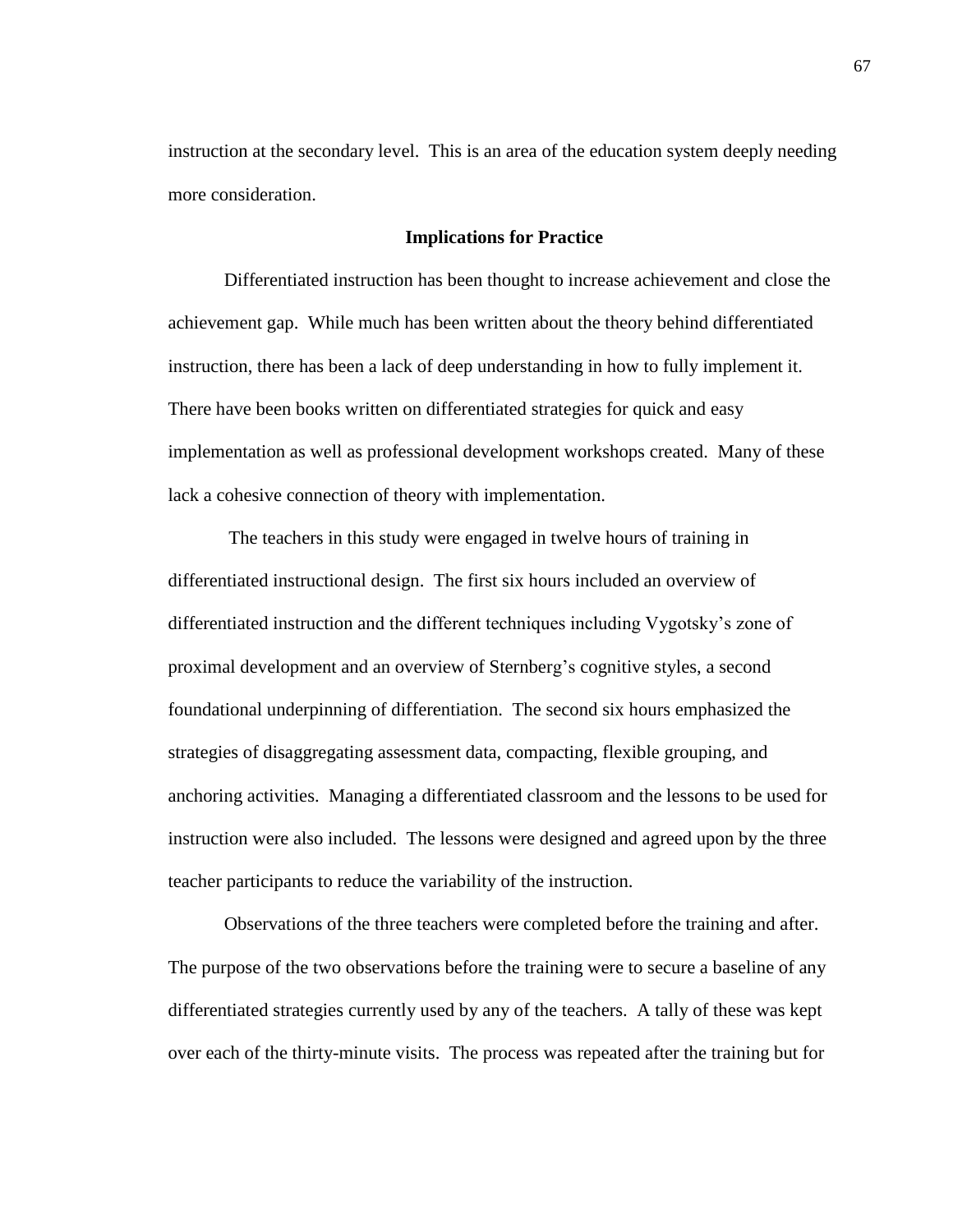the purpose of ensuring that the strategies that were taught to the teachers were being implemented with fidelity. While not directly related to the research questions, it is interesting to consider these observations in light of implications for practice and the importance of providing training for teachers when implementing new strategies.

## **Observations Before Implementation of Differentiated Instruction**

One of these teachers, Teacher A, was observed giving students who met the objective of the day's lesson based on the pretest results the opportunity to experience an independent activity at a more challenging level with a more in-depth practice assignment for the day. The intent was to give students with greater ability a challenge. The students were offered a choice from approximately eight options from previously taught concepts. These were usually in the form of a game, Pentominoes, or puzzles and largely represented on grade level practice as well as extensions if chosen by the student.

Teacher B utilized a cadet teacher from the local high school to work with a small group of students on a computation skill and three-column addition at an advanced level. She pulled five students after presenting the original lesson to review subtraction facts with flashcards while the rest of the class was working on the independent assignment. This occurred for approximately four minutes. Teacher B had also created a special day during one of the observations centered on money. She reported students did money rubs resulting in a picture and playing a computerized game from their Harcourt Publishers mathematics textbook series called *Lulu's Diner*. This is a leveled computer program with over 20 entry points for instruction. It was not clear whether all students experienced the same level of lesson or not.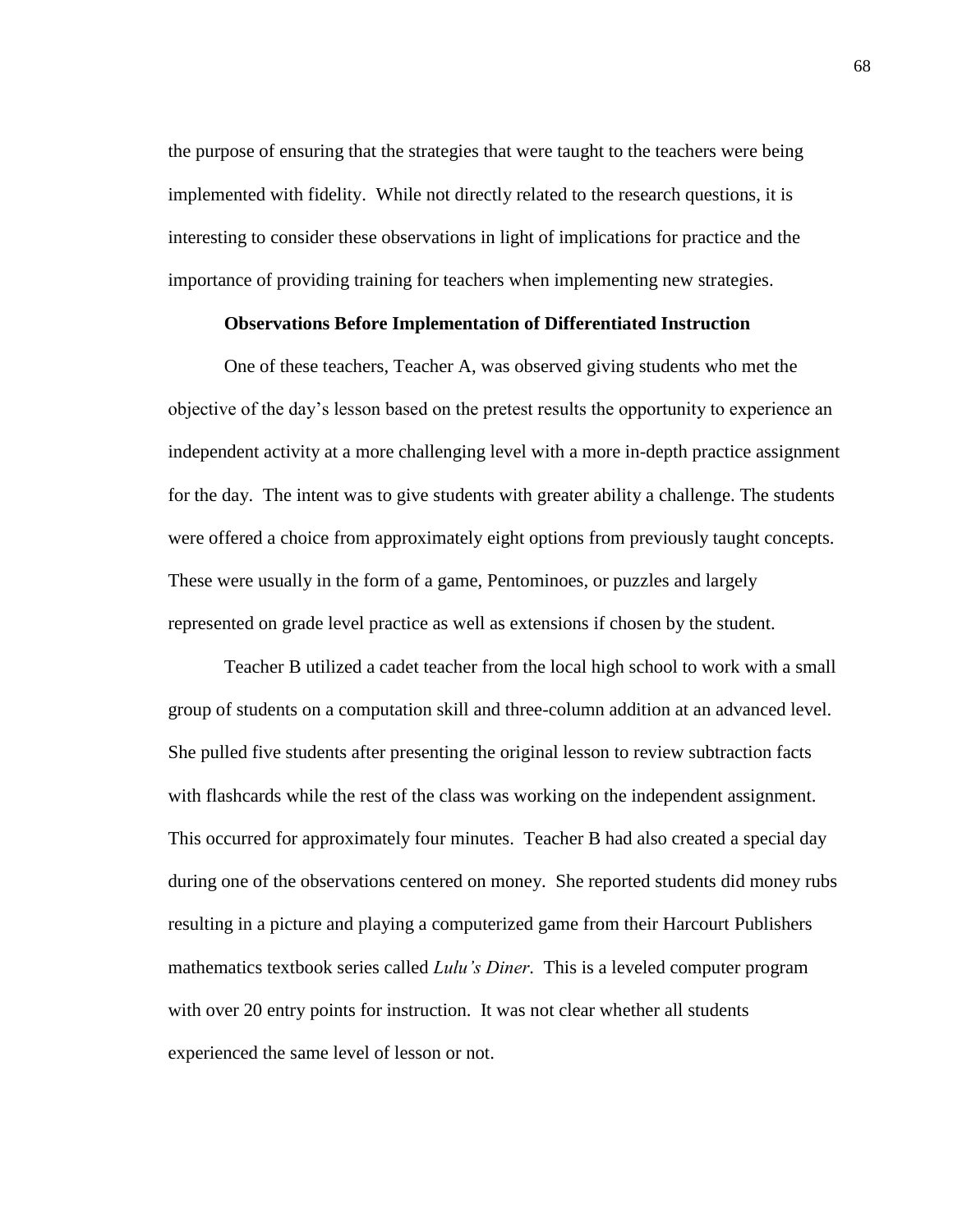Teacher C assigned students an activity to complete after finishing the independent activity. These were often hands-on materials with reinforcement of activities of the current unit of study. During both observations, there was a flurry of activity. She presented the lesson to the whole group and slipped in some more challenging questions as a preview of future lessons. The independent practice worksheet used was the same on one side for all students and varied on the backside. The unit topic was money. The on grade level students had pictures of the coins to count. The challenge group had the names of the coins (two quarters, one dime, one nickel) and had to find the sum of them. While students were working at their seats, Teacher C also worked with a small group of students with math facts.

The three teachers reported sharing ideas and strategies with each other on a regular basis, but they differed in the level of rigor interpreted by the skill to be developed. This became apparent when the pretest was administered. Two of the teachers felt the number of questions on the assessment was too overwhelming but gave the pretests and posttests as directed by the researcher. When the discussion included the importance of having enough question prompts to confidently determine that students had mastery of the skill, all three teachers were excited to have common assessments communicating formative information. This variance of expectations is an impetus for further research regarding the collaborative interpretation by the teachers.

## **Observations During Implementation of Differentiated Instruction**

Strategies observed were flexible groups, anchoring activities at multiple levels, and compacting. Teachers were also observed assigning varied activities, something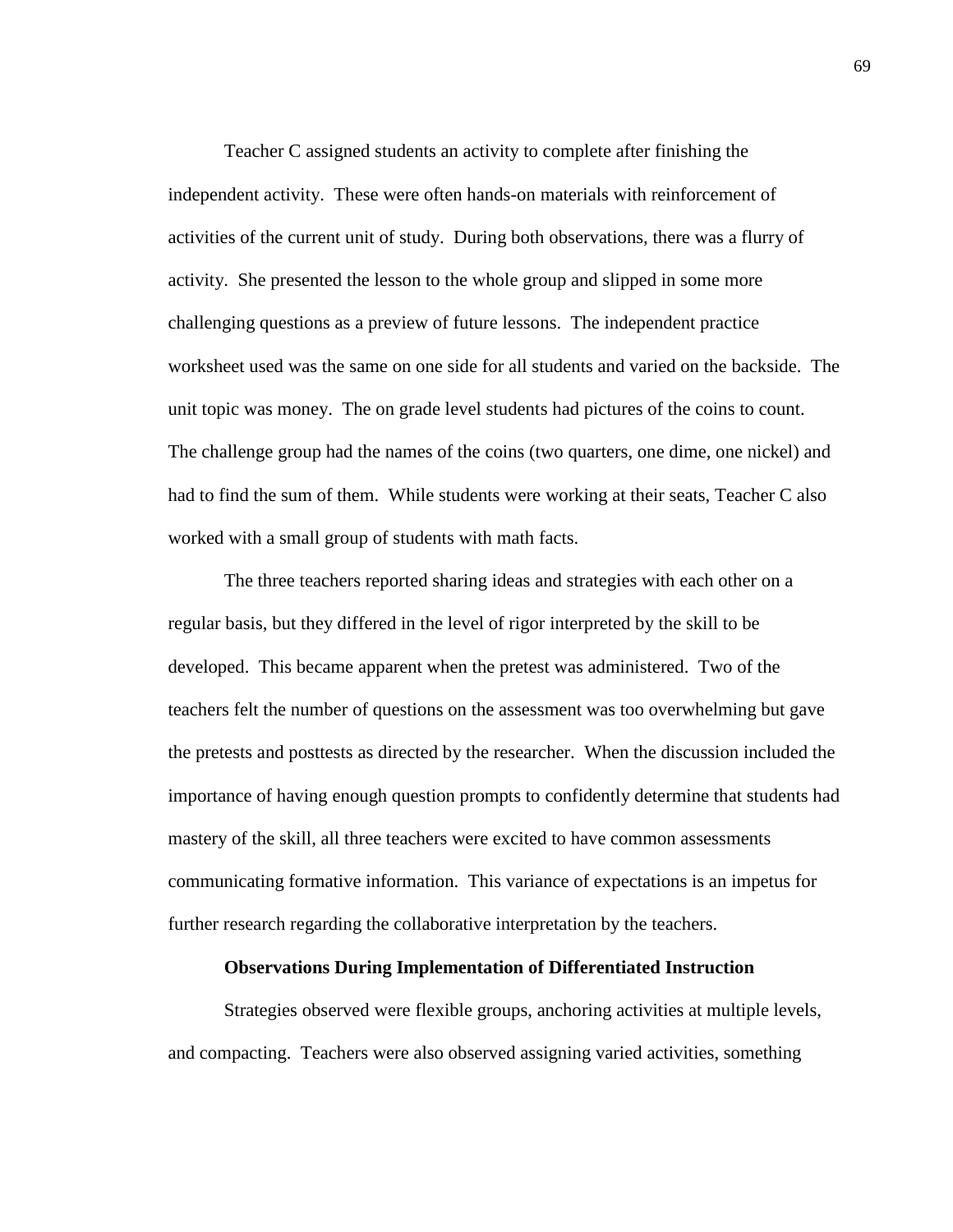done as a result of the training. While this strategy was not emphasized to the group, it was presented as one of a group of strategies. It was obvious that teachers latched onto this approach and were able to implement it successfully. The two teachers with instructional assistants for supporting the special education students used these staff members for keeping students on task and for reinforcing skills in small groups. Instructional assistants also supported the teaching by duplicating the whole group lesson to a smaller group of students.

During a fraction lesson, Teacher A taught approximately half of her class the lesson based on the results of the pretest data. The instructional assistant, delegated for the students with special needs, had the other half of the class who demonstrated mastery of the day's lesson, including one of the students she was there to support, participating in alternate activities. These activities included Marcy Cook Math Try-A-Tiles for telling time and shapes, manipulative spatial materials, and problem solving. These materials required the students to use advanced thinking skills. These students were enthusiastically engaged, shared ideas, and were on task. The students with Teacher A were equally engaged in the hands-on activity regarding fractions as part of a whole. Based on the number of students wishing to participate and interact, students had a solid understanding of the concept. Based on the unit test over this skill, all but one of the students in the study mastered it with at least 75% correct.

During the implementation of differentiated instruction there was a heightened use of Howard Gardner's Multiple Intelligences as noted by the use of a rap and chants to define perimeter by Teacher B. Her anchoring activities, much like that of a learning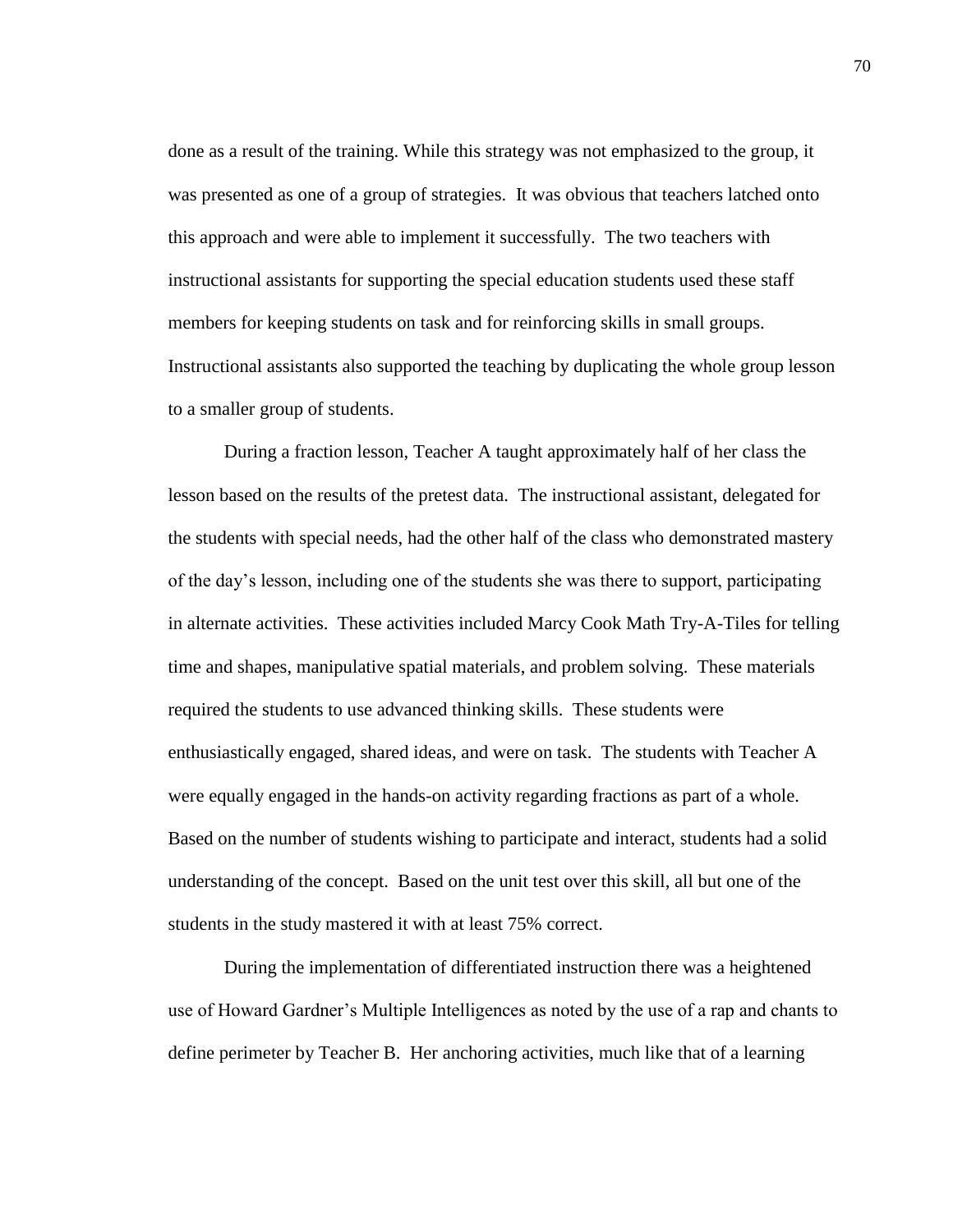center, were a combination of review activities, games of a kinesthetic nature, and higher order thinking of some of the previously learned skills. Before the training, this teacher used hands-on activities of a similar difficulty level.

Teacher C made the greatest metamorphosis as a result of the training. It was clear that the pre-assessment data was used to flexibly group her students. Students were organized in such a way that utilized the instructional assistant to oversee the work of the students completing challenging activities. Teacher C met with multiple groups of students to present the same lesson at two different levels of rigor. Students with the greatest demonstration of understanding were given tasks that allowed them to consult with a neighbor if needed with the expectation that she would be available to help between the two groups of students receiving direct instruction. The body language of the challenge group included a furrowed brow, twirling of bangs, and expressions of determination. The classic, "Ah," when a student learned something she scaffolded to understanding, was evident. Teacher C also reported that she used the techniques from the training on a unit study prior to teaching the two units observed.

If the response to the training can be generalized and teachers in the study are representative of typical American teaching teams, then there is a need for teachers to 1) agree upon the interpretation of the curriculum standards, 2) work in collaboration to ensure greater success in creating a learning environment for all students to be successful at their level, 3) share in the responsibility and thereby create a manageable learning atmosphere with clear routines and expectations, 4) learn how to enrich those students who can demonstrate mastery of skills, 5) scaffold instruction for those who need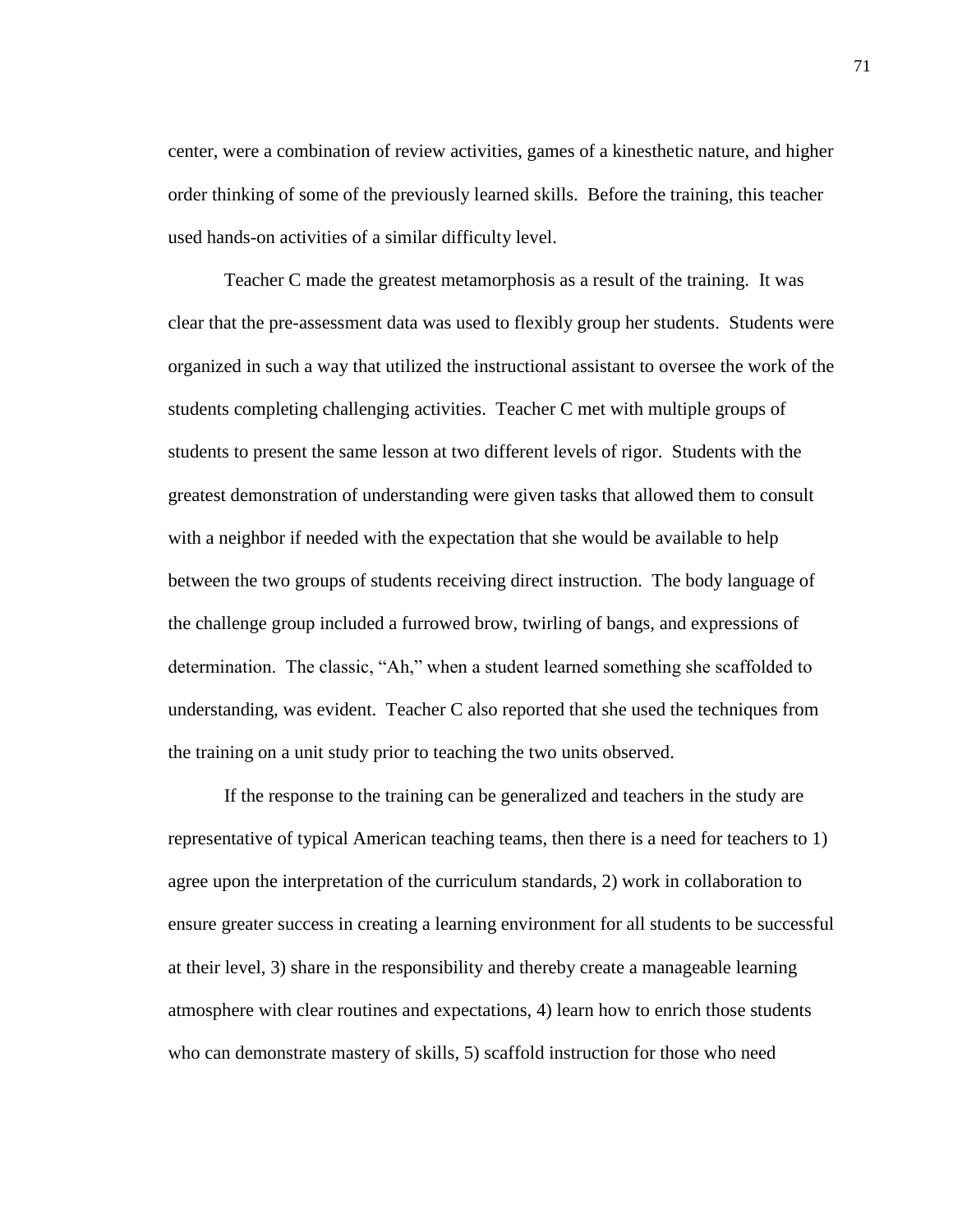support, and 6) create a culture of collegiality in an effort to make differentiation a success equitably across the school.

Professional development, similar to the twelve hours the teachers in the study received, would better support a differentiated classroom that would respond to the instructional needs of students (Tomlinson, 1995). Based on the results of this study and the feedback the teachers provided as a result of the training and the changes made in instructional practice, differentiated instruction can impact the achievement of students, significantly for those students with a higher aptitude. According to the teachers, participation in the study made them more aware of students' various needs, and they were better able to address those because of the experience. They felt that the focus of their teaching had often been on the students experiencing the most difficulty, and they tended to assume that the students who learned concepts and skills easily would progress satisfactorily. Using pre-assessment data was an eye-opening experience for the teachers who were not using it regularly as a means of driving instruction. This was especially true when the pretest results indicated that students already had mastery of specific skills before the unit was started. It affirmatively solidified the suspicion that some students knew much of the material before the unit was started. The teachers also indicated that what they learned in this study will continue after the conclusion of the experience.

Administrators must do more than tell teachers to differentiate instruction. They must provide long-term professional support. As was the case with the teachers in the study, once they were able to understand the pretest data, disaggregate it, problem solve together, and share ideas and materials, differentiation was able to be implemented

72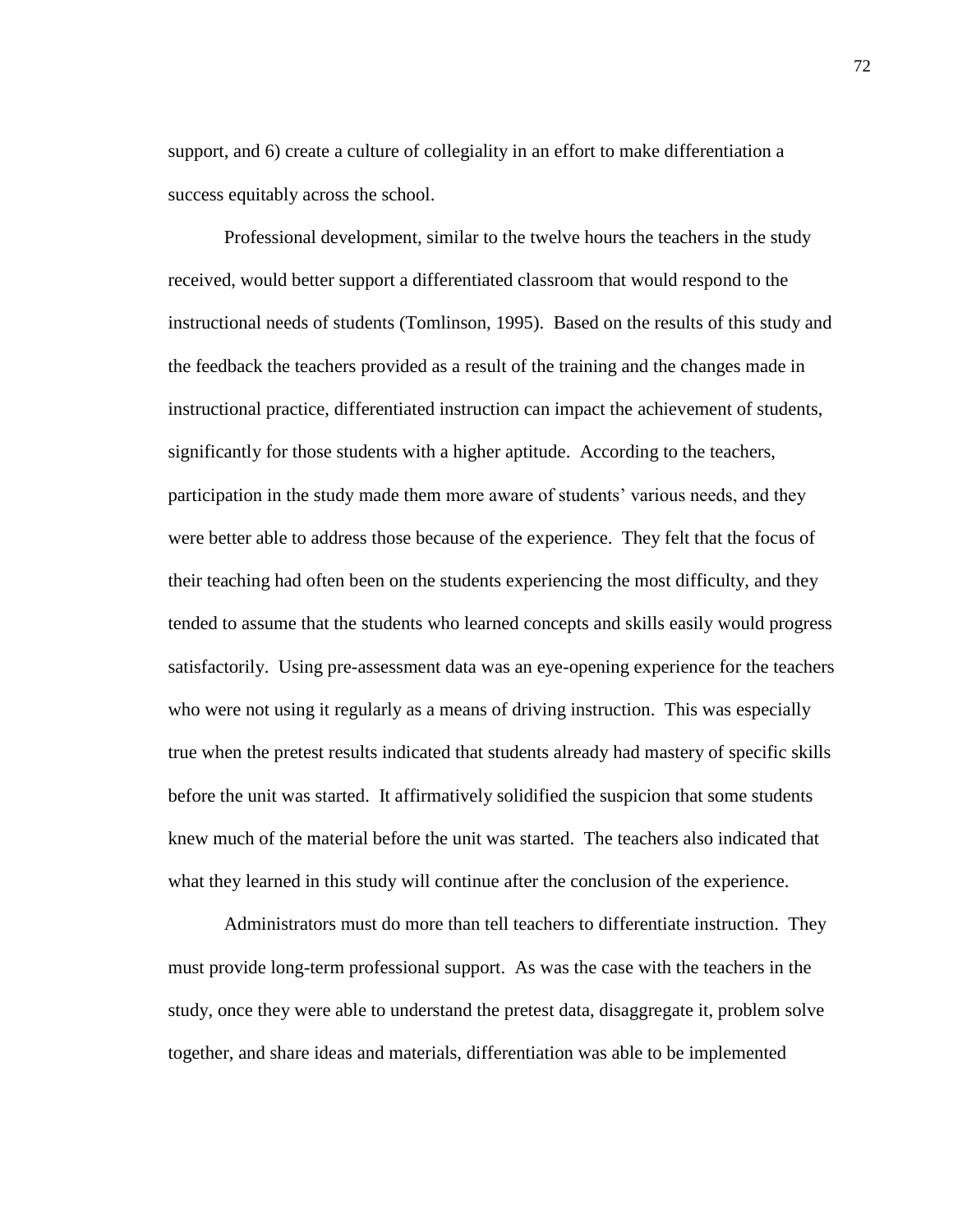successfully. The training they received was a start, but there needs to be an opportunity for them to have deeper study, share their experiences with other colleagues, and participate in a peer coaching model of feedback and celebration. The building administrator must keep differentiation as an ongoing growth initiative rather than the "thing being done for this year" in an attempt to make a difference. Many teachers have some understanding of differentiation, even if just a familiarity of the term. Administrators must hold it at the forefront if it is to be truly successful.

Much of the research supporting differentiated instruction can often be found in professional journals focusing on gifted and talented education. This study would add to the writings and thoughts of experts in this field. As schools are facing budget reductions and higher ability programs are often one of the programs impacted, this study could be used as evidence as to why these programs need to continue to exist and at the very least train teachers in strategies that allow the students with above average ability to thrive and grow in the general education classroom.

### **Final Summary**

The overall results of this study indicated that differentiated instruction did not have an impact on academic achievement in mathematics in the elementary classroom. This finding was also true when examining whether one gender benefitted more than the other. Aptitude of average and above average students was also studied. In this study, differentiated instruction for mathematics was shown to have a positive impact on student achievement for students with an above average ability.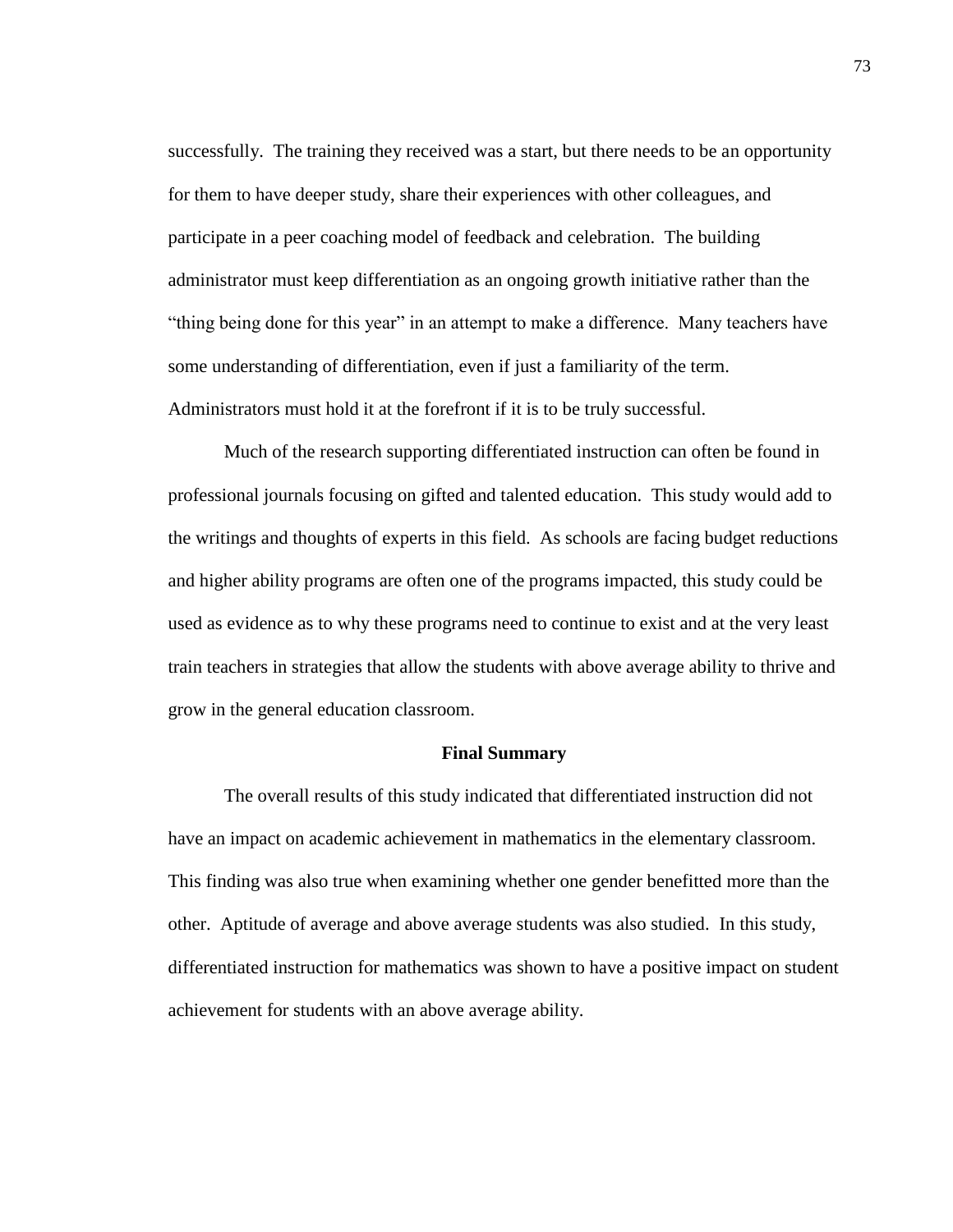Because there is little prior quantitative research on the subject of differentiated instruction, it would be difficult to say that this study supports or refutes the use of it in the elementary mathematics classroom. However, when compared to much of the qualitative research, this quantitative study does not support the findings in the qualitative studies. The same is true of the findings of gender. There is little research on differentiated instruction regarding gender, so this early finding would be important. Positively speaking, this study did not find that differentiation benefits one gender over the other indicating that neither gender benefits from or is harmed by its implementation.

Students with above average ability were found to benefit from differentiated instruction at a significant level. Much of the published research in support of differentiation can mostly be found in materials often associated with gifted education. This study proved to have similar findings, and there is a substantial amount of qualitative nature to support it. The Tieso (2005) study of grouping in mathematics had results similar to those in this study.

More work in the area of understanding assessment and managing multiple activities in the classroom is needed. Students interacting with anchoring activities, participating in flexible groups, and completing tiered assignments are examples of the high engagement in a differentiated classroom, and even teachers with some level of comfort with varied instructional activities, would benefit from more training. This study included twelve hours of professional development, and the results of what teachers took away from the experience were evident in terms of the benefit it provided for the above average students. More learning experiences for teachers beyond the twelve hours used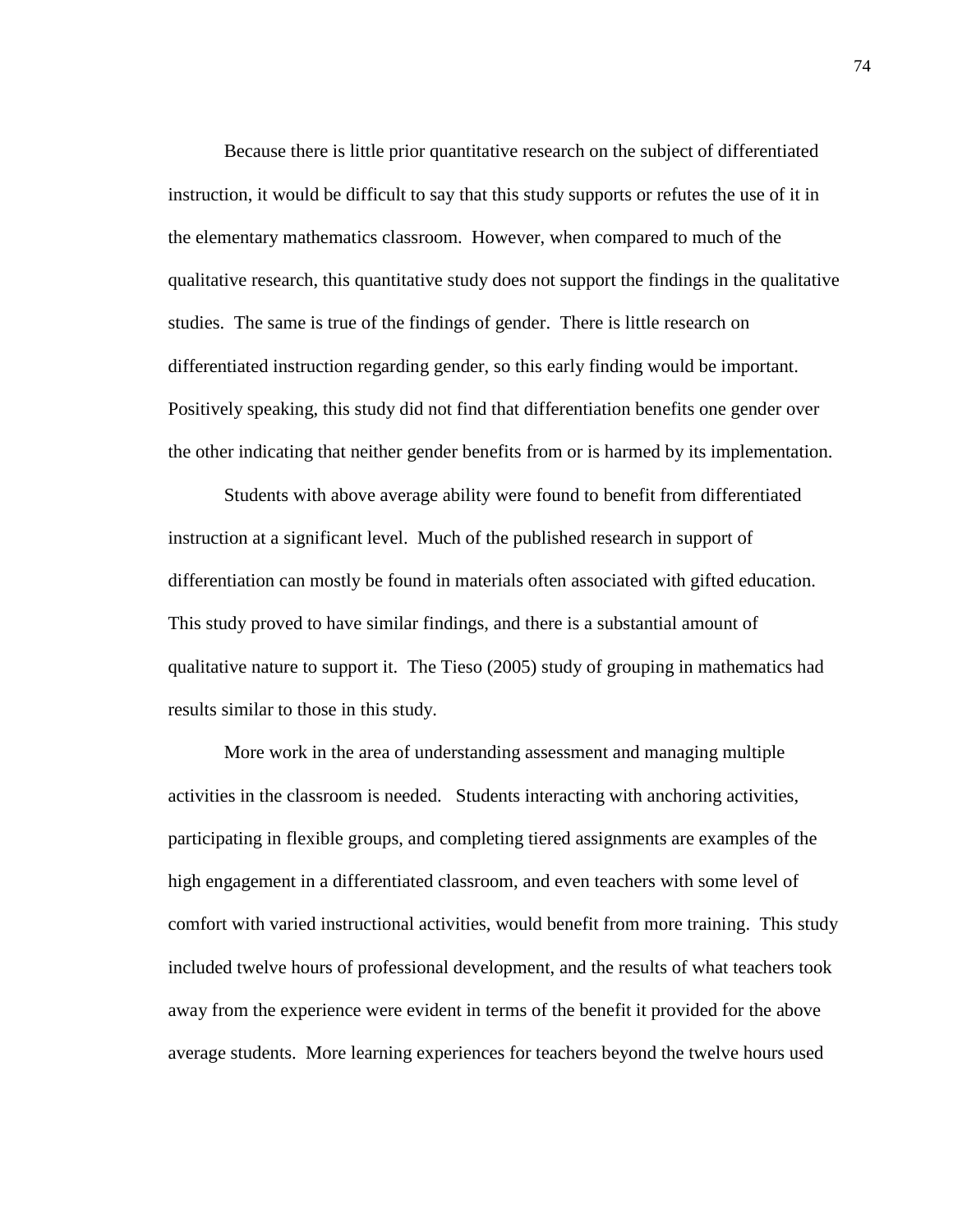in this study are recommended since differentiated instruction is complex. It might also allow students of all ability to benefit and grow. This might have happened in this study if more time were given to specifically address students of greater academic need.

While the observations of the teachers in the study were done with the intent of determining the baseline of instructional practices and the ensuring the fidelity of implementation after receiving the training, it also provided some insight to their understanding of assessment, collegiality, and common expectations of students in the grade level. The teachers in this study demonstrated a range of differences in instructional approaches, and they were not consistent in their understanding or implementation of adjusting instruction to meet the varied academic needs of the students. With the brief amount of training they received, they were able to discover that working collaboratively, learning to use common assessment data, and readjusting the ways in which they used certain materials would help more of their students. They were also able to rethink how they use any additional personnel in their classroom. The teachers were now using the extra pair of hands, often in the form of an instructional assistant, to help with students who were working at or above grade level as a management tool for independent and challenging activities, freeing them to provide the direct instruction to those students who need it the most. All of the teachers used the assessment data, including the pretests and posttests to develop learning paths, both enriching and instructional, to better meet individual needs. While all of the teachers informally reported that participation in the study helped to improve their instruction in mathematics, the two teachers with the least experience with implementing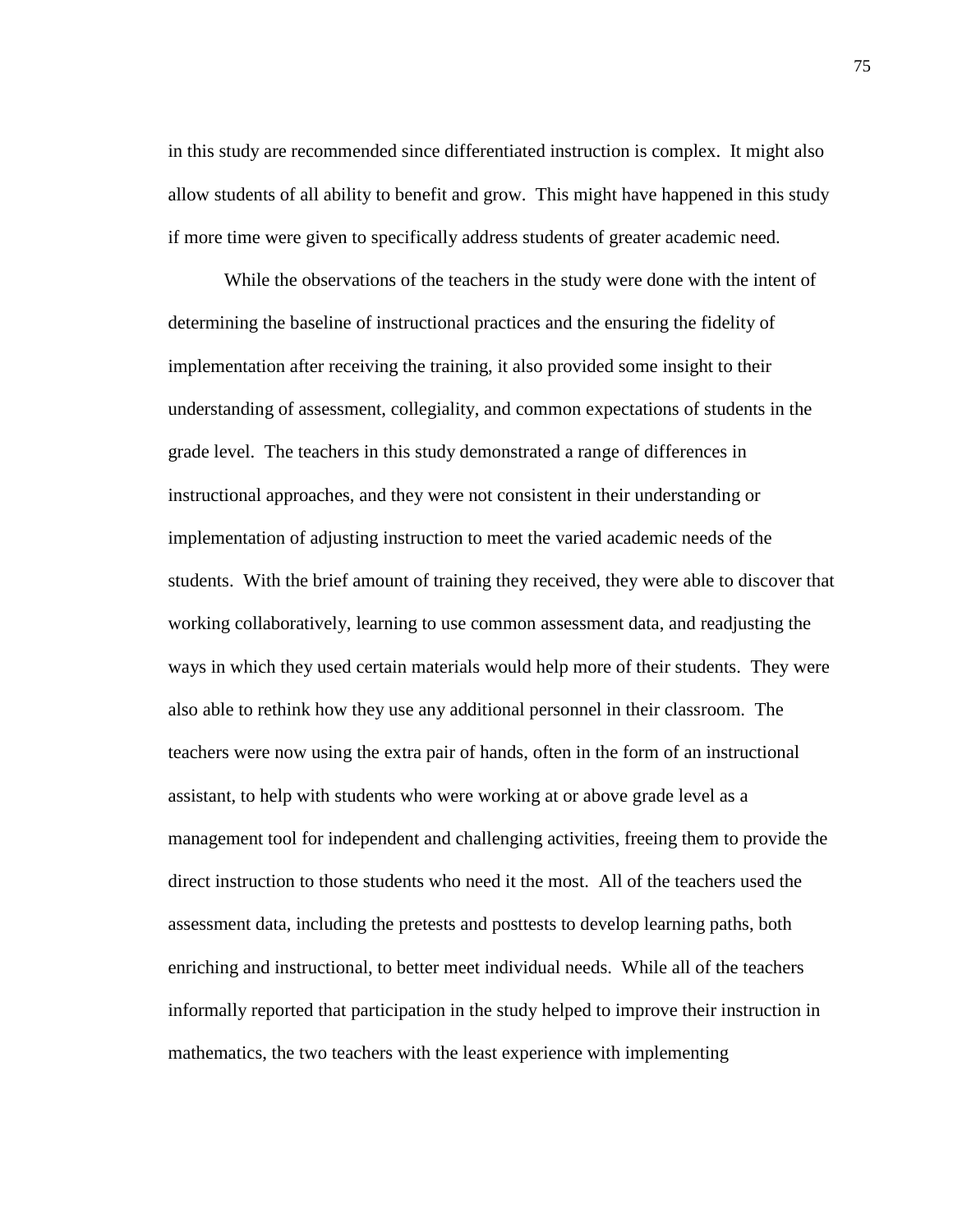differentiation indicated that they found what their students learned and how they met those specific needs.

In general, this study has not shown that differentiated instruction improves academic achievement at a significant level with the exception of students with an above average aptitude. These students did make significant improvement when differentiated instruction was implemented. Differentiation has long been thought to have promise for reducing the achievement gap. It is vital that continued study be done to best evaluate the practice for all.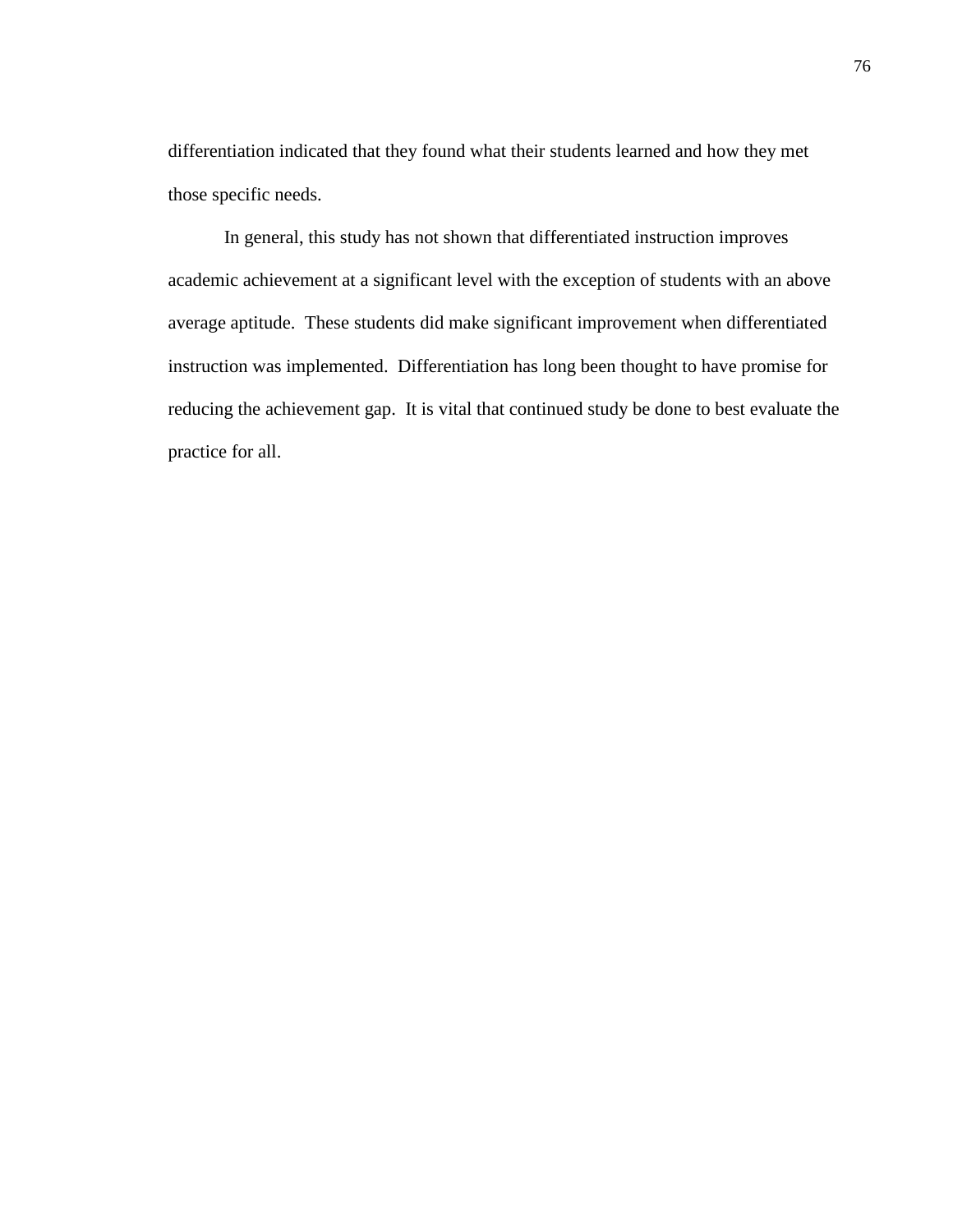#### REFERENCES

- Affholder, L. P. (2003). *Differentiated instruction in inclusive elementary classrooms – published thesis EdD.* University of Kansas, Kansas.
- *Association for Supervision and Curriculum Development. (1997). Differentiating* instruction facilitators guide  $(I<sup>st</sup> ed.)$  Alexandria, Virginia: Carol Ann Tomlinson.
- Baumgartner, T., Lipowski, M., & Rush, C. (2003). *Increasing reading achievement of primary and middle school students through differentiated instruction.*  Unpublished doctoral dissertation, Saint Xavier University, Chicago.
- Bearne, E. (Ed.). (1996). *Differentiation and diversity in the primary school*. London: Routledge.
- Beecher, M., & Sweeny, S. (2008). Closing the achievement gap with curriculum enrichment and differentiation: One school's story. *Journal of Advanced Academics, 19*(3), 502-530.
- Bell, P. (2004). The school science laboratory: Considerations of learning, technology, and scientific practice. *Cognitive studies in education*, University of Washington, Paper prepared for the meeting: High school science laboratories: Role and vision, National Academy of Sciences, 12-13 July 2004.
- Bloom, B. S. (1976). *Human characteristics and school learning.* NewYork: McGraw-Hill.
- Blozowich, D. G. (2001). Differentiated instruction in heterogeneously grouped sixth grade classrooms., *Published thesis - EdD*. Immaculata College.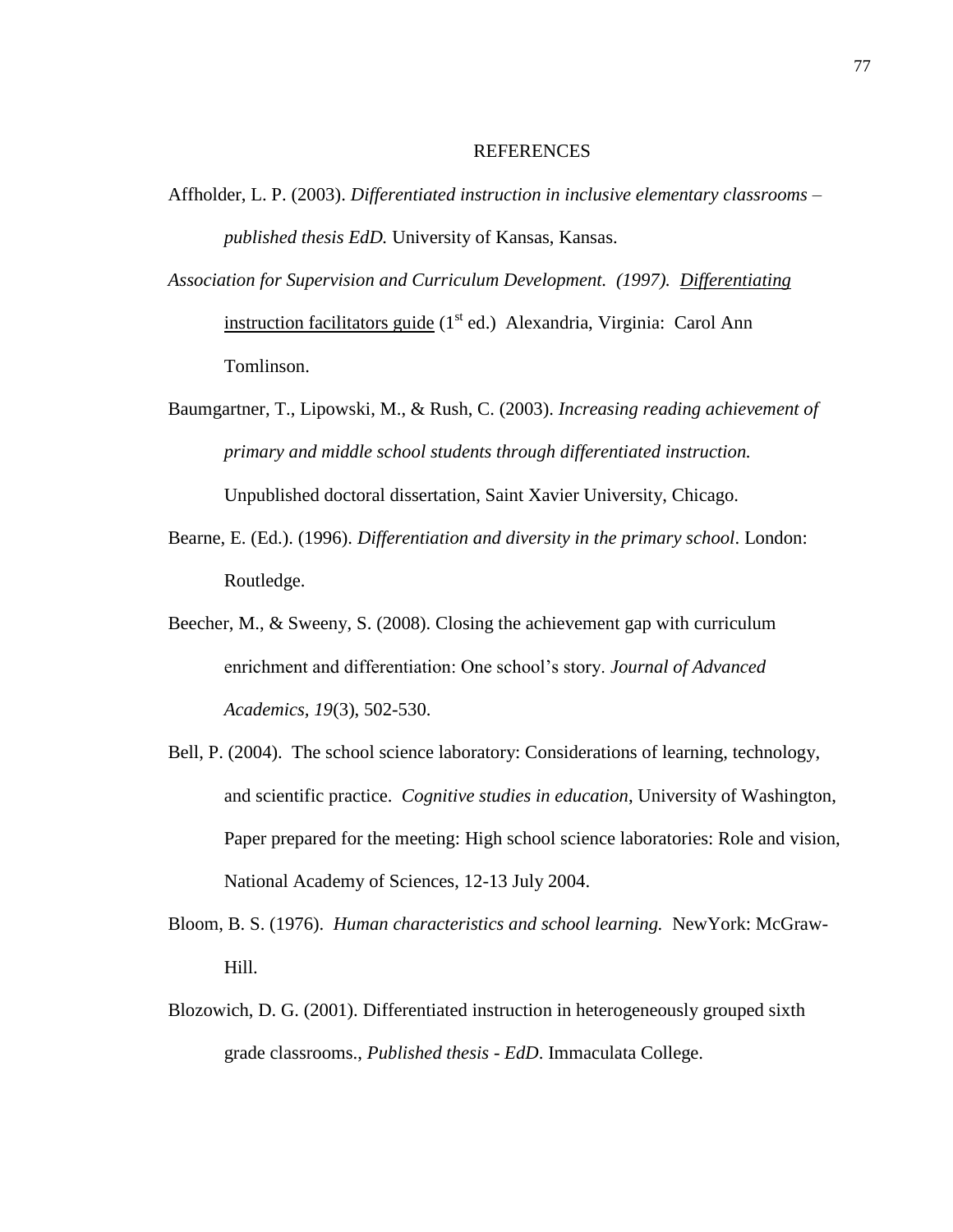- Bosier, C.S. (2007). The effects of teacher perception of differentiated mathematical instruction on student achievement. Ph. D. dissertation, Capella University, United States—Minnesota. Retrieved April 5, 2008, from ProQuest Digital Dissertations database. (Publication No. AAT 3284053).
- Bruner, J. S. (1985). Models of the learner. *Educational Researcher, 14*(6), 5-8.
- Bruner, J. S. and Kenney, H. J (1965). Mathematical learning: Report of a conference sponsored by the committee on intellective processes research of the social science research council. *Monographs of the Society for Research in Child Development 30*(1), 50-59. Retrieved January 1, 201l from Blackwell Publishing on behalf of the Society for Research in Child Development.
- Castle, S., Deniz, C. B., & Tortora, M. (2005). Flexible grouping and student learning in a high-needs school. *Education and Urban Society, 37*(139), 139-150.
- Csikszentmihalyi, M. (1997). Finding the flow: The psychology of engagement with everyday life. New York: Basic Books.
- Davis, O. L., & Tracy, N. H. (1963). Arithmetic achievement and instructional grouping. *Arithmetic Teacher, 10*, 12-17.
- George, P. S. (2005). A rationale for differentiating instruction in the regular classroom. *Theory into Practice 44*(3), 185-193.
- Good, M. E. (2006). Differentiated instruction: Principles and techniques for the elementary grades. Unpublished master's thesis, Dominican University of California, San Rafael, California.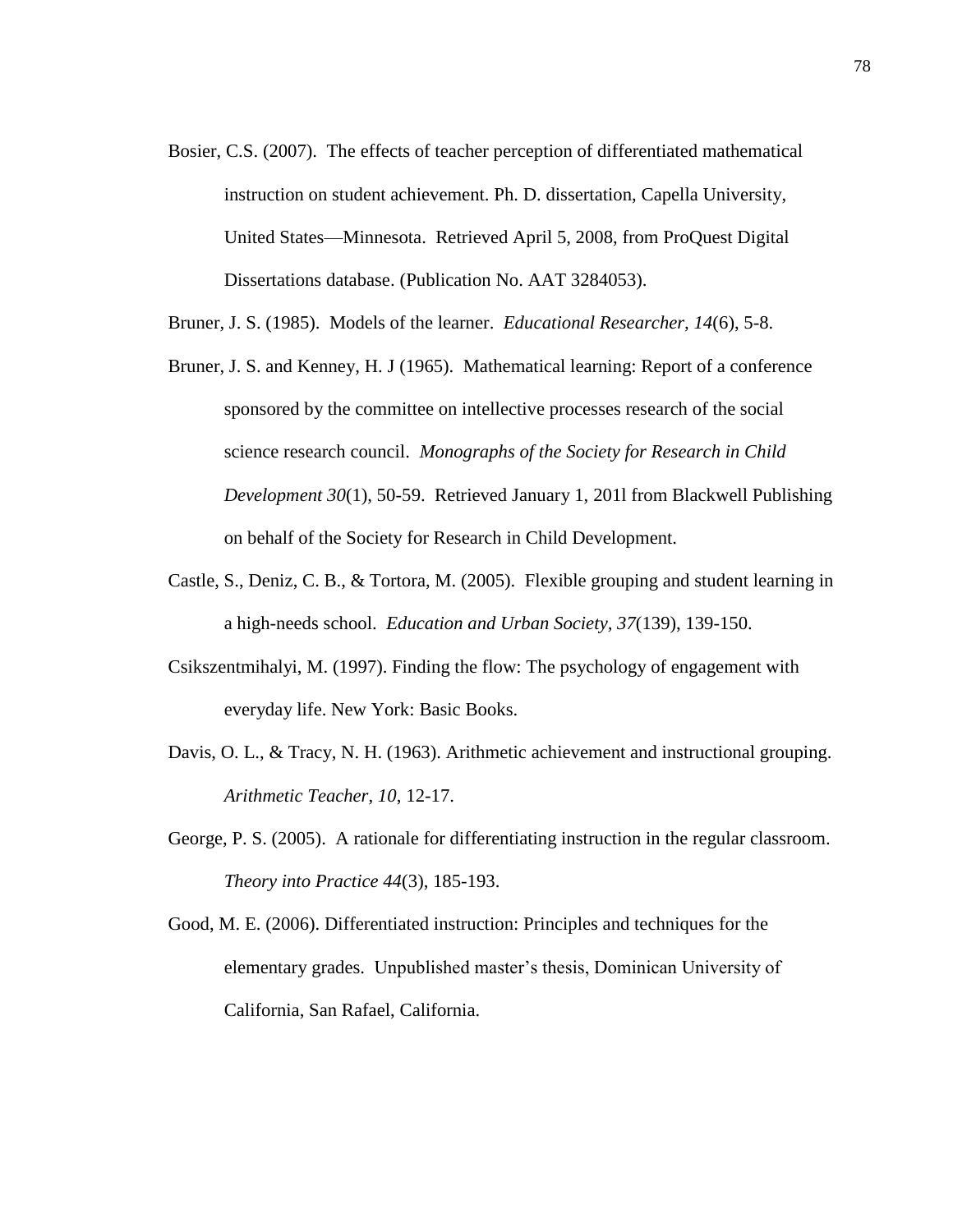- Gujjar, A. A., (2007). Direct instruction and appropriate intervention for children with learning problems. *The Turkish Online Journal of Educational Technology, 6*(2), Article 3.
- Hall, T. (2002). *Differentiated instruction.* Wakefield, MA: National Center on Accessing the General Curriculum. Retrieved April 5, 2008 from http://www.cast.org/publications/ncac/ncac\_diffinstruc.
- Hodge, P. H. (1997). An analysis of the impact of a prescribed staff development program in differentiated instruction on student achievement and the attitudes of teachers and parents toward that instruction., *Published thesis - EdD*. University of Alabama.
- Jenkins, J., Jewell, M., Leicester, N., O'Conner, R., Jenkins, L., Troutner, N. (1994). Accommodations for individual differences without classroom ability groups: An experiment in school restructuring. *Exceptional Children, 60*(3), 344-358.
- Kronberg, R., York-Barr, J., Arnold, K., Gombos, S., Truex, S., Vallejo, B., & Stevenson, J. (1997). *Differentiated teaching & learning in heterogeneous classrooms: Strategies for meeting the needs of all students.* Retrieved from ERIC database.
- Kulik, C-L. C. (1982). Research synthesis on ability grouping. *Educational Leadership 391*(8), 619-621.
- Kulik, J. A., & National Research Center on the Gifted and Talented, S. T. (1992). *An analysis of the research on ability grouping: historical and contemporary perspectives. Research-based decision making series*. Retrieved April 3, 2008, from EBSCO host.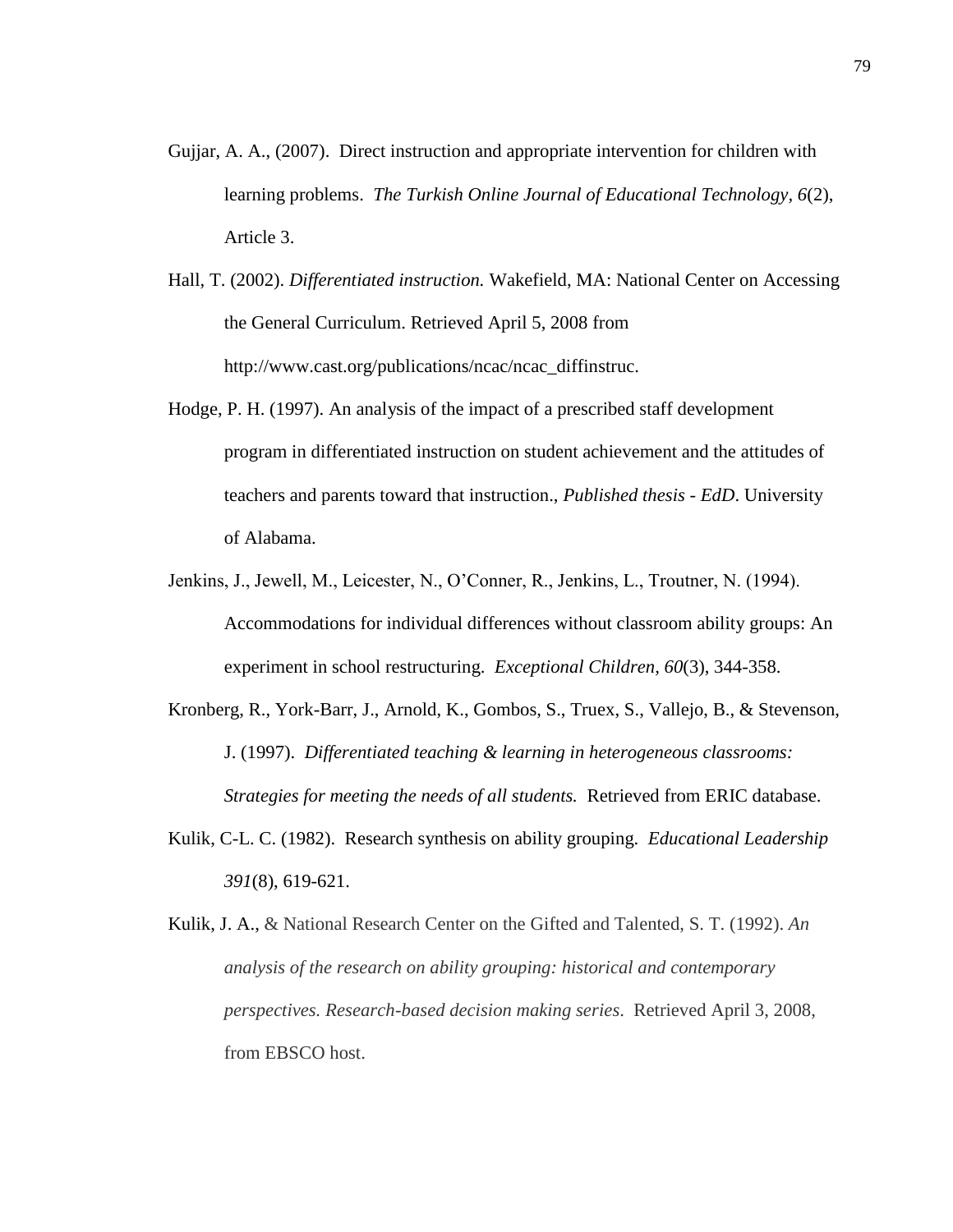- Lawrence-Brown, D. (2004). Differentiated instruction: inclusive strategies for standards-based learning that benefit the whole class. *American Secondary Education 32*(3), 34-62.
- Little, M.E. (2009). Teaching mathematics: Issues and solutions. *Teaching Exceptional Children Plus,* 6(1) Article 1. Retrieved July 7, 2011 from http://scholarship.bc.edu/education/tecplus/vol6/iss1/art1
- Marzano, R., Pickering, D. J., & Pollack, J. E. (2001). *Classroom instruction that works.*  Alexandria, VA: ASCD.
- McAdamis, S. (2001). Teachers tailor their instruction to meet a variety of student needs. *Journal of Staff Development, 22*(2), 1-5.
- Moon, T. R. (2005). The role of assessment in differentiation. *Theory into Practice, 44*(4), 226-233.
- National Center for Education Statistics. (2009). *Highlights from TIMSS 2007: Mathematics and science achievement of U. S. fourth- and eighth-grade students in an international context.* Washington, D.C.
- Office of Educational Research and Improvement. (1997). *Introduction to TIMSS: The third international mathematics and science study. TIMSS as a starting point to examine U. S. education, 1998.* Washington, D.C.
- Parker, S. T. (1979). [untitled]. *American Anthropologist,* 956-957. Retrieved January 5, 2011 from ERIC database.
- Pascow, A.H. (1962). *Differentiated curricula for the giflted/talented.* Ventura, CA: Leadership Training Institute on the Gifted and Talented.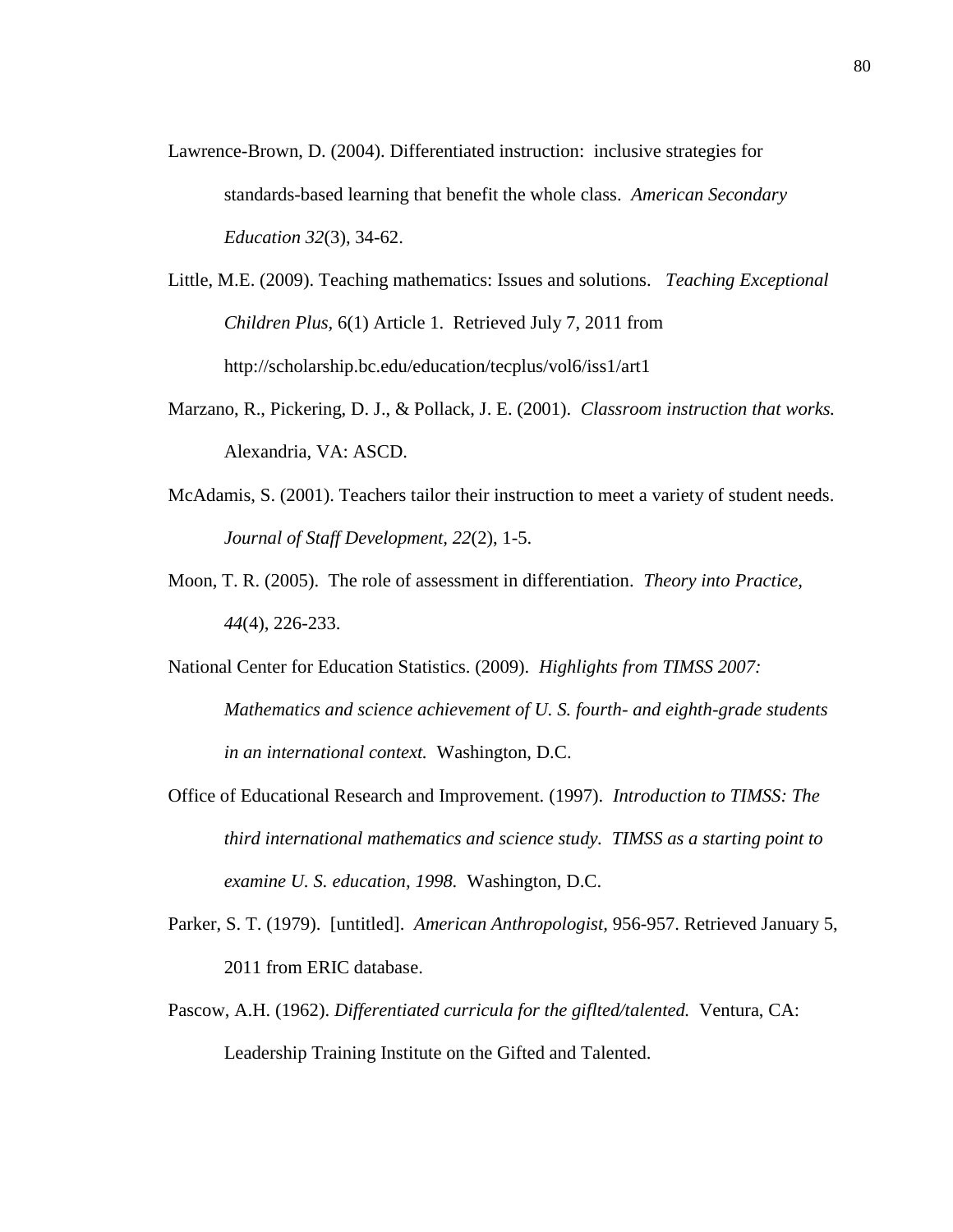- **Preckel, F., & Brull, M. (2008). Grouping the gifted and talented: Are gifted girls most likely to suffer the consequences?** *Journal for the Education of the Gifted***,** *32***(1), 54-85.**
- Provus, M. M. (1960). Ability grouping in arithmetic. *Elementary School Journal 60*(7), 391-398.
- Renzulli, J. S. & Reis, S. M. (2002). What is School wide Enrichment. *Gifted Child Today*, *25*(4), 18. Retrieved July 7, 2011 from EBSCO host.
- Riener, C., & Willingham, D. (2010). The myth of learning styles. *Change*, *42*(5), 32-35.
- Rock, M. L., Gregg, M., Ellis, E., & Gable, R. A. (2008). REACH: A framework for differentiating classroom instruction. *Preventing School Failure 52*(2), 31-47.
- Rogers, K.A. (1991). *The relationship of grouping practices to the education of the gifted and talented learner.* Storrs, CT: The National Research Center on the Gifted and Talented, University of Connecticut.
- Ronis, D. L., (1999). *Performance-based learning and the NCTM recommendations.* Paper presented at the meeting of the Association for Supervision and Curriculum Development, San Francisco, CA.
- Schlag, G. (2009). The Relationship between Flexible Reading Groups and Reading Achievement in Elementary School Students*. Published thesis. Ed.D.* Published thesis Walden University.
- Slavin, R. E., (1986). Ability grouping and student achievement in elementary schools: A best-evidence synthesis. *Review of Educational Research, 57*(3), 293-336.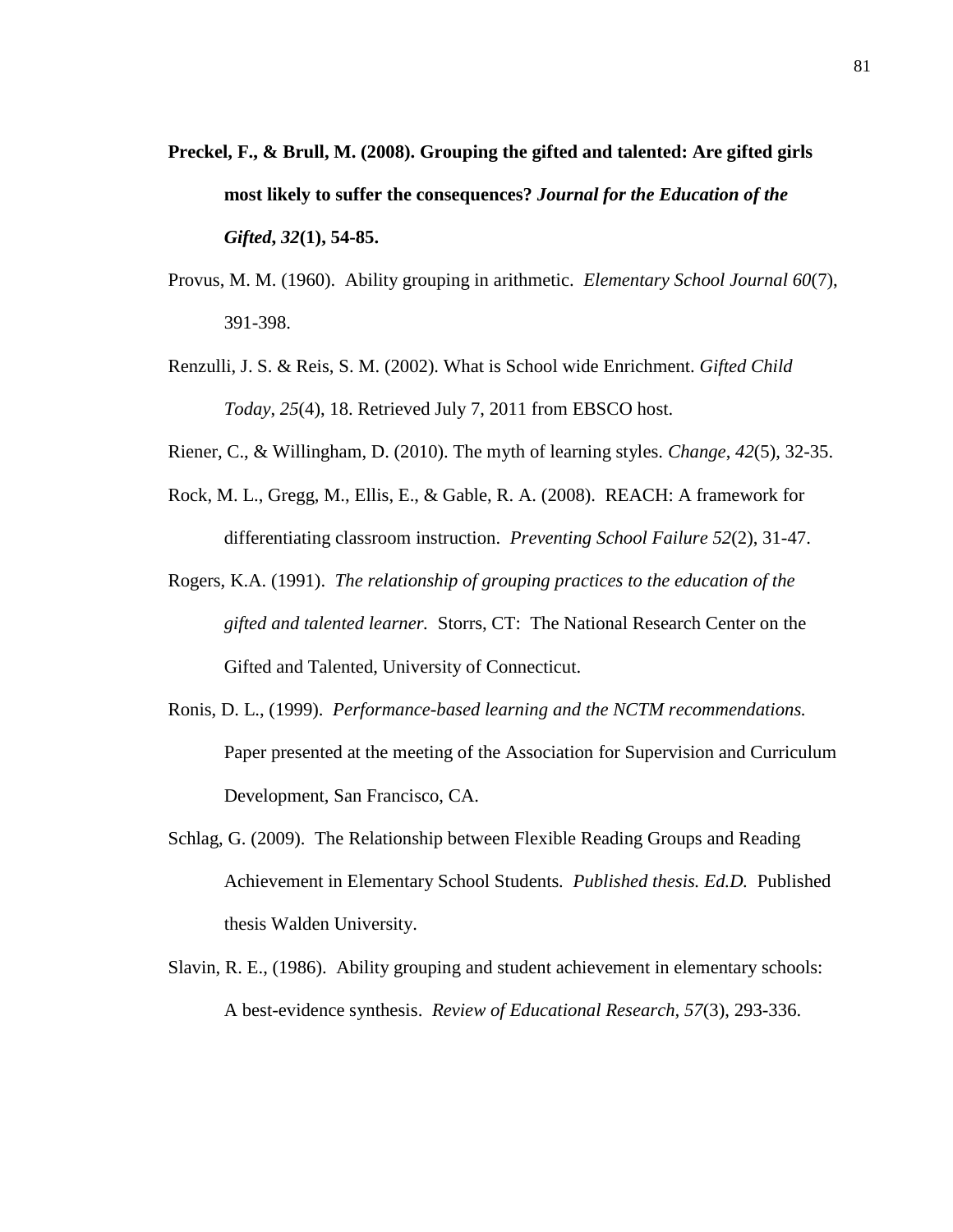- Slavin, R.E., (1987). Ability grouping and student achievement in elementary schools: A best-evidenced synthesis. *Review of Educational Research, 57*, 293-336.
- Stager, A. (2007). *Differentiated instruction in mathematics.* M.A. dissertation, Caldwell College, United States—New Jersey. Retrieved April 5, 2008, from Proquest Digital Dissertations database. (Publication No. AAT 1443733)
- Stamps, L. S. (2004). The effectiveness of curriculum compacting in first grade classrooms. *Roeper Review, 27*(1), 31-41.
- Sternberg, R. & Grigorenko (1997). Are cognitive styles still in style? *American Psychologist 52*(7), 700-712.
- Subban, P. (2006). Differentiated instruction: A research basis. *International Education Journal*, *7*(7), 935-947. Retrieved October 10, 2010 from ERIC database.
- Tieso, C. (2001). Curriculum: Broad brushstrokes or paint by the numbers? *Teacher Educator, 36*(3), 199-213.
- Tieso, C. (2003). Ability grouping is not just tracking anymore. *Roper Review, 26,* 29-36.
- Tieso, C. (2004). Through the looking glass: One school's reflections on differentiation. *Gifted Child Today, 27* (4), 58-62.
- Tieso, C. (2005). The effects of grouping practices and curricular adjustments on achievement. *Journal for the Education of the Gifted, 29*(1), 60-89.
- Tomlinson, C. A. (1995). Deciding to differentiate instruction: One school's journey. *Gifted Child Quarterly, 39*(2), 77-87.
- Tomlinson, C. A. (1999). Mapping a route toward differentiated instruction. *Educational Leadership, 57*(1), 12-16.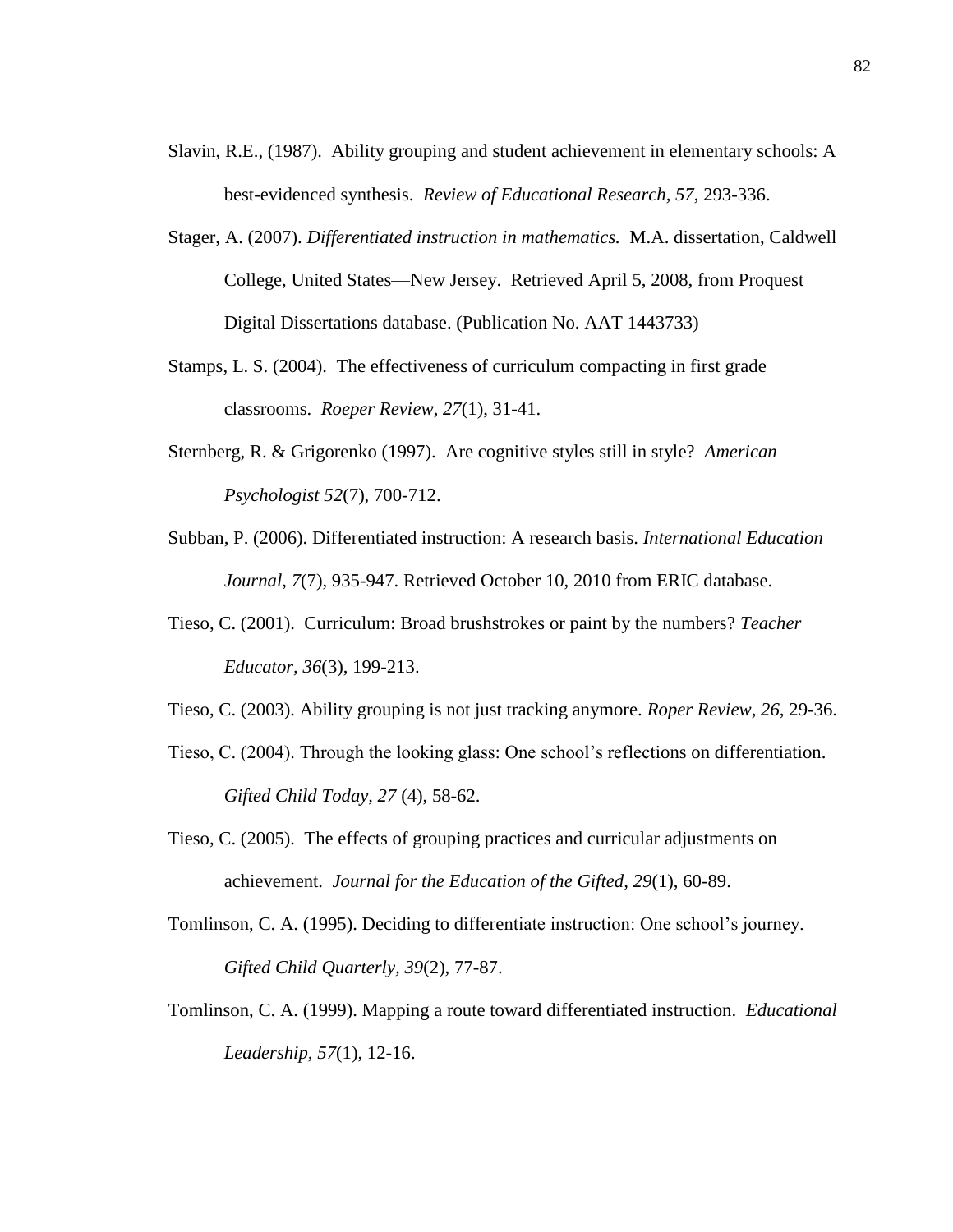- Tomlinson, C., & ERIC Clearinghouse on Elementary and Early Childhood Education, C. L. (2000a). *Differentiation of Instruction in the Elementary Grades. ERIC Digest*. Retrieved from ERIC.
- Tomlinson, C. A. (2000b). Reconcilable differences: Standards-based teaching and differentiation. *Educational Leadership, 58*(1)*,* 6–11.
- Tomlinson, C. A. (2001). *How to differentiate instruction in mixed-ability classrooms*  $(2<sup>nd</sup>$  ed.). Alexandria, VA: ASCD.
- Tomlinson, C. A., (2009). *Advanced differentiated instruction.* Pre-conference workshop presented at the annual meeting of the Association for Supervision and Curriculum Development, Orlando, FL.
- Tomlinson, C.A. & Eidson, C. C. (2003). *Differentiation in practice: A practice guide for differentiating curriculum.* Alexandria, VA: ASCD.
- Tomlinson, C. A., Brighton, C., Hertberg, H., Callahan, C., Moon, T., Brimijoin, K., et al. (2003). Differentiating instruction in response to student readiness, interest, and learning profile in academically diverse classrooms: A review of literature. *Journal for the Education of the Gifted*, *27*(2-3), 119-145.
- Tomlinson, C. A., Brimijoin, K., & Narvaez, L (2008). *The differentiated school: Making revolutionary changes in teaching and learning.* Alexandria, VA: Association for Supervision and Curriculum Development, Chapter 6.
- Tomlinson, C.A., Moon, T., Callahan, C. M., (1995*).* Academic diversity in the middle school: Results of a national survey of middle school administrators and teachers*. National Research Center on the Gifted and Talented.* Storrs, CT.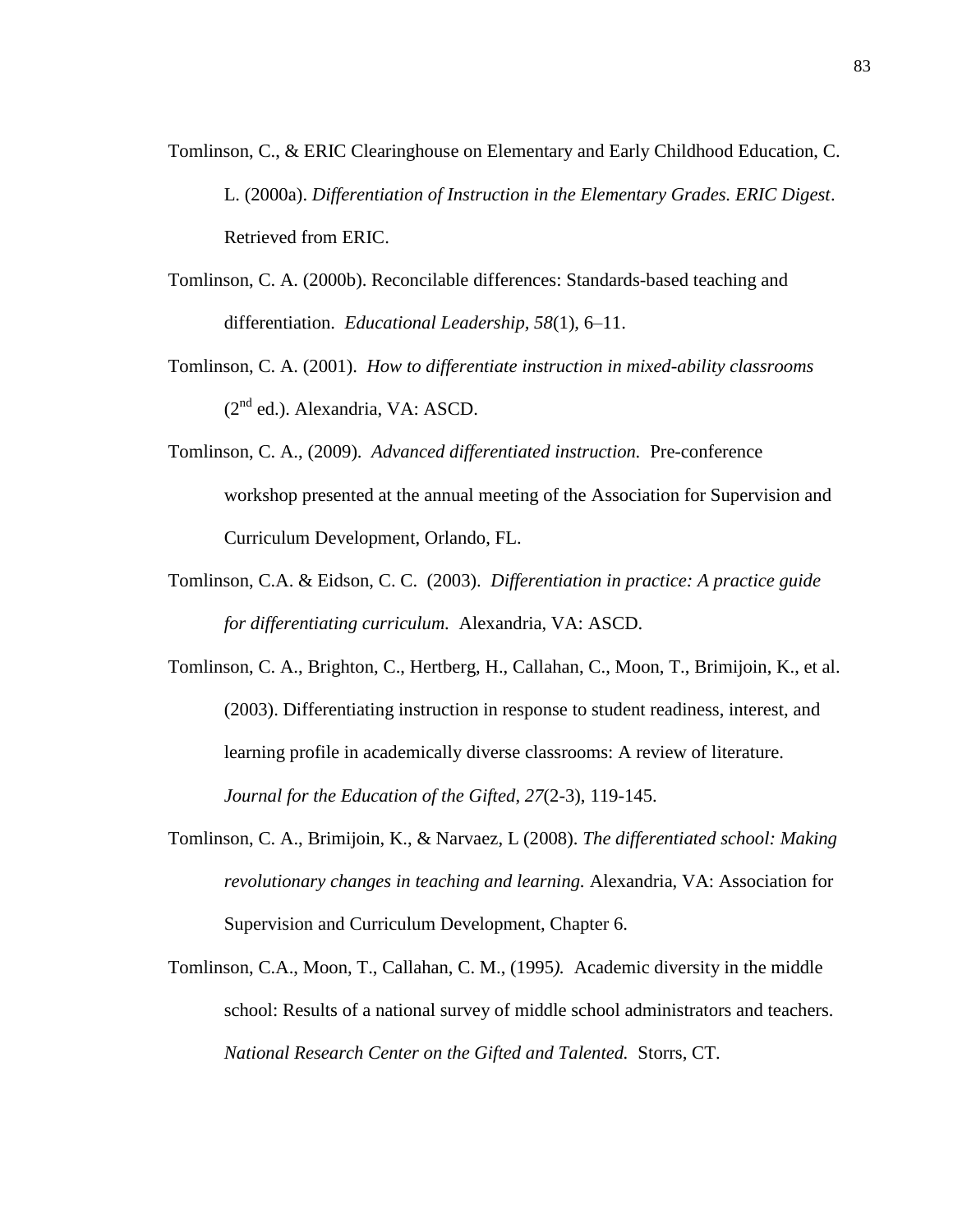- Vygostsky, L., (1978). Interaction between learning and development. *Mind and Society.* Cambridge, MA: Harvard University Press, (79-91).
- Walker, E. N., (2007). Rethinking professional development for elementary mathematics teachers. *Teacher Education Quarterly, 34*(3), 113-134.
- Witham, J. & Linehan, P. (1995). *Pretesting: Is it a strategy used with inclusion?* Paper presented at the Annual Meeting of the Council for Exceptional Children  $(73<sup>rd</sup>,$ Indianapolis, Indiana, April 5-9, 1995.)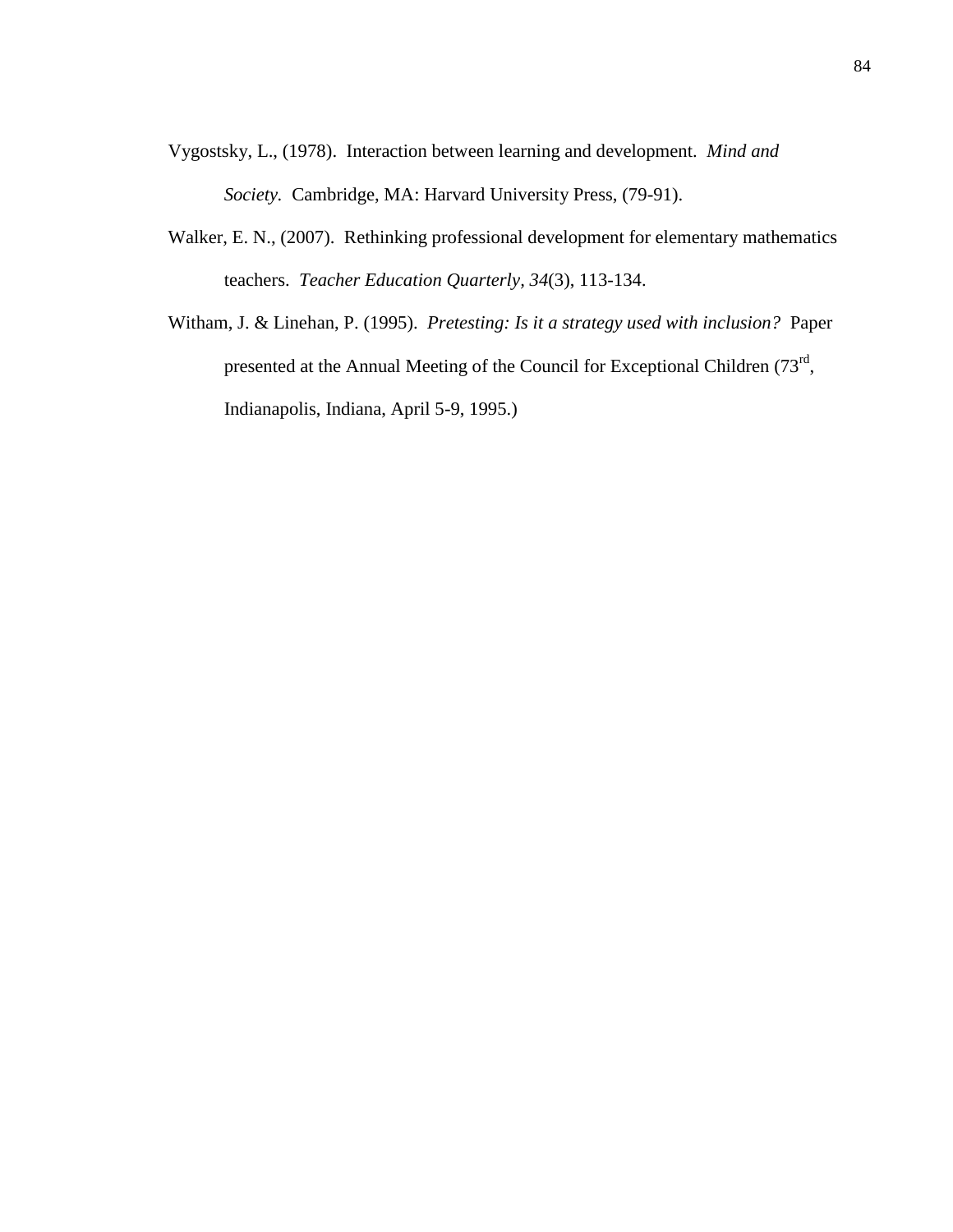#### APPENDIX A

## **Section I**

# **Title.**

The Effectiveness of Differentiated Instruction in the Elementary Mathematics Classroom

# **Purpose.**

The purpose of this study is to determine the effects of differentiated instruction on student achievement in mathematics. Of the main strategies, compacting, flexible grouping, and anchoring activities will be examined.

#### **Rationale.**

Differentiated instruction is a term commonly used in education as a means of creating non-traditional teaching approaches. While differentiated instruction has been a part of teaching practice for many years, it has received more attention as showing great promise for narrowing the achievement gap in students and respecting students' strengths and talents.

Many references in the literature include easily found research studies conducted by Joe Renzulli, Carol Tieso, Sally Reis, and Robert Slavin. Many of these go back as far as the early 1970's. Other reviews of the research cite Lev Vygotsky's theory of zone of proximal development (ZPD) and Carol Ann Tomlinson as well as the aforementioned researchers. Vygostsky's theory is based on the idea that students will achieve the best when faced with tasks or engaging learning experiences slightly above what they can do independently. Castle, Deniz, and Tortora (2005) promote differentiated instruction is necessary to meet the varied needs of all students in the classroom. Their study indicated student achievement improved after experiencing differentiated instruction over several years, but no conclusion could be made regarding the impact of the idea in classroom. George (2005) supports differentiated instruction linked with public education and the mixed-ability classrooms in today's schools. The mixed-ability classroom is a reflection of the variety in American society. He goes on to argue that gifted and talented students will not be challenged and potentially will not reach their potential or will become behavior problems due to boredom in the classroom. Tomlinson would be considered to be the most contemporary authority on differentiated instruction. She has written several books, has authored or co-authored many article in educational journals, and is a featured speaker at education conferences. Others have published books using her framework and applying the concepts into practical classrooms practices and strategies. Because many of these publications are written for teachers, it is critical that teachers have an accurate and working knowledge of the approach and are able to implement it skillfully in the classroom.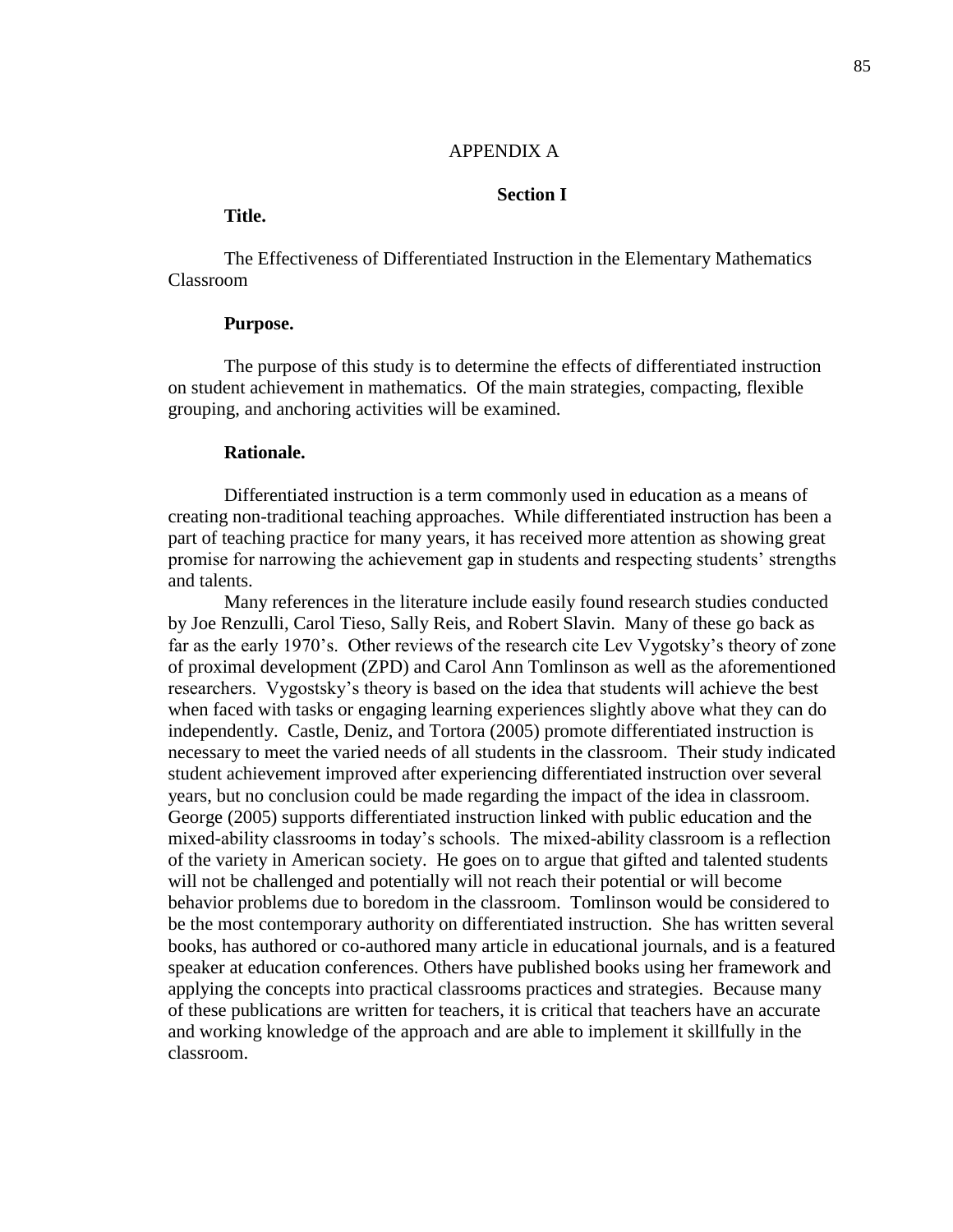# **Section II**

#### **Number of Participants.**

There will be three teachers and approximately 80 students participating in this study.

## **Population.**

The population for this study is a group second grade teachers and the students in their classrooms. They were selected based on convenience, administrator desire to participate, and to find if differentiated instruction is improving mathematics achievement.

#### **Exclusions/Inclusions.**

Other second grade teachers, general education grade level teachers, special education, visual art, music, and physical education teachers will be excluded from this study. These three second grade teachers were included due to their interest and desire to improve differentiated instructional practices as well finding out if differentiated instruction actually improves student achievement as has been philosophically published in a variety of professional development resources. The students participating are pupils in these teachers' classrooms.

## **Section III**

### **Participant recruitment.**

Three teachers were approached by the researcher and the building administrator to participant. The researcher knows these three teachers of this school. Letters explaining the study and its importance as well as seeking written parent permission to participate will be sent with the students. Only students being given consent to participate will be a part of the student data.

## **Section IV**

#### **Methods and procedures to be used.**

This will be a quasi-experimental study. Teachers will administer pretests to determine students' prior knowledge of four units of study. For the first two units, teachers will instruct as they normally would. Teachers will then experience twelve hours of training by the researcher on differentiated instruction before implementing the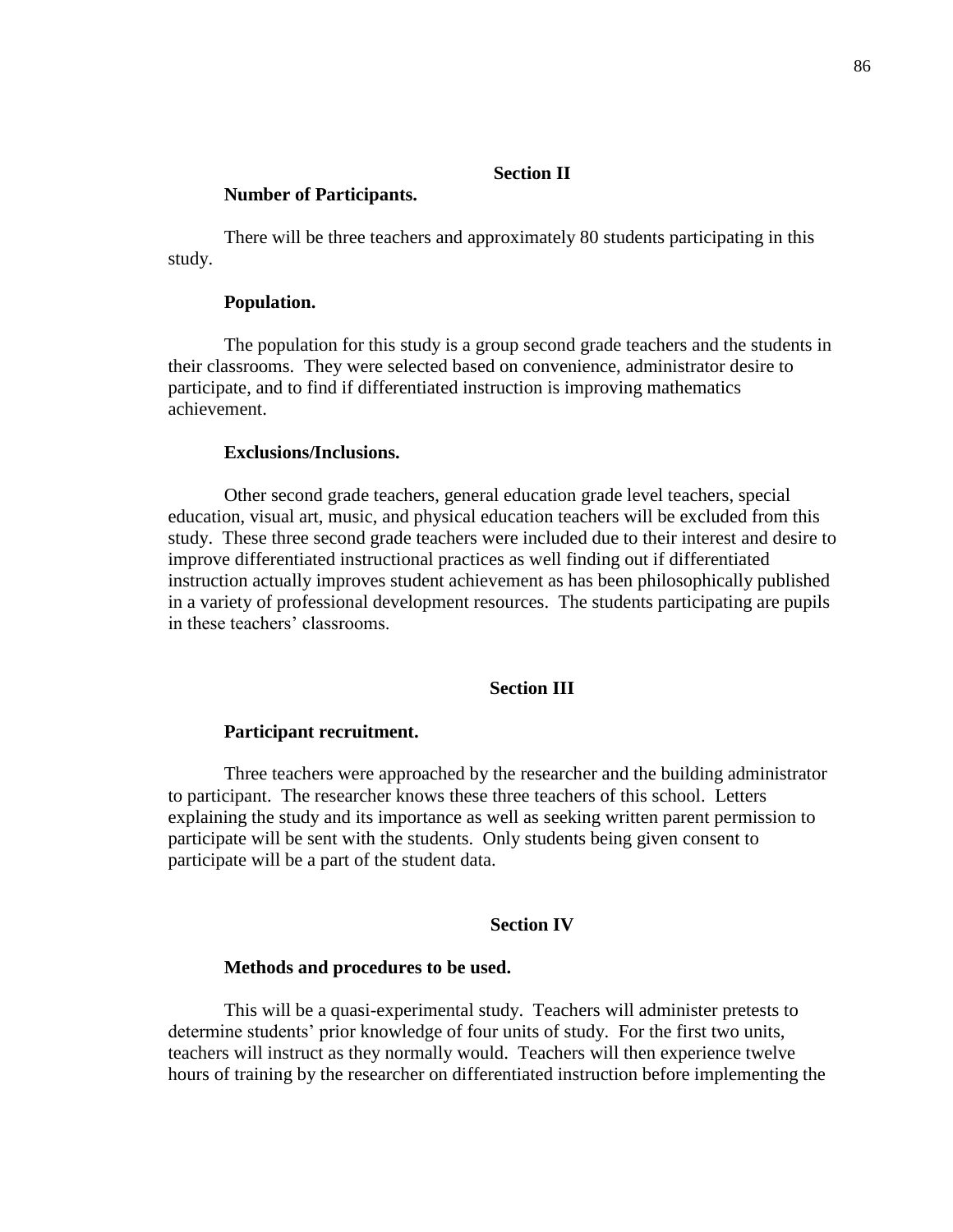final two units. Teachers will pretest again and then use the differentiated strategies learned from the training. A comparison will be made of the student growth of the first two units compared to the second two. Teachers will also administer a test three weeks after the second and fourth units as a means for determining retention of the materials in the two different instructional approaches. Teacher participants will also be observed for two 30-minute periods after treatment.

# **Section V**

#### **Data collection and storage.**

A tally of the differentiated strategies used along with anecdotal notes will be taken of the observations. Pretest and posttest results will be compiled and organized. Students in each teacher's class will be randomly assigned a number. Each participant will be assigned a pseudonym. All electronically stored data will be kept in computer files that can only be accessed by password. In addition, notes will include no participants' names, only the assigned pseudonyms will be used. Students will be assigned a number without names of individual students being known to the researcher. Inteview notes will be shredded after recordings are made in the computer. The keys and passwords for all data and records will be accessible only by the researcher. In the research report, pseudonyms will be used to disguise the participants' names. The consent form includes a written description of the measures used to ensure participants' privacy is protected, and the researcher will explain these procedures prior to having the participant sign the consent form.

## **Section VI**

# **Potential risks and discomforts.**

Given the structure of this study, it is anticipated that there will be no physical, psychological, sociological or legal risks associated with participating in this study.

#### **Potential benefits.**

The benefits of the study will be a quantitative study of the effectiveness of differentiated instruction. Studies up to this point have been primarily of a qualitative or a limited mixed-methods design. This could be an impetus of a larger study for effectiveness in the field of education. In addition, there may be benefits to the researcher and building principal in that knowledge gained may be directly applicable to their work with teachers participating in a larger study in the future. This study will contribute to the knowledge base for further professional development needs and help teachers create a differentiated learning environment for students. This is especially important if the study proves that differentiated instruction improves student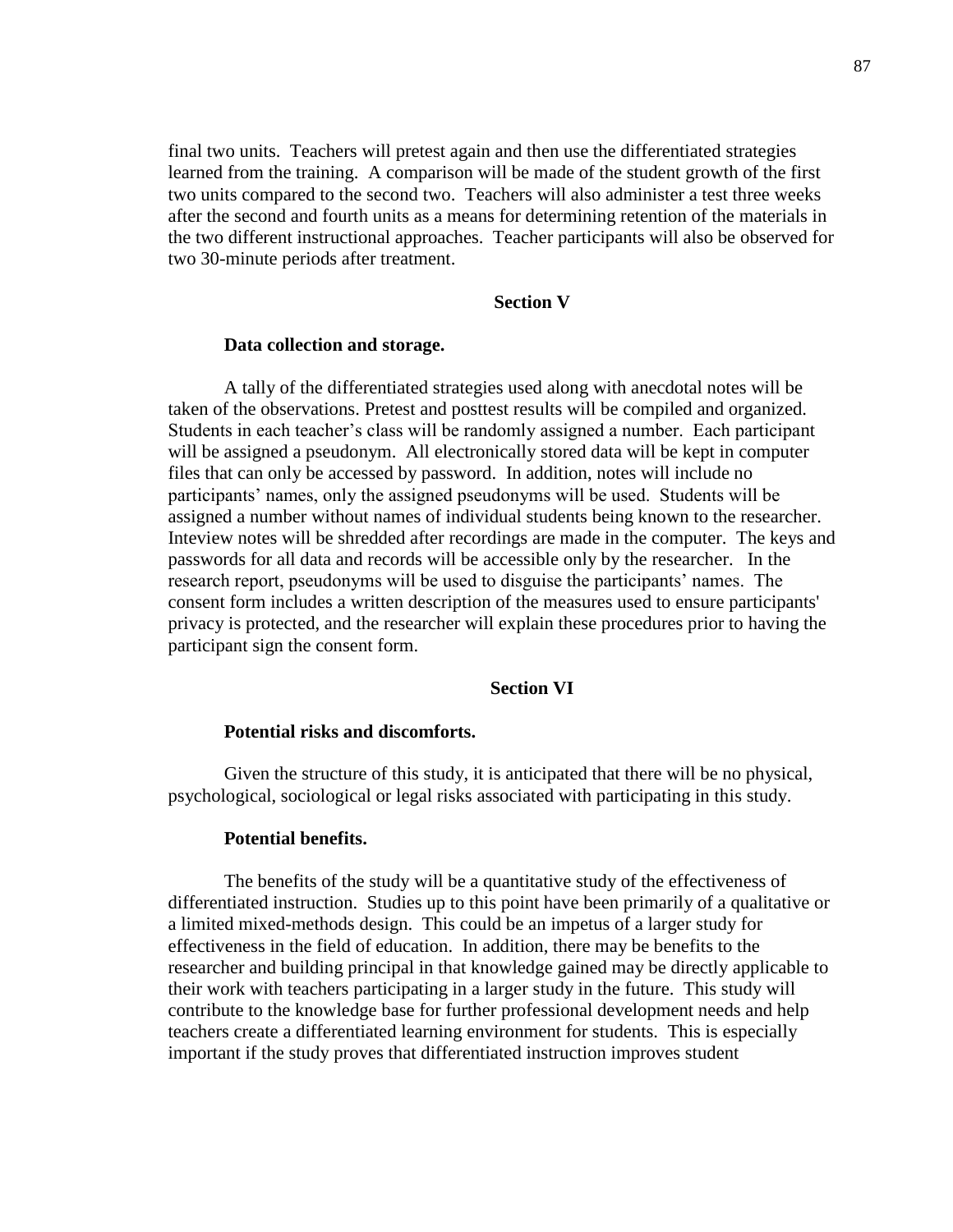achievement. Teachers may benefit through reflection by going through the observation and tallying processes.

# **Section VII**

# **Incentives/inducements to participate.**

There will be no incentives/inducements for participation.

# **Section VIII**

## **Financial expense to the subject.**

There will be no costs to be borne by participants.

Provisions for compensation for research-related injury.

Risk of physical injury is not expected.

# **Section IX**

**Additional materials submitted in separate documents to IRB.net**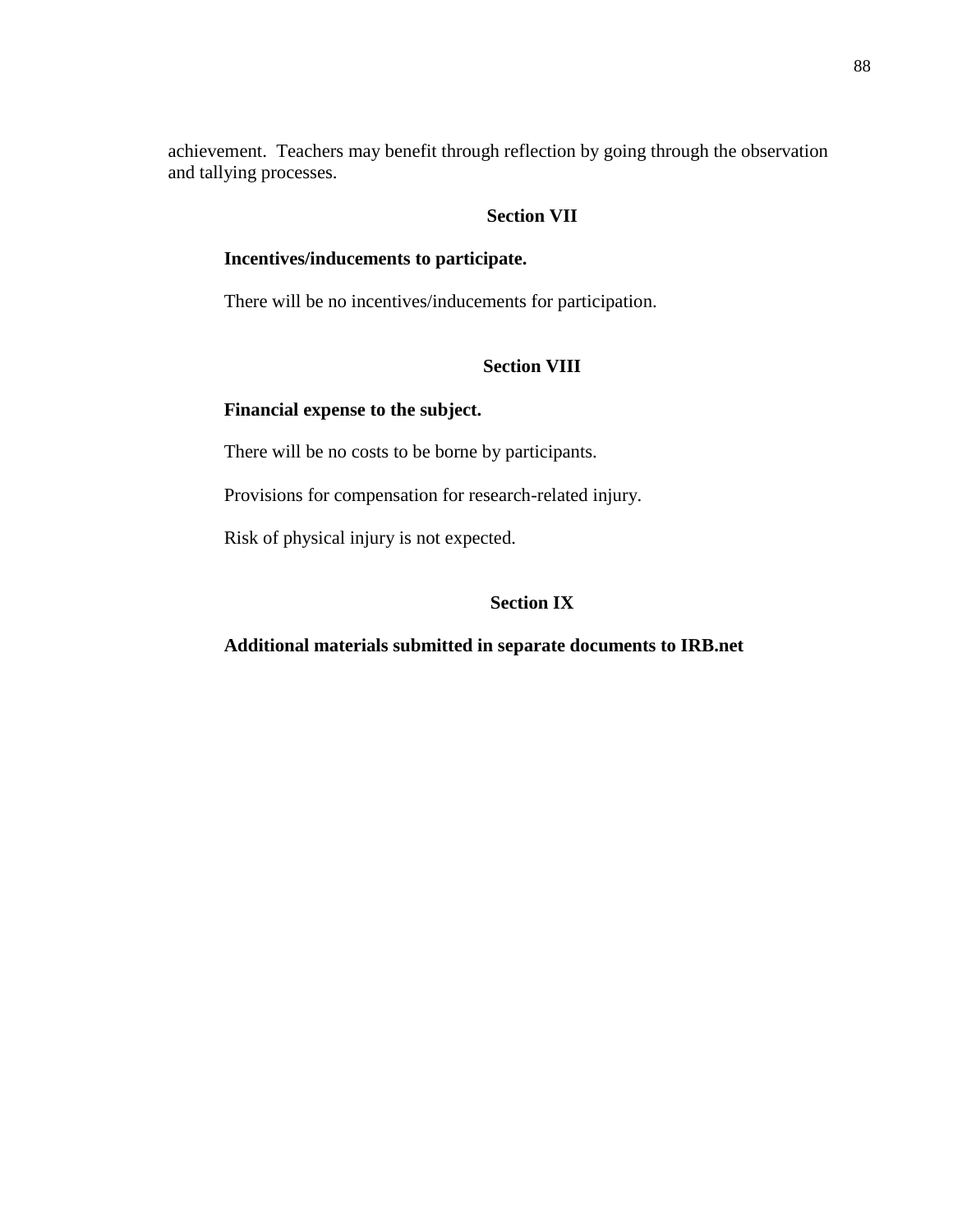#### APPENDIX B

#### Dear Parents,

My name is Brian Scott, and I am a graduate student at Ball State University finishing my doctoral studies in elementary education. Ms. Jackson and three of the second grade teachers at Geist Elementary have agreed to help fulfill my last requirements by participating in my final doctoral study.

The name of the study is *The Effectiveness of Differentiated Instruction in the Elementary Mathematics Classroom*. This is a quantitative study utilizing numeric data to see how this approach impacts student learning. Differentiated instruction is not a new idea. Grouping students for instruction, giving students choice in demonstrating their learning, and teachers using hands-on, visual, and auditory teaching techniques are examples of differentiated instruction. This study is important because this type of instruction has been growing in schools across America and the world (including Geist Elementary) over the last twenty years as a means of closing the achievement gap. While this type of instruction is thought to benefit student learning, there is very little research to support its use.

Attached is a consent form for your child to participate in the study. If you agree to allow your child to be a part of the study, please sign and date the bottom of the form and return to your child's teacher. Once the consent form is returned, a copy will be made and returned for your reference. Please remember that participation is voluntary, but as many student participants as possible will strengthen the results.

You can find more information on differentiated instruction at two of the following websites. There are others, but these do a good job of explaining the theory and practice.

# <http://www.differentiationcentral.com/>

[http://www.eht.k12.nj.us/~jonesj/differentiated%20instruction/1%20di%20homep](http://www.eht.k12.nj.us/~jonesj/differentiated%20instruction/1%20di%20homepage.htm) [age.htm](http://www.eht.k12.nj.us/~jonesj/differentiated%20instruction/1%20di%20homepage.htm)

Thank you again, Brian Scott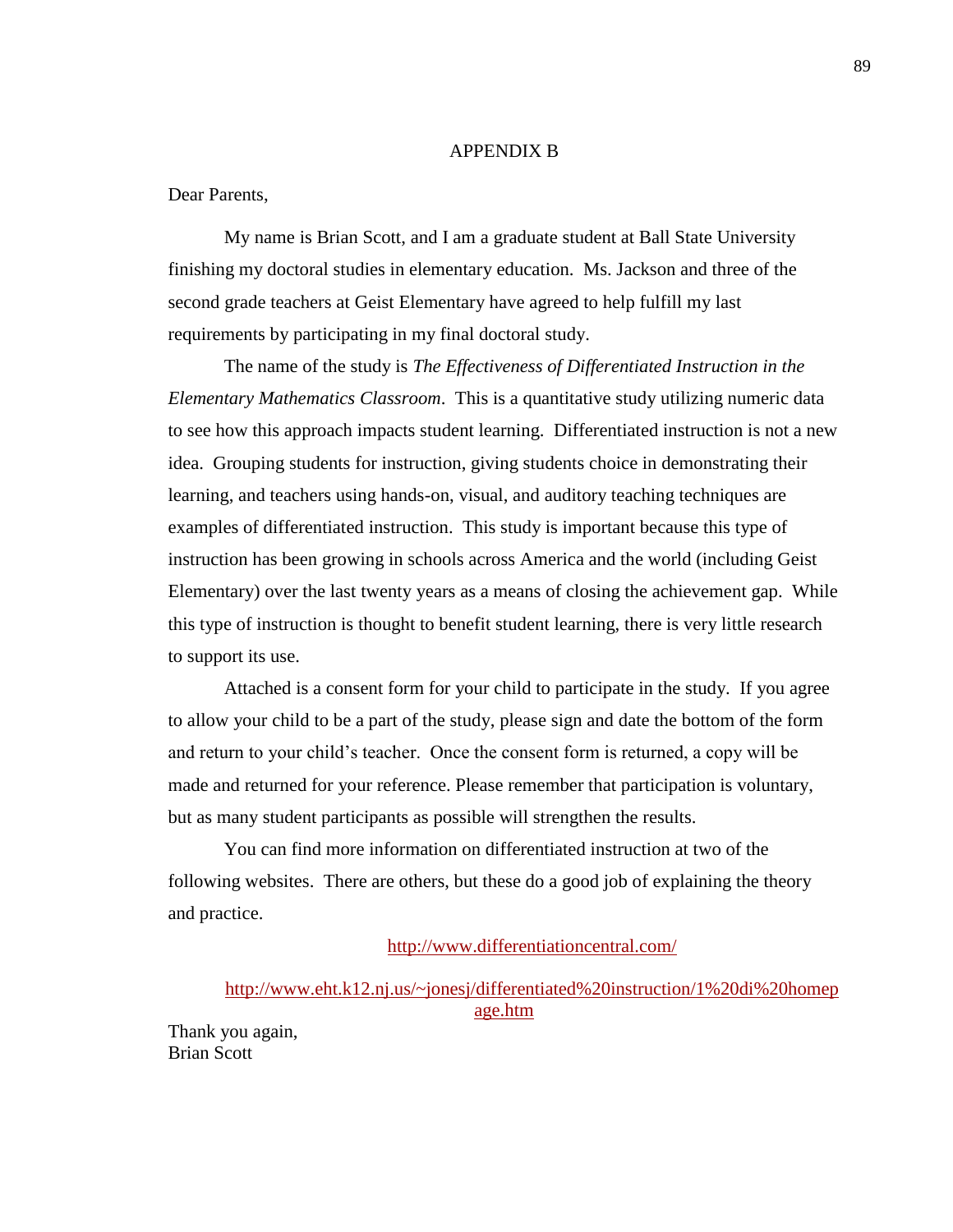## APPENDIX C

## **Introduction to the Study and Consent Form**

Hello Parents:

I would like to invite your child to be a part of a study I am conducting to fulfill my dissertation requirement for my doctorate in elementary education. It includes the specific involvement of participants. Please read this document carefully, and let us know if you have any questions or concerns. My faculty contact at Ball State University is Associate Professor, Dr. Michael Putman. The chairperson overseeing my program is Associate Professor, Dr. Patricia Clark.

Thanks,

Brian Scott, Ed. S.

## THE STUDY

*The Effectiveness of Differentiated Instruction in the Elementary Mathematics Classroom* is a research study being conducted by Brian Scott, a doctoral student at Ball State University. The purpose of this study is to better understand if differentiated instructional strategies improve students mathematics acheivement. The following question will guide the study: *Does differentiated instruction impact the growth of student learning in the subject of math?*

# PROCEDURE

As a participant in this study, the teacher will be asked to

- Participate in twelve hours of training of differentiated instruction theory, strategies, and planning for implementation.
- Teach two units of study after utilizing the assessment data to differentiate instruction lasting for approximately two hours each and be observed for two 30-minute periods using differentiated instructional techniques learned as result of the training.

As a student participant in this study, your child will

- participate during classroom instruction.
- have data collected from six particular assessments, InView aptitude results, and demographic information used in the study anonymously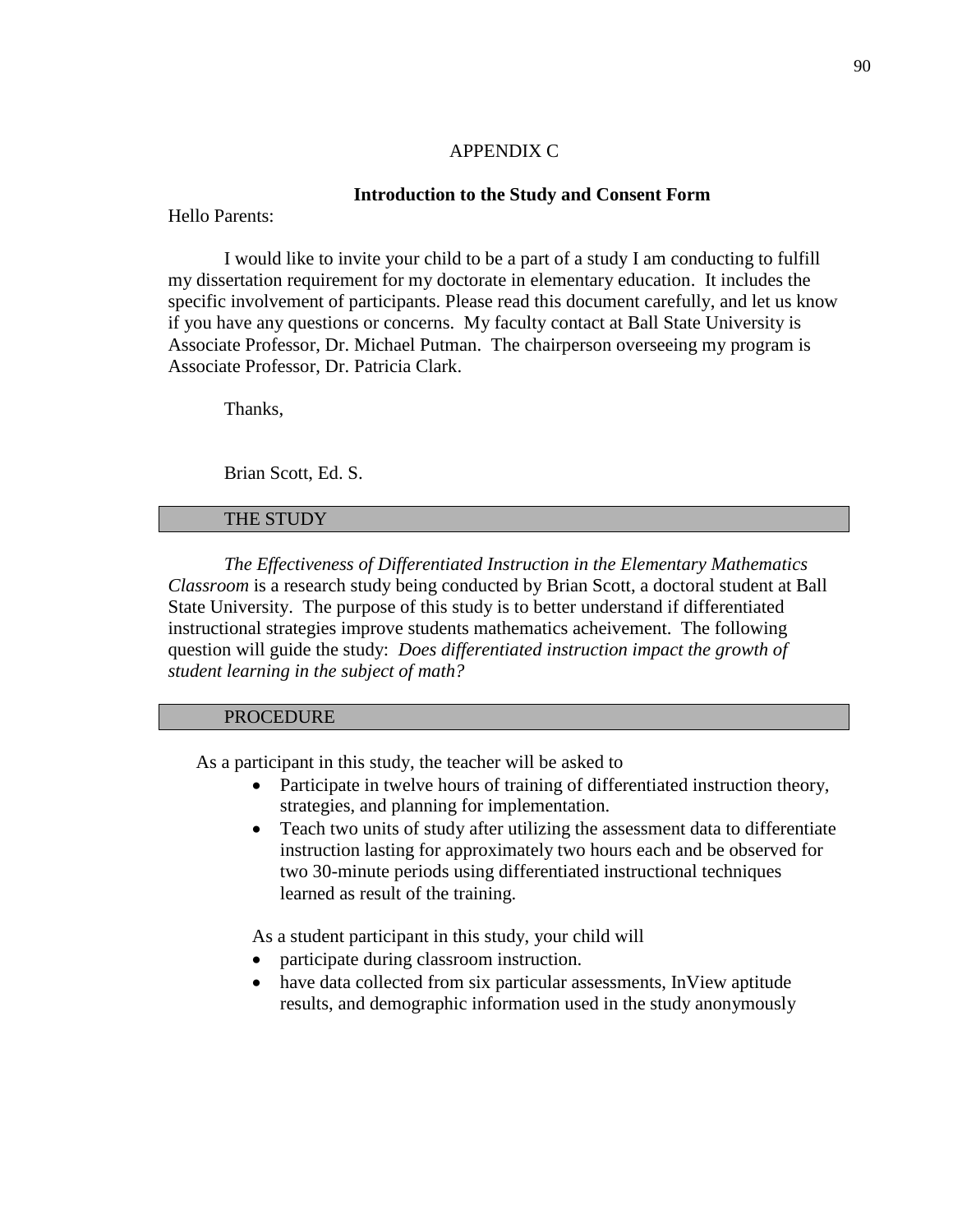#### **BENEFITS**

This study will contribute to the knowledge base for further professional development needs and help teachers create a differentiated learning environment for students. This is especially important if the study proves that differentiated instruction improves student achievement.

## POSSIBLE RISKS

There are no foreseeable risks associated with participating in this study.

#### CONFIDENTIALITY

Each participant will be assigned a numeric code. All electronically stored data will be kept in computer files that can only be accessed by password. In addition, observation notes will include no participants' names. Once notes are recorded in the electronic database, handwritten notes will be shredded. The keys and passwords for all data and records will be accessible only by the researchers. All data will be confidential and no identifying information such as your name will be used in any publication or presentation of the data. At the end of the study the list of numeric codes will be destroyed. Transcripts identified by participant numeric code will be retained for continued analysis.

### CONSENT TO PARTICIPATE

**Your participation is voluntary. There is no penalty for refusal to participate, and you are free to withdraw your consent and participation in this project at any time without penalty.** You may ask any questions of the investigator before signing the Informed Consent form and beginning the study, and at any time during the study.

**For questions about your rights as a research subject, please contact Research Compliance, Sponsored Programs Office, Ball State University, Muncie, IN 47306, (765) 285-xxxx, irb@bsu.edu.** 

Researchers

Ball State University Ball State University xxx.xxx.xxxx xxx.xxx.xxxx [bescott@bsu.edu](mailto:bescott@bsu.edu) [smputman@bsu.edu](mailto:smputman@bsu.edu)

Brian Scott, Ed. S. Michael Putman, Associate Professor Department of Elementary Education Department of Elementary Education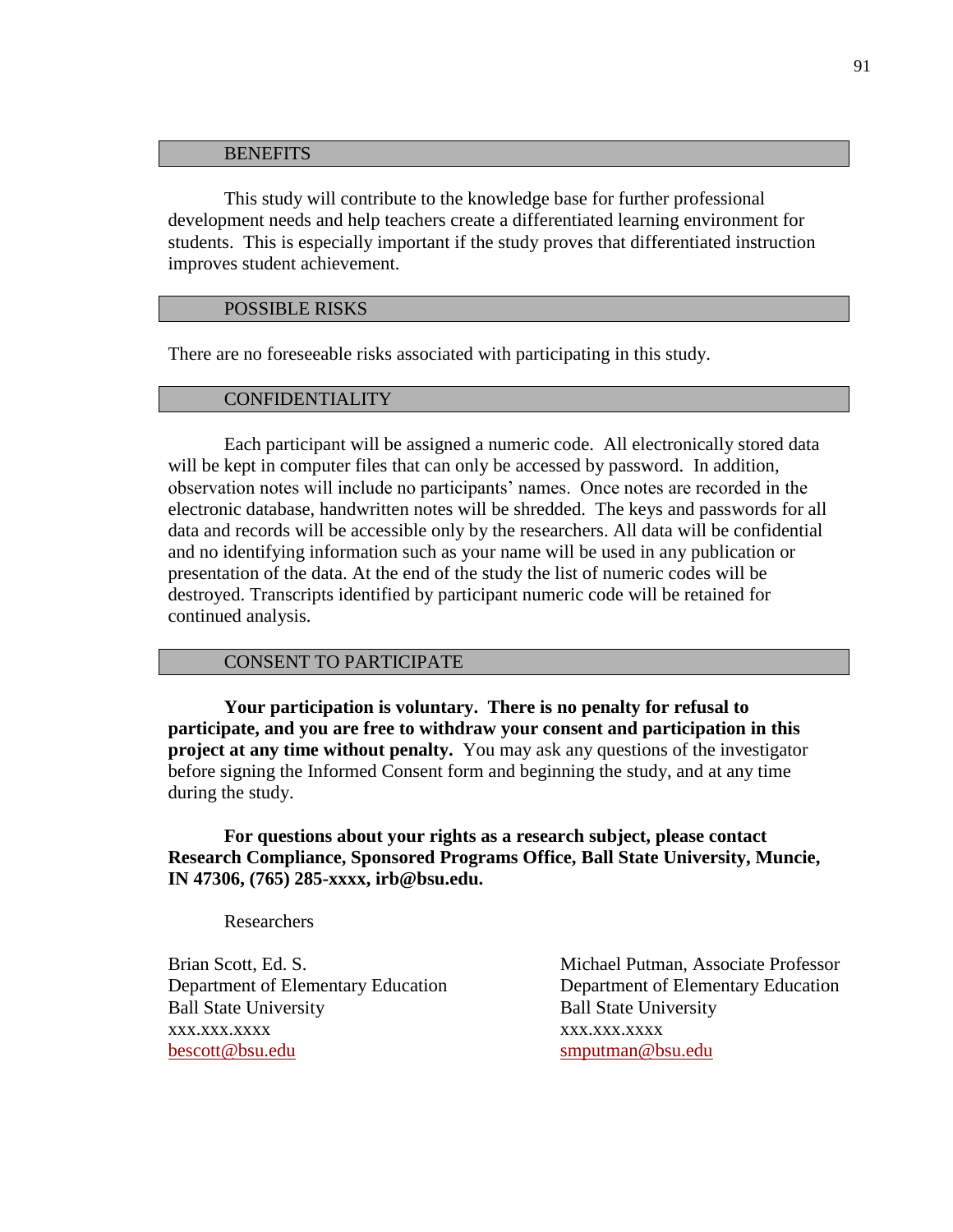# **Consent**

 $I, \underline{\hspace{2cm}}$  give consent for my child,  $\underline{\hspace{2cm}}$ to be a part of the research study. The research study is called, *"The Effectiveness of Differentiated Instruction in the Elementary Mathematics Classroom."*

The study's goal has been told to me. I know what is going to happen. I will be able to ask questions if needed. My questions have been answered so far. I have read about the project. I wish to allow my child to be a part of it. I will get a copy of this form. It will be able to look at it later if needed.

\_\_\_\_\_\_\_\_\_\_\_\_\_\_\_\_\_\_\_\_\_\_\_\_\_\_\_\_\_\_\_\_\_\_\_\_\_\_\_\_\_\_\_\_\_\_\_ \_\_\_\_\_\_\_\_\_\_\_\_\_\_\_\_\_\_\_\_\_\_\_

Parent's Signature on Behalf of Student Participant Date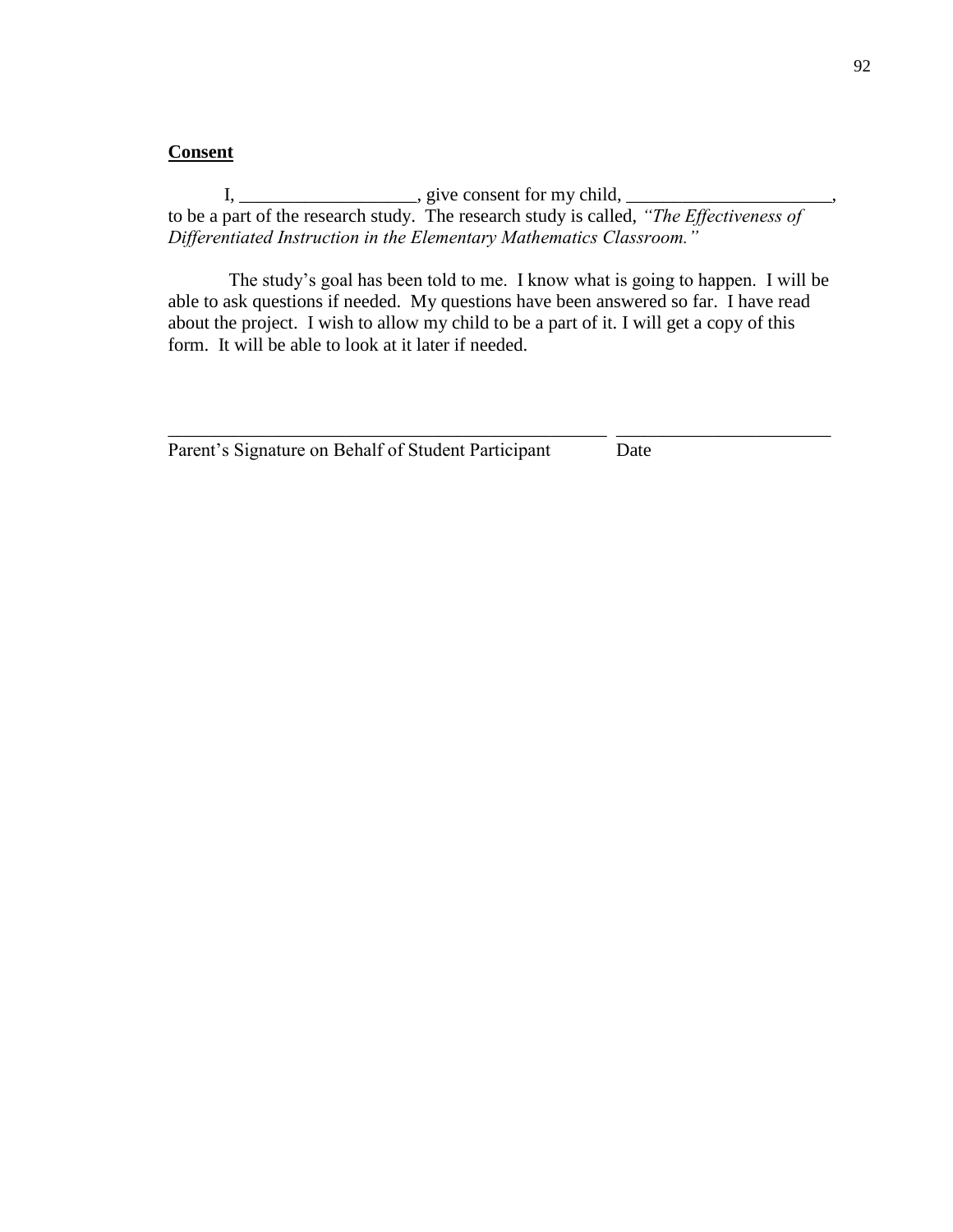# APPENDIX D

# **Introduction to the Study and Consent Form**

Hello:

I would like to invite you to be a part of a study I am conducting to fulfill my dissertation requirement for my doctorate in elementary education. It also includes the specific involvement of participants. Please read this document carefully, and let us know if you have any questions or concerns. My faculty contact at Ball State University is Assistant Professor, Dr. Michael Putman. The chairperson overseeing my program is Associate Professor, Dr. Patricia Clark.

Thanks, Brian Scott, Ed. S.

# THE STUDY

*The Effectiveness of Differentiated Instruction in the Elementary Mathematics Classroom* is a research study being conducted by Brian Scott, a doctoral student at Ball State University. The purpose of this study is to better understand if differentiated instructional strategies improve students mathematics acheivement. The following question will guide the study: *Does differentiated instruction influence the growth of student learning in the subject of math?*

# **PROCEDURE**

As a participant in this study, you will be asked to

- Participate in twelve hours of training of differentiated instruction theory, strategies, and planning for implementation.
- Teach two units of study after utilizing the assessment data to differentiate instruction lasting for approximately two hours each and be observed for two 30-minute periods using differentiated instructional techniques learned as result of the training.

## **BENEFITS**

This study will contribute to the knowledge base for further professional development needs and help teachers create a differentiated learning environment for students. This is especially important if the study proves that differentiated instruction improves student achievement.

# POSSIBLE RISKS

There are no foreseeable risks associated with participating in this study.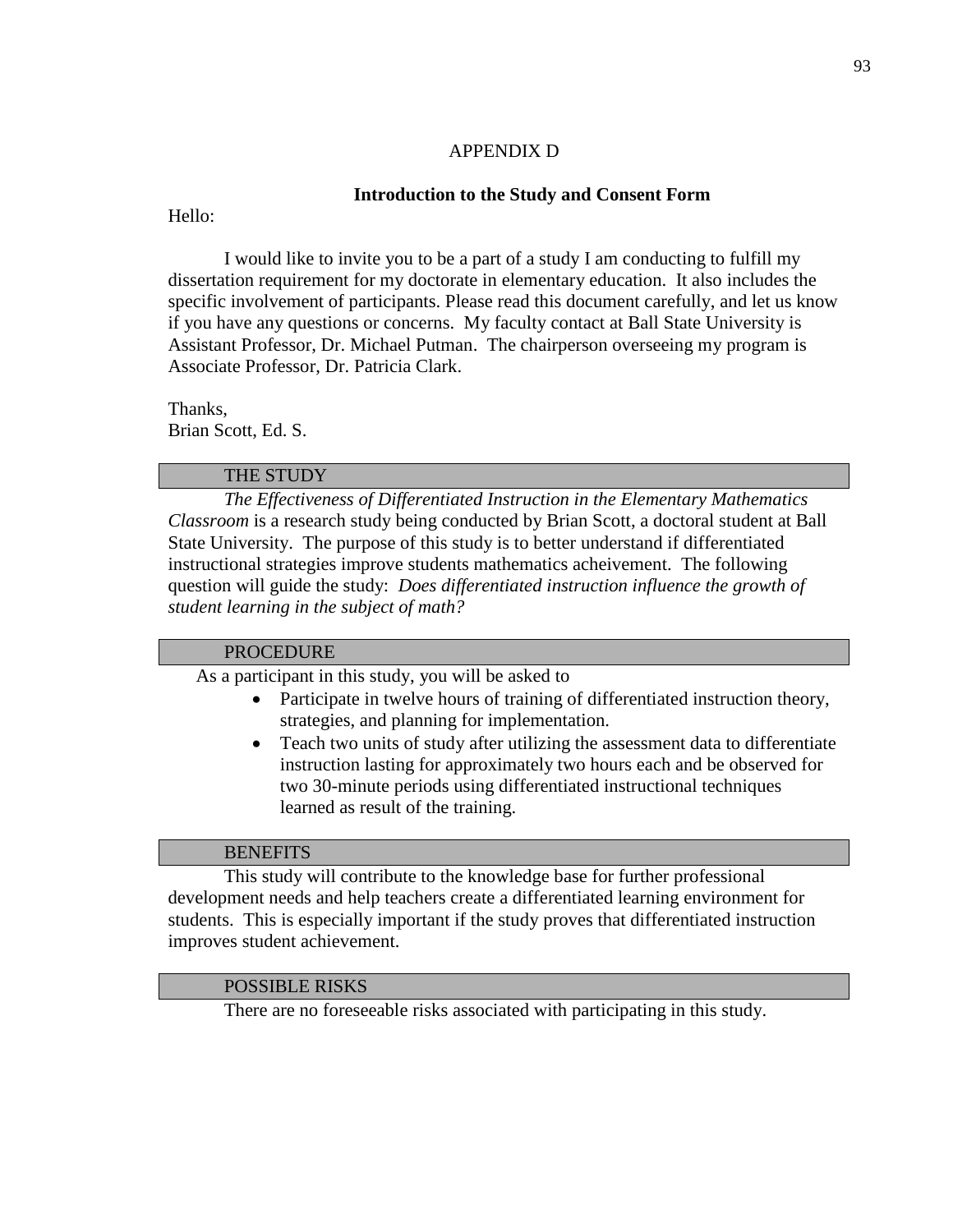# CONFIDENTIALITY

Each participant will be assigned a pseudonym. All electronically stored data will be kept in computer files that can only be accessed by password. In addition, observation notes will include no participants' names. Once notes are recorded in the electronic database, handwritten notes will be shredded. The keys and passwords for all data and records will be accessible only by the researchers. All data will be confidential and no identifying information such as your name will be used in any publication or presentation of the data. At the end of the study the list of pseudonyms will be destroyed. Transcripts identified by participant pseudonym will be retained for continued analysis.

# CONSENT TO PARTICIPATE

**Your participation is voluntary. There is no penalty for refusal to participate, and you are free to withdraw your consent and participation in this project at any time without penalty.** You may ask any questions of the investigator before signing the Informed Consent form and beginning the study, and at any time during the study.

**For questions about your rights as a research subject, please contact Research Compliance, Sponsored Programs Office, Ball State University, Muncie, IN 47306, (765) 285-5070, irb@bsu.edu.** 

Researchers

Brian Scott, Ed. S. Michael Putnam, Assistant Professor Department of Elementary Education Department of Elementary Education Ball State University Ball State University xxx.xxx.xxxx xxx.xxx.xxxx [bescott@bsu.edu](mailto:bescott@bsu.edu) [smputnam@bsu.edu](mailto:smputnam@bsu.edu)

# **Consent**

I, would like to be a part of the research study. The research study is called, *"The Effectiveness of Differentiated Instruction in the Elementary Mathematics Classroom."*

\_\_\_\_\_\_\_\_\_\_\_\_\_\_\_\_\_\_\_\_\_\_\_\_\_\_\_\_\_\_\_\_ \_\_\_\_\_\_\_\_\_\_\_\_\_\_\_\_\_

The study's goal has been told to me. I know what is going to happen. I will be able to ask questions if needed. My questions have been answered so far. I have read about the project. I wish to be a part of it. I will get a copy of this form. It will be able to look at it later if needed.

Participant's Signature Date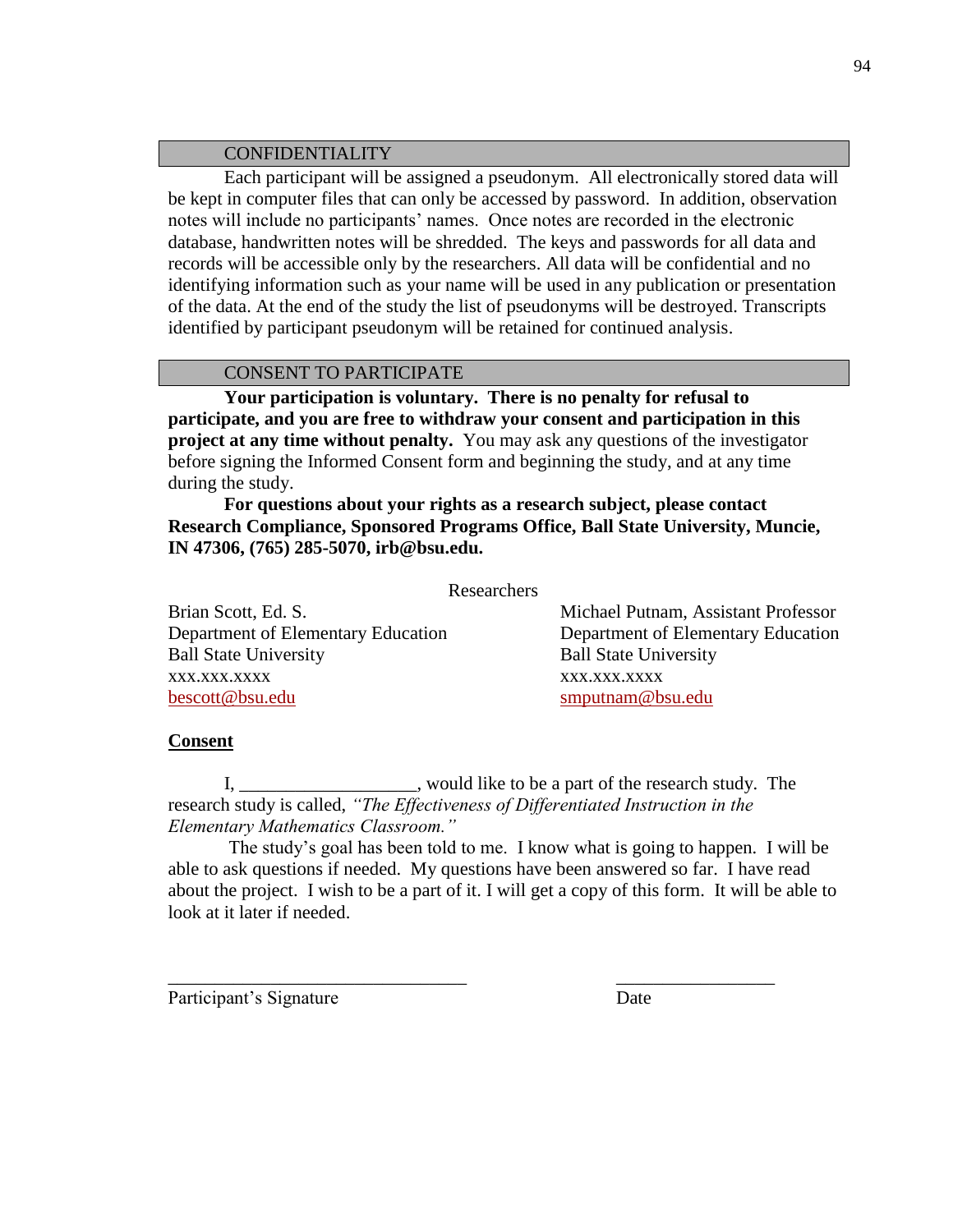# APPENDIX E

# TIMELINE FOR STUDY

| <b>ACTION</b>                                  | <b>TOPIC</b>                                        | <b>DATE</b>                                                         |
|------------------------------------------------|-----------------------------------------------------|---------------------------------------------------------------------|
| Initial Meeting with Teachers and<br>Principal | Review of the Study;<br><b>Tentative Time Table</b> | Jan. 25, Jan. 26, or<br>Jan. 31 (before school<br>at $8:00$ )       |
| <b>Unit Pretest</b>                            | Chapter 12: Counting<br>Money                       | One week before<br>beginning unit                                   |
| <b>Unit Post test</b>                          | Chapter 12: Counting<br>Money                       | At conclusion of unit                                               |
| <b>Unit Pretest</b>                            | Chapter 13: Using<br>Money                          | One week before<br>beginning unit                                   |
| <b>Unit Post test</b>                          | Chapter 13: Using<br>Money                          | At conclusion of unit                                               |
| <b>Cumulative Assessment</b>                   | Chapters 12 and 13                                  | Three weeks after<br><b>Chapter 13 Posttest</b>                     |
| Training in Differentiated Instruction         |                                                     | March 25 and 29                                                     |
| <b>Unit Pretest</b>                            | Chapter 25: Area                                    | One week before<br>beginning unit                                   |
| Unit Post test                                 | Chapter 25: Area                                    | At conclusion of unit                                               |
| <b>Unit Pretest</b>                            | Chapter 26: Fractions                               | One week before<br>beginning unit                                   |
| <b>Unit Post test</b>                          | <b>Chapter 26: Fractions</b>                        | At conclusion of unit:<br>Week of May 2                             |
| <b>Cumulative Assessment</b>                   | Chapters 25 and 26                                  | Week of May 23<br>(three weeks after<br><b>Chapter 26 Posttest)</b> |

\*Observations on two days during the differentiated unit implementations